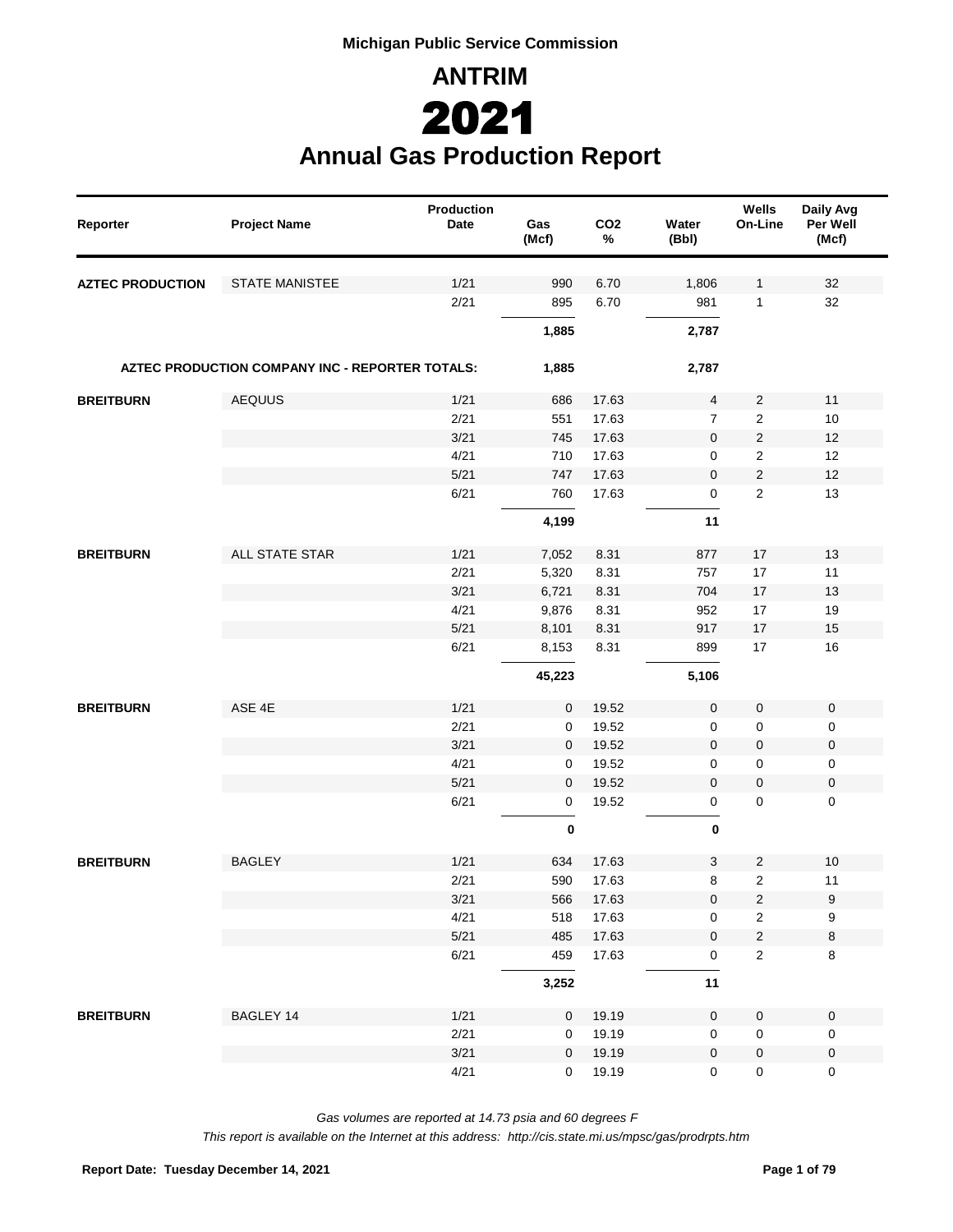| Reporter         | <b>Project Name</b>   | Production<br><b>Date</b> | Gas<br>(Mcf)   | CO <sub>2</sub><br>$\%$ | Water<br>(Bbl)      | Wells<br>On-Line | Daily Avg<br>Per Well<br>(Mcf) |
|------------------|-----------------------|---------------------------|----------------|-------------------------|---------------------|------------------|--------------------------------|
| <b>BREITBURN</b> | BAGLEY 14             | $5/21$                    | $\mathbf 0$    | 19.19                   | $\mathbf 0$         | $\mathbf 0$      | 0                              |
|                  |                       | 6/21                      | 0              | 19.19                   | $\mathsf 0$         | $\mathbf 0$      | $\pmb{0}$                      |
|                  |                       |                           | $\pmb{0}$      |                         | $\pmb{0}$           |                  |                                |
| <b>BREITBURN</b> | <b>BAGLEY 15 EAST</b> | 1/21                      | $\mathbf 0$    | 22.82                   | $\mathsf{O}\xspace$ | $\mathsf 0$      | $\pmb{0}$                      |
|                  |                       | 2/21                      | 0              | 22.82                   | 0                   | 0                | 0                              |
|                  |                       | 3/21                      | $\mathbf 0$    | 22.82                   | 0                   | 0                | $\pmb{0}$                      |
|                  |                       | 4/21                      | 0              | 22.82                   | 0                   | 0                | 0                              |
|                  |                       | $5/21$                    | $\mathbf 0$    | 22.82                   | 0                   | $\mathbf 0$      | $\pmb{0}$                      |
|                  |                       | 6/21                      | 0              | 22.82                   | $\mathsf 0$         | 0                | 0                              |
|                  |                       |                           | 0              |                         | $\bf{0}$            |                  |                                |
| <b>BREITBURN</b> | <b>BAGLEY 15 NW</b>   | 1/21                      | 978            | 25.20                   | $\mathsf{O}\xspace$ | $\mathbf{1}$     | 32                             |
|                  |                       | 2/21                      | 816            | 25.20                   | $\mathbf 0$         | $\mathbf{1}$     | 29                             |
|                  |                       | 3/21                      | 1,551          | 25.20                   | 9                   | $\mathbf{1}$     | 50                             |
|                  |                       | 4/21                      | 1,074          | 25.20                   | 0                   | 1                | 36                             |
|                  |                       | 5/21                      | 1,091          | 25.20                   | $\mathbf 0$         | $\mathbf{1}$     | 35                             |
|                  |                       | 6/21                      | 1,083          | 25.20                   | 0                   | $\mathbf{1}$     | 36                             |
|                  |                       |                           | 6,593          |                         | 9                   |                  |                                |
| <b>BREITBURN</b> | <b>BAGLEY 15 WEST</b> | 1/21                      | $\mathbf 0$    | 20.32                   | $\mathsf{O}\xspace$ | $\mathbf 0$      | $\pmb{0}$                      |
|                  |                       | 2/21                      | 0              | 20.32                   | $\mathsf 0$         | 0                | 0                              |
|                  |                       | 3/21                      | $\mathbf 0$    | 20.32                   | 0                   | $\mathbf 0$      | $\pmb{0}$                      |
|                  |                       | 4/21                      | 0              | 20.32                   | 0                   | 0                | 0                              |
|                  |                       | $5/21$                    | $\mathbf 0$    | 20.32                   | $\mathbf 0$         | $\mathbf 0$      | $\pmb{0}$                      |
|                  |                       | 6/21                      | $\mathbf 0$    | 20.32                   | $\mathsf 0$         | 0                | 0                              |
|                  |                       |                           | $\pmb{0}$      |                         | $\pmb{0}$           |                  |                                |
| <b>BREITBURN</b> | <b>BAGLEY 5</b>       | 1/21                      | $\mathbf 0$    | 17.63                   | $\mathbf 0$         | 0                | $\mathbf 0$                    |
|                  |                       | 2/21                      | 0              | 17.63                   | 0                   | 0                | 0                              |
|                  |                       | 3/21                      | $\overline{0}$ | 17.63                   | $\mathbf 0$         | 0                | $\pmb{0}$                      |
|                  |                       | 4/21                      | 0              | 17.63                   | $\mathbf 0$         | 0                | 0                              |
|                  |                       | 5/21                      | $17\,$         | 17.63                   | $\pmb{0}$           | $\mathbf{1}$     | $\mathbf{1}$                   |
|                  |                       | 6/21                      | $\overline{2}$ | 17.63                   | 0                   | 1                | $\pmb{0}$                      |
|                  |                       |                           | 19             |                         | $\bf{0}$            |                  |                                |
| <b>BREITBURN</b> | BAGLEY 700            | 1/21                      | $\pmb{0}$      | 20.50                   | $\mathbf 0$         | $\pmb{0}$        | $\pmb{0}$                      |
|                  |                       | 2/21                      | 2,791          | 20.50                   | $\mathsf 0$         | 13               | $\,8\,$                        |
|                  |                       | 3/21                      | 8,568          | 20.50                   | $\mathsf{O}\xspace$ | $13$             | $21$                           |
|                  |                       | 4/21                      | 5,311          | 20.50                   | $\mathsf 0$         | 13               | 14                             |
|                  |                       | $5/21$                    | 5,141          | 20.50                   | 106                 | $13\,$           | 13                             |
|                  |                       | 6/21                      | 4,891          | 20.50                   | 161                 | 13               | 13                             |
|                  |                       |                           | 26,702         |                         | 267                 |                  |                                |
| <b>BREITBURN</b> | <b>BAGLEY EAST</b>    | 1/21                      | 9,897          | 20.46                   | $\mathsf 0$         | 22               | 14                             |
|                  |                       | 2/21                      | 7,417          | 20.46                   | $\mathsf 0$         | 22               | 12                             |
|                  |                       | 3/21                      | 14,488         | 20.46                   | 85                  | 21               | 22                             |
|                  |                       | 4/21                      | 9,609          | 20.46                   | $\mathsf 0$         | 21               | 15                             |
|                  |                       | $5/21$                    | 9,495          | 20.46                   | $\mathsf{O}\xspace$ | 21               | 15                             |
|                  |                       | 6/21                      | 9,137          | 20.46                   | $\mathbf 0$         | 21               | 15                             |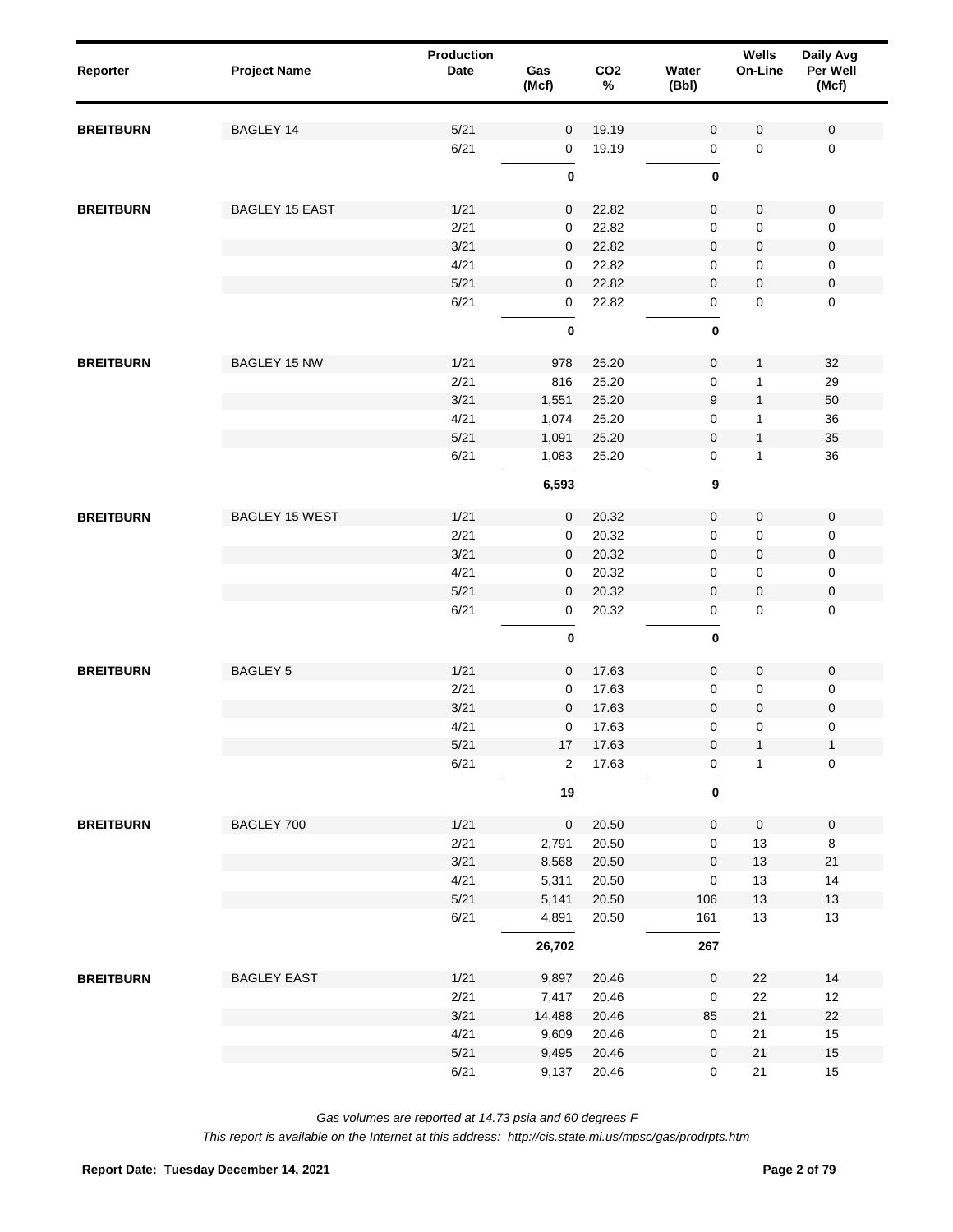| Reporter         | <b>Project Name</b> | Production<br>Date | Gas<br>(Mcf)              | CO <sub>2</sub><br>% | Water<br>(Bbl) | Wells<br>On-Line  | Daily Avg<br>Per Well<br>(Mcf) |
|------------------|---------------------|--------------------|---------------------------|----------------------|----------------|-------------------|--------------------------------|
|                  |                     |                    | 60,043                    |                      | 85             |                   |                                |
|                  |                     |                    |                           |                      |                |                   |                                |
| <b>BREITBURN</b> | <b>BART STAR</b>    | 1/21               | 14,834                    | 11.26                | 1,743          | 31                | 15                             |
|                  |                     | 2/21               | 11,221                    | 11.26                | 1,506          | 32                | 13                             |
|                  |                     | 3/21               | 14,316                    | 11.26                | 1,352          | $30\,$            | 15                             |
|                  |                     | 4/21               | 18,904                    | 11.26                | 1,794          | 32                | 20                             |
|                  |                     | 5/21               | 17,042                    | 11.26                | 1,700          | 32                | $17$                           |
|                  |                     | 6/21               | 16,859                    | 11.26                | 1,711          | 32                | 18                             |
|                  |                     |                    | 93,176                    |                      | 9,806          |                   |                                |
| <b>BREITBURN</b> | BIJOU 16            | 1/21               | 7,375                     | 14.09                | $\pmb{0}$      | 4                 | 59                             |
|                  |                     | 2/21               | 7,113                     | 14.09                | 0              | 4                 | 64                             |
|                  |                     | 3/21               | 7,502                     | 14.09                | $\mathbf 0$    | 4                 | 60                             |
|                  |                     | 4/21               | 7,364                     | 14.09                | 0              | 4                 | 61                             |
|                  |                     | $5/21$             | 7,595                     | 14.09                | $\pmb{0}$      | 4                 | 61                             |
|                  |                     | 6/21               | 7,400                     | 14.09                | 0              | 4                 | 62                             |
|                  |                     |                    | 44,349                    |                      | $\pmb{0}$      |                   |                                |
| <b>BREITBURN</b> | <b>BUSHMAN</b>      | 1/21               | 17,684                    | 15.92                | 1,020          | 15                | 38                             |
|                  |                     | 2/21               | 13,578                    | 15.92                | 817            | 15                | 32                             |
|                  |                     | 3/21               | 17,909                    | 15.92                | 1,041          | 15                | 38                             |
|                  |                     | 4/21               | 17,996                    | 15.92                | 972            | 15                | 40                             |
|                  |                     | 5/21               | 18,299                    | 15.92                | 1,020          | 15                | 39                             |
|                  |                     | 6/21               | 17,137                    | 15.92                | 955            | 15                | 38                             |
|                  |                     |                    | 102,603                   |                      | 5,825          |                   |                                |
| <b>BREITBURN</b> | CAMP 10             | 1/21               |                           | 11.48                | 630            | 4                 | 13                             |
|                  |                     | 2/21               | 1,668<br>1,165            | 11.48                | 604            | 4                 | 10                             |
|                  |                     | 3/21               | 1,615                     | 11.48                | 677            | 4                 | 13                             |
|                  |                     | 4/21               | 1,423                     | 11.58                | 571            | 4                 | 12                             |
|                  |                     | 5/21               | 1,743                     | 11.59                | 462            | 4                 | 14                             |
|                  |                     | 6/21               | 1,604                     | 11.59                | 1,031          | 4                 | 13                             |
|                  |                     |                    | 9,218                     |                      | 3,975          |                   |                                |
|                  |                     |                    |                           |                      |                |                   |                                |
| <b>BREITBURN</b> | CHARLTON 27         | 1/21               | 8,227                     | 24.64                | $\mathbf 0$    | 47                | $\,6\,$                        |
|                  |                     | 2/21<br>3/21       | 1,901<br>$\boldsymbol{0}$ | 24.64<br>24.64       |                | 47<br>$\mathbf 0$ | $\mathbf{1}$<br>$\pmb{0}$      |
|                  |                     | 4/21               | 5,737                     | 24.64                | 0              | 47                | 4                              |
|                  |                     | 5/21               | 8,408                     |                      | 0              | 47                | 6                              |
|                  |                     | 6/21               | 8,133                     |                      | 0              | 47                | 6                              |
|                  |                     |                    | 32,406                    |                      | $\bf{0}$       |                   |                                |
| <b>BREITBURN</b> | CHARLTON 7          | 1/21               | $\mathbf 0$               | 24.64                | $\mathbf 0$    | 0                 | $\mathbf 0$                    |
|                  |                     | 2/21               | 0                         | 24.64                | 0              | 0                 | $\mathbf 0$                    |
|                  |                     | 3/21               | $\mathbf 0$               | 24.64                | $\mathbf 0$    | 0                 | $\pmb{0}$                      |
|                  |                     | 4/21               | 1,896                     | 24.64                | 0              | 6                 | 11                             |
|                  |                     | 5/21               | 0                         | 24.64                | $\mathbf 0$    | 0                 | $\pmb{0}$                      |
|                  |                     | 6/21               | 1,557                     | 24.64                | 0              | 6                 | 9                              |
|                  |                     |                    | 3,453                     |                      | $\pmb{0}$      |                   |                                |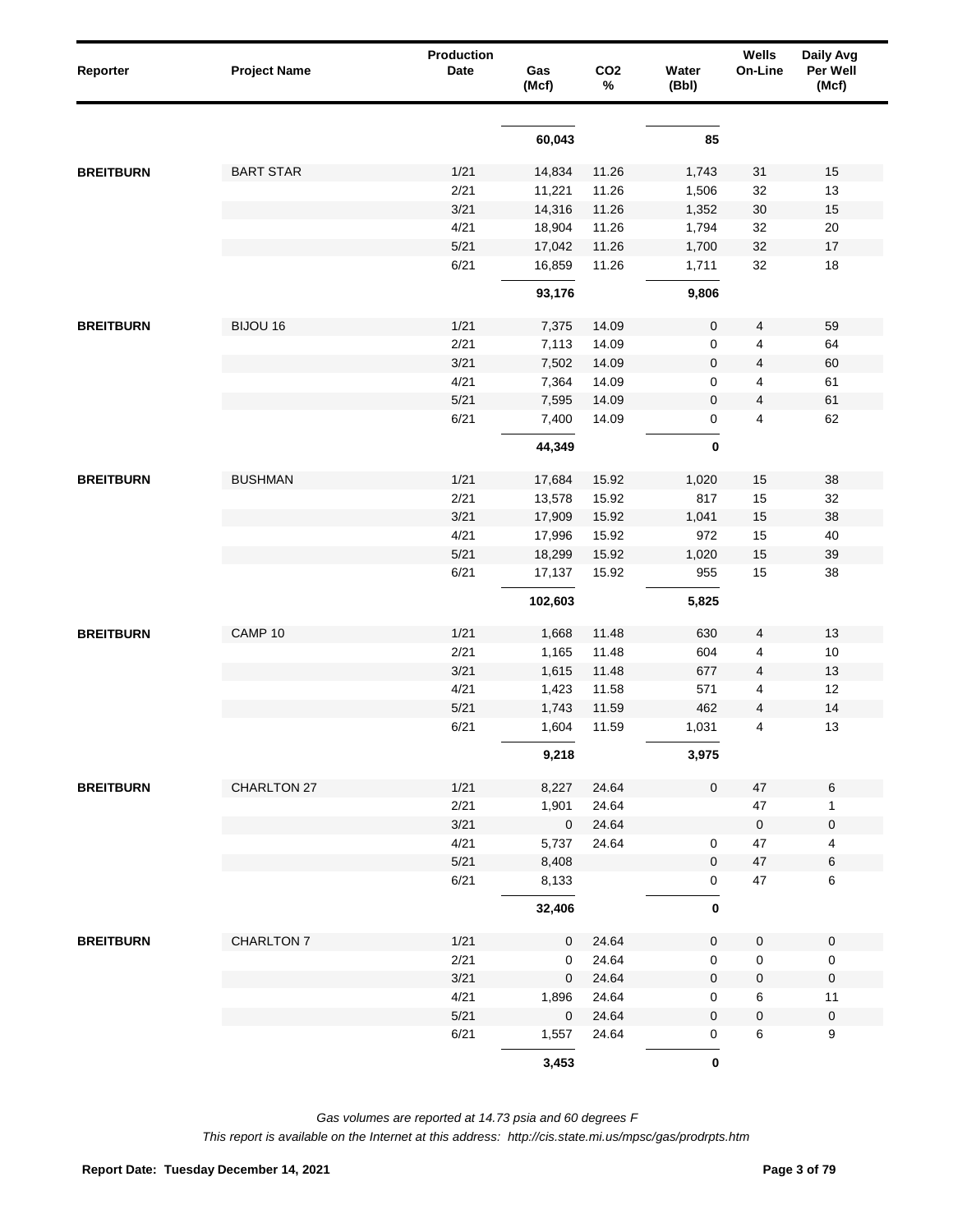| Reporter         | <b>Project Name</b>             | Production<br>Date | Gas<br>(Mcf) | CO <sub>2</sub><br>$\%$ | Water<br>(Bbl)             | Wells<br>On-Line             | Daily Avg<br>Per Well<br>(Mcf) |
|------------------|---------------------------------|--------------------|--------------|-------------------------|----------------------------|------------------------------|--------------------------------|
| <b>BREITBURN</b> | <b>CHARLTON EAST</b>            | 1/21               | 12,250       | 21.90                   | 497                        | 30                           | 13                             |
|                  |                                 | 2/21               | 10,488       | 21.90                   | 488                        | 30                           | 12                             |
|                  |                                 | 3/21               | 11,373       | 26.99                   | 541                        | 30                           | 12                             |
|                  |                                 | 4/21               | 10,839       | 26.99                   | 533                        | 30                           | 12                             |
|                  |                                 | 5/21               | 10,662       | 26.99                   | 519                        | 30                           | 11                             |
|                  |                                 | 6/21               | 11,716       | 26.99                   | 47                         | 30                           | 13                             |
|                  |                                 |                    | 67,328       |                         | 2,625                      |                              |                                |
| <b>BREITBURN</b> | <b>CHARLTON MILLENIUM</b>       | 1/21               | $\mathbf 0$  | 25.20                   | $\pmb{0}$                  | $\pmb{0}$                    | $\mathsf 0$                    |
|                  |                                 | 2/21               | $\mathbf 0$  | 25.20                   | $\mathbf 0$                | 0                            | 0                              |
|                  |                                 | 3/21               | $\mathbf 0$  | 25.20                   | $\mathsf{O}\xspace$        | $\pmb{0}$                    | 0                              |
|                  |                                 | 4/21               | $\mathbf 0$  | 25.20                   | $\mathbf 0$                | $\mathbf{1}$                 | $\mathbf 0$                    |
|                  |                                 | 5/21               | 1,420        |                         | $\mathsf{O}\xspace$        | $\mathbf{1}$                 | 46                             |
|                  |                                 | 6/21               | 1,373        |                         | $\mathsf 0$                | $\mathbf{1}$                 | 46                             |
|                  |                                 |                    | 2,793        |                         | 0                          |                              |                                |
| <b>BREITBURN</b> | <b>CHARLTON MILLENIUM - 211</b> | 1/21               | $\mathbf 0$  | 25.20                   | $\pmb{0}$                  | $\mathbf{1}$                 | $\mathsf{O}\xspace$            |
|                  |                                 | 2/21               | 0            | 25.20                   | $\mathbf 0$                | $\mathbf{1}$                 | $\mathsf 0$                    |
|                  |                                 | 3/21               | $\mathbf 0$  | 25.20                   | $\mathsf{O}\xspace$        | $\pmb{0}$                    | $\mathbf 0$                    |
|                  |                                 | 4/21               | 0            | 25.20                   | $\mathbf 0$                | 1                            | $\mathbf 0$                    |
|                  |                                 | 5/21               | 756          |                         | $\mathsf{O}\xspace$        | $\mathbf{1}$                 | 24                             |
|                  |                                 | 6/21               | 705          |                         | $\mathsf 0$                | $\mathbf{1}$                 | 24                             |
|                  |                                 |                    | 1,461        |                         | $\pmb{0}$                  |                              |                                |
| <b>BREITBURN</b> | <b>CHARLTON MILLENIUM - 212</b> | 1/21               | $\mathbf 0$  | 25.20                   | $\pmb{0}$                  | $\mathbf{1}$                 | $\mathsf 0$                    |
|                  |                                 | 2/21               | $\mathbf 0$  | 25.20                   | $\mathsf{O}\xspace$        | 1                            | 0                              |
|                  |                                 | 3/21               | $\mathbf 0$  | 25.20                   | $\mathsf{O}\xspace$        | $\pmb{0}$                    | $\pmb{0}$                      |
|                  |                                 | 4/21               | $\mathbf 0$  | 25.20                   | $\mathbf 0$                | $\mathbf{1}$                 | $\pmb{0}$                      |
|                  |                                 | 5/21               | 29           |                         | $\mathbf 0$                | $\mathbf{1}$                 | $\mathbf{1}$                   |
|                  |                                 | 6/21               | 12           |                         | $\mathsf 0$                | $\mathbf{1}$                 | 0                              |
|                  |                                 |                    | 41           |                         | $\pmb{0}$                  |                              |                                |
| <b>BREITBURN</b> | CHARLTON MILLENIUM - 212        | 1/21               | $\mathsf 0$  | 25.20                   | $\mathsf 0$                | $\mathbf{1}$                 | $\mathsf 0$                    |
|                  |                                 | 2/21               | 0            | 25.20                   | 0                          | 1                            | 0                              |
|                  |                                 | 3/21               | $\mathbf{0}$ | 25.20                   | $\mathbf 0$                | 0                            | $\mathbf 0$                    |
|                  |                                 | 4/21               | 0            | 25.20                   | 0                          | $\mathbf{1}$                 | $\mathbf 0$                    |
|                  |                                 | 5/21               | 519          |                         | $\mathbf 0$                | $\mathbf{1}$                 | 17                             |
|                  |                                 | 6/21               | 469          |                         | 0                          | $\mathbf{1}$                 | 16                             |
|                  |                                 |                    | 988          |                         | 0                          |                              |                                |
| <b>BREITBURN</b> | <b>CHARLTON MILLENIUM - 212</b> | 1/21               | 0            | 25.20                   | $\mathsf{O}\xspace$        | $\mathbf 0$                  | $\boldsymbol{0}$               |
|                  |                                 | 2/21               | 0            | 25.20                   | 0                          | $\pmb{0}$                    | 0                              |
|                  |                                 | 3/21               | $\mathbf 0$  | 25.20                   | $\mathsf{O}\xspace$        | 0                            | $\pmb{0}$                      |
|                  |                                 | 4/21               | $\mathbf 0$  | 25.20                   | 0                          | $\mathbf{1}$                 | $\mathsf 0$                    |
|                  |                                 | 5/21<br>6/21       | 339<br>299   |                         | $\mathbf 0$<br>$\mathsf 0$ | $\mathbf{1}$<br>$\mathbf{1}$ | $11$<br>10                     |
|                  |                                 |                    |              |                         | 0                          |                              |                                |
|                  |                                 |                    | 638          |                         |                            |                              |                                |
| <b>BREITBURN</b> | <b>CHARLTON MILLENNIUM - 2</b>  | 1/21               | $\mathbf 0$  | 25.20                   | $\mathbf 0$                | $\mathbf{1}$                 | $\boldsymbol{0}$               |
|                  |                                 | 2/21               | $\mathbf{0}$ | 25.20                   | 0                          | $\mathbf{1}$                 | $\mathbf 0$                    |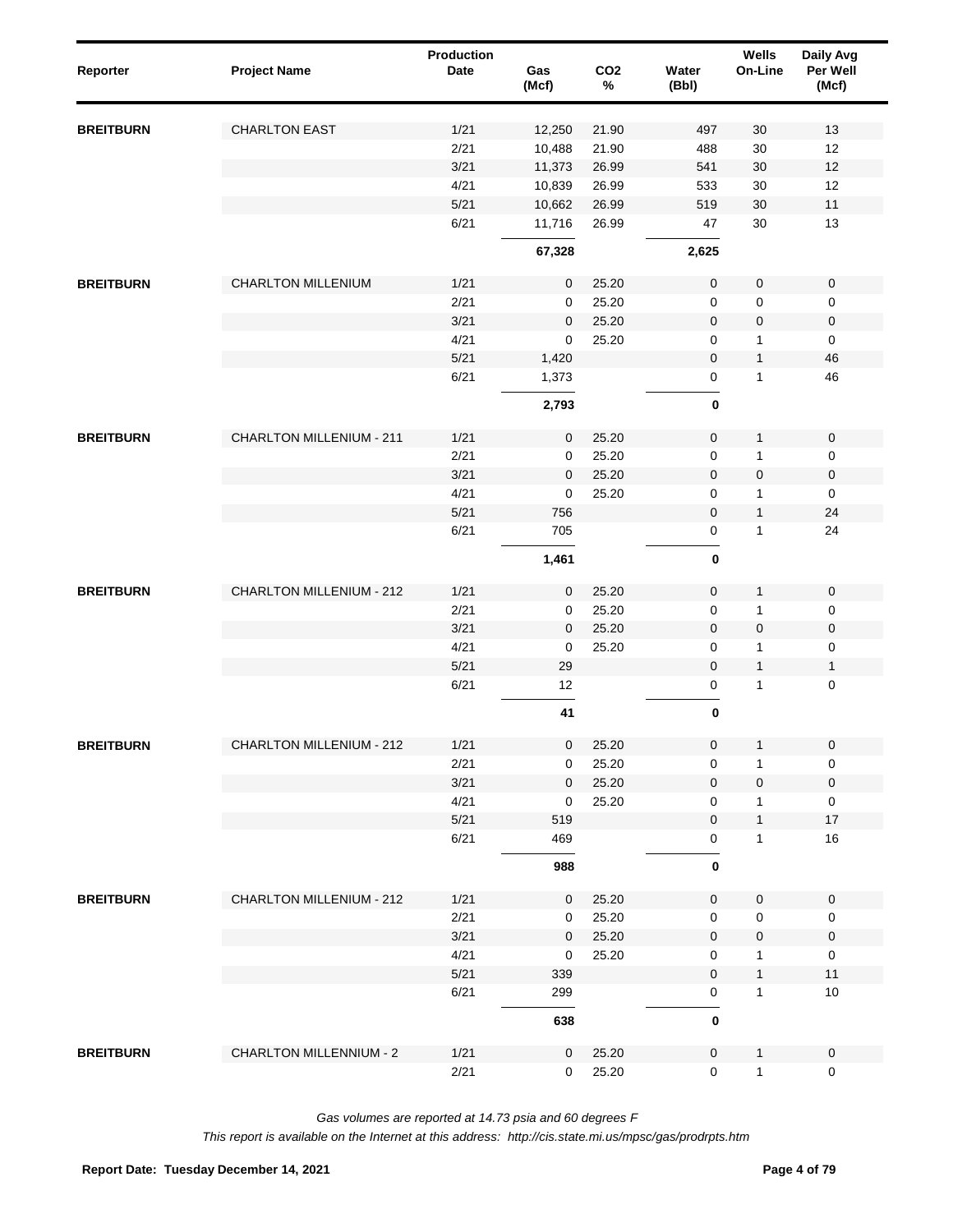| Reporter         | <b>Project Name</b>            | <b>Production</b><br>Date | Gas<br>(Mcf) | CO <sub>2</sub><br>$\%$ | Water<br>(Bbl)      | Wells<br>On-Line | Daily Avg<br>Per Well<br>(Mcf) |  |
|------------------|--------------------------------|---------------------------|--------------|-------------------------|---------------------|------------------|--------------------------------|--|
| <b>BREITBURN</b> | <b>CHARLTON MILLENNIUM - 2</b> | 3/21                      | $\mathbf 0$  | 25.20                   | 0                   | 0                | $\mathbf 0$                    |  |
|                  |                                | 4/21                      | $\mathbf 0$  | 25.20                   | 0                   | 1                | $\mathbf 0$                    |  |
|                  |                                | 5/21                      | 702          |                         | $\mathbf 0$         | $\mathbf{1}$     | 23                             |  |
|                  |                                | 6/21                      | 594          |                         | 0                   | 1                | 20                             |  |
|                  |                                |                           | 1,296        |                         | $\bf{0}$            |                  |                                |  |
| <b>BREITBURN</b> | <b>CHARLTON WEST</b>           | 1/21                      | 41,847       | 9.61                    | 7,571               | 41               | 33                             |  |
|                  |                                | 2/21                      | 36,371       | 9.61                    | 6,332               | 41               | 32                             |  |
|                  |                                | 3/21                      | 40,667       | 9.61                    | 7,023               | 41               | 32                             |  |
|                  |                                | 4/21                      | 37,833       | 9.61                    | 6,883               | 41               | 31                             |  |
|                  |                                | 5/21                      | 37,877       | 9.61                    | 5,946               | 41               | 30                             |  |
|                  |                                | 6/21                      | 38,421       | 9.61                    | 6,777               | 41               | 31                             |  |
|                  |                                |                           | 233,016      |                         | 40,532              |                  |                                |  |
| <b>BREITBURN</b> | CHESTER 7-11                   | 1/21                      | $\pmb{0}$    | 19.74                   | $\mathbf 0$         | 0                | $\mathsf{O}\xspace$            |  |
|                  |                                | 2/21                      | 1,892        | 19.74                   | 0                   | $\overline{7}$   | 10                             |  |
|                  |                                | 3/21                      | 6,197        | 19.74                   | $\mathbf 0$         | 9                | 22                             |  |
|                  |                                | 4/21                      | 3,972        | 19.74                   | 0                   | 11               | 12                             |  |
|                  |                                | 5/21                      | 3,466        | 19.74                   | 73                  | 10               | 11                             |  |
|                  |                                | 6/21                      | 3,394        | 19.74                   | 114                 | 10               | 11                             |  |
|                  |                                |                           | 18,921       |                         | 187                 |                  |                                |  |
| <b>BREITBURN</b> | <b>CHESTER EAST</b>            | 1/21                      | 6,453        | 22.46                   | 41                  | 15               | 14                             |  |
|                  |                                | 2/21                      | 5,354        | 22.46                   | $\pmb{0}$           | 15               | 13                             |  |
|                  |                                | 3/21                      | 6,300        | 22.46                   | $\pmb{0}$           | 15               | 14                             |  |
|                  |                                | 4/21                      | 5,783        | 22.46                   | 0                   | 15               | 13                             |  |
|                  |                                | 5/21                      | 5,985        | 22.46                   | $\mathbf 0$         | 15               | 13                             |  |
|                  |                                | 6/21                      | 6,268        | 22.46                   | 0                   | 16               | 13                             |  |
|                  |                                |                           | 36,143       |                         | 41                  |                  |                                |  |
| <b>BREITBURN</b> | <b>COACHES/HAYES 34</b>        | 1/21                      | 7,991        | 17.63                   | 47                  | 15               | 17                             |  |
|                  |                                | 2/21                      | 6,628        | 17.63                   | 91                  | 15               | 16                             |  |
|                  |                                | 3/21                      | 8,291        | 17.63                   | 0                   | 15               | 18                             |  |
|                  |                                | 4/21                      | 7,886        | 17.63                   | 0                   | 15               | 18                             |  |
|                  |                                | 5/21                      | 8,103        | 17.63                   | $\mathbf 0$         | 15               | $17$                           |  |
|                  |                                | 6/21                      | 7,530        | 17.63                   | 0                   | 15               | $17$                           |  |
|                  |                                |                           | 46,429       |                         | 138                 |                  |                                |  |
| <b>BREITBURN</b> | <b>COLONEL SAUNDERS</b>        | 1/21                      | $\mathbf 0$  | 6.73                    | $\mathsf 0$         | $\mathbf 0$      | $\mathbf 0$                    |  |
|                  |                                | 2/21                      | $\mathbf 0$  | 6.73                    | $\mathbf 0$         | $\pmb{0}$        | 0                              |  |
|                  |                                | 3/21                      | $\mathbf 0$  | 6.73                    | $\mathsf{O}\xspace$ | $\pmb{0}$        | $\pmb{0}$                      |  |
|                  |                                | 4/21                      | $\mathbf 0$  | 6.73                    | 0                   | $\pmb{0}$        | $\mathbf 0$                    |  |
|                  |                                | $5/21$                    | $\mathbf 0$  | 6.73                    | $\mathsf 0$         | $\pmb{0}$        | $\pmb{0}$                      |  |
|                  |                                | 6/21                      | $\mathbf 0$  | 6.73                    | $\mathsf 0$         | $\pmb{0}$        | $\mathbf 0$                    |  |
|                  |                                |                           | $\mathbf 0$  |                         | $\pmb{0}$           |                  |                                |  |
| <b>BREITBURN</b> | COLONEL SAUNDERS NORT          | 1/21                      | $\mathbf 0$  | 6.73                    | $\mathbf 0$         | $\mathbf 0$      | $\mathbf 0$                    |  |
|                  |                                | 2/21                      | 0            | 6.73                    | $\mathbf 0$         | $\mathbf 0$      | 0                              |  |
|                  |                                | 3/21                      | $\mathbf{0}$ | 6.73                    | $\mathbf 0$         | $\pmb{0}$        | $\mathbf 0$                    |  |
|                  |                                | 4/21                      | 0            | 6.73                    | 0                   | $\pmb{0}$        | $\mathbf 0$                    |  |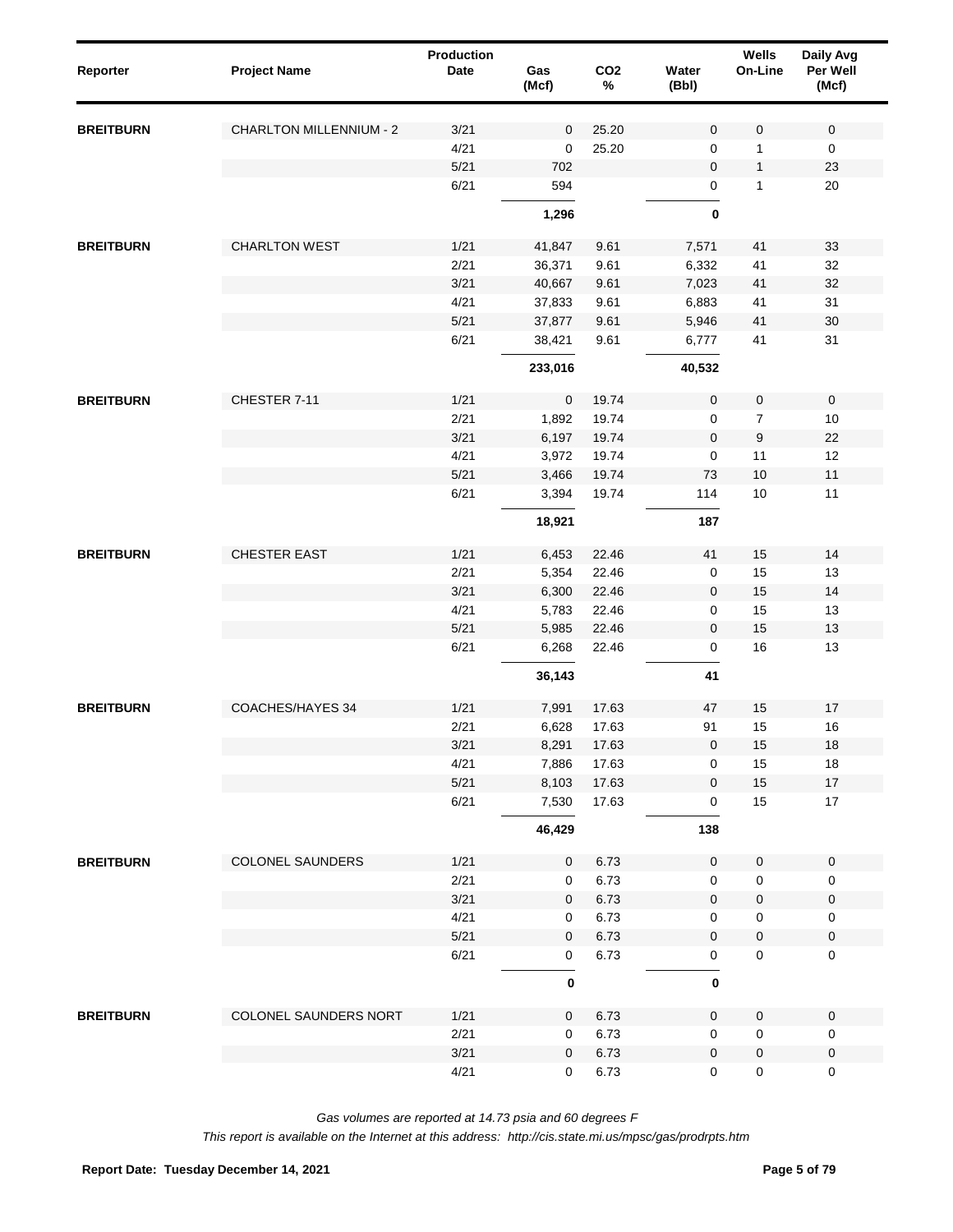| Reporter         | <b>Project Name</b>   | <b>Production</b><br>Date | Gas<br>(Mcf) | CO <sub>2</sub><br>$\%$ | Water<br>(Bbl) | Wells<br>On-Line | Daily Avg<br>Per Well<br>(Mcf) |
|------------------|-----------------------|---------------------------|--------------|-------------------------|----------------|------------------|--------------------------------|
| <b>BREITBURN</b> | COLONEL SAUNDERS NORT | 5/21                      | $\mathbf 0$  | 6.73                    | 0              | 0                | $\mathbf 0$                    |
|                  |                       | 6/21                      | 0            | 6.73                    | 0              | $\mathbf 0$      | $\mathbf 0$                    |
|                  |                       |                           | $\pmb{0}$    |                         | 0              |                  |                                |
| <b>BREITBURN</b> | <b>CORWITH</b>        | 1/21                      | 16,162       | 12.47                   | 2,964          | 28               | 19                             |
|                  |                       | 2/21                      | 14,700       | 12.47                   | 2,668          | 29               | 18                             |
|                  |                       | 3/21                      | 16,341       | 12.47                   | 2,494          | 29               | $18\,$                         |
|                  |                       | 4/21                      | 15,746       | 12.47                   | 2,366          | 29               | 18                             |
|                  |                       | 5/21                      | 14,245       | 12.47                   | 2,333          | 29               | $16\,$                         |
|                  |                       | 6/21                      | 13,247       | 12.47                   | 345            | 29               | 15                             |
|                  |                       |                           | 90,441       |                         | 13,170         |                  |                                |
| <b>BREITBURN</b> | DOVER <sub>7</sub>    | 1/21                      | 3,081        | 7.47                    | $\pmb{0}$      | 4                | 25                             |
|                  |                       | 2/21                      | 2,717        | 7.47                    | 0              | 4                | 24                             |
|                  |                       | 3/21                      | 3,029        | 7.47                    | 0              | 4                | 24                             |
|                  |                       | 4/21                      | 2,954        | 7.47                    | 0              | 4                | 25                             |
|                  |                       | 5/21                      | 3,080        | 7.47                    | 0              | 4                | 25                             |
|                  |                       | 6/21                      | 3,276        | 7.47                    | 0              | 4                | 27                             |
|                  |                       |                           | 18,137       |                         | $\pmb{0}$      |                  |                                |
| <b>BREITBURN</b> | DOVER RIDGE           | 1/21                      | 8,800        | 7.47                    | 4,908          | 9                | 32                             |
|                  |                       | 2/21                      | 7,218        | 7.47                    | 2,508          | 9                | 29                             |
|                  |                       | 3/21                      | 7,759        | 7.47                    | 4,733          | 9                | 28                             |
|                  |                       | 4/21                      | 7,464        | 7.47                    | 2,813          | 9                | 28                             |
|                  |                       | 5/21                      | 8,247        | 7.47                    | 3,059          | 9                | $30\,$                         |
|                  |                       | 6/21                      | 8,223        | 7.47                    | 2,396          | 9                | 30                             |
|                  |                       |                           | 47,711       |                         | 20,417         |                  |                                |
| <b>BREITBURN</b> | <b>DOVER VALLEY</b>   | 1/21                      | 2,151        | 5.80                    | $\mathbf 0$    | 3                | 23                             |
|                  |                       | 2/21                      | 1,928        | 5.80                    | 0              | 3                | 23                             |
|                  |                       | 3/21                      | 2,096        | 5.80                    | $\mathbf 0$    | 3                | 23                             |
|                  |                       | 4/21                      | 1,929        | 5.80                    | 0              | 3                | 21                             |
|                  |                       | 5/21                      | 1,997        | 5.04                    | 0              | 3                | 21                             |
|                  |                       | 6/21                      | 2,006        | 5.04                    | 0              | 3                | 22                             |
|                  |                       |                           | 12,107       |                         | 0              |                  |                                |
| <b>BREITBURN</b> | ECHO LAKE             | 1/21                      | 8,674        | 17.35                   | 38             | 8                | 35                             |
|                  |                       | 2/21                      | 7,945        | 17.35                   | $30\,$         | 8                | 35                             |
|                  |                       | 3/21                      | 8,579        | 17.35                   | 37             | 8                | 35                             |
|                  |                       | 4/21                      | 8,284        | 17.35                   | 55             | 8                | 35                             |
|                  |                       | 5/21                      | 8,563        | 17.35                   | 41             | $\bf 8$          | 35                             |
|                  |                       | 6/21                      | 8,205        | 17.35                   | 38             | 8                | 34                             |
|                  |                       |                           | 50,250       |                         | 239            |                  |                                |
| <b>BREITBURN</b> | ELMER FUDD 1-A        | 1/21                      | 25,892       | 9.87                    | 3,124          | 33               | 25                             |
|                  |                       | 2/21                      | 20,047       | 9.87                    | 2,677          | 33               | 22                             |
|                  |                       | 3/21                      | 25,636       | 9.87                    | 3,042          | 33               | 25                             |
|                  |                       | 4/21                      | 25,090       | 9.87                    | 2,878          | 33               | 25                             |
|                  |                       | 5/21                      | 26,300       | 9.87                    | 3,027          | 35               | 24                             |
|                  |                       | 6/21                      | 25,743       | 9.87                    | 3,559          | 35               | 25                             |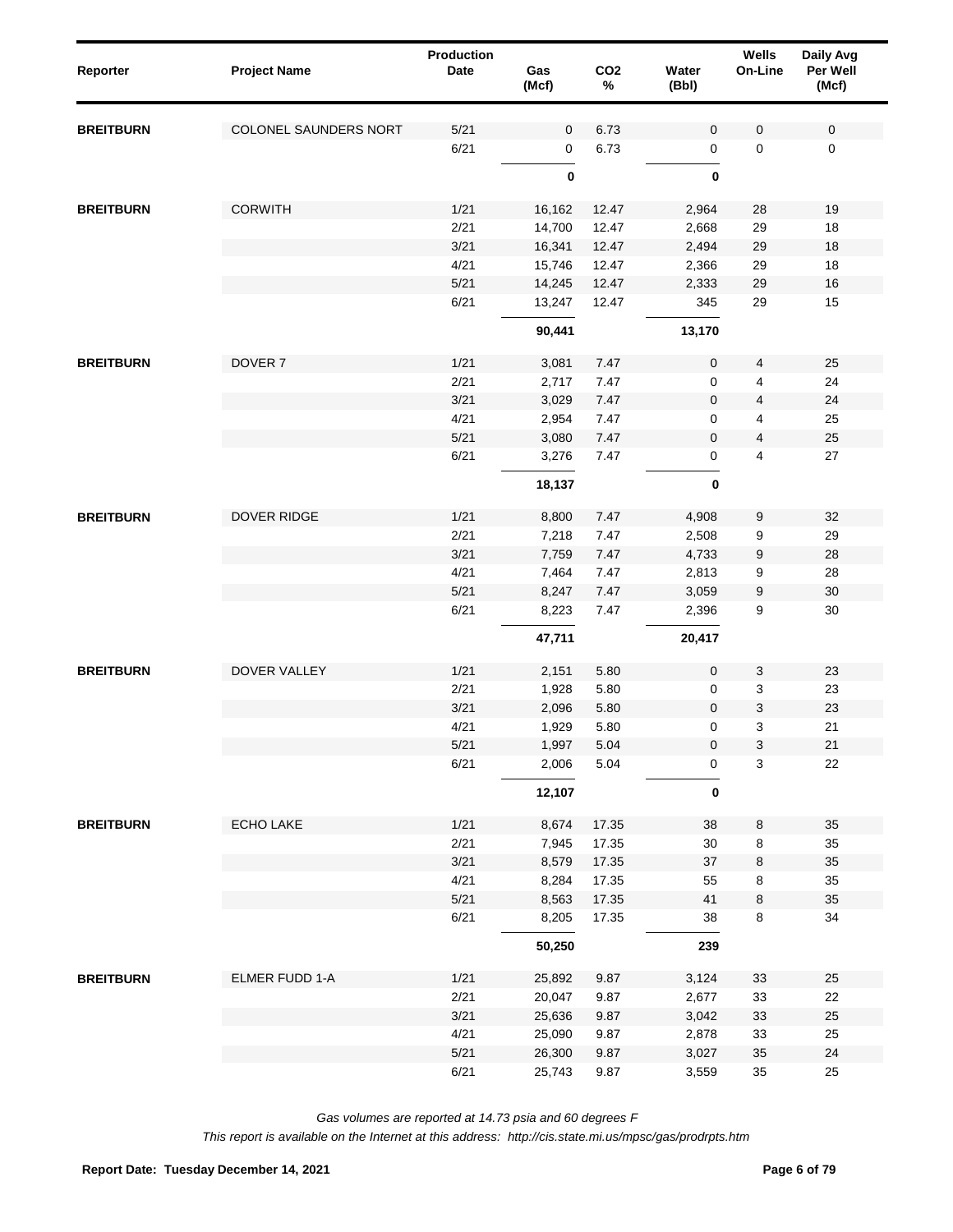| Reporter         | <b>Project Name</b>       | <b>Production</b><br>Date | Gas<br>(Mcf) | CO <sub>2</sub><br>% | Water<br>(Bbl)   | Wells<br>On-Line | Daily Avg<br>Per Well<br>(Mcf) |
|------------------|---------------------------|---------------------------|--------------|----------------------|------------------|------------------|--------------------------------|
|                  |                           |                           |              |                      |                  |                  |                                |
|                  |                           |                           | 148,708      |                      | 18,307           |                  |                                |
| <b>BREITBURN</b> | <b>ELMER FUDD EAST</b>    | 1/21                      | 31,929       | 10.48                | 1,987            | 24               | 43                             |
|                  |                           | 2/21                      | 24,921       | 10.48                | 1,774            | 24               | 37                             |
|                  |                           | 3/21                      | 31,768       | 10.48                | 2,122            | 24               | 43                             |
|                  |                           | 4/21                      | 30,977       | 10.48                | 1,866            | 24               | 43                             |
|                  |                           | 5/21                      | 33,731       | 10.48                | 2,312            | 24               | 45                             |
|                  |                           | 6/21                      | 32,651       | 10.48                | 2,312            | 24               | 45                             |
|                  |                           |                           | 185,977      |                      | 12,373           |                  |                                |
| <b>BREITBURN</b> | <b>ELMIRA THRIVE EAST</b> | 1/21                      | 0            | 8.07                 | $\mathbf 0$      | 0                | $\pmb{0}$                      |
|                  |                           | 2/21                      | 0            | 8.07                 | 0                | 0                | $\pmb{0}$                      |
|                  |                           | 3/21                      | 0            | 8.07                 | $\pmb{0}$        | 0                | $\pmb{0}$                      |
|                  |                           | 4/21                      | 0            | 8.07                 | 0                | 0                | $\pmb{0}$                      |
|                  |                           | 5/21                      | $\mathbf 0$  | 8.07                 | $\mathbf 0$      | 0                | $\pmb{0}$                      |
|                  |                           | 6/21                      | 0            | 8.07                 | 0                | 0                | $\pmb{0}$                      |
|                  |                           |                           | $\pmb{0}$    |                      | 0                |                  |                                |
|                  |                           |                           |              |                      |                  |                  |                                |
| <b>BREITBURN</b> | <b>FLETCH</b>             | 1/21                      | 18,667       | 19.76                | 865              | 24               | 25                             |
|                  |                           | 2/21                      | 16,285       | 19.76                | 951              | 24               | 24                             |
|                  |                           | 3/21                      | 17,853       | 19.76                | 1,080            | 24               | 24                             |
|                  |                           | 4/21                      | 16,823       | 19.76                | 1,095            | 24               | 23                             |
|                  |                           | 5/21                      | 17,589       | 19.76                | 1,148            | 24               | 24                             |
|                  |                           | 6/21                      | 17,722       | 19.76                | 1,066            | 24               | 25                             |
|                  |                           |                           | 104,939      |                      | 6,205            |                  |                                |
| <b>BREITBURN</b> | FLETCH 35                 | 1/21                      | 256          | 19.76                | 12               | 1                | 8                              |
|                  |                           | 2/21                      | 233          | 17.76                | 14               | $\mathbf{1}$     | 8                              |
|                  |                           | 3/21                      | 253          | 19.76                | 15               | $\mathbf{1}$     | $\,8\,$                        |
|                  |                           | 4/21                      | 248          | 19.76                | 16               | 1                | 8                              |
|                  |                           | 5/21                      | 253          | 19.76                | 17               | $\mathbf{1}$     | $\bf 8$                        |
|                  |                           | 6/21                      | 246          | 19.76                | 15               | 1                | 8                              |
|                  |                           |                           | 1,489        |                      | 89               |                  |                                |
| <b>BREITBURN</b> | <b>FONTINALIS CLUB</b>    | 1/21                      | 11,329       | 6.75                 | 7,444            | 27               | 14                             |
|                  |                           | 2/21                      | 10,068       | 6.75                 | 2,172            | 26               | 14                             |
|                  |                           | 3/21                      | 11,764       | 6.75                 | 5,267            | $26\,$           | $15$                           |
|                  |                           | 4/21                      | 10,175       | 6.75                 | 7,794            | 27               | 13                             |
|                  |                           | $5/21$                    | 10,790       | 6.75                 | 7,125            | 28               | $12$                           |
|                  |                           | 6/21                      | 10,371       | 6.75                 | 4,505            | 28               | 12                             |
|                  |                           |                           | 64,497       |                      | 34,307           |                  |                                |
| <b>BREITBURN</b> | FREDERIC IX               | 1/21                      | $\mathbf 0$  | 13.57                | $\pmb{0}$        | 0                | $\pmb{0}$                      |
|                  |                           | 2/21                      | 0            | 13.57                | $\pmb{0}$        | 0                | $\pmb{0}$                      |
|                  |                           | 3/21                      | $\mathbf 0$  | 13.57                | $\pmb{0}$        | $\pmb{0}$        | $\pmb{0}$                      |
|                  |                           | 4/21                      | 0            | 13.57                | 0                | 0                | $\boldsymbol{0}$               |
|                  |                           | 5/21                      | $\mathbf 0$  | 13.57                | $\boldsymbol{0}$ | 0                | $\pmb{0}$                      |
|                  |                           | 6/21                      | 0            | 13.57                | 0                | 0                | $\pmb{0}$                      |
|                  |                           |                           | $\pmb{0}$    |                      | $\pmb{0}$        |                  |                                |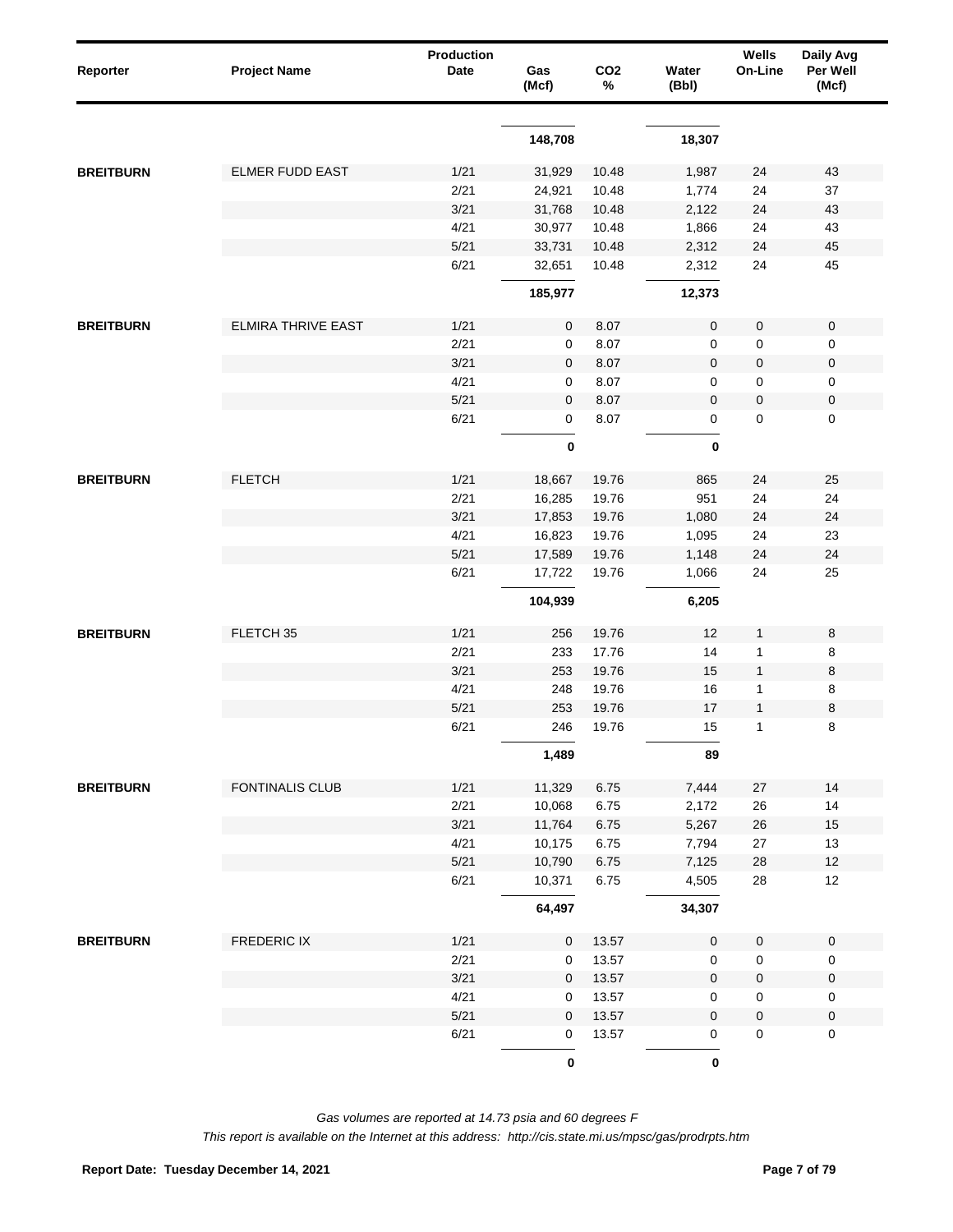| Reporter         | <b>Project Name</b>      | Production<br><b>Date</b> | Gas<br>(Mcf) | CO <sub>2</sub><br>% | Water<br>(Bbl)      | Wells<br>On-Line | Daily Avg<br>Per Well<br>(Mcf) |
|------------------|--------------------------|---------------------------|--------------|----------------------|---------------------|------------------|--------------------------------|
| <b>BREITBURN</b> | <b>FREDERIC X</b>        | 1/21                      | $\mathbf 0$  | 13.57                | $\mathsf{O}\xspace$ | $\mathbf 0$      | 0                              |
|                  |                          | 2/21                      | 0            | 13.57                | $\mathbf 0$         | 0                | 0                              |
|                  |                          | 3/21                      | $\mathbf 0$  | 13.57                | $\mathbf 0$         | 0                | $\pmb{0}$                      |
|                  |                          | 4/21                      | 0            | 13.57                | 0                   | $\mathbf 0$      | 0                              |
|                  |                          | $5/21$                    | $\mathbf 0$  | 13.57                | $\mathbf 0$         | 0                | $\pmb{0}$                      |
|                  |                          | 6/21                      | 0            | 13.57                | 0                   | $\mathbf{0}$     | $\pmb{0}$                      |
|                  |                          |                           | 0            |                      | $\bf{0}$            |                  |                                |
| <b>BREITBURN</b> | <b>GREEN RIVER SOUTH</b> | 1/21                      | 55,842       | 14.09                | $\overline{4}$      | 60               | 30                             |
|                  |                          | 2/21                      | 49,333       | 14.09                | $\mathsf 0$         | 59               | 30                             |
|                  |                          | 3/21                      | 53,787       | 14.09                | $\mathsf 0$         | 57               | 30                             |
|                  |                          | 4/21                      | 52,421       | 14.09                | $\mathsf 0$         | 58               | 30                             |
|                  |                          | $5/21$                    | 53,860       | 14.09                | 0                   | 57               | 30                             |
|                  |                          | 6/21                      | 48,508       | 14.09                | $\mathsf 0$         | 57               | 28                             |
|                  |                          |                           | 313,751      |                      | 4                   |                  |                                |
| <b>BREITBURN</b> | <b>GREEN RIVER WEST</b>  | 1/21                      | 43,598       | 9.54                 | $\overline{2}$      | 41               | 34                             |
|                  |                          | 2/21                      | 38,124       | 9.54                 | $\mathbf 0$         | 41               | 33                             |
|                  |                          | 3/21                      | 42,452       | 9.54                 | $\mathbf 0$         | 41               | 33                             |
|                  |                          | 4/21                      | 41,221       | 9.54                 | $\mathbf 0$         | 41               | 34                             |
|                  |                          | $5/21$                    | 41,220       | 9.54                 | $\mathbf 0$         | 41               | 32                             |
|                  |                          | 6/21                      | 41,383       | 9.54                 | 0                   | 41               | 34                             |
|                  |                          |                           | 247,998      |                      | $\mathbf{2}$        |                  |                                |
| <b>BREITBURN</b> | <b>HAPPY HILLMAN</b>     | 1/21                      | 14,820       | 23.36                | 473                 | 27               | 18                             |
|                  |                          | 2/21                      | 12,999       | 23.36                | 378                 | 27               | 17                             |
|                  |                          | 3/21                      | 14,068       | 23.36                | 407                 | 27               | 17                             |
|                  |                          | 4/21                      | 12,422       | 23.36                | 378                 | 27               | 15                             |
|                  |                          | $5/21$                    | 14,717       | 23.36                | 444                 | 27               | 18                             |
|                  |                          | 6/21                      | 13,849       | 23.36                | 410                 | 27               | 17                             |
|                  |                          |                           | 82,875       |                      | 2,490               |                  |                                |
| <b>BREITBURN</b> | HAYES 10                 | 1/21                      | 8,445        | 25.86                | $\mathsf 0$         | 23               | 12                             |
|                  |                          | 2/21                      | 6,869        | 25.86                | 0                   | 23               | $11$                           |
|                  |                          | 3/21                      | 8,398        | 25.86                | $\mathsf{O}\xspace$ | 23               | $12$                           |
|                  |                          | 4/21                      | 11,908       | 25.86                | 0                   | 23               | 17                             |
|                  |                          | 5/21                      | 10,229       | 25.86                | 0                   | 23               | 14                             |
|                  |                          | 6/21                      | 9,732        | 25.86                | 0                   | 23               | 14                             |
|                  |                          |                           | 55,581       |                      | 0                   |                  |                                |
| <b>BREITBURN</b> | HAYES 15                 | 1/21                      | $\mathbf 0$  | 21.35                | $\mathbf 0$         | $\mathbf 0$      | $\mathsf 0$                    |
|                  |                          | 2/21                      | 0            | 21.35                | $\mathsf 0$         | $\mathsf 0$      | 0                              |
|                  |                          | 3/21                      | 0            | 21.35                | $\mathsf 0$         | $\mathsf 0$      | $\pmb{0}$                      |
|                  |                          | 4/21                      | 0            | 21.35                | $\mathsf 0$         | $\mathsf 0$      | $\pmb{0}$                      |
|                  |                          | $5/21$                    | 0            | 21.35                | $\mathsf 0$         | $\mathsf 0$      | $\pmb{0}$                      |
|                  |                          | 6/21                      | $\mathbf 0$  | 21.35                | 0                   | $\mathbf 0$      | $\pmb{0}$                      |
|                  |                          |                           | $\pmb{0}$    |                      | $\pmb{0}$           |                  |                                |
| <b>BREITBURN</b> | HAYES <sub>7</sub>       | 1/21                      | 2,193        | 16.16                | $\mathsf{O}\xspace$ | $\mathbf{3}$     | 24                             |
|                  |                          | 2/21                      | 1,708        | 16.16                | $\mathbf 0$         | $\mathbf{3}$     | $20\,$                         |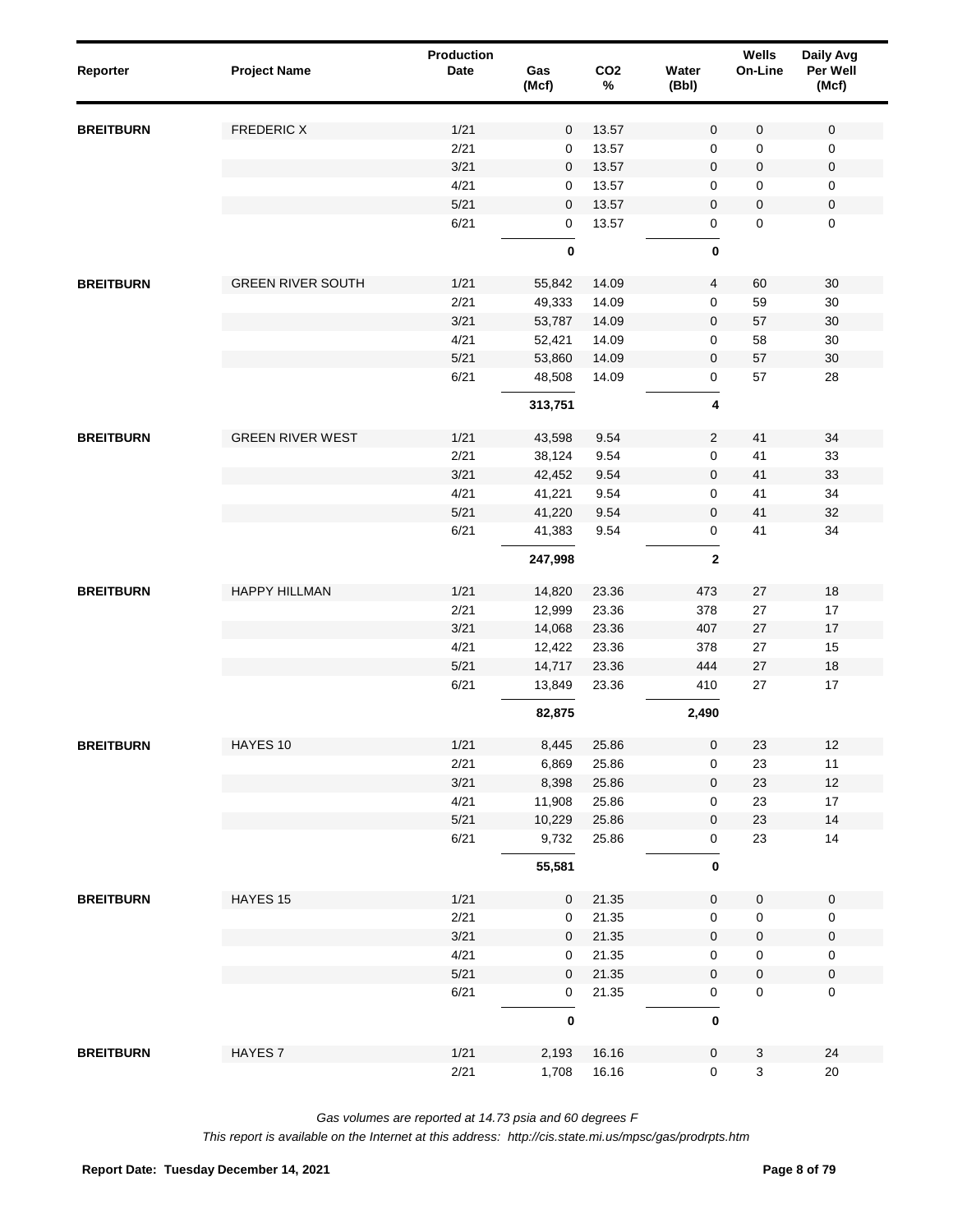| Reporter         | <b>Project Name</b>  | Production<br><b>Date</b> | Gas<br>(Mcf) | CO <sub>2</sub><br>$\%$ | Water<br>(Bbl)      | Wells<br>On-Line          | Daily Avg<br>Per Well<br>(Mcf) |
|------------------|----------------------|---------------------------|--------------|-------------------------|---------------------|---------------------------|--------------------------------|
| <b>BREITBURN</b> | <b>HAYES7</b>        | 3/21                      | 2,131        | 16.15                   | $\mathbf 0$         | 3                         | 23                             |
|                  |                      | 4/21                      | 2,255        | 16.09                   | 64                  | 3                         | 25                             |
|                  |                      | 5/21                      | 3,038        | 16.19                   | 79                  | 3                         | 33                             |
|                  |                      | 6/21                      | 2,875        | 16.19                   | 60                  | 3                         | 32                             |
|                  |                      |                           | 14,200       |                         | 203                 |                           |                                |
| <b>BREITBURN</b> | <b>HUNT N HAYES</b>  | 1/21                      | 21,700       | 23.10                   | 619                 | 30                        | 23                             |
|                  |                      | 2/21                      | 19,140       | 23.10                   | 547                 | 30                        | 23                             |
|                  |                      | 3/21                      | 20,861       | 23.10                   | 623                 | 30                        | 22                             |
|                  |                      | 4/21                      | 19,931       | 23.10                   | 581                 | 30                        | 22                             |
|                  |                      | 5/21                      | 20,904       | 23.10                   | 557                 | 30                        | 22                             |
|                  |                      | 6/21                      | 20,854       | 23.10                   | 527                 | 30                        | 23                             |
|                  |                      |                           | 123,390      |                         | 3,454               |                           |                                |
| <b>BREITBURN</b> | KNIGHT VIENNA 4      | 1/21                      | 8,114        | 21.73                   | 645                 | 14                        | 19                             |
|                  |                      | 2/21                      | 7,457        | 21.73                   | 487                 | 14                        | 19                             |
|                  |                      | 3/21                      | 8,252        | 21.73                   | 539                 | 14                        | 19                             |
|                  |                      | 4/21                      | 7,841        | 21.73                   | 511                 | 14                        | 19                             |
|                  |                      | 5/21                      | 8,153        | 21.73                   | 477                 | 15                        | 18                             |
|                  |                      | 6/21                      | 7,513        | 21.73                   | 439                 | 15                        | 17                             |
|                  |                      |                           | 47,330       |                         | 3,098               |                           |                                |
| <b>BREITBURN</b> | LAKE 19              | 1/21                      | $\mathbf 0$  | 6.73                    | 0                   | $\pmb{0}$                 | $\mathsf 0$                    |
|                  |                      | 2/21                      | $\mathbf 0$  | 6.73                    | 0                   | 0                         | 0                              |
|                  |                      | 3/21                      | $\mathbf 0$  | 6.73                    | $\mathbf 0$         | $\pmb{0}$                 | $\pmb{0}$                      |
|                  |                      | 4/21                      | $\mathbf 0$  | 6.73                    | 0                   | 0                         | 0                              |
|                  |                      | 5/21                      | $\mathbf 0$  | 6.73                    | 0                   | $\pmb{0}$                 | $\pmb{0}$                      |
|                  |                      | 6/21                      | $\pmb{0}$    | 6.73                    | 0                   | $\pmb{0}$                 | $\mathsf 0$                    |
|                  |                      |                           | $\pmb{0}$    |                         | $\pmb{0}$           |                           |                                |
| <b>BREITBURN</b> | <b>LAKE MANUKA</b>   | 1/21                      | 2,559        | 22.49                   | 0                   | 3                         | 28                             |
|                  |                      | 2/21                      | 1,723        | 22.49                   | 0                   | 3                         | 21                             |
|                  |                      | 3/21                      | 1,568        | 22.49                   | $\pmb{0}$           | 3                         | $17\,$                         |
|                  |                      | 4/21                      | 1,683        | 22.49                   | 0                   | 3                         | 19                             |
|                  |                      | $5/21$                    | 1,274        | 22.49                   | $\pmb{0}$           | $\ensuremath{\mathsf{3}}$ | 14                             |
|                  |                      | 6/21                      | 1,266        | 22.49                   | 0                   | $\overline{c}$            | 21                             |
|                  |                      |                           | 10,073       |                         | $\pmb{0}$           |                           |                                |
| <b>BREITBURN</b> | <b>LIBRATUS</b>      | 1/21                      | 582          | 22.49                   | 3                   | 1                         | 19                             |
|                  |                      | 2/21                      | 526          | 22.49                   | $\overline{7}$      | 1                         | 19                             |
|                  |                      | 3/21                      | 582          | 22.49                   | $\mathsf{O}\xspace$ | $\mathbf{1}$              | $19$                           |
|                  |                      | 4/21                      | 564          | 22.49                   | 0                   | 1                         | 19                             |
|                  |                      | 5/21                      | 588          | 22.49                   | 0                   | $\mathbf{1}$              | $19$                           |
|                  |                      | 6/21                      | 576          | 22.49                   | 0                   | $\mathbf{1}$              | 19                             |
|                  |                      |                           | 3,418        |                         | 10                  |                           |                                |
| <b>BREITBURN</b> | <b>LIVINGSTON 17</b> | 1/21                      | 7,804        | 9.45                    | 4,445               | 16                        | 16                             |
|                  |                      | 2/21                      | 6,183        | 9.45                    | 3,585               | 16                        | 14                             |
|                  |                      | 3/21                      | 7,993        | 9.45                    | 4,279               | 16                        | 16                             |
|                  |                      | 4/21                      | 11,828       | 9.45                    | 4,882               | $16\,$                    | 25                             |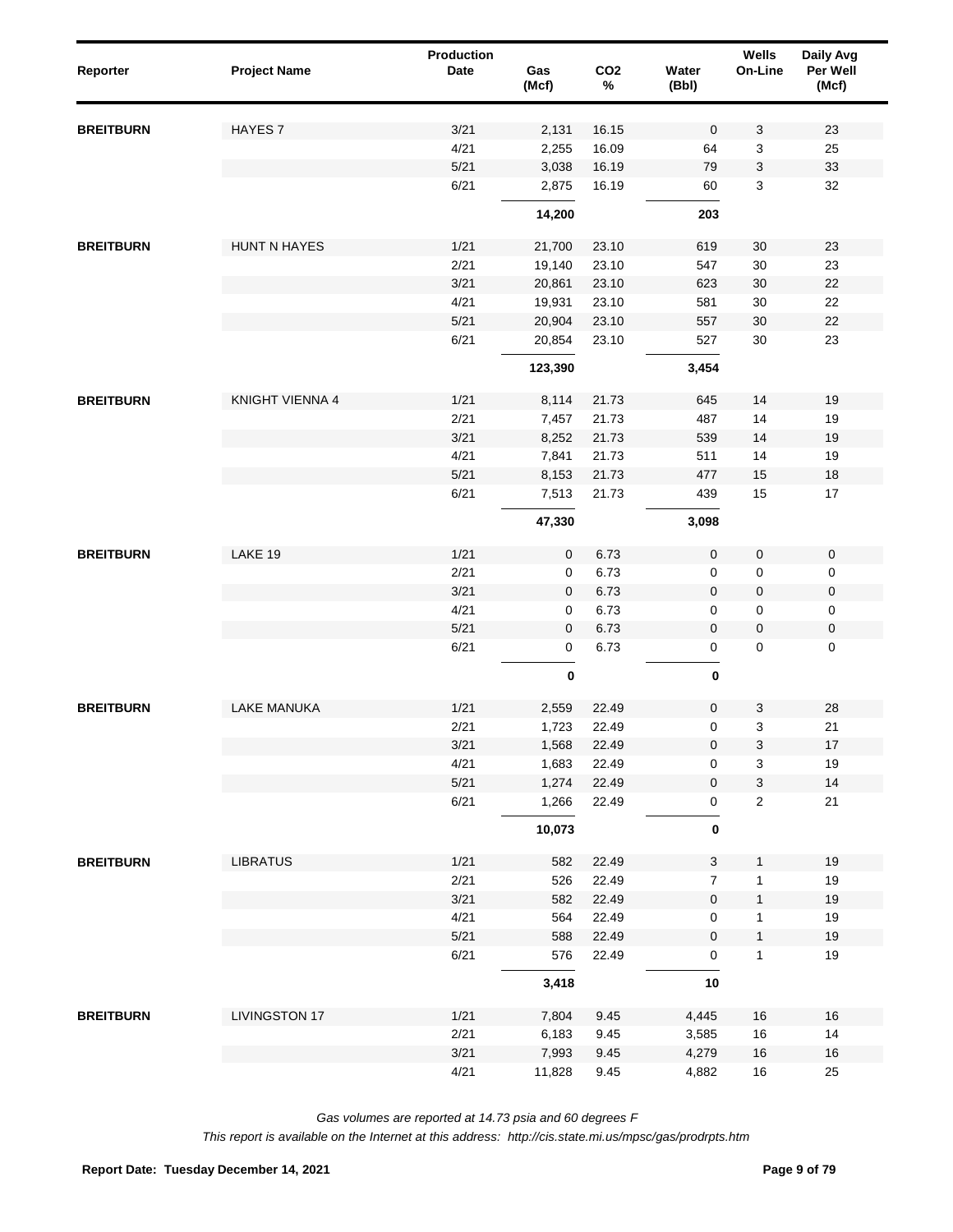| Reporter         | <b>Project Name</b>  | Production<br><b>Date</b> | Gas<br>(Mcf) | CO <sub>2</sub><br>$\%$ | Water<br>(Bbl)      | <b>Wells</b><br>On-Line   | Daily Avg<br>Per Well<br>(Mcf) |
|------------------|----------------------|---------------------------|--------------|-------------------------|---------------------|---------------------------|--------------------------------|
| <b>BREITBURN</b> | <b>LIVINGSTON 17</b> | 5/21                      | 10,333       | 9.45                    | 8,530               | 18                        | 19                             |
|                  |                      | 6/21                      | 10,398       | 9.45                    | 8,075               | 18                        | 19                             |
|                  |                      |                           | 54,539       |                         | 33,796              |                           |                                |
| <b>BREITBURN</b> | <b>LIVINGSTON 19</b> | 1/21                      | 34,456       | 13.35                   | 186                 | 42                        | 26                             |
|                  |                      | 2/21                      | 30,327       | 13.35                   | 394                 | 42                        | 26                             |
|                  |                      | 3/21                      | 33,986       | 13.35                   | $\pmb{0}$           | 42                        | 26                             |
|                  |                      | 4/21                      | 33,474       | 13.35                   | 0                   | 44                        | 25                             |
|                  |                      | $5/21$                    | 35,332       | 13.35                   | $\boldsymbol{0}$    | 44                        | 26                             |
|                  |                      | 6/21                      | 33,128       | 13.35                   | 0                   | 44                        | 25                             |
|                  |                      |                           | 200,703      |                         | 580                 |                           |                                |
| <b>BREITBURN</b> | LIVINGSTON 36        | 1/21                      | 7,302        | 21.34                   | $\mathbf 0$         | 11                        | 21                             |
|                  |                      | 2/21                      | 5,869        | 21.34                   | 0                   | 11                        | 19                             |
|                  |                      | 3/21                      | 11,522       | 21.34                   | 6                   | 12                        | 31                             |
|                  |                      | 4/21                      | 7,847        | 21.34                   | 0                   | 12                        | 22                             |
|                  |                      | 5/21                      | 7,881        | 21.34                   | $\pmb{0}$           | 12                        | 21                             |
|                  |                      | 6/21                      | 7,670        | 21.34                   | $\mathsf{O}\xspace$ | 12                        | 21                             |
|                  |                      |                           | 48,091       |                         | 6                   |                           |                                |
| <b>BREITBURN</b> | LIVINGSTON B3-20     | 1/21                      | 711          | 13.35                   | $\overline{4}$      | $\mathbf{1}$              | 23                             |
|                  |                      | 2/21                      | 623          | 13.35                   | 8                   | $\mathbf{1}$              | 22                             |
|                  |                      | 3/21                      | 723          | 13.35                   | $\boldsymbol{0}$    | $\mathbf{1}$              | 23                             |
|                  |                      | 4/21                      | 680          | 13.35                   | 0                   | 1                         | 23                             |
|                  |                      | $5/21$                    | 665          | 13.35                   | $\boldsymbol{0}$    | $\mathbf{1}$              | 21                             |
|                  |                      | 6/21                      | 604          | 13.35                   | 0                   | $\mathbf{1}$              | 20                             |
|                  |                      |                           | 4,006        |                         | 12                  |                           |                                |
| <b>BREITBURN</b> | <b>LOUD 16-17</b>    | 1/21                      | 3,817        | 24.54                   | $\pmb{0}$           | $\overline{4}$            | 31                             |
|                  |                      | 2/21                      | 3,296        | 24.54                   | 0                   | 4                         | 29                             |
|                  |                      | 3/21                      | 3,586        | 24.54                   | $\pmb{0}$           | 4                         | 29                             |
|                  |                      | 4/21                      | 3,616        | 24.54                   | 0                   | 4                         | 30                             |
|                  |                      | $5/21$                    | 3,631        | 24.54                   | $\pmb{0}$           | $\overline{4}$            | 29                             |
|                  |                      | 6/21                      | 3,048        | 24.52                   | $\pmb{0}$           | $\overline{4}$            | 25                             |
|                  |                      |                           | 20,994       |                         | $\bf{0}$            |                           |                                |
| <b>BREITBURN</b> | LUCKY 16             | 1/21                      | 3,503        | 20.40                   | 21                  | 10                        | 11                             |
|                  |                      | 2/21                      | 3,257        | 20.40                   | 44                  | $10$                      | 12                             |
|                  |                      | 3/21                      | 3,449        | 20.40                   | $\mathbf 0$         | $10$                      | 11                             |
|                  |                      | 4/21                      | 3,147        | 20.40                   | 0                   | $10$                      | 10                             |
|                  |                      | 5/21                      | 3,235        | 20.40                   | $\mathsf{O}\xspace$ | $10$                      | $10$                           |
|                  |                      | 6/21                      | 2,874        | 20.40                   | $\mathsf{O}\xspace$ | 11                        | 9                              |
|                  |                      |                           | 19,465       |                         | 65                  |                           |                                |
| <b>BREITBURN</b> | MANCELONA 23         | 1/21                      | 1,172        | 13.72                   | 25                  | 3                         | 13                             |
|                  |                      | 2/21                      | 1,112        | 13.72                   | 0                   | $\ensuremath{\mathsf{3}}$ | 13                             |
|                  |                      | 3/21                      | 1,152        | 13.72                   | $\pmb{0}$           | $\ensuremath{\mathsf{3}}$ | $12$                           |
|                  |                      | 4/21                      | 1,033        | 13.72                   | $\mathsf{O}\xspace$ | $\mathsf 3$               | 11                             |
|                  |                      | $5/21$                    | 1,162        | 13.72                   | $\mathbf 0$         | $\ensuremath{\mathsf{3}}$ | $12$                           |
|                  |                      | 6/21                      | 1,107        | 13.72                   | $\pmb{0}$           | $\mathbf{3}$              | 12                             |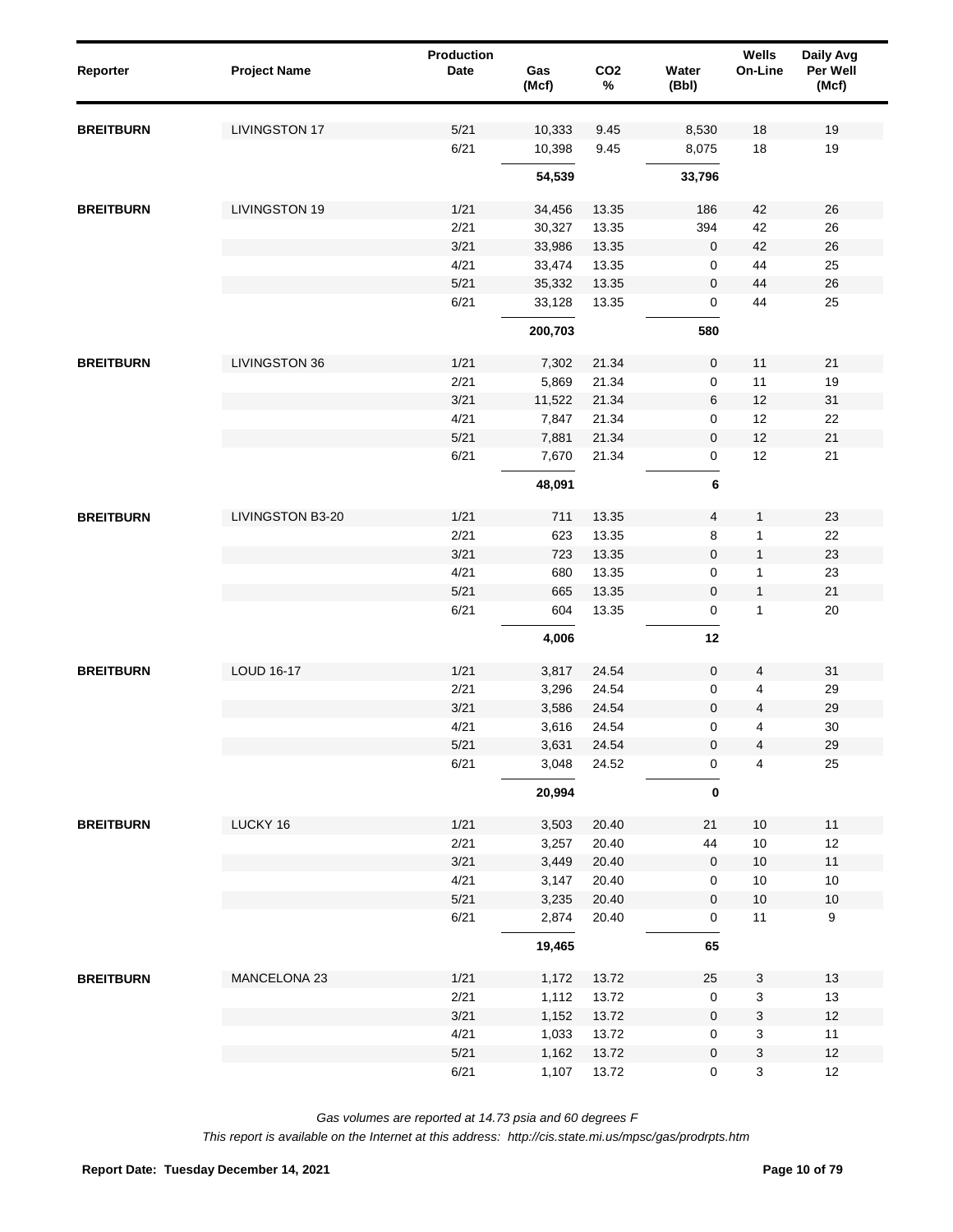| Reporter         | <b>Project Name</b>          | <b>Production</b><br>Date | Gas<br>(Mcf)   | CO <sub>2</sub><br>% | Water<br>(Bbl)   | Wells<br>On-Line | Daily Avg<br>Per Well<br>(Mcf) |
|------------------|------------------------------|---------------------------|----------------|----------------------|------------------|------------------|--------------------------------|
|                  |                              |                           | 6,738          |                      | 25               |                  |                                |
|                  |                              |                           |                |                      |                  |                  |                                |
| <b>BREITBURN</b> | MANCELONA 24-25              | 1/21                      | 2,652          | 13.72                | 59               | 4                | 21                             |
|                  |                              | 2/21                      | 2,504          | 13.72                | 0                | 4                | 22                             |
|                  |                              | 3/21                      | 2,828          | 13.72                | 0                | 4                | 23                             |
|                  |                              | 4/21                      | 2,743          | 13.72                | 0                | 4                | 23                             |
|                  |                              | 5/21<br>6/21              | 3,245<br>3,241 | 13.72<br>13.72       | 0                | 4<br>4           | 26<br>27                       |
|                  |                              |                           |                |                      | 0                |                  |                                |
|                  |                              |                           | 17,213         |                      | 59               |                  |                                |
| <b>BREITBURN</b> | MANCELONA 26-27              | 1/21                      | 3,654          | 13.72                | 80               | 7                | 17                             |
|                  |                              | 2/21                      | 3,355          | 13.72                | $\mathbf 0$      | 7                | 17                             |
|                  |                              | 3/21                      | 3,552          | 13.72                | $\boldsymbol{0}$ | $\boldsymbol{7}$ | 16                             |
|                  |                              | 4/21                      | 3,457          | 13.72                | 0                | 7                | 16                             |
|                  |                              | 5/21                      | 4,111          | 13.72                | $\mathbf 0$      | $\overline{7}$   | 19                             |
|                  |                              | 6/21                      | 3,889          | 13.72                | 0                | $\overline{7}$   | 19                             |
|                  |                              |                           | 22,018         |                      | 80               |                  |                                |
| <b>BREITBURN</b> | MANCELONA 30                 | 1/21                      | 1,758          | 12.10                | 8                | 3                | 19                             |
|                  |                              | 2/21                      | 1,888          | 12.10                | 0                | 3                | 22                             |
|                  |                              | 3/21                      | 2,250          | 12.10                | 0                | 3                | 24                             |
|                  |                              | 4/21                      | 2,003          | 12.10                | 0                | 3                | 22                             |
|                  |                              | 5/21                      | 1,938          | 12.10                | $\pmb{0}$        | 3                | 21                             |
|                  |                              | 6/21                      | 1,792          | 12.10                | 0                | 3                | 20                             |
|                  |                              |                           | 11,629         |                      | 8                |                  |                                |
|                  | <b>MANCELONA EAST</b>        | 1/21                      | 12,548         | 12.10                | 0                | 33               | 12                             |
|                  |                              | 2/21                      | 9,662          | 12.10                | 0                | 33               | 10                             |
| <b>BREITBURN</b> |                              | 3/21                      | 10,291         | 12.10                | $\pmb{0}$        | 33               | 10                             |
|                  |                              | 4/21                      | 12,282         | 12.10                | 0                | 33               | 12                             |
|                  |                              | 5/21                      | 13,455         | 12.10                | $\mathbf 0$      | 33               | 13                             |
|                  |                              | 6/21                      | 12,194         | 12.10                | 0                | 33               | 12                             |
|                  |                              |                           | 70,432         |                      | 0                |                  |                                |
|                  |                              |                           |                |                      |                  |                  |                                |
| <b>BREITBURN</b> | <b>MANCELONA EAST Antrim</b> | 1/21                      | 4,051          | 13.72                | 91               | 9                | $15$                           |
|                  |                              | 2/21                      | 3,456          | 13.72                | $\mathbf 0$      | 9                | 14                             |
|                  |                              | 3/21<br>4/21              | 3,917          | 13.72                | $\boldsymbol{0}$ | 9                | 14                             |
|                  |                              | $5/21$                    | 4,127          | 13.72<br>13.72       | 0                | 9                | 15                             |
|                  |                              | 6/21                      | 4,911<br>4,979 | 13.72                | 0<br>0           | 9<br>9           | $18\,$<br>18                   |
|                  |                              |                           |                |                      |                  |                  |                                |
|                  |                              |                           | 25,441         |                      | 91               |                  |                                |
| <b>BREITBURN</b> | MANCELONA WEST               | 1/21                      | 14,647         | 12.10                | $\pmb{0}$        | 31               | 15                             |
|                  |                              | 2/21                      | 11,397         | 12.10                | $\mathsf 0$      | $30\,$           | 14                             |
|                  |                              | 3/21                      | 15,117         | 12.10                | $\pmb{0}$        | 31               | $16\,$                         |
|                  |                              | 4/21                      | 15,543         | 12.10                | 0                | 32               | 16                             |
|                  |                              | $5/21$                    | 17,187         | 12.10                | $\pmb{0}$        | 32               | $17\,$                         |
|                  |                              | 6/21                      | 17,335         | 12.10                | 0                | 32               | 18                             |
|                  |                              |                           | 91,226         |                      | $\pmb{0}$        |                  |                                |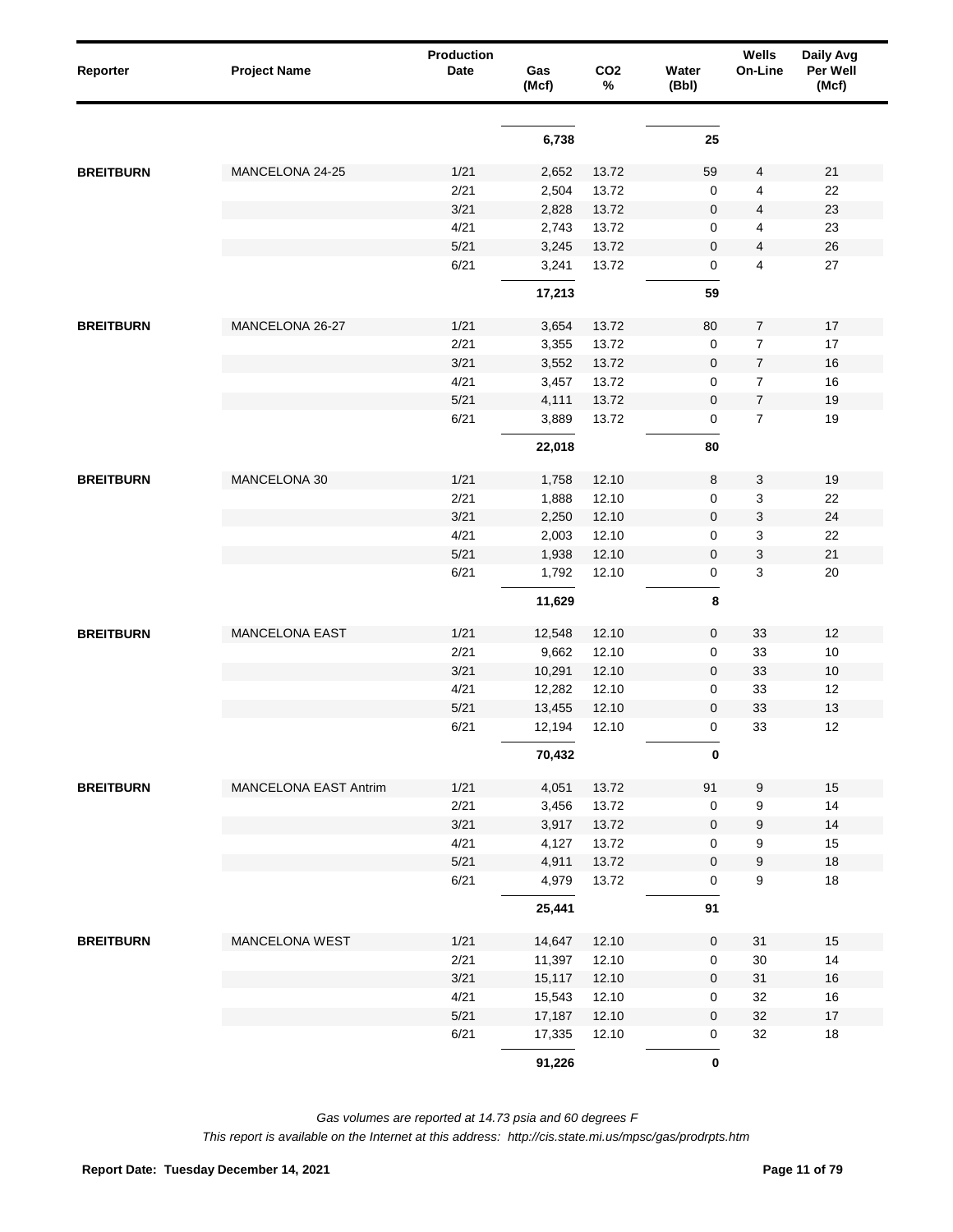| Reporter         | <b>Project Name</b>    | Production<br>Date | Gas<br>(Mcf)   | CO <sub>2</sub><br>$\%$ | Water<br>(Bbl)      | Wells<br>On-Line             | Daily Avg<br>Per Well<br>(Mcf) |  |
|------------------|------------------------|--------------------|----------------|-------------------------|---------------------|------------------------------|--------------------------------|--|
| <b>BREITBURN</b> | MID CHARLTON PHASE 1   | 1/21               | $\mathbf 0$    | 8.75                    | $\mathbf 0$         | $\mathbf 0$                  | $\mathbf 0$                    |  |
|                  |                        | 2/21               | 0              | 8.75                    | $\mathbf 0$         | 0                            | $\mathsf 0$                    |  |
|                  |                        | 3/21               | $\pmb{0}$      | 8.75                    | $\mathbf 0$         | $\pmb{0}$                    | 0                              |  |
|                  |                        | 4/21               | 1,542          | 8.75                    | 0                   | 12                           | $\overline{4}$                 |  |
|                  |                        | 5/21               | 5,099          | 8.75                    | $\mathbf 0$         | 14                           | 12                             |  |
|                  |                        | 6/21               | 701            | 8.75                    | 0                   | 14                           | $\overline{2}$                 |  |
|                  |                        |                    | 7,342          |                         | 0                   |                              |                                |  |
| <b>BREITBURN</b> | MID CHARLTON PHASE 2   | 1/21               | $\mathbf 0$    | 7.57                    | $\mathsf{O}\xspace$ | $\pmb{0}$                    | 0                              |  |
|                  |                        | 2/21               | $\mathbf 0$    | 7.57                    | $\mathbf 0$         | 0                            | 0                              |  |
|                  |                        | 3/21               | $\mathbf 0$    | 7.57                    | $\pmb{0}$           | $\pmb{0}$                    | $\pmb{0}$                      |  |
|                  |                        | 4/21               | $\mathbf 0$    | 7.57                    | 0                   | 0                            | $\mathbf 0$                    |  |
|                  |                        | 5/21               | $\mathbf 0$    | 7.57                    | $\mathbf 0$         | $\mathbf 0$                  | $\pmb{0}$                      |  |
|                  |                        | 6/21               | $\mathbf 0$    | 7.57                    | $\mathsf 0$         | 0                            | $\mathbf 0$                    |  |
|                  |                        |                    | 0              |                         | 0                   |                              |                                |  |
| <b>BREITBURN</b> | MID CHARLTON SOUTH ADD | 1/21               | $\mathbf 0$    | 8.75                    | $\mathsf{O}\xspace$ | $\pmb{0}$                    | $\mathbf 0$                    |  |
|                  |                        | 2/21               | 0              | 8.75                    | $\mathbf 0$         | 0                            | 0                              |  |
|                  |                        | 3/21               | $\pmb{0}$      | 8.75                    | $\mathsf{O}\xspace$ | $\pmb{0}$                    | 0                              |  |
|                  |                        | 4/21               | 961            | 8.75                    | 0                   | 9                            | 4                              |  |
|                  |                        | 5/21               | $\mathbf 0$    | 8.75                    | $\mathbf 0$         | $\pmb{0}$                    | 0                              |  |
|                  |                        | 6/21               | 541            | 8.75                    | 0                   | 9                            | $\overline{c}$                 |  |
|                  |                        |                    | 1,502          |                         | 0                   |                              |                                |  |
| <b>BREITBURN</b> | MIDDLE EARTH           | 1/21               | 3,600          | 17.72                   | 19                  | 6                            | 19                             |  |
|                  |                        | 2/21               | 3,042          | 17.72                   | 40                  | 6                            | 18                             |  |
|                  |                        | 3/21               | 3,528          | 17.72                   | $\pmb{0}$           | 6                            | 19                             |  |
|                  |                        | 4/21               | 3,426          | 17.72                   | $\pmb{0}$           | 6                            | 19                             |  |
|                  |                        | 5/21               | 3,559          | 17.72                   | $\mathbf 0$         | 6                            | 19                             |  |
|                  |                        | 6/21               | 3,476          | 17.72                   | 0                   | 6                            | 19                             |  |
|                  |                        |                    | 20,631         |                         | 59                  |                              |                                |  |
| <b>BREITBURN</b> | NEW CALEDONIA          | 1/21               | 2,352          | 7.63                    | 471                 | 4                            | 19                             |  |
|                  |                        | 2/21               | 1,982          | 7.63                    | 380                 | 4                            | $18\,$                         |  |
|                  |                        | 3/21               | 2,083          | 7.63                    | 412                 | $\overline{4}$               | $17\,$                         |  |
|                  |                        | 4/21               | 2,186          | 7.63                    | 447                 | 4                            | 18                             |  |
|                  |                        | 5/21               | 2,203          | 7.63                    | 433                 | $\overline{4}$               | $18\,$                         |  |
|                  |                        | 6/21               | 2,042          | 7.63                    | 274                 | 4                            | 17                             |  |
|                  |                        |                    | 12,848         |                         | 2,417               |                              |                                |  |
| <b>BREITBURN</b> | NEW CALEDONIA N        | 1/21               | 1,870          | 7.63                    | 374                 | $\ensuremath{\mathsf{3}}$    | $20\,$                         |  |
|                  |                        | 2/21               | 1,568          | 7.63                    | 300                 | 3                            | 19                             |  |
|                  |                        | 3/21               | 1,722          | 7.63                    | 340                 | $\ensuremath{\mathsf{3}}$    | $19$                           |  |
|                  |                        | 4/21               | 1,524          | 7.63                    | 312                 | 3                            | $17$                           |  |
|                  |                        | 5/21<br>6/21       | 1,485          | 7.63<br>7.63            | 292                 | $\ensuremath{\mathsf{3}}$    | 16<br>$16\,$                   |  |
|                  |                        |                    | 1,406<br>9,575 |                         | 188<br>1,806        | 3                            |                                |  |
|                  |                        |                    |                |                         |                     |                              |                                |  |
| <b>BREITBURN</b> | NEW CALEDONIA NE       | 1/21<br>2/21       | 2,041<br>1,706 | 7.63<br>7.63            | 408<br>327          | $\sqrt{2}$<br>$\overline{c}$ | 33<br>$30\,$                   |  |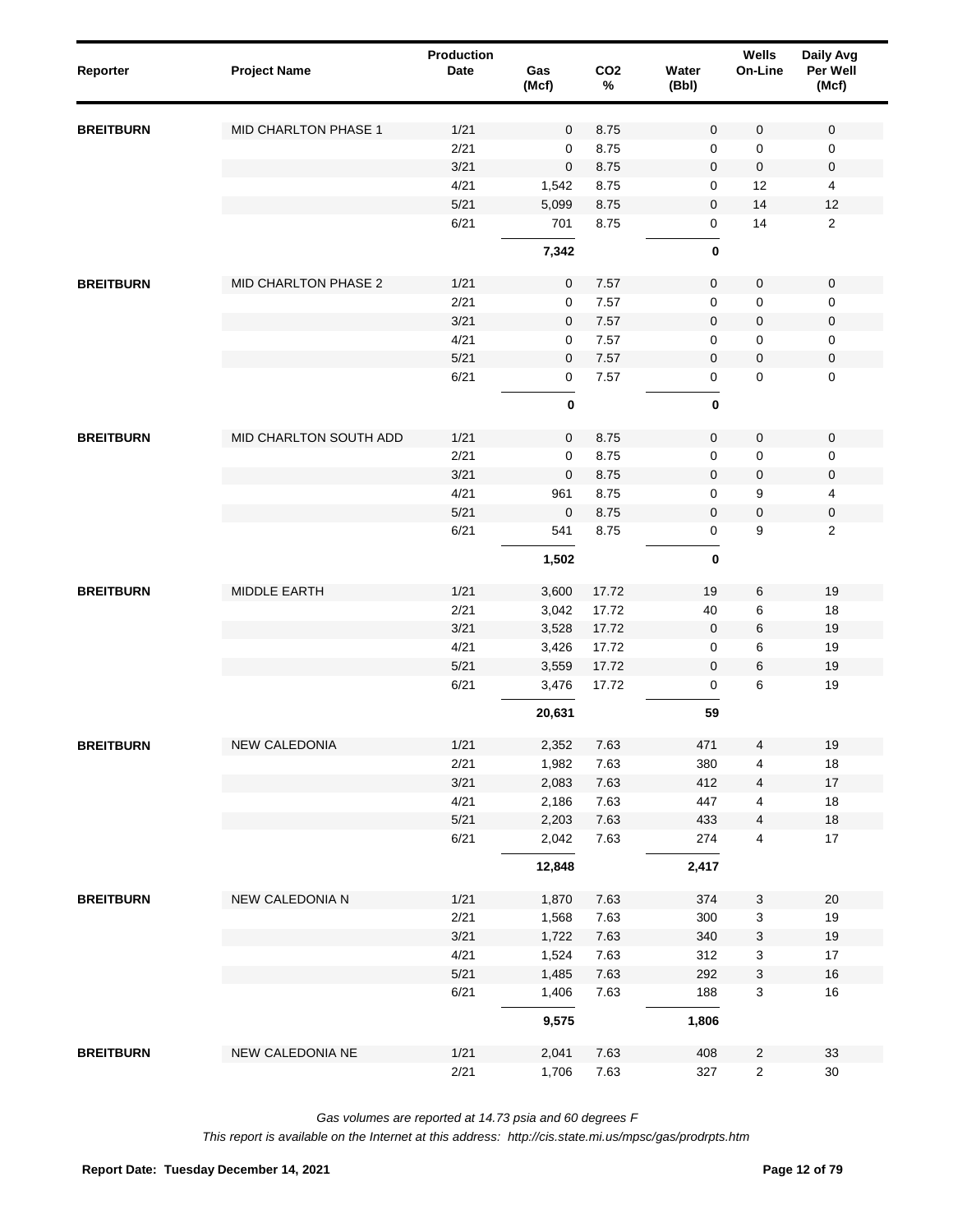| Reporter         | <b>Project Name</b>     | <b>Production</b><br><b>Date</b> | Gas<br>(Mcf) | CO <sub>2</sub><br>$\%$ | Water<br>(Bbl)      | Wells<br>On-Line          | Daily Avg<br>Per Well<br>(Mcf) |
|------------------|-------------------------|----------------------------------|--------------|-------------------------|---------------------|---------------------------|--------------------------------|
| <b>BREITBURN</b> | NEW CALEDONIA NE        | 3/21                             | 1,948        | 7.63                    | 385                 | $\overline{2}$            | 31                             |
|                  |                         | 4/21                             | 1,938        | 7.63                    | 396                 | $\overline{\mathbf{c}}$   | 32                             |
|                  |                         | 5/21                             | 1,969        | 7.63                    | 387                 | $\sqrt{2}$                | 32                             |
|                  |                         | 6/21                             | 1,932        | 7.63                    | 258                 | $\overline{\mathbf{c}}$   | 32                             |
|                  |                         |                                  | 11,534       |                         | 2,161               |                           |                                |
| <b>BREITBURN</b> | NEW CALEDONIA NW        | 1/21                             | 7,048        | 7.63                    | 1,409               | $\overline{7}$            | 32                             |
|                  |                         | 2/21                             | 6,254        | 7.63                    | 1,199               | $\overline{7}$            | 32                             |
|                  |                         | 3/21                             | 6,825        | 7.63                    | 1,347               | $\overline{7}$            | 31                             |
|                  |                         | 4/21                             | 6,744        | 7.63                    | 1,379               | $\overline{7}$            | 32                             |
|                  |                         | 5/21                             | 6,828        | 7.63                    | 1,343               | $\boldsymbol{7}$          | 31                             |
|                  |                         | 6/21                             | 6,469        | 7.63                    | 863                 | $\overline{7}$            | 31                             |
|                  |                         |                                  | 40,168       |                         | 7,540               |                           |                                |
| <b>BREITBURN</b> | NEW CALEDONIA W         | 1/21                             | 6,696        | 7.63                    | 1,339               | 8                         | 27                             |
|                  |                         | 2/21                             | 5,756        | 7.63                    | 1,103               | 8                         | 26                             |
|                  |                         | 3/21                             | 6,250        | 7.63                    | 1,234               | 8                         | 25                             |
|                  |                         | 4/21                             | 6,160        | 7.63                    | 1,260               | 8                         | 26                             |
|                  |                         | 5/21                             | 6,382        | 7.63                    | 1,254               | 8                         | 26                             |
|                  |                         | 6/21                             | 6,389        | 7.63                    | 854                 | 8                         | 27                             |
|                  |                         |                                  | 37,633       |                         | 7,044               |                           |                                |
| <b>BREITBURN</b> | NEW CALEDONIA WILDCAT   | 1/21                             | 2,803        | 7.63                    | 560                 | $\mathbf{1}$              | 90                             |
|                  |                         | 2/21                             | 2,355        | 7.63                    | 451                 | 1                         | 84                             |
|                  |                         | 3/21                             | 2,606        | 7.63                    | 514                 | $\mathbf{1}$              | 84                             |
|                  |                         | 4/21                             | 2,543        | 7.63                    | 520                 | 1                         | 85                             |
|                  |                         | 5/21                             | 2,606        | 7.63                    | 512                 | $\mathbf{1}$              | 84                             |
|                  |                         | 6/21                             | 2,545        | 7.63                    | 340                 | $\mathbf{1}$              | 85                             |
|                  |                         |                                  | 15,458       |                         | 2,897               |                           |                                |
| <b>BREITBURN</b> | <b>NORTH LIVINGSTON</b> | 1/21                             | 1,071        | 9.36                    | 632                 | $\mathbf{1}$              | 35                             |
|                  |                         | 2/21                             | 1,034        | 9.36                    | 599                 | $\mathbf{1}$              | 37                             |
|                  |                         | 3/21                             | 1,141        | 9.36                    | 611                 | $\mathbf{1}$              | 37                             |
|                  |                         | 4/21                             | 1,313        | 9.36                    | 541                 | 1                         | 44                             |
|                  |                         | 5/21                             | 1,058        | 9.36                    | 869                 | $\ensuremath{\mathsf{3}}$ | 11                             |
|                  |                         | 6/21                             | 1,001        | 9.36                    | 774                 | $\mathbf{3}$              | 11                             |
|                  |                         |                                  | 6,618        |                         | 4,026               |                           |                                |
| <b>BREITBURN</b> | NORTH STARMIRA 1 (NADV- | 1/21                             | 2,824        | 20.74                   | $\mathsf{O}\xspace$ | $10\,$                    | 9                              |
|                  |                         | 2/21                             | 2,154        | 20.74                   | 0                   | $10$                      | $\,8\,$                        |
|                  |                         | 3/21                             | 2,836        | 20.74                   | $\mathbf 0$         | $10$                      | $\boldsymbol{9}$               |
|                  |                         | 4/21                             | 3,291        | 20.74                   | 0                   | $10$                      | 11                             |
|                  |                         | $5/21$                           | 3,143        | 20.74                   | 47                  | $10\,$                    | $10$                           |
|                  |                         | 6/21                             | 3,348        | 20.74                   | 112                 | $10$                      | 11                             |
|                  |                         |                                  | 17,596       |                         | 159                 |                           |                                |
| <b>BREITBURN</b> | NORTH STARMIRA 2 (NADV- | 1/21                             | 2,457        | 21.19                   | 0                   | 11                        | $\overline{7}$                 |
|                  |                         | 2/21                             | 2,056        | 21.19                   | 0                   | 11                        | $\overline{7}$                 |
|                  |                         | 3/21                             | 2,576        | 21.19                   | $\pmb{0}$           | $11$                      | $\bf 8$                        |
|                  |                         | 4/21                             | 3,200        | 21.19                   | $\mathsf 0$         | 11                        | $10$                           |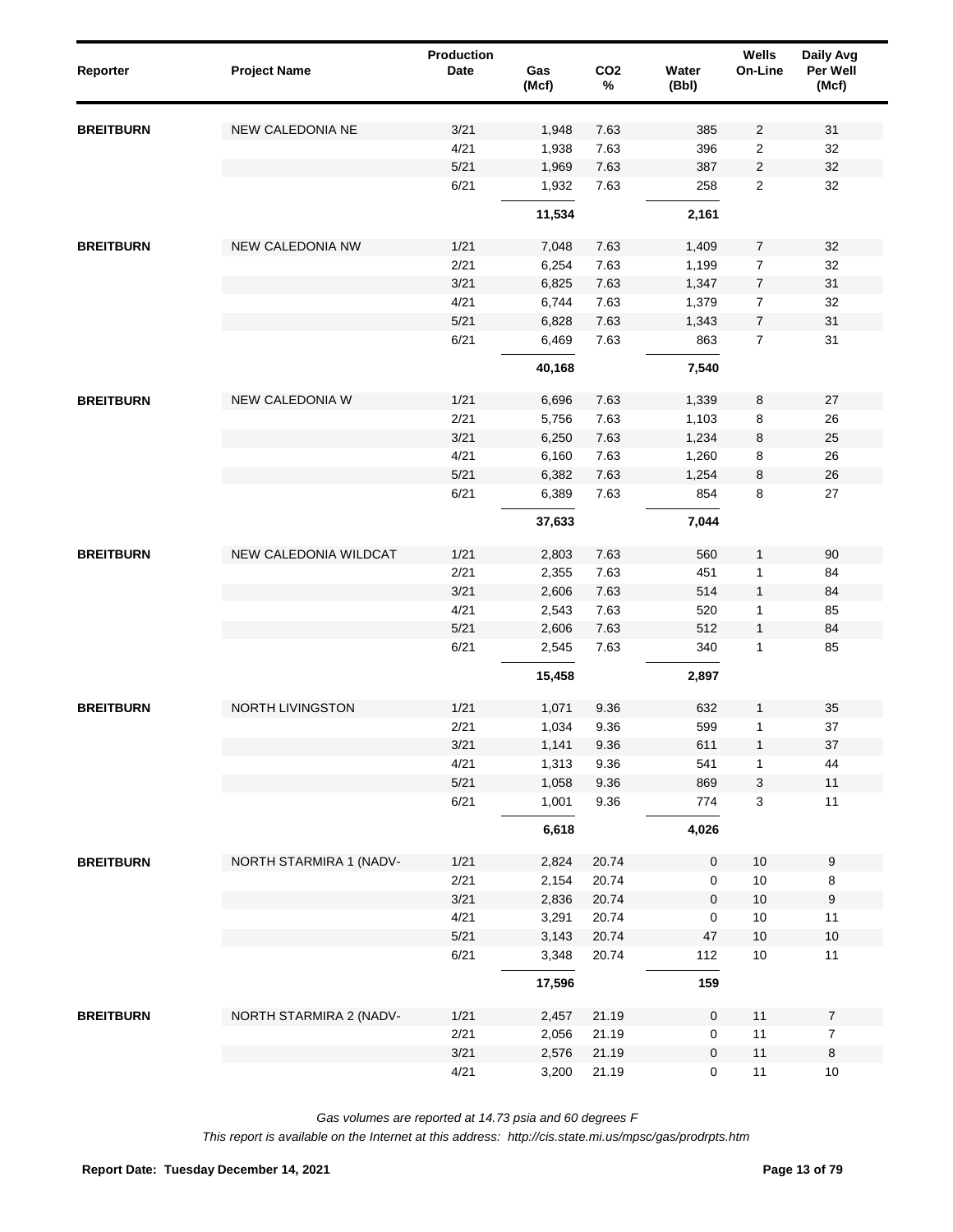| NORTH STARMIRA 2 (NADV-<br>5/21<br>2,751<br>21.19<br>$\mathbf 0$<br>11<br>8<br><b>BREITBURN</b><br>6/21<br>11<br>2,706<br>21.19<br>15<br>8<br>15,746<br>15<br>NORTH STARMIRA 3 (NADV-<br>1/21<br>4,823<br>20.66<br>0<br>11<br>14<br><b>BREITBURN</b><br>2/21<br>11<br>13<br>3,935<br>20.66<br>0<br>3/21<br>$\mathbf 0$<br>11<br>14<br>4,801<br>20.66<br>4/21<br>11<br>7,125<br>20.66<br>22<br>199<br>5/21<br>11<br>$20\,$<br>6,911<br>20.66<br>179<br>6/21<br>6,428<br>20.66<br>11<br>19<br>137<br>34,023<br>515<br>$\,6\,$<br>NORTH STARMIRA 7 (NADV-<br>1/21<br>14.68<br>912<br>$\overline{7}$<br>1,367<br><b>BREITBURN</b><br>2/21<br>954<br>9<br>5<br>1,309<br>14.68<br>3/21<br>$\boldsymbol{7}$<br>1,528<br>14.68<br>1,086<br>$\overline{7}$<br>4/21<br>$\boldsymbol{7}$<br>$\boldsymbol{7}$<br>1,435<br>14.68<br>953<br>5/21<br>$\boldsymbol{7}$<br>$\boldsymbol{9}$<br>1,875<br>14.68<br>585<br>6/21<br>8<br>8<br>1,866<br>14.68<br>1,318<br>9,380<br>5,808<br>1/21<br>PEGGY FLEMING<br>$\mathbf 0$<br>8.86<br>$\mathbf 0$<br>$\mathbf 0$<br>$\pmb{0}$<br><b>BREITBURN</b><br>2/21<br>8.86<br>0<br>0<br>0<br>0<br>3/21<br>$\mathbf 0$<br>$\pmb{0}$<br>$\pmb{0}$<br>$\mathbf 0$<br>8.86<br>4/21<br>8.86<br>0<br>0<br>0<br>0<br>5/21<br>$\mathbf 0$<br>$\pmb{0}$<br>$\pmb{0}$<br>$\mathbf 0$<br>8.86<br>6/21<br>$\pmb{0}$<br>8.86<br>$\mathsf 0$<br>$\mathbf 0$<br>0<br>$\pmb{0}$<br>0<br>PICKERAL LAKE<br>1/21<br>9,050<br>6.75<br>29,076<br>8<br>36<br><b>BREITBURN</b><br>2/21<br>7,333<br>6.75<br>8<br>33<br>24,016<br>3/21<br>8,656<br>6.75<br>26,423<br>8<br>35<br>4/21<br>35<br>8,290<br>6.75<br>35,425<br>8<br>$\bf8$<br>28<br>5/21<br>6,947<br>6.75<br>31,130<br>6/21<br>6,695<br>6.75<br>26,119<br>8<br>28<br>46,971<br>172,189<br>PLEASANT VALLEY<br>$12$<br>1/21<br>6,998<br>23.08<br>229<br>19<br>2/21<br>$18$<br>12<br>6,253<br>23.08<br>184<br>3/21<br>$12$<br>6,768<br>23.08<br>198<br>$18$<br>4/21<br>7,772<br>23.08<br>239<br>18<br>14<br>5/21<br>6,430<br>23.08<br>195<br>$18$<br>$12$<br>6/21<br>6,563<br>23.08<br>192<br>18<br>12<br>40,784<br>1,237<br>POTTS LAKE<br><b>BREITBURN</b><br>1/21<br>11,454<br>715<br>9<br>41<br>15.45<br>2/21<br>8,677<br>15.45<br>611<br>9<br>34<br>3/21<br>10,542<br>15.45<br>703<br>9<br>38<br>4/21<br>10,036<br>15.45<br>605<br>9<br>37<br>5/21<br>10,144<br>15.45<br>696<br>9<br>36<br>6/21<br>9<br>36<br>9,839<br>15.45<br>697 | Reporter         | <b>Project Name</b> | <b>Production</b><br><b>Date</b> | Gas<br>(Mcf) | CO <sub>2</sub><br>$\%$ | Water<br>(Bbl) | Wells<br>On-Line | Daily Avg<br>Per Well<br>(Mcf) |
|----------------------------------------------------------------------------------------------------------------------------------------------------------------------------------------------------------------------------------------------------------------------------------------------------------------------------------------------------------------------------------------------------------------------------------------------------------------------------------------------------------------------------------------------------------------------------------------------------------------------------------------------------------------------------------------------------------------------------------------------------------------------------------------------------------------------------------------------------------------------------------------------------------------------------------------------------------------------------------------------------------------------------------------------------------------------------------------------------------------------------------------------------------------------------------------------------------------------------------------------------------------------------------------------------------------------------------------------------------------------------------------------------------------------------------------------------------------------------------------------------------------------------------------------------------------------------------------------------------------------------------------------------------------------------------------------------------------------------------------------------------------------------------------------------------------------------------------------------------------------------------------------------------------------------------------------------------------------------------------------------------------------------------------------------------------------------------------------------------------------------------------------------------------------------------------------------------------------------------------------------------------------------------------------------------------------------------------------------------------------------------------------|------------------|---------------------|----------------------------------|--------------|-------------------------|----------------|------------------|--------------------------------|
|                                                                                                                                                                                                                                                                                                                                                                                                                                                                                                                                                                                                                                                                                                                                                                                                                                                                                                                                                                                                                                                                                                                                                                                                                                                                                                                                                                                                                                                                                                                                                                                                                                                                                                                                                                                                                                                                                                                                                                                                                                                                                                                                                                                                                                                                                                                                                                                              |                  |                     |                                  |              |                         |                |                  |                                |
|                                                                                                                                                                                                                                                                                                                                                                                                                                                                                                                                                                                                                                                                                                                                                                                                                                                                                                                                                                                                                                                                                                                                                                                                                                                                                                                                                                                                                                                                                                                                                                                                                                                                                                                                                                                                                                                                                                                                                                                                                                                                                                                                                                                                                                                                                                                                                                                              |                  |                     |                                  |              |                         |                |                  |                                |
|                                                                                                                                                                                                                                                                                                                                                                                                                                                                                                                                                                                                                                                                                                                                                                                                                                                                                                                                                                                                                                                                                                                                                                                                                                                                                                                                                                                                                                                                                                                                                                                                                                                                                                                                                                                                                                                                                                                                                                                                                                                                                                                                                                                                                                                                                                                                                                                              |                  |                     |                                  |              |                         |                |                  |                                |
|                                                                                                                                                                                                                                                                                                                                                                                                                                                                                                                                                                                                                                                                                                                                                                                                                                                                                                                                                                                                                                                                                                                                                                                                                                                                                                                                                                                                                                                                                                                                                                                                                                                                                                                                                                                                                                                                                                                                                                                                                                                                                                                                                                                                                                                                                                                                                                                              |                  |                     |                                  |              |                         |                |                  |                                |
|                                                                                                                                                                                                                                                                                                                                                                                                                                                                                                                                                                                                                                                                                                                                                                                                                                                                                                                                                                                                                                                                                                                                                                                                                                                                                                                                                                                                                                                                                                                                                                                                                                                                                                                                                                                                                                                                                                                                                                                                                                                                                                                                                                                                                                                                                                                                                                                              |                  |                     |                                  |              |                         |                |                  |                                |
|                                                                                                                                                                                                                                                                                                                                                                                                                                                                                                                                                                                                                                                                                                                                                                                                                                                                                                                                                                                                                                                                                                                                                                                                                                                                                                                                                                                                                                                                                                                                                                                                                                                                                                                                                                                                                                                                                                                                                                                                                                                                                                                                                                                                                                                                                                                                                                                              |                  |                     |                                  |              |                         |                |                  |                                |
|                                                                                                                                                                                                                                                                                                                                                                                                                                                                                                                                                                                                                                                                                                                                                                                                                                                                                                                                                                                                                                                                                                                                                                                                                                                                                                                                                                                                                                                                                                                                                                                                                                                                                                                                                                                                                                                                                                                                                                                                                                                                                                                                                                                                                                                                                                                                                                                              |                  |                     |                                  |              |                         |                |                  |                                |
|                                                                                                                                                                                                                                                                                                                                                                                                                                                                                                                                                                                                                                                                                                                                                                                                                                                                                                                                                                                                                                                                                                                                                                                                                                                                                                                                                                                                                                                                                                                                                                                                                                                                                                                                                                                                                                                                                                                                                                                                                                                                                                                                                                                                                                                                                                                                                                                              |                  |                     |                                  |              |                         |                |                  |                                |
|                                                                                                                                                                                                                                                                                                                                                                                                                                                                                                                                                                                                                                                                                                                                                                                                                                                                                                                                                                                                                                                                                                                                                                                                                                                                                                                                                                                                                                                                                                                                                                                                                                                                                                                                                                                                                                                                                                                                                                                                                                                                                                                                                                                                                                                                                                                                                                                              |                  |                     |                                  |              |                         |                |                  |                                |
|                                                                                                                                                                                                                                                                                                                                                                                                                                                                                                                                                                                                                                                                                                                                                                                                                                                                                                                                                                                                                                                                                                                                                                                                                                                                                                                                                                                                                                                                                                                                                                                                                                                                                                                                                                                                                                                                                                                                                                                                                                                                                                                                                                                                                                                                                                                                                                                              |                  |                     |                                  |              |                         |                |                  |                                |
|                                                                                                                                                                                                                                                                                                                                                                                                                                                                                                                                                                                                                                                                                                                                                                                                                                                                                                                                                                                                                                                                                                                                                                                                                                                                                                                                                                                                                                                                                                                                                                                                                                                                                                                                                                                                                                                                                                                                                                                                                                                                                                                                                                                                                                                                                                                                                                                              |                  |                     |                                  |              |                         |                |                  |                                |
|                                                                                                                                                                                                                                                                                                                                                                                                                                                                                                                                                                                                                                                                                                                                                                                                                                                                                                                                                                                                                                                                                                                                                                                                                                                                                                                                                                                                                                                                                                                                                                                                                                                                                                                                                                                                                                                                                                                                                                                                                                                                                                                                                                                                                                                                                                                                                                                              |                  |                     |                                  |              |                         |                |                  |                                |
|                                                                                                                                                                                                                                                                                                                                                                                                                                                                                                                                                                                                                                                                                                                                                                                                                                                                                                                                                                                                                                                                                                                                                                                                                                                                                                                                                                                                                                                                                                                                                                                                                                                                                                                                                                                                                                                                                                                                                                                                                                                                                                                                                                                                                                                                                                                                                                                              |                  |                     |                                  |              |                         |                |                  |                                |
|                                                                                                                                                                                                                                                                                                                                                                                                                                                                                                                                                                                                                                                                                                                                                                                                                                                                                                                                                                                                                                                                                                                                                                                                                                                                                                                                                                                                                                                                                                                                                                                                                                                                                                                                                                                                                                                                                                                                                                                                                                                                                                                                                                                                                                                                                                                                                                                              |                  |                     |                                  |              |                         |                |                  |                                |
|                                                                                                                                                                                                                                                                                                                                                                                                                                                                                                                                                                                                                                                                                                                                                                                                                                                                                                                                                                                                                                                                                                                                                                                                                                                                                                                                                                                                                                                                                                                                                                                                                                                                                                                                                                                                                                                                                                                                                                                                                                                                                                                                                                                                                                                                                                                                                                                              |                  |                     |                                  |              |                         |                |                  |                                |
|                                                                                                                                                                                                                                                                                                                                                                                                                                                                                                                                                                                                                                                                                                                                                                                                                                                                                                                                                                                                                                                                                                                                                                                                                                                                                                                                                                                                                                                                                                                                                                                                                                                                                                                                                                                                                                                                                                                                                                                                                                                                                                                                                                                                                                                                                                                                                                                              |                  |                     |                                  |              |                         |                |                  |                                |
|                                                                                                                                                                                                                                                                                                                                                                                                                                                                                                                                                                                                                                                                                                                                                                                                                                                                                                                                                                                                                                                                                                                                                                                                                                                                                                                                                                                                                                                                                                                                                                                                                                                                                                                                                                                                                                                                                                                                                                                                                                                                                                                                                                                                                                                                                                                                                                                              |                  |                     |                                  |              |                         |                |                  |                                |
|                                                                                                                                                                                                                                                                                                                                                                                                                                                                                                                                                                                                                                                                                                                                                                                                                                                                                                                                                                                                                                                                                                                                                                                                                                                                                                                                                                                                                                                                                                                                                                                                                                                                                                                                                                                                                                                                                                                                                                                                                                                                                                                                                                                                                                                                                                                                                                                              |                  |                     |                                  |              |                         |                |                  |                                |
|                                                                                                                                                                                                                                                                                                                                                                                                                                                                                                                                                                                                                                                                                                                                                                                                                                                                                                                                                                                                                                                                                                                                                                                                                                                                                                                                                                                                                                                                                                                                                                                                                                                                                                                                                                                                                                                                                                                                                                                                                                                                                                                                                                                                                                                                                                                                                                                              |                  |                     |                                  |              |                         |                |                  |                                |
|                                                                                                                                                                                                                                                                                                                                                                                                                                                                                                                                                                                                                                                                                                                                                                                                                                                                                                                                                                                                                                                                                                                                                                                                                                                                                                                                                                                                                                                                                                                                                                                                                                                                                                                                                                                                                                                                                                                                                                                                                                                                                                                                                                                                                                                                                                                                                                                              |                  |                     |                                  |              |                         |                |                  |                                |
|                                                                                                                                                                                                                                                                                                                                                                                                                                                                                                                                                                                                                                                                                                                                                                                                                                                                                                                                                                                                                                                                                                                                                                                                                                                                                                                                                                                                                                                                                                                                                                                                                                                                                                                                                                                                                                                                                                                                                                                                                                                                                                                                                                                                                                                                                                                                                                                              |                  |                     |                                  |              |                         |                |                  |                                |
|                                                                                                                                                                                                                                                                                                                                                                                                                                                                                                                                                                                                                                                                                                                                                                                                                                                                                                                                                                                                                                                                                                                                                                                                                                                                                                                                                                                                                                                                                                                                                                                                                                                                                                                                                                                                                                                                                                                                                                                                                                                                                                                                                                                                                                                                                                                                                                                              |                  |                     |                                  |              |                         |                |                  |                                |
|                                                                                                                                                                                                                                                                                                                                                                                                                                                                                                                                                                                                                                                                                                                                                                                                                                                                                                                                                                                                                                                                                                                                                                                                                                                                                                                                                                                                                                                                                                                                                                                                                                                                                                                                                                                                                                                                                                                                                                                                                                                                                                                                                                                                                                                                                                                                                                                              |                  |                     |                                  |              |                         |                |                  |                                |
|                                                                                                                                                                                                                                                                                                                                                                                                                                                                                                                                                                                                                                                                                                                                                                                                                                                                                                                                                                                                                                                                                                                                                                                                                                                                                                                                                                                                                                                                                                                                                                                                                                                                                                                                                                                                                                                                                                                                                                                                                                                                                                                                                                                                                                                                                                                                                                                              |                  |                     |                                  |              |                         |                |                  |                                |
|                                                                                                                                                                                                                                                                                                                                                                                                                                                                                                                                                                                                                                                                                                                                                                                                                                                                                                                                                                                                                                                                                                                                                                                                                                                                                                                                                                                                                                                                                                                                                                                                                                                                                                                                                                                                                                                                                                                                                                                                                                                                                                                                                                                                                                                                                                                                                                                              |                  |                     |                                  |              |                         |                |                  |                                |
|                                                                                                                                                                                                                                                                                                                                                                                                                                                                                                                                                                                                                                                                                                                                                                                                                                                                                                                                                                                                                                                                                                                                                                                                                                                                                                                                                                                                                                                                                                                                                                                                                                                                                                                                                                                                                                                                                                                                                                                                                                                                                                                                                                                                                                                                                                                                                                                              |                  |                     |                                  |              |                         |                |                  |                                |
|                                                                                                                                                                                                                                                                                                                                                                                                                                                                                                                                                                                                                                                                                                                                                                                                                                                                                                                                                                                                                                                                                                                                                                                                                                                                                                                                                                                                                                                                                                                                                                                                                                                                                                                                                                                                                                                                                                                                                                                                                                                                                                                                                                                                                                                                                                                                                                                              |                  |                     |                                  |              |                         |                |                  |                                |
|                                                                                                                                                                                                                                                                                                                                                                                                                                                                                                                                                                                                                                                                                                                                                                                                                                                                                                                                                                                                                                                                                                                                                                                                                                                                                                                                                                                                                                                                                                                                                                                                                                                                                                                                                                                                                                                                                                                                                                                                                                                                                                                                                                                                                                                                                                                                                                                              |                  |                     |                                  |              |                         |                |                  |                                |
|                                                                                                                                                                                                                                                                                                                                                                                                                                                                                                                                                                                                                                                                                                                                                                                                                                                                                                                                                                                                                                                                                                                                                                                                                                                                                                                                                                                                                                                                                                                                                                                                                                                                                                                                                                                                                                                                                                                                                                                                                                                                                                                                                                                                                                                                                                                                                                                              |                  |                     |                                  |              |                         |                |                  |                                |
|                                                                                                                                                                                                                                                                                                                                                                                                                                                                                                                                                                                                                                                                                                                                                                                                                                                                                                                                                                                                                                                                                                                                                                                                                                                                                                                                                                                                                                                                                                                                                                                                                                                                                                                                                                                                                                                                                                                                                                                                                                                                                                                                                                                                                                                                                                                                                                                              |                  |                     |                                  |              |                         |                |                  |                                |
|                                                                                                                                                                                                                                                                                                                                                                                                                                                                                                                                                                                                                                                                                                                                                                                                                                                                                                                                                                                                                                                                                                                                                                                                                                                                                                                                                                                                                                                                                                                                                                                                                                                                                                                                                                                                                                                                                                                                                                                                                                                                                                                                                                                                                                                                                                                                                                                              |                  |                     |                                  |              |                         |                |                  |                                |
|                                                                                                                                                                                                                                                                                                                                                                                                                                                                                                                                                                                                                                                                                                                                                                                                                                                                                                                                                                                                                                                                                                                                                                                                                                                                                                                                                                                                                                                                                                                                                                                                                                                                                                                                                                                                                                                                                                                                                                                                                                                                                                                                                                                                                                                                                                                                                                                              |                  |                     |                                  |              |                         |                |                  |                                |
|                                                                                                                                                                                                                                                                                                                                                                                                                                                                                                                                                                                                                                                                                                                                                                                                                                                                                                                                                                                                                                                                                                                                                                                                                                                                                                                                                                                                                                                                                                                                                                                                                                                                                                                                                                                                                                                                                                                                                                                                                                                                                                                                                                                                                                                                                                                                                                                              | <b>BREITBURN</b> |                     |                                  |              |                         |                |                  |                                |
|                                                                                                                                                                                                                                                                                                                                                                                                                                                                                                                                                                                                                                                                                                                                                                                                                                                                                                                                                                                                                                                                                                                                                                                                                                                                                                                                                                                                                                                                                                                                                                                                                                                                                                                                                                                                                                                                                                                                                                                                                                                                                                                                                                                                                                                                                                                                                                                              |                  |                     |                                  |              |                         |                |                  |                                |
|                                                                                                                                                                                                                                                                                                                                                                                                                                                                                                                                                                                                                                                                                                                                                                                                                                                                                                                                                                                                                                                                                                                                                                                                                                                                                                                                                                                                                                                                                                                                                                                                                                                                                                                                                                                                                                                                                                                                                                                                                                                                                                                                                                                                                                                                                                                                                                                              |                  |                     |                                  |              |                         |                |                  |                                |
|                                                                                                                                                                                                                                                                                                                                                                                                                                                                                                                                                                                                                                                                                                                                                                                                                                                                                                                                                                                                                                                                                                                                                                                                                                                                                                                                                                                                                                                                                                                                                                                                                                                                                                                                                                                                                                                                                                                                                                                                                                                                                                                                                                                                                                                                                                                                                                                              |                  |                     |                                  |              |                         |                |                  |                                |
|                                                                                                                                                                                                                                                                                                                                                                                                                                                                                                                                                                                                                                                                                                                                                                                                                                                                                                                                                                                                                                                                                                                                                                                                                                                                                                                                                                                                                                                                                                                                                                                                                                                                                                                                                                                                                                                                                                                                                                                                                                                                                                                                                                                                                                                                                                                                                                                              |                  |                     |                                  |              |                         |                |                  |                                |
|                                                                                                                                                                                                                                                                                                                                                                                                                                                                                                                                                                                                                                                                                                                                                                                                                                                                                                                                                                                                                                                                                                                                                                                                                                                                                                                                                                                                                                                                                                                                                                                                                                                                                                                                                                                                                                                                                                                                                                                                                                                                                                                                                                                                                                                                                                                                                                                              |                  |                     |                                  |              |                         |                |                  |                                |
|                                                                                                                                                                                                                                                                                                                                                                                                                                                                                                                                                                                                                                                                                                                                                                                                                                                                                                                                                                                                                                                                                                                                                                                                                                                                                                                                                                                                                                                                                                                                                                                                                                                                                                                                                                                                                                                                                                                                                                                                                                                                                                                                                                                                                                                                                                                                                                                              |                  |                     |                                  |              |                         |                |                  |                                |
|                                                                                                                                                                                                                                                                                                                                                                                                                                                                                                                                                                                                                                                                                                                                                                                                                                                                                                                                                                                                                                                                                                                                                                                                                                                                                                                                                                                                                                                                                                                                                                                                                                                                                                                                                                                                                                                                                                                                                                                                                                                                                                                                                                                                                                                                                                                                                                                              |                  |                     |                                  |              |                         |                |                  |                                |
|                                                                                                                                                                                                                                                                                                                                                                                                                                                                                                                                                                                                                                                                                                                                                                                                                                                                                                                                                                                                                                                                                                                                                                                                                                                                                                                                                                                                                                                                                                                                                                                                                                                                                                                                                                                                                                                                                                                                                                                                                                                                                                                                                                                                                                                                                                                                                                                              |                  |                     |                                  |              |                         |                |                  |                                |
|                                                                                                                                                                                                                                                                                                                                                                                                                                                                                                                                                                                                                                                                                                                                                                                                                                                                                                                                                                                                                                                                                                                                                                                                                                                                                                                                                                                                                                                                                                                                                                                                                                                                                                                                                                                                                                                                                                                                                                                                                                                                                                                                                                                                                                                                                                                                                                                              |                  |                     |                                  |              |                         |                |                  |                                |
|                                                                                                                                                                                                                                                                                                                                                                                                                                                                                                                                                                                                                                                                                                                                                                                                                                                                                                                                                                                                                                                                                                                                                                                                                                                                                                                                                                                                                                                                                                                                                                                                                                                                                                                                                                                                                                                                                                                                                                                                                                                                                                                                                                                                                                                                                                                                                                                              |                  |                     |                                  |              |                         |                |                  |                                |
|                                                                                                                                                                                                                                                                                                                                                                                                                                                                                                                                                                                                                                                                                                                                                                                                                                                                                                                                                                                                                                                                                                                                                                                                                                                                                                                                                                                                                                                                                                                                                                                                                                                                                                                                                                                                                                                                                                                                                                                                                                                                                                                                                                                                                                                                                                                                                                                              |                  |                     |                                  |              |                         |                |                  |                                |
|                                                                                                                                                                                                                                                                                                                                                                                                                                                                                                                                                                                                                                                                                                                                                                                                                                                                                                                                                                                                                                                                                                                                                                                                                                                                                                                                                                                                                                                                                                                                                                                                                                                                                                                                                                                                                                                                                                                                                                                                                                                                                                                                                                                                                                                                                                                                                                                              |                  |                     |                                  |              |                         |                |                  |                                |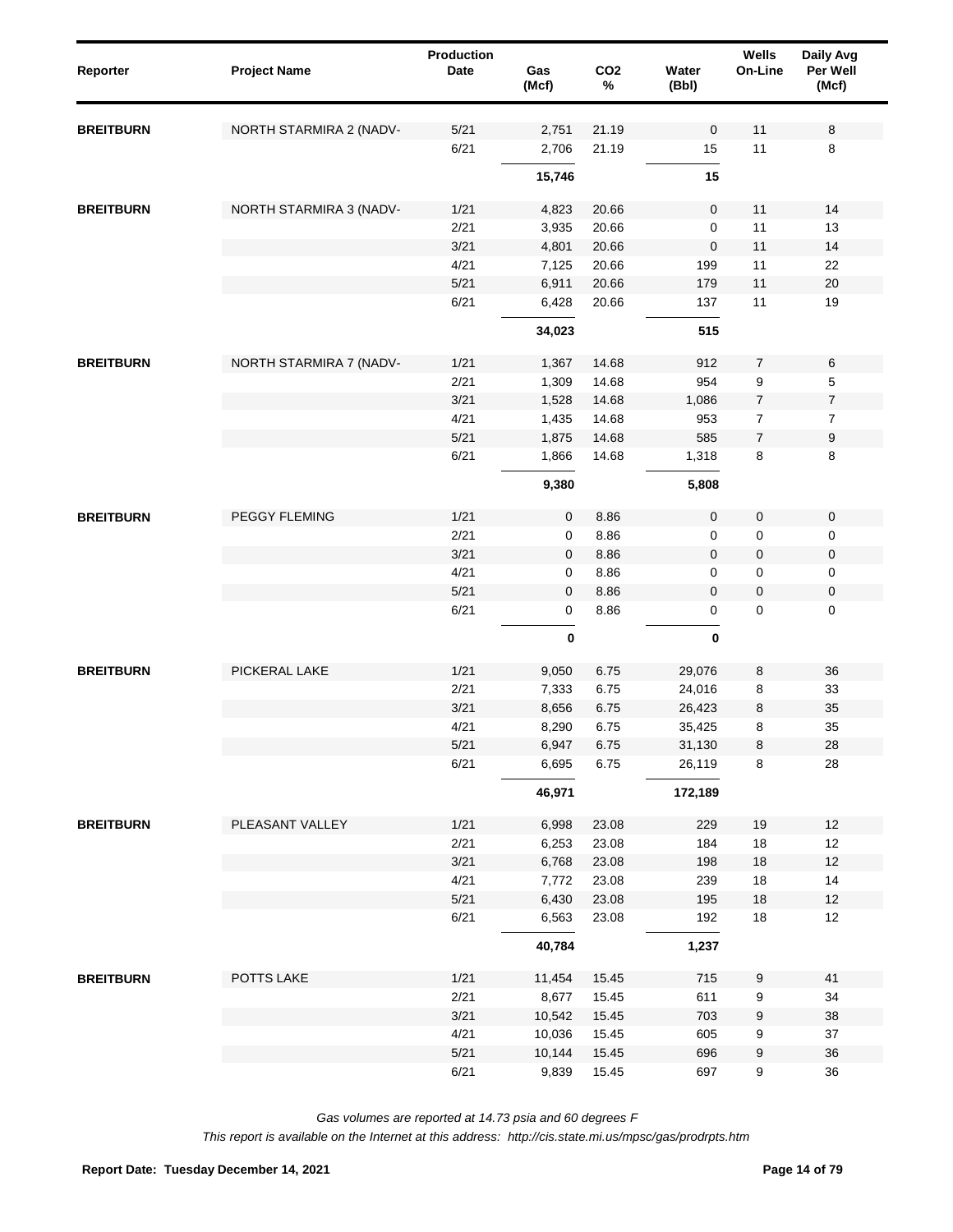| Reporter         | <b>Project Name</b>    | <b>Production</b><br>Date | Gas<br>(Mcf)        | CO <sub>2</sub><br>% | Water<br>(Bbl)      | Wells<br>On-Line | Daily Avg<br>Per Well<br>(Mcf) |
|------------------|------------------------|---------------------------|---------------------|----------------------|---------------------|------------------|--------------------------------|
|                  |                        |                           | 60,692              |                      | 4,027               |                  |                                |
| <b>BREITBURN</b> | SHELL DOVER            | 1/21                      | $\mathbf 0$         | 16.58                | $\pmb{0}$           | 0                | $\mathbf 0$                    |
|                  |                        | 2/21                      | 0                   | 16.58                | 0                   | 0                | $\mathbf 0$                    |
|                  |                        | 3/21                      | $\mathbf 0$         | 16.58                | 0                   | 0                | $\boldsymbol{0}$               |
|                  |                        | 4/21                      | 1,209               | 16.58                | 0                   | 12               | $\mathbf{3}$                   |
|                  |                        | 5/21                      | 951                 | 16.58                | 0                   | 12               | $\ensuremath{\mathsf{3}}$      |
|                  |                        | 6/21                      | 759                 | 16.58                | 0                   | 14               | $\sqrt{2}$                     |
|                  |                        |                           | 2,919               |                      | $\boldsymbol{0}$    |                  |                                |
| <b>BREITBURN</b> | <b>SKEBA CAPLE</b>     | 1/21                      | 8,392               | 24.47                | 548                 | 19               | 14                             |
|                  |                        | 2/21                      | 6,774               | 24.47                | 375                 | 19               | 13                             |
|                  |                        | 3/21                      | 8,673               | 21.47                | 513                 | 19               | 15                             |
|                  |                        | 4/21                      | 11,902              | 21.47                | 559                 | 19               | 21                             |
|                  |                        | 5/21                      | 10,259              | 21.47                | 407                 | 19               | 17                             |
|                  |                        | 6/21                      | 10,275              | 21.47                | 396                 | 19               | 18                             |
|                  |                        |                           | 56,275              |                      | 2,798               |                  |                                |
| <b>BREITBURN</b> | SOUTH CAPLE            | 1/21                      | 8,636               | 21.59                | 594                 | 23               | 12                             |
|                  |                        | 2/21                      | 7,437               | 21.59                | 411                 | 23               | 12                             |
|                  |                        | 3/21                      | 9,545               | 21.59                | 566                 | 23               | 13                             |
|                  |                        | 4/21                      | 13,259              | 21.59                | 627                 | 23               | 19                             |
|                  |                        | 5/21                      | 11,506              | 21.59                | 455                 | 23               | 16                             |
|                  |                        | 6/21                      | 11,325              | 21.59                | 436                 | 23               | 16                             |
|                  |                        |                           | 61,708              |                      | 3,089               |                  |                                |
| <b>BREITBURN</b> | SOUTH RUST NEVER SLEEP | 1/21                      | 19,918              | 20.77                | 769                 | 24               | 27                             |
|                  |                        | 2/21                      | 17,799              | 20.77                | 651                 | 24               | 26                             |
|                  |                        | 3/21                      | 19,591              | 20.77                | 803                 | 23               | 27                             |
|                  |                        | 4/21                      | 18,617              | 20.77                | 771                 | 24               | 26                             |
|                  |                        | 5/21                      | 19,955              | 20.77                | 801                 | 24               | $27\,$                         |
|                  |                        | 6/21                      | 19,631              | 20.77                | 627                 | 24               | 27                             |
|                  |                        |                           | 115,511             |                      | 4,422               |                  |                                |
| <b>BREITBURN</b> | SOUTH VANDERBILT       | 1/21                      | 130                 | 6.75                 | $\mathbf 0$         | $\mathbf{1}$     | $\overline{4}$                 |
|                  |                        | 2/21                      | 150                 | 6.75                 | $\mathbf 0$         | 1                | 5                              |
|                  |                        | 3/21                      | 115                 | 6.75                 | $\mathbf{1}$        | $\mathbf{1}$     | $\overline{\mathbf{4}}$        |
|                  |                        | 4/21                      | 131                 | 6.75                 | 1,025               | 1                | $\overline{4}$                 |
|                  |                        | 5/21                      | 154                 | 6.75                 | 405                 | 1                | $\sqrt{5}$                     |
|                  |                        | 6/21                      | 73                  | 6.75                 | 921                 | $\mathbf{1}$     | $\overline{2}$                 |
|                  |                        |                           | 753                 |                      | 2,352               |                  |                                |
| <b>BREITBURN</b> | ST AVERY               | 1/21                      | $\mathsf{O}\xspace$ | 0.00                 | $\pmb{0}$           | 0                | $\pmb{0}$                      |
|                  |                        | 2/21                      | $\mathbf 0$         | 0.00                 | $\mathsf{O}\xspace$ | 0                | $\pmb{0}$                      |
|                  |                        | 3/21                      | $\mathbf 0$         | 0.00                 | $\mathbf 0$         | 0                | $\pmb{0}$                      |
|                  |                        | 4/21                      | 0                   | 0.00                 | 0                   | 0                | $\boldsymbol{0}$               |
|                  |                        | $5/21$                    | $\mathbf 0$         | 0.00                 | $\mathbf 0$         | 0                | $\pmb{0}$                      |
|                  |                        | 6/21                      | 0                   | 0.00                 | 0                   | 0                | 0                              |
|                  |                        |                           | $\pmb{0}$           |                      | $\pmb{0}$           |                  |                                |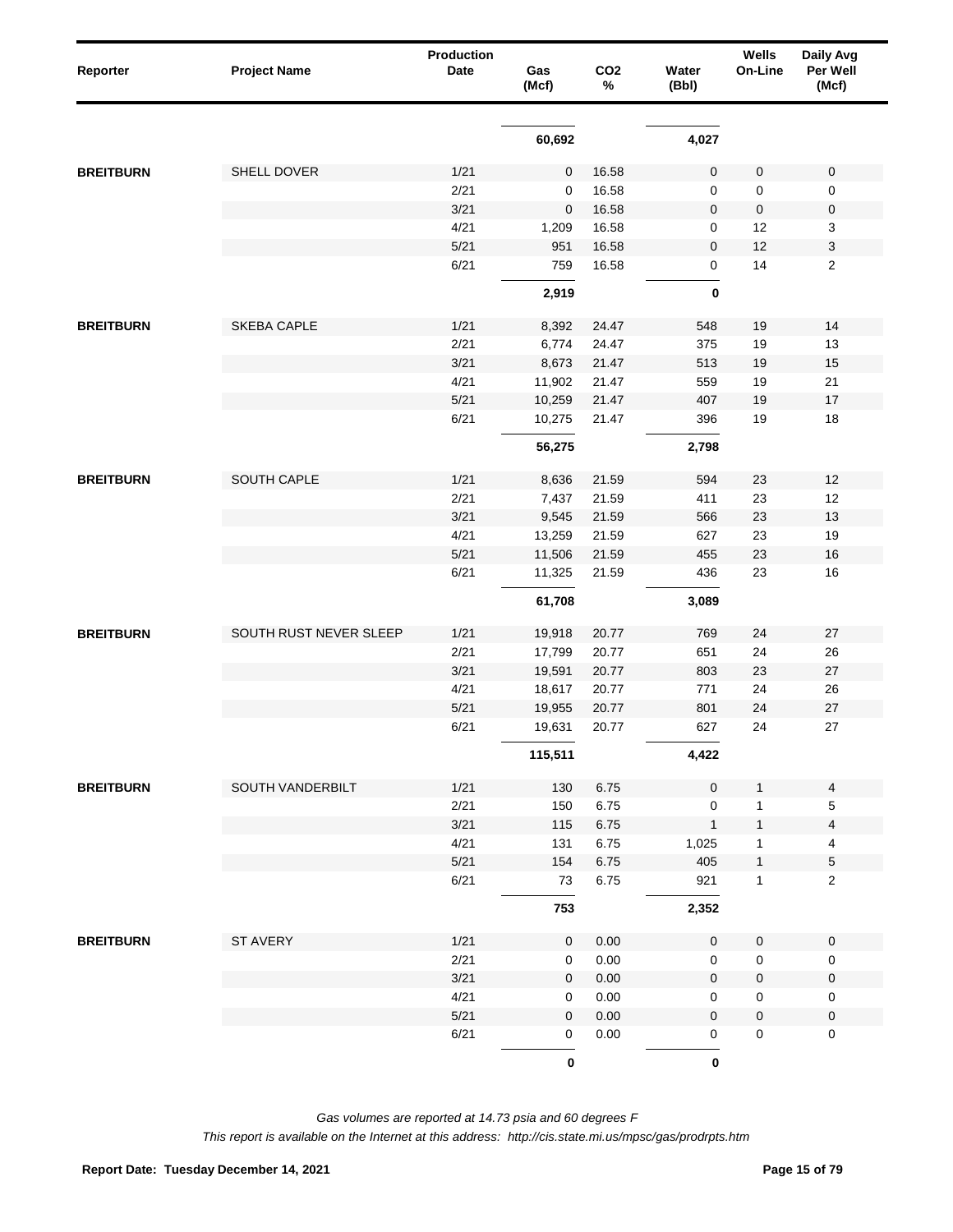| Reporter         | <b>Project Name</b> | <b>Production</b><br>Date | Gas<br>(Mcf) | CO <sub>2</sub><br>$\%$ | Water<br>(Bbl) | Wells<br>On-Line  | Daily Avg<br>Per Well<br>(Mcf) |
|------------------|---------------------|---------------------------|--------------|-------------------------|----------------|-------------------|--------------------------------|
| <b>BREITBURN</b> | ST CLINTON A2-7     | 1/21                      | 1,858        | 18.19                   | 123            | $\mathbf{1}$      | 60                             |
|                  |                     | 2/21                      | 1,428        | 18.19                   | 108            | 1                 | 51                             |
|                  |                     | 3/21                      | 1,818        | 18.19                   | 129            | $\mathbf{1}$      | 59                             |
|                  |                     | 4/21                      | 1,745        | 18.19                   | 111            | 1                 | 58                             |
|                  |                     | 5/21                      | 1,619        | 18.19                   | 117            | $\mathbf{1}$      | 52                             |
|                  |                     | 6/21                      | 1,483        | 18.19                   | 111            | $\mathbf{1}$      | 49                             |
|                  |                     |                           | 9,951        |                         | 699            |                   |                                |
| <b>BREITBURN</b> | ST CLINTON A3-8     | 1/21                      | 930          | 18.51                   | 61             | $\mathbf{1}$      | 30                             |
|                  |                     | 2/21                      | 697          | 18.51                   | 53             | $\mathbf{1}$      | 25                             |
|                  |                     | 3/21                      | 931          | 18.51                   | 66             | $\mathbf{1}$      | $30\,$                         |
|                  |                     | 4/21                      | 910          | 18.51                   | 58             | 1                 | 30                             |
|                  |                     | 5/21                      | 923          | 18.51                   | 67             | $\mathbf{1}$      | $30\,$                         |
|                  |                     | 6/21                      | 870          | 18.51                   | 65             | $\mathbf{1}$      | 29                             |
|                  |                     |                           | 5,261        |                         | 370            |                   |                                |
| <b>BREITBURN</b> | ST CLINTON A4-18    | 1/21                      | 720          | 16.10                   | 46             | $\mathbf{1}$      | 23                             |
|                  |                     | 2/21                      | 557          | 16.10                   | 40             | 1                 | 20                             |
|                  |                     | 3/21                      | 731          | 16.10                   | 50             | $\mathbf{1}$      | 24                             |
|                  |                     | 4/21                      | 717          | 16.10                   | 44             | 1                 | 24                             |
|                  |                     | 5/21                      | 719          | 16.10                   | 50             | $\mathbf{1}$      | 23                             |
|                  |                     | 6/21                      | 658          | 16.10                   | 47             | 1                 | 22                             |
|                  |                     |                           | 4,102        |                         | 277            |                   |                                |
| <b>BREITBURN</b> | ST ELMER 5          | 1/21                      | 319          | 10.84                   | 38             | $\mathbf{1}$      | $10$                           |
|                  |                     | 2/21                      | 269          | 10.84                   | 35             | 1                 | $10$                           |
|                  |                     | 3/21                      | 314          | 10.84                   | 37             | $\mathbf{1}$      | 10                             |
|                  |                     | 4/21                      | 314          | 10.84                   | 36             | 1                 | $10$                           |
|                  |                     | 5/21                      | 296          | 10.84                   | 34             | $\mathbf{1}$      | $10\,$                         |
|                  |                     | 6/21                      | 263          | 10.84                   | 36             | 1                 | $\boldsymbol{9}$               |
|                  |                     |                           | 1,775        |                         | 216            |                   |                                |
| <b>BREITBURN</b> | ST MANCELONA        | 1/21                      | 615          | 17.25                   | 13             | $\mathbf{1}$      | $20\,$                         |
|                  |                     | 2/21                      | 581          | 17.25                   | 0              | 1                 | 21                             |
|                  |                     | 3/21                      | 668          | 17.25                   | 0              | $\mathbf{1}$      | 22                             |
|                  |                     | 4/21                      | 466          | 17.25                   | 0              | 1                 | 16                             |
|                  |                     | 5/21                      | 496          | 17.25                   | 0              | $\mathbf{1}$      | 16                             |
|                  |                     | 6/21                      | 487          | 17.25                   | 0              | 1                 | 16                             |
|                  |                     |                           | 3,313        |                         | 13             |                   |                                |
| <b>BREITBURN</b> | ST MANCELONA B4-27  | 1/21                      | 543          | 17.59                   | 12             | $\mathbf{1}$      | 18                             |
|                  |                     | 2/21                      | 434          | 17.59                   | $\pmb{0}$      | $\mathbf{1}$      | 16                             |
|                  |                     | 3/21                      | 474          | 17.59                   | $\pmb{0}$      | $\mathbf{1}$      | 15                             |
|                  |                     | 4/21                      | 443          | 17.59                   | 0              | $\mathbf{1}$      | 15                             |
|                  |                     | $5/21$<br>6/21            | 517<br>511   | 17.25<br>17.25          | $\pmb{0}$<br>0 | $\mathbf{1}$<br>1 | $17\,$<br>$17$                 |
|                  |                     |                           | 2,922        |                         | 12             |                   |                                |
|                  |                     |                           |              |                         |                |                   |                                |
| <b>BREITBURN</b> | ST MANCELONA C1-24  | 1/21                      | 332          | 18.08                   | $\overline{7}$ | 1                 | 11                             |
|                  |                     | 2/21                      | 211          | 18.08                   | $\mathbf 0$    | $\mathbf{1}$      | 8                              |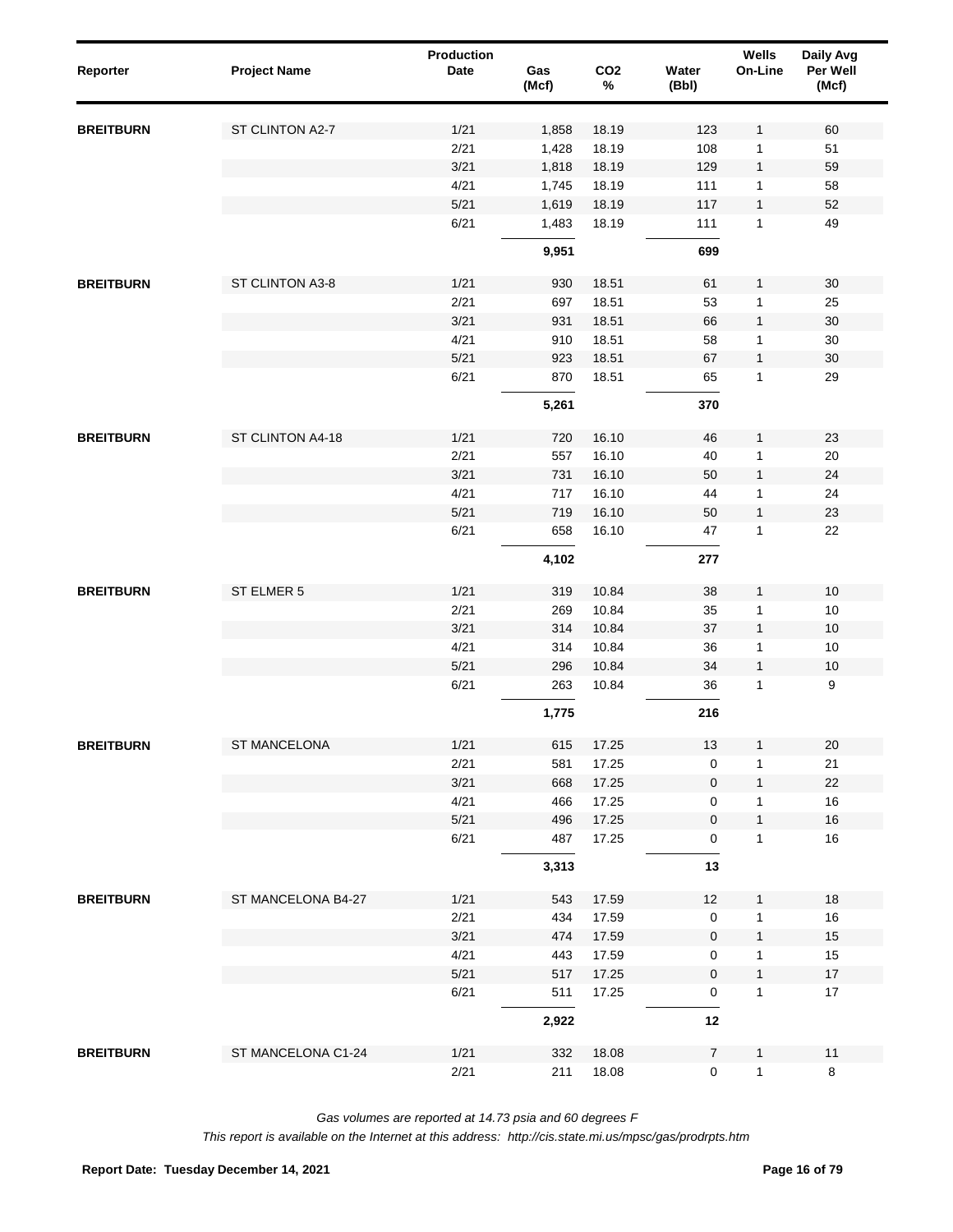| Reporter         | <b>Project Name</b>     | Production<br><b>Date</b> | Gas<br>(Mcf) | CO <sub>2</sub><br>$\%$ | Water<br>(Bbl)      | Wells<br>On-Line | Daily Avg<br>Per Well<br>(Mcf) |  |
|------------------|-------------------------|---------------------------|--------------|-------------------------|---------------------|------------------|--------------------------------|--|
| <b>BREITBURN</b> | ST MANCELONA C1-24      | 3/21                      | 75           | 18.08                   | $\mathbf 0$         | $\mathbf{1}$     | $\sqrt{2}$                     |  |
|                  |                         | 4/21                      | 270          | 18.08                   | 0                   | 1                | 9                              |  |
|                  |                         | 5/21                      | 508          | 18.08                   | $\mathbf 0$         | $\mathbf{1}$     | 16                             |  |
|                  |                         | 6/21                      | 709          | 18.08                   | 0                   | 1                | 24                             |  |
|                  |                         |                           | 2,105        |                         | $\overline{7}$      |                  |                                |  |
| <b>BREITBURN</b> | STATE BAGLEY-HAYES      | 1/21                      | 1,430        | 17.63                   | 8                   | 4                | 12                             |  |
|                  |                         | 2/21                      | 1,253        | 17.63                   | 17                  | 4                | 11                             |  |
|                  |                         | 3/21                      | 1,327        | 17.63                   | $\mathbf 0$         | $\overline{4}$   | 11                             |  |
|                  |                         | 4/21                      | 1,261        | 17.63                   | 0                   | 4                | 11                             |  |
|                  |                         | 5/21                      | 1,319        | 17.63                   | 0                   | $\overline{4}$   | 11                             |  |
|                  |                         | 6/21                      | 1,266        | 17.63                   | 0                   | 4                | 11                             |  |
|                  |                         |                           | 7,856        |                         | 25                  |                  |                                |  |
| <b>BREITBURN</b> | <b>STATE CLINTON 3</b>  | 1/21                      | 2,498        | 12.40                   | 82                  | $\overline{2}$   | 40                             |  |
|                  |                         | 2/21                      | 2,148        | 12.44                   | 67                  | 2                | 38                             |  |
|                  |                         | 3/21                      | 2,322        | 12.42                   | 82                  | $\overline{c}$   | 37                             |  |
|                  |                         | 4/21                      | 1,722        | 12.56                   | 62                  | 2                | 29                             |  |
|                  |                         | 5/21                      | 2,347        | 12.56                   | 82                  | $\overline{c}$   | 38                             |  |
|                  |                         | 6/21                      | 2,314        | 12.62                   | 65                  | 2                | 39                             |  |
|                  |                         |                           | 13,351       |                         | 440                 |                  |                                |  |
| <b>BREITBURN</b> | STATE DOVER D4-9        | 1/21                      | $\mathbf 0$  | 17.83                   | 11                  | $\pmb{0}$        | $\mathsf{O}\xspace$            |  |
|                  |                         | 2/21                      | 300          | 17.83                   | 57                  | 1                | 11                             |  |
|                  |                         | 3/21                      | 308          | 17.83                   | 48                  | $\mathbf{1}$     | 10                             |  |
|                  |                         | 4/21                      | 323          | 17.83                   | 50                  | 1                | 11                             |  |
|                  |                         | 5/21                      | 374          | 17.83                   | 63                  | $\mathbf{1}$     | 12                             |  |
|                  |                         | 6/21                      | 346          | 17.83                   | 9                   | 1                | 12                             |  |
|                  |                         |                           | 1,651        |                         | 238                 |                  |                                |  |
| <b>BREITBURN</b> | <b>STATE ELMER</b>      | 1/21                      | 4,901        | 15.39                   | 359                 | 3                | 53                             |  |
|                  |                         | 2/21                      | 3,850        | 15.39                   | 325                 | 3                | 46                             |  |
|                  |                         | 3/21                      | 4,963        | 15.39                   | 392                 | 3                | 53                             |  |
|                  |                         | 4/21                      | 4,874        | 15.39                   | 342                 | 3                | 54                             |  |
|                  |                         | 5/21                      | 4,904        | 15.39                   | 392                 | 3                | 53                             |  |
|                  |                         | 6/21                      | 4,636        | 15.39                   | 387                 | 3                | 52                             |  |
|                  |                         |                           | 28,128       |                         | 2,197               |                  |                                |  |
| <b>BREITBURN</b> | STATE GARFIELD B3-9 HDL | 1/21                      | $\pmb{0}$    | 0.00                    | $\mathsf{O}\xspace$ | $\pmb{0}$        | $\mathbf 0$                    |  |
|                  |                         | 2/21                      | 0            | 0.00                    | $\mathbf 0$         | $\pmb{0}$        | 0                              |  |
|                  |                         | 3/21                      | $\mathbf 0$  | 0.00                    | $\mathsf{O}\xspace$ | 0                | $\pmb{0}$                      |  |
|                  |                         | 4/21                      | 0            | 0.00                    | 0                   | $\pmb{0}$        | 0                              |  |
|                  |                         | 5/21                      | $\mathbf 0$  | 0.00                    | 0                   | 0                | $\mathbf 0$                    |  |
|                  |                         | 6/21                      | 0            | 0.00                    | 0                   | $\pmb{0}$        | $\mathbf 0$                    |  |
|                  |                         |                           | $\pmb{0}$    |                         | $\mathbf 0$         |                  |                                |  |
| <b>BREITBURN</b> | STATE HAYES 11          | 1/21                      | 344          | 14.68                   | $\overline{2}$      | 1                | 11                             |  |
|                  |                         | 2/21                      | 317          | 14.68                   | 4                   | 1                | 11                             |  |
|                  |                         | 3/21                      | 349          | 14.68                   | $\mathbf 0$         | $\mathbf{1}$     | $11$                           |  |
|                  |                         | 4/21                      | 336          | 14.68                   | 0                   | $\mathbf{1}$     | 11                             |  |
|                  |                         |                           |              |                         |                     |                  |                                |  |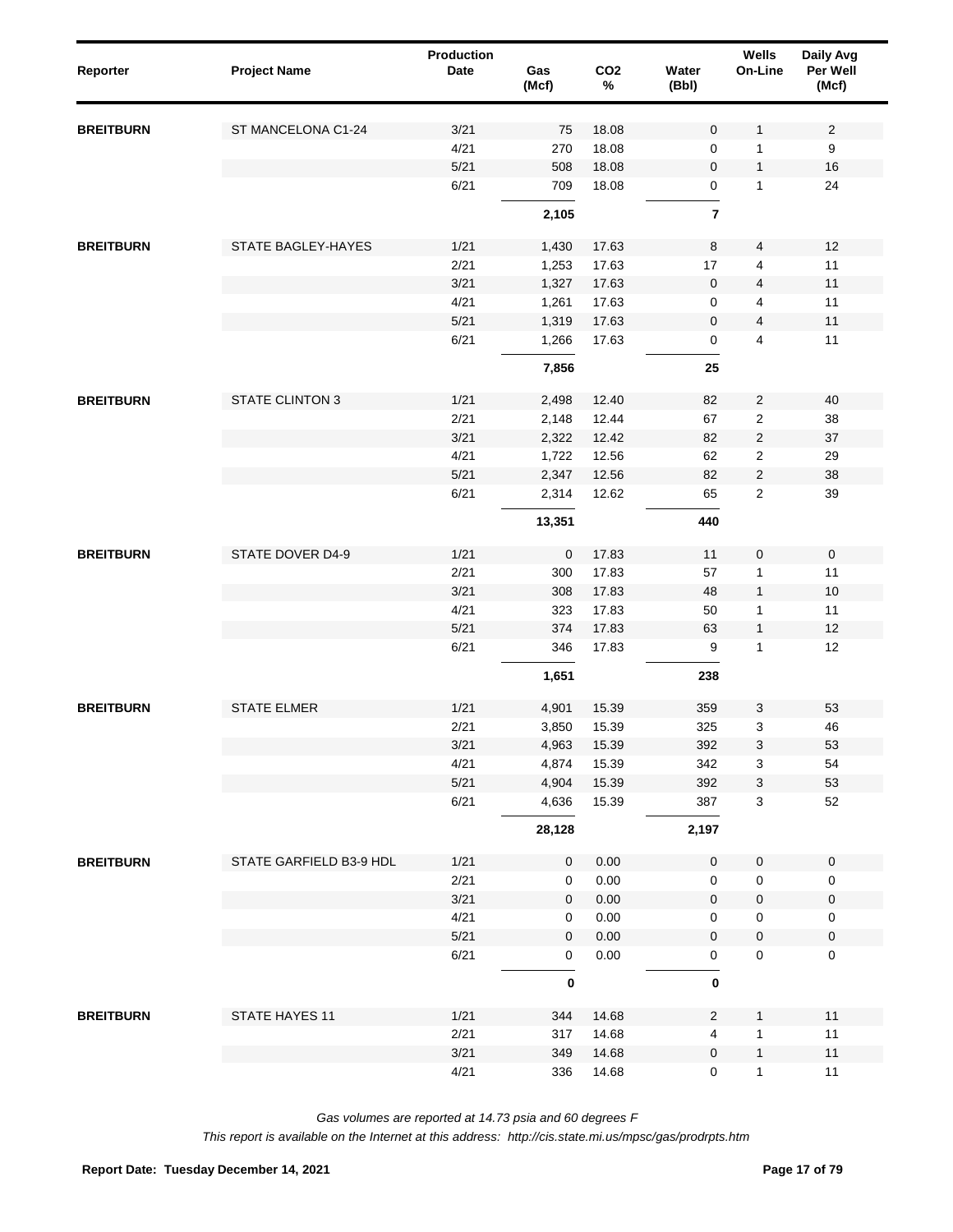| Reporter         | <b>Project Name</b>   | <b>Production</b><br>Date | Gas<br>(Mcf) | CO <sub>2</sub><br>$\%$ | Water<br>(Bbl) | Wells<br>On-Line        | Daily Avg<br>Per Well<br>(Mcf) |
|------------------|-----------------------|---------------------------|--------------|-------------------------|----------------|-------------------------|--------------------------------|
| <b>BREITBURN</b> | STATE HAYES 11        | 5/21                      | 348          | 14.68                   | 0              | 1                       | 11                             |
|                  |                       | 6/21                      | 332          | 14.68                   | 0              | 1                       | 11                             |
|                  |                       |                           | 2,026        |                         | 6              |                         |                                |
| <b>BREITBURN</b> | <b>STATE RUST</b>     | 1/21                      | 4,633        | 20.35                   | 178            | 5                       | 30                             |
|                  |                       | 2/21                      | 4,307        | 20.35                   | 154            | 5                       | 31                             |
|                  |                       | 3/21                      | 4,388        | 20.35                   | 177            | 5                       | 28                             |
|                  |                       | 4/21                      | 4,897        | 20.35                   | 198            | 5                       | 33                             |
|                  |                       | 5/21                      | 4,187        | 20.35                   | 166            | 5                       | $27\,$                         |
|                  |                       | 6/21                      | 4,976        | 20.35                   | 156            | 5                       | 33                             |
|                  |                       |                           | 27,388       |                         | 1,029          |                         |                                |
| <b>BREITBURN</b> | STURGEON VALLEY RANCH | 1/21                      | 6,738        | 6.75                    | 4,453          | 13                      | 17                             |
|                  |                       | 2/21                      | 5,940        | 6.75                    | 2,707          | 15                      | 14                             |
|                  |                       | 3/21                      | 6,423        | 6.75                    | 2,915          | 15                      | 14                             |
|                  |                       | 4/21                      | 6,340        | 6.75                    | 4,647          | 14                      | 15                             |
|                  |                       | 5/21                      | 6,334        | 6.75                    | 5,266          | 14                      | 15                             |
|                  |                       | 6/21                      | 5,734        | 6.75                    | 5,570          | 14                      | 14                             |
|                  |                       |                           | 37,509       |                         | 25,558         |                         |                                |
| <b>BREITBURN</b> | USA ELMER CLINTON     | 1/21                      | 6,424        | 20.35                   | 333            | 10                      | 21                             |
|                  |                       | 2/21                      | 5,556        | 20.35                   | 319            | 10                      | 20                             |
|                  |                       | 3/21                      | 6,443        | 20.35                   | 393            | 10                      | 21                             |
|                  |                       | 4/21                      | 6,417        | 20.35                   | 354            | 11                      | 19                             |
|                  |                       | 5/21                      | 6,411        | 20.35                   | 404            | 10                      | 21                             |
|                  |                       | 6/21                      | 6,199        | 20.35                   | 402            | 10                      | 21                             |
|                  |                       |                           | 37,450       |                         | 2,205          |                         |                                |
| <b>BREITBURN</b> | VIENNA 6              | 1/21                      | 333          | 21.83                   | 121            | $\overline{c}$          | $\sqrt{5}$                     |
|                  |                       | 2/21                      | 202          | 21.83                   | 18             | 2                       | 4                              |
|                  |                       | 3/21                      | 332          | 21.83                   | 20             | $\overline{\mathbf{c}}$ | $\,$ 5 $\,$                    |
|                  |                       | 4/21                      | 304          | 21.84                   | 18             | $\overline{2}$          | $\sqrt{5}$                     |
|                  |                       | 5/21                      | 302          | 21.86                   | 15             | 2                       | $\,$ 5 $\,$                    |
|                  |                       | 6/21                      | 251          | 21.87                   | 13             | $\overline{2}$          | $\overline{4}$                 |
|                  |                       |                           | 1,724        |                         | 205            |                         |                                |
| <b>BREITBURN</b> | WEQUAS                | 1/21                      | 580          | 22.49                   | 0              | $\mathbf{1}$            | 19                             |
|                  |                       | 2/21                      | 466          | 22.49                   | 0              | 1                       | 17                             |
|                  |                       | 3/21                      | 494          | 22.49                   | $\pmb{0}$      | $\mathbf{1}$            | $16\,$                         |
|                  |                       | 4/21                      | 495          | 22.49                   | 0              | 1                       | $17\,$                         |
|                  |                       | 5/21                      | 517          | 22.49                   | 0              | $\mathbf{1}$            | $17\,$                         |
|                  |                       | 6/21                      | 543          | 22.49                   | 0              | 1                       | $18$                           |
|                  |                       |                           | 3,095        |                         | $\bf{0}$       |                         |                                |
| <b>BREITBURN</b> | WILDCARD              | 1/21                      | 11,575       | 25.40                   | 590            | 21                      | 18                             |
|                  |                       | 2/21                      | 10,611       | 25.40                   | 500            | 21                      | $18$                           |
|                  |                       | 3/21                      | 11,583       | 25.40                   | 587            | $21$                    | $18\,$                         |
|                  |                       | 4/21                      | 11,090       | 25.40                   | 538            | 21                      | 18                             |
|                  |                       | 5/21                      | 11,377       | 25.40                   | 562            | $21$                    | 17                             |
|                  |                       | 6/21                      | 10,977       | 25.40                   | 476            | 21                      | $17\,$                         |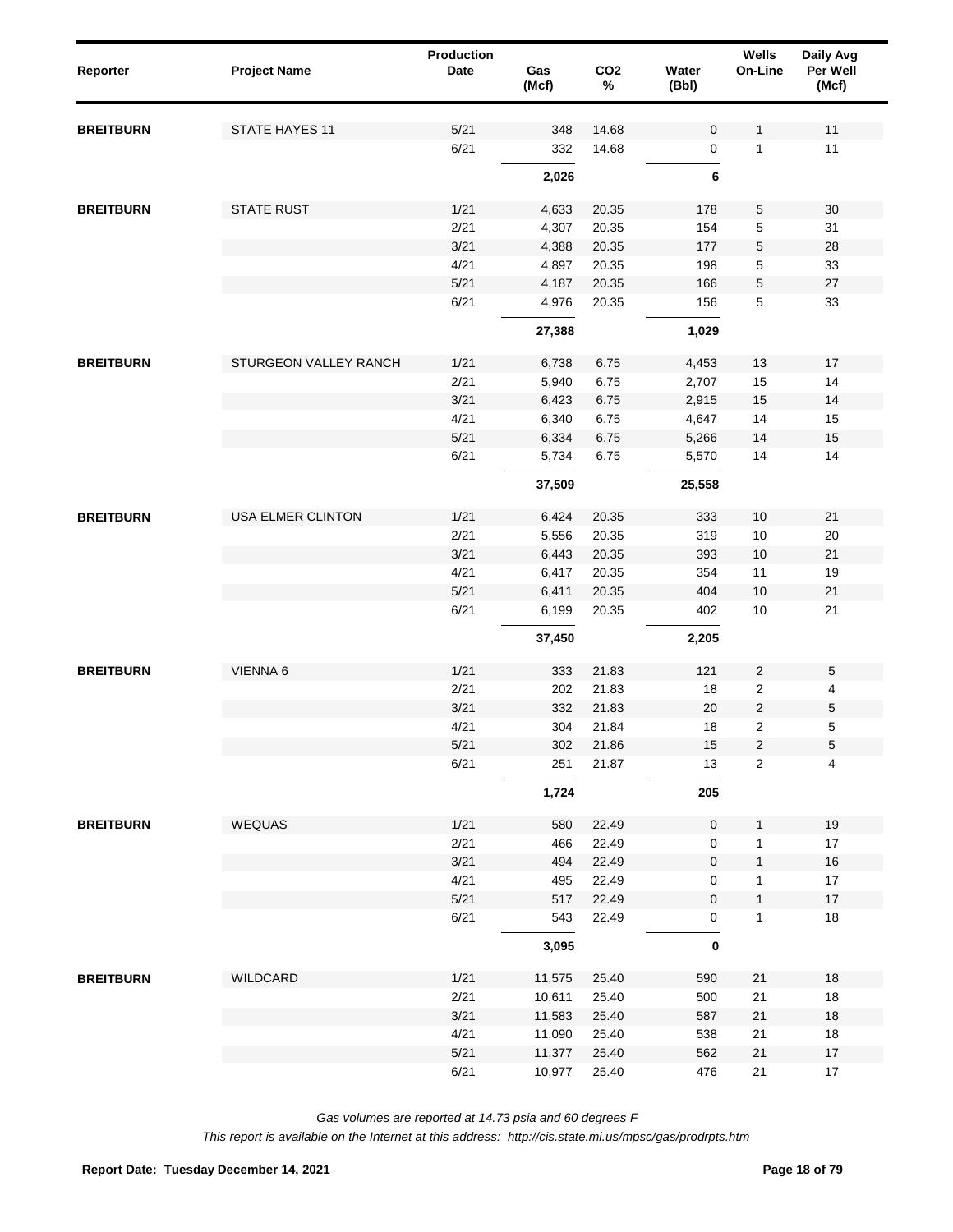| Reporter         | <b>Project Name</b>                 | Production<br><b>Date</b> | Gas<br>(Mcf)    | CO <sub>2</sub><br>$\%$ | Water<br>(Bbl) | Wells<br>On-Line | Daily Avg<br>Per Well<br>(Mcf) |  |
|------------------|-------------------------------------|---------------------------|-----------------|-------------------------|----------------|------------------|--------------------------------|--|
|                  |                                     |                           | 67,213          |                         | 3,253          |                  |                                |  |
| <b>BREITBURN</b> | <b>WINTER</b>                       | 1/21                      | 1,702           | 15.65                   | 9              | 5                | 11                             |  |
|                  |                                     | 2/21                      | 1,262           | 15.65                   | 0              | 5                | 9                              |  |
|                  |                                     | 3/21                      | 1,577           | 15.65                   | 0              | $\mathbf 5$      | 10                             |  |
|                  |                                     | 4/21                      | 1,450           | 15.65                   | 0              | 5                | 10                             |  |
|                  |                                     | 5/21                      | 1,563           | 15.65                   | 0              | $\mathbf 5$      | $10$                           |  |
|                  |                                     | 6/21                      | 1,705           | 15.65                   | 0              | $\mathbf 5$      | 11                             |  |
|                  |                                     |                           | 9,259           |                         | 9              |                  |                                |  |
|                  | <b>BREITBURN - REPORTER TOTALS:</b> |                           | 3,947,403       |                         | 479,028        |                  |                                |  |
|                  | AVERY 24                            |                           |                 |                         |                |                  |                                |  |
| <b>DELTA</b>     |                                     | 1/21<br>2/21              | 10,534<br>8,400 | 28.00<br>28.00          | 45<br>41       | 16<br>16         | 21<br>19                       |  |
|                  |                                     | 3/21                      | 9,158           |                         | 43             | 16               | 18                             |  |
|                  |                                     | 4/21                      | 8,548           | 28.00<br>28.00          | 40             | 16               | 18                             |  |
|                  |                                     | 5/21                      | 9,387           | 28.00                   | 45             | 16               | 19                             |  |
|                  |                                     | 6/21                      | 9,935           | 28.00                   | 47             | 16               | 21                             |  |
|                  |                                     |                           |                 |                         |                |                  |                                |  |
|                  |                                     |                           | 55,962          |                         | 261            |                  |                                |  |
| <b>DELTA</b>     | AVERY 31                            | 1/21                      | 17,206          | 28.00                   | 85             | 29               | 19                             |  |
|                  |                                     | 2/21                      | 14,226          | 28.00                   | 90             | 29               | 18                             |  |
|                  |                                     | 3/21                      | 15,590          | 28.00                   | 45             | 29               | 17                             |  |
|                  |                                     | 4/21                      | 15,045          | 28.00                   | 104            | 29               | 17                             |  |
|                  |                                     | 5/21                      | 14,861          | 28.00                   | 51             | 29               | 17                             |  |
|                  |                                     | 6/21                      | 16,172          | 28.00                   | 90             | 29               | 19                             |  |
|                  |                                     |                           | 93,100          |                         | 465            |                  |                                |  |
| <b>DELTA</b>     | <b>AXFORD</b>                       | 1/21                      | 21,090          | 12.00                   | 2,163          | 33               | 21                             |  |
|                  |                                     | 2/21                      | 16,589          | 12.00                   | 1,677          | 33               | 18                             |  |
|                  |                                     | 3/21                      | 18,174          | 12.00                   | 1,577          | 33               | 18                             |  |
|                  |                                     | 4/21                      | 16,968          | 12.00                   | 2,818          | 33               | 17                             |  |
|                  |                                     | $5/21$                    | 19,251          | 12.00                   | 2,694          | $33\,$           | 19                             |  |
|                  |                                     | 6/21                      | 21,468          | 13.00                   | 2,341          | 33               | 22                             |  |
|                  |                                     |                           | 113,540         |                         | 13,270         |                  |                                |  |
| <b>DELTA</b>     | <b>BENSINGER</b>                    | 1/21                      | 6,147           | 12.00                   | 3,735          | $\overline{4}$   | 50                             |  |
|                  |                                     | 2/21                      | 5,257           | 12.00                   | 3,105          | $\overline{4}$   | 47                             |  |
|                  |                                     | 3/21                      | 5,753           | 12.00                   | 3,112          | $\overline{4}$   | 46                             |  |
|                  |                                     | 4/21                      | 5,465           | 12.00                   | 3,197          | $\overline{4}$   | 46                             |  |
|                  |                                     | 5/21                      | 6,744           | 12.00                   | 3,091          | $\overline{4}$   | 54                             |  |
|                  |                                     | 6/21                      | 7,371           | 13.00                   | 2,775          | $\overline{4}$   | 61                             |  |
|                  |                                     |                           | 36,737          |                         | 19,015         |                  |                                |  |
| <b>DELTA</b>     | <b>BOUGHNER</b>                     | 1/21                      | 1,447           | 12.00                   | 3,494          | $11$             | 4                              |  |
|                  |                                     | 2/21                      | 1,514           | 12.00                   | 3,034          | 11               | 5                              |  |
|                  |                                     | 3/21                      | 1,954           | 12.00                   | 3,822          | $11$             | 6                              |  |
|                  |                                     | 4/21                      | 1,834           | 12.00                   | 3,734          | 11               | 6                              |  |
|                  |                                     | 5/21                      | 1,823           | 12.00                   | 3,350          | $11$             | 5                              |  |
|                  |                                     | 6/21                      | 1,981           | 13.00                   | 3,430          | 11               | 6                              |  |
|                  |                                     |                           |                 |                         |                |                  |                                |  |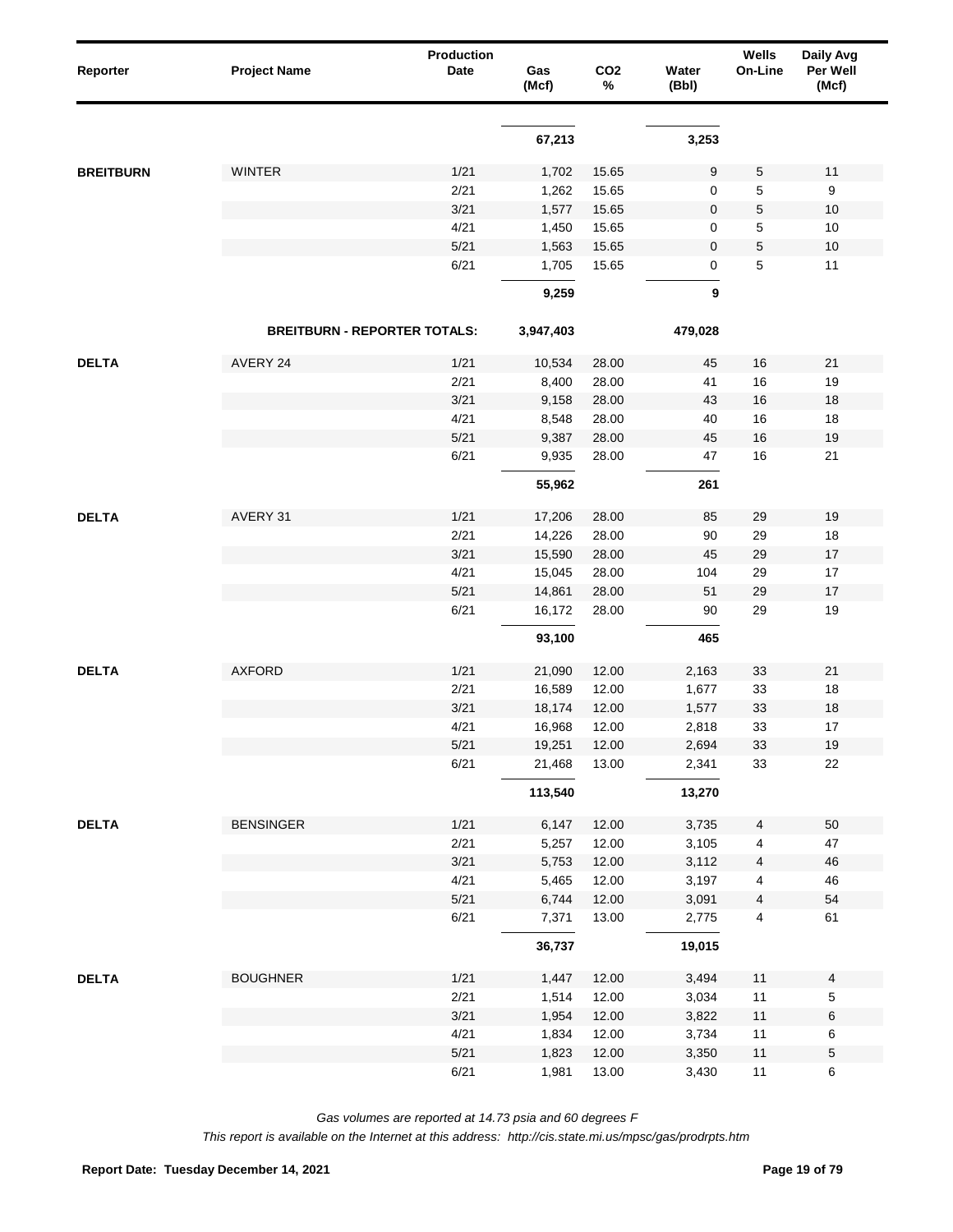| Reporter     | <b>Project Name</b>    | Production<br>Date | Gas<br>(Mcf)     | CO <sub>2</sub><br>% | Water<br>(Bbl) | Wells<br>On-Line | Daily Avg<br>Per Well<br>(Mcf) |
|--------------|------------------------|--------------------|------------------|----------------------|----------------|------------------|--------------------------------|
|              |                        |                    | 10,553           |                      | 20,864         |                  |                                |
| <b>DELTA</b> | <b>BRILEY 17</b>       | 1/21               |                  |                      |                | 16               | 23                             |
|              |                        | 2/21               | 11,282<br>11,120 | 18.00<br>18.00       | 21<br>75       | 16               | 25                             |
|              |                        | 3/21               | 10,766           | 18.00                | 41             | 16               | 22                             |
|              |                        | 4/21               | 8,780            | 18.00                | 53             | 16               | 18                             |
|              |                        | 5/21               | 10,310           | 18.00                | 29             | 16               | $21$                           |
|              |                        | 6/21               | 11,371           | 18.00                | 31             | 16               | 24                             |
|              |                        |                    | 63,629           |                      | 250            |                  |                                |
| <b>DELTA</b> | BRILEY 20              | 1/21               | 2,435            | 18.00                | 25             | $\mathbf{1}$     | 79                             |
|              |                        | 2/21               | 2,451            | 18.00                | 22             | 1                | 88                             |
|              |                        | 3/21               | 2,587            | 18.00                | 29             | $\mathbf{1}$     | 83                             |
|              |                        | 4/21               | 2,111            | 18.00                | 30             | 1                | 70                             |
|              |                        | 5/21               | 2,278            | 18.00                | 20             | $\mathbf{1}$     | 73                             |
|              |                        | 6/21               | 2,664            | 18.00                | 25             | $\mathbf{1}$     | 89                             |
|              |                        |                    | 14,526           |                      | 151            |                  |                                |
| <b>DELTA</b> | BRILEY 33              | 1/21               | 4,698            | 18.00                | 275            | $10$             | $15$                           |
|              |                        | 2/21               | 4,258            | 18.00                | 164            | 10               | 15                             |
|              |                        | 3/21               | 4,226            | 18.00                | 257            | $10$             | 14                             |
|              |                        | 4/21               | 3,522            | 18.00                | 294            | $10\,$           | 12                             |
|              |                        | 5/21               | 4,321            | 18.00                | 220            | $10$             | 14                             |
|              |                        | 6/21               | 4,948            | 18.00                | 192            | $10$             | 16                             |
|              |                        |                    | 25,973           |                      | 1,402          |                  |                                |
| <b>DELTA</b> | <b>DELTA BRILEY 19</b> | 1/21               | 11,825           | 18.00                | 232            | 18               | 21                             |
|              |                        | 2/21               | 11,241           | 18.00                | 250            | 18               | 22                             |
|              |                        | 3/21               | 10,873           | 18.00                | 372            | 18               | $19$                           |
|              |                        | 4/21               | 9,078            | 18.00                | 307            | 18               | 17                             |
|              |                        | 5/21               | 11,007           | 18.00                | 315            | 18               | $20\,$                         |
|              |                        | 6/21               | 12,529           | 18.00                | 330            | 18               | 23                             |
|              |                        |                    | 66,553           |                      | 1,806          |                  |                                |
| <b>DELTA</b> | DELTA BRILEY 29        | 1/21               | 17,539           | 18.00                | 340            | 31               | $18\,$                         |
|              |                        | 2/21               | 14,305           | 18.00                | 333            | 31               | 16                             |
|              |                        | 3/21               | 17,710           | 18.00                | 368            | 31               | 18                             |
|              |                        | 4/21               | 12,744           | 18.00                | 351            | 31               | 14                             |
|              |                        | 5/21               | 16,195           | 18.00                | 364            | 31               | $17\,$                         |
|              |                        | 6/21               | 16,366           | 18.00                | 347            | 31               | $18$                           |
|              |                        |                    | 94,859           |                      | 2,103          |                  |                                |
| <b>DELTA</b> | DELTA BRILEY 31        | 1/21               | 11,152           | 18.00                | 52             | 18               | $20\,$                         |
|              |                        | 2/21               | 10,308           | 18.00                | 53             | 18               | 20                             |
|              |                        | 3/21               | 9,353            | 18.00                | 85             | 18               | $17$                           |
|              |                        | 4/21               | 8,437            | 18.00                | 45             | 18               | 16                             |
|              |                        | 5/21               | 8,890            | 18.00                | 34             | 18               | $16$                           |
|              |                        | 6/21               | 11,101           | 18.00                | 80             | $18$             | 21                             |
|              |                        |                    | 59,241           |                      | 349            |                  |                                |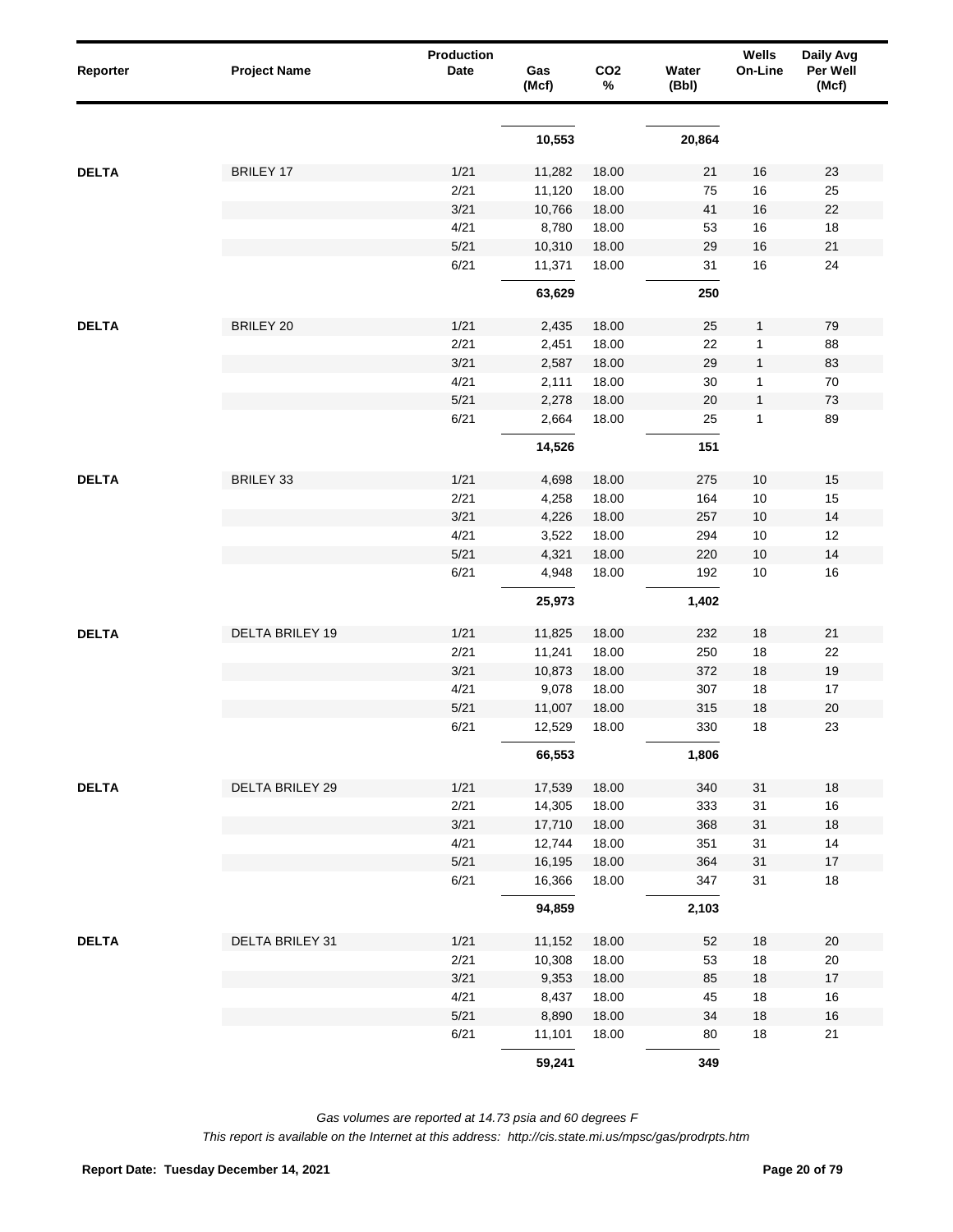| Reporter     | <b>Project Name</b> | Production<br>Date | Gas<br>(Mcf) | CO <sub>2</sub><br>$\%$ | Water<br>(Bbl) | Wells<br>On-Line | Daily Avg<br>Per Well<br>(Mcf) |
|--------------|---------------------|--------------------|--------------|-------------------------|----------------|------------------|--------------------------------|
| <b>DELTA</b> | DOVER 14            | 1/21               | 6,874        | 12.00                   | 2,488          | 7                | 32                             |
|              |                     | 2/21               | 4,814        | 12.00                   | 2,069          | 7                | 25                             |
|              |                     | 3/21               | 5,890        | 12.00                   | 2,075          | 7                | 27                             |
|              |                     | 4/21               | 5,660        | 12.00                   | 2,131          | 7                | 27                             |
|              |                     | 5/21               | 5,484        | 12.00                   | 2,077          | 7                | 25                             |
|              |                     | 6/21               | 4,633        | 13.00                   | 1,850          | $\boldsymbol{7}$ | 22                             |
|              |                     |                    | 33,355       |                         | 12,690         |                  |                                |
| <b>DELTA</b> | DOVER 33            | 1/21               | 1,878        | 12.00                   | 390            | 3                | 20                             |
|              |                     | 2/21               | 1,073        | 12.00                   | 340            | 3                | 13                             |
|              |                     | 3/21               | 796          | 12.00                   | 426            | 3                | $\boldsymbol{9}$               |
|              |                     | 4/21               | 1,082        | 12.00                   | 418            | 3                | 12                             |
|              |                     | 5/21               | 1,126        | 12.00                   | 371            | 3                | 12                             |
|              |                     | 6/21               | 1,130        | 13.00                   | 384            | 3                | 13                             |
|              |                     |                    | 7,085        |                         | 2,329          |                  |                                |
| <b>DELTA</b> | ELMER 17B           | 1/21               | 6,438        | 6.00                    | 1,003          | 8                | 26                             |
|              |                     | 2/21               | 5,739        | 6.00                    | 888            | 8                | 26                             |
|              |                     | 3/21               | 5,828        | 6.00                    | 1,003          | $\bf 8$          | 23                             |
|              |                     | 4/21               | 5,743        | 6.00                    | 956            | 8                | 24                             |
|              |                     | 5/21               | 5,693        | 6.00                    | 985            | $\bf 8$          | 23                             |
|              |                     | 6/21               | 5,735        | 6.00                    | 966            | 8                | 24                             |
|              |                     |                    | 35,176       |                         | 5,801          |                  |                                |
| <b>DELTA</b> | ELMER 26            | 1/21               | 13,906       | 6.00                    | 2,521          | 16               | 28                             |
|              |                     | 2/21               | 11,887       | 6.00                    | 2,263          | 16               | 27                             |
|              |                     | 3/21               | 12,889       | 6.00                    | 2,538          | 16               | $26\,$                         |
|              |                     | 4/21               | 12,582       | 6.00                    | 2,458          | 16               | 26                             |
|              |                     | 5/21               | 12,671       | 6.00                    | 2,531          | 16               | $26\,$                         |
|              |                     | 6/21               | 12,540       | 6.00                    | 2,450          | 16               | 26                             |
|              |                     |                    | 76,475       |                         | 14,761         |                  |                                |
| <b>DELTA</b> | KUBACKI             | 1/21               | 1,739        | 12.00                   | 2,790          | 12               | $\,$ 5 $\,$                    |
|              |                     | 2/21               | 1,235        | 12.00                   | 2,866          | 12               | 4                              |
|              |                     | 3/21               | 2,014        | 12.00                   | 3,397          | 12               | $\,$ 5 $\,$                    |
|              |                     | 4/21               | 1,774        | 12.00                   | 2,853          | 12               | $\,$ 5 $\,$                    |
|              |                     | 5/21               | 1,882        | 12.00                   | 3,050          | 12               | $\,$ 5 $\,$                    |
|              |                     | 6/21               | 1,819        | 13.00                   | 2,883          | $12$             | $\,$ 5 $\,$                    |
|              |                     |                    | 10,463       |                         | 17,839         |                  |                                |
| <b>DELTA</b> | LAKE 15             | 1/21               | 16,806       | 27.00                   | 79             | $20\,$           | 27                             |
|              |                     | 2/21               | 14,212       | 27.00                   | 170            | $20\,$           | 25                             |
|              |                     | 3/21               | 14,351       | 27.00                   | 190            | 20               | $23\,$                         |
|              |                     | 4/21               | 14,768       | 27.00                   | 145            | $20\,$           | 25                             |
|              |                     | 5/21               | 15,322       | 27.00                   | 285            | 20               | $25\,$                         |
|              |                     | 6/21               | 15,024       | 27.00                   | 239            | $20\,$           | 25                             |
|              |                     |                    | 90,483       |                         | 1,108          |                  |                                |
| <b>DELTA</b> | <b>MT RAYNIER</b>   | 1/21               | 1,731        | 18.00                   | 107            | 4                | 14                             |
|              |                     | 2/21               | 1,393        | 18.00                   | 103            | 4                | 12                             |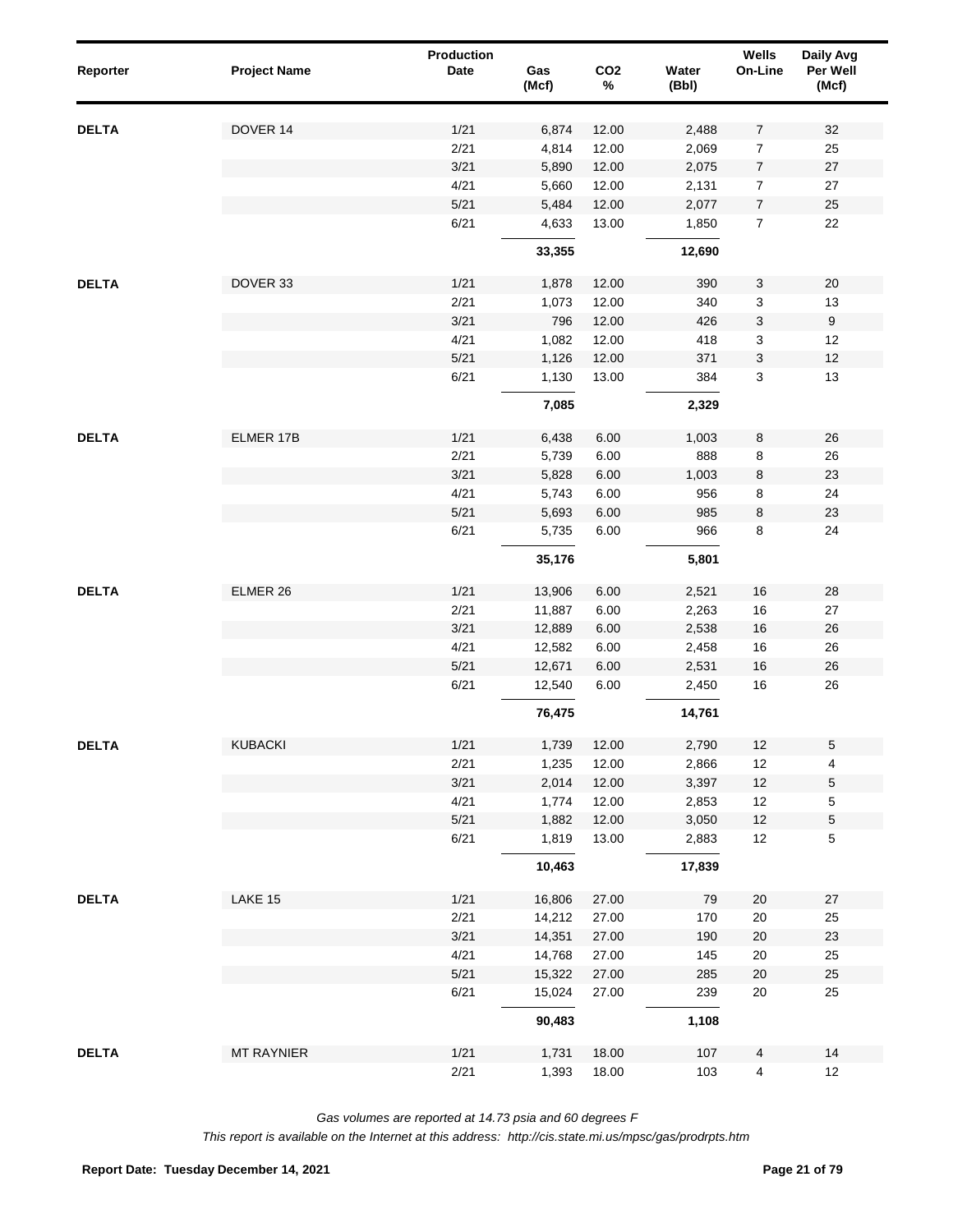| Reporter                 | <b>Project Name</b>                | Production<br><b>Date</b> | Gas<br>(Mcf) | CO <sub>2</sub><br>$\%$ | Water<br>(Bbl) | Wells<br>On-Line | Daily Avg<br>Per Well<br>(Mcf) |
|--------------------------|------------------------------------|---------------------------|--------------|-------------------------|----------------|------------------|--------------------------------|
| <b>DELTA</b>             | <b>MT RAYNIER</b>                  | 3/21                      | 1,476        | 18.00                   | 209            | 4                | 12                             |
|                          |                                    | 4/21                      | 1,471        | 18.00                   | 64             | 4                | 12                             |
|                          |                                    | 5/21                      | 1,655        | 18.00                   | 82             | $\overline{4}$   | 13                             |
|                          |                                    | 6/21                      | 2,064        | 18.00                   | 119            | $\overline{4}$   | 17                             |
|                          |                                    |                           | 9,790        |                         | 684            |                  |                                |
| <b>DELTA</b>             | <b>NIMBY</b>                       | 1/21                      | 3,330        | 12.00                   | 283            | 5                | 21                             |
|                          |                                    | 2/21                      | 2,878        | 12.00                   | 254            | 5                | 21                             |
|                          |                                    | 3/21                      | 3,369        | 12.00                   | 252            | $\,$ 5 $\,$      | 22                             |
|                          |                                    | 4/21                      | 2,848        | 12.00                   | 294            | 5                | 19                             |
|                          |                                    | $5/21$                    | 3,076        | 12.00                   | 286            | $\,$ 5 $\,$      | $20\,$                         |
|                          |                                    | 6/21                      | 3,060        | 13.00                   | 247            | 5                | 20                             |
|                          |                                    |                           | 18,561       |                         | 1,616          |                  |                                |
| <b>DELTA</b>             | <b>SCHRADER</b>                    | 1/21                      | 9,248        | 12.00                   | 3,128          | 26               | 11                             |
|                          |                                    | 2/21                      | 6,732        | 12.00                   | 3,078          | 26               | $\boldsymbol{9}$               |
|                          |                                    | 3/21                      | 8,281        | 12.00                   | 3,836          | $26\,$           | 10                             |
|                          |                                    | 4/21                      | 7,464        | 12.00                   | 3,392          | 26               | 10                             |
|                          |                                    | $5/21$                    | 7,882        | 12.00                   | 3,398          | $26\,$           | 10                             |
|                          |                                    | 6/21                      | 8,303        | 13.00                   | 3,170          | 26               | 11                             |
|                          |                                    |                           | 47,910       |                         | 20,002         |                  |                                |
| <b>DELTA</b>             | VIENNA 13                          | 1/21                      | 2,185        | 18.00                   | 53             | 4                | 18                             |
|                          |                                    | 2/21                      | 2,128        | 18.00                   | 44             | 4                | 19                             |
|                          |                                    | 3/21                      | 1,991        | 18.00                   | 29             | 4                | 16                             |
|                          |                                    | 4/21                      | 1,646        | 18.00                   | 28             | 4                | 14                             |
|                          |                                    | 5/21                      | 2,022        | 18.00                   | 33             | 4                | 16                             |
|                          |                                    | 6/21                      | 2,376        | 18.00                   | 29             | $\overline{4}$   | 20                             |
|                          |                                    |                           | 12,348       |                         | 216            |                  |                                |
|                          | <b>DELTA - REPORTER TOTALS:</b>    |                           | 976,319      |                         | 136,982        |                  |                                |
| <b>DEVONIAN ENERGY</b>   | CHARLTON 32                        | 1/21                      | 5,516        | 6.36                    | 10             | 20               | $\boldsymbol{9}$               |
|                          |                                    | 2/21                      | 5,146        | 6.35                    | 10             | $20\,$           | 9                              |
|                          |                                    | 3/21                      | 7,254        | 6.35                    | $9\,$          | $20\,$           | 12                             |
|                          |                                    | 4/21                      | 5,318        | 6.35                    | 11             | $20\,$           | 9                              |
|                          |                                    | $5/21$                    | 4,357        | 6.35                    | 14             | $20\,$           | $\boldsymbol{7}$               |
|                          |                                    | 6/21                      | 4,182        | 6.35                    | 15             | 20               | $\overline{7}$                 |
|                          |                                    |                           | 31,773       |                         | 69             |                  |                                |
|                          | DEVONIAN ENERGY - REPORTER TOTALS: |                           | 31,773       |                         | 69             |                  |                                |
| <b>HOY PRODUCTION LL</b> | <b>BLACK RIVER</b>                 | 1/21                      | 16,713       | 20.90                   | 1,318          | 21               | 26                             |
|                          |                                    | 2/21                      | 14,337       | 20.90                   | 1,668          | 21               | 24                             |
|                          |                                    | 3/21                      | 16,443       | 20.84                   | 2,035          | 21               | 25                             |
|                          |                                    | 4/21                      | 16,227       | 20.06                   | 1,882          | 21               | 26                             |
|                          |                                    | 5/21                      | 15,927       | 20.80                   | 1,857          | $21$             | 24                             |
|                          |                                    | 6/21                      | 15,193       | 20.91                   | 1,823          | 21               | 24                             |
|                          |                                    |                           | 94,840       |                         | 10,583         |                  |                                |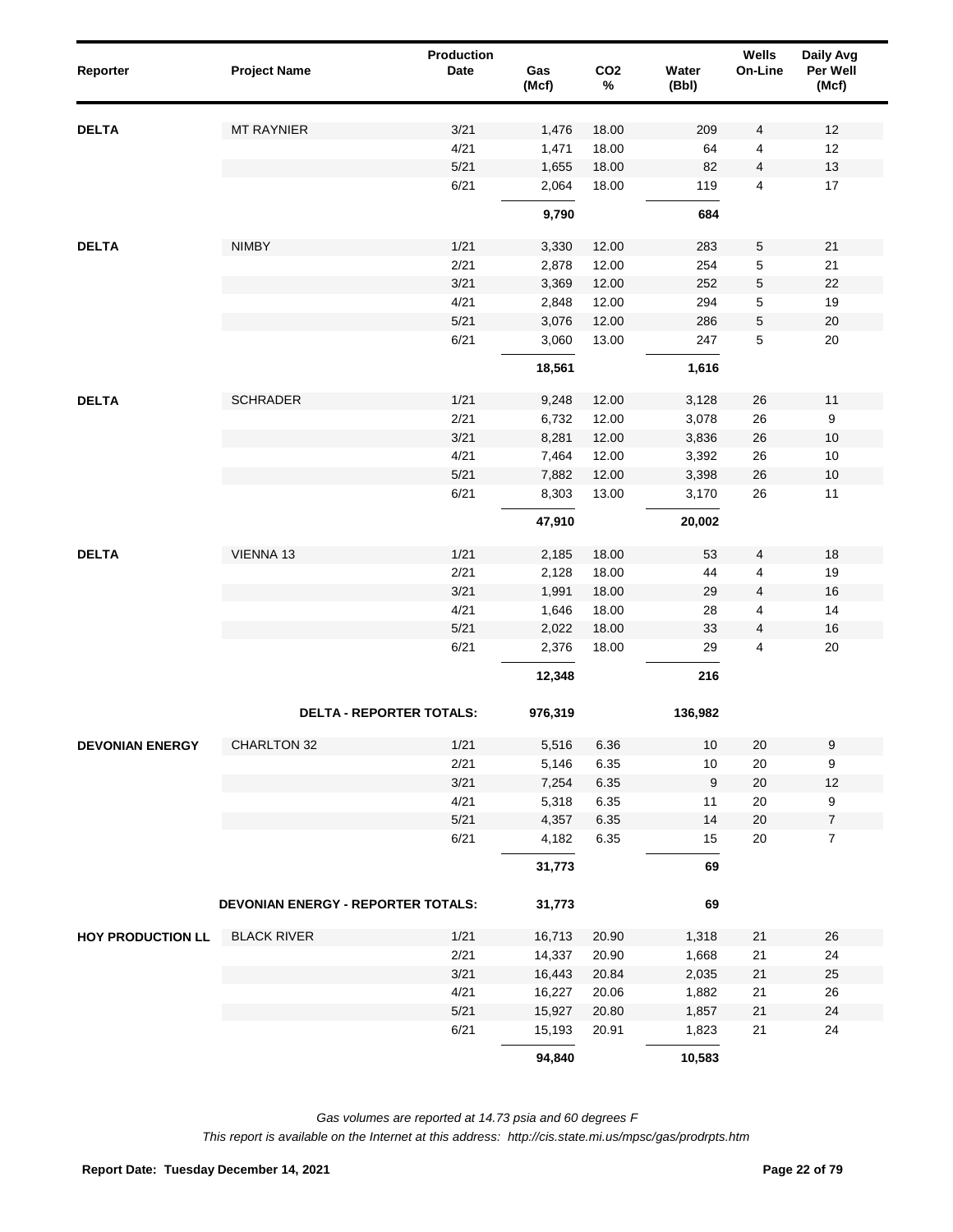| Reporter                 | <b>Project Name</b>                   | <b>Production</b><br>Date | Gas<br>(Mcf) | CO <sub>2</sub><br>$\%$ | Water<br>(Bbl) | Wells<br>On-Line        | Daily Avg<br>Per Well<br>(Mcf) |
|--------------------------|---------------------------------------|---------------------------|--------------|-------------------------|----------------|-------------------------|--------------------------------|
| <b>HOY PRODUCTION LL</b> | MERO 34                               | 1/21                      | 1,654        | 20.90                   | 130            | 5                       | 11                             |
|                          |                                       | 2/21                      | 1,409        | 20.90                   | 164            | 5                       | 10                             |
|                          |                                       | 3/21                      | 1,654        | 20.84                   | 205            | 5                       | 11                             |
|                          |                                       | 4/21                      | 1,681        | 20.06                   | 195            | 5                       | 11                             |
|                          |                                       | 5/21                      | 1,761        | 20.80                   | 205            | 5                       | 11                             |
|                          |                                       | 6/21                      | 1,757        | 20.91                   | 211            | 5                       | 12                             |
|                          |                                       |                           | 9,916        |                         | 1,110          |                         |                                |
| <b>HOY PRODUCTION LL</b> | <b>NORTH VIENNA 26</b>                | 1/21                      | 956          | 20.90                   | 75             | 3                       | 10                             |
|                          |                                       | 2/21                      | 802          | 20.90                   | 93             | 3                       | 10                             |
|                          |                                       | 3/21                      | 908          | 20.84                   | 112            | 3                       | $10\,$                         |
|                          |                                       | 4/21                      | 932          | 20.06                   | 108            | 3                       | 10                             |
|                          |                                       | 5/21                      | 1,037        | 20.80                   | 121            | 3                       | 11                             |
|                          |                                       | 6/21                      | 887          | 20.91                   | 106            | 3                       | 10                             |
|                          |                                       |                           | 5,522        |                         | 615            |                         |                                |
| <b>HOY PRODUCTION LL</b> | <b>PENN B1-14</b>                     | 1/21                      | 15           | 20.90                   | $\mathbf{1}$   | 1                       | $\mathsf{O}\xspace$            |
|                          |                                       | 2/21                      | 13           | 20.90                   | 1              | 1                       | $\mathsf 0$                    |
|                          |                                       | 3/21                      | 15           | 20.84                   | $\overline{c}$ | $\mathbf{1}$            | $\mathbf 0$                    |
|                          |                                       | 4/21                      | 15           | 20.06                   | $\overline{2}$ | 1                       | $\mathbf{1}$                   |
|                          |                                       | 5/21                      | 15           | 20.80                   | $\overline{2}$ | $\mathbf{1}$            | $\mathbf 0$                    |
|                          |                                       | 6/21                      | 14           | 20.91                   | 2              | 1                       | $\mathsf 0$                    |
|                          |                                       |                           | 87           |                         | 10             |                         |                                |
| <b>HOY PRODUCTION LL</b> | WAGAR 22                              | 1/21                      | 848          | 20.90                   | 67             | $\overline{2}$          | 14                             |
|                          |                                       | 2/21                      | 746          | 20.90                   | 87             | $\boldsymbol{2}$        | 13                             |
|                          |                                       | 3/21                      | 658          | 20.84                   | 81             | $\overline{\mathbf{c}}$ | 11                             |
|                          |                                       | 4/21                      | 776          | 20.06                   | 90             | 2                       | 13                             |
|                          |                                       | 5/21                      | 787          | 20.80                   | 92             | $\sqrt{2}$              | 13                             |
|                          |                                       | 6/21                      | 826          | 20.91                   | 99             | $\overline{2}$          | 14                             |
|                          |                                       |                           | 4,641        |                         | 516            |                         |                                |
|                          | HOY PRODUCTION LLC - REPORTER TOTALS: |                           | 115,006      |                         | 12,834         |                         |                                |
| <b>HRF</b>               | ABE LINCOLN                           | 1/21                      | 704          | 11.71                   | 185            | 3                       | $\bf 8$                        |
|                          |                                       | 2/21                      | 673          | 11.71                   | 168            | 3                       | 8                              |
|                          |                                       | 3/21                      | 781          | 11.71                   | 196            | 3                       | 8                              |
|                          |                                       | 4/21                      | 665          | 11.71                   | 159            | 3                       | $\overline{7}$                 |
|                          |                                       | 5/21                      | 657          | 11.71                   | 170            | 3                       | $\boldsymbol{7}$               |
|                          |                                       | 6/21                      | 439          | 11.71                   | 153            | 3                       | $\,$ 5 $\,$                    |
|                          |                                       |                           | 3,919        |                         | 1,031          |                         |                                |
| <b>HRF</b>               | <b>BEAR SWAMP</b>                     | 1/21                      | 9,691        | 13.35                   | 1,701          | $\bf 8$                 | 39                             |
|                          |                                       | 2/21                      | 8,593        | 13.35                   | 1,684          | 8                       | 38                             |
|                          |                                       | 3/21                      | 9,582        | 13.35                   | 1,952          | 8                       | 39                             |
|                          |                                       | 4/21                      | 9,642        | 13.35                   | 2,091          | 8                       | 40                             |
|                          |                                       | 5/21                      | 9,871        | 13.35                   | 2,624          | 8                       | 40                             |
|                          |                                       | 6/21                      | 9,441        | 13.35                   | 2,429          | 8                       | 39                             |
|                          |                                       |                           | 56,820       |                         | 12,481         |                         |                                |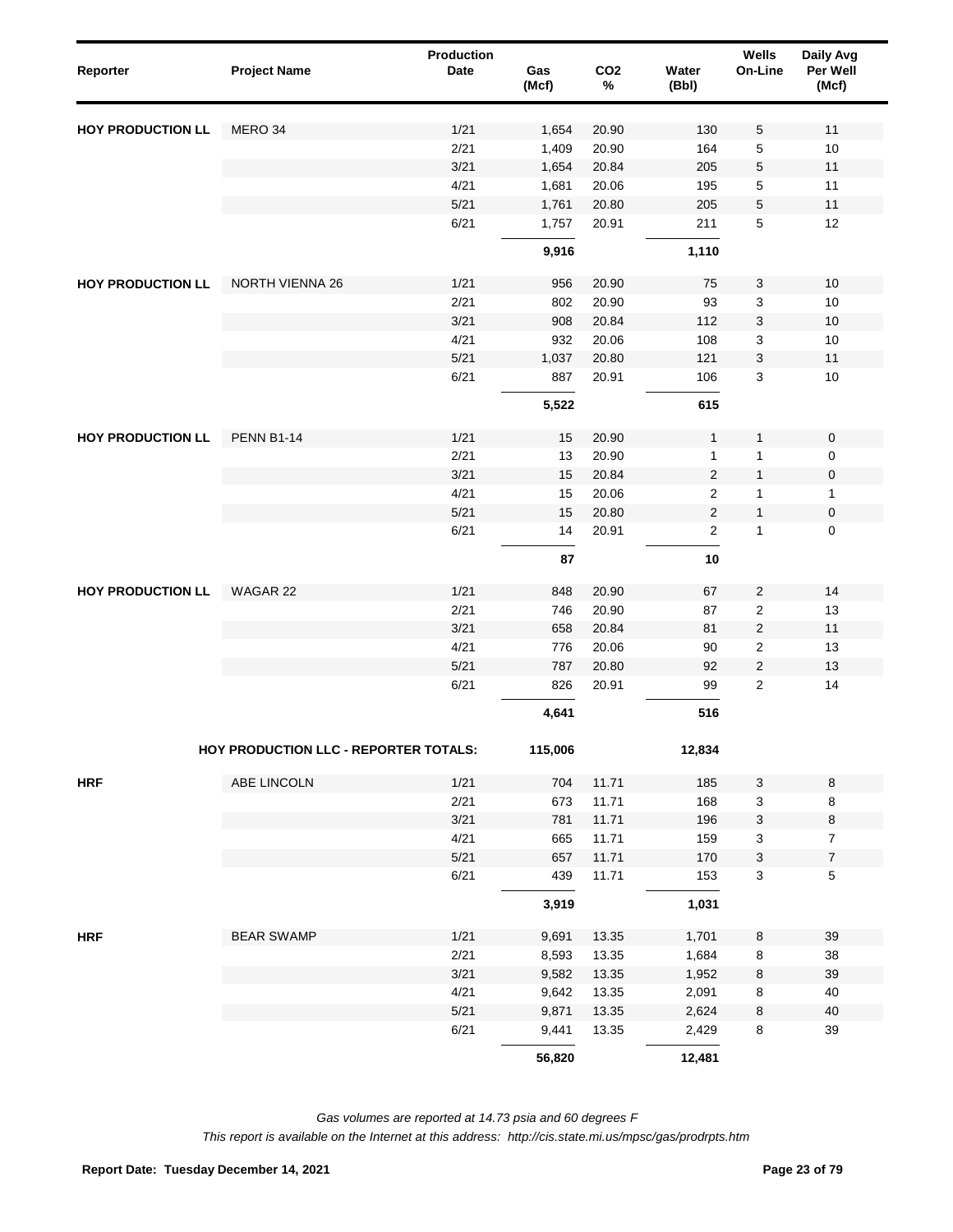| Reporter   | <b>Project Name</b>      | <b>Production</b><br>Date | Gas<br>(Mcf) | CO <sub>2</sub><br>$\%$ | Water<br>(Bbl) | Wells<br>On-Line                 | Daily Avg<br>Per Well<br>(Mcf) |
|------------|--------------------------|---------------------------|--------------|-------------------------|----------------|----------------------------------|--------------------------------|
| <b>HRF</b> | <b>CLOVER PATCH</b>      | 1/21                      | 31,400       | 8.81                    | 7,354          | 14                               | $72\,$                         |
|            |                          | 2/21                      | 28,048       | 8.81                    | 6,498          | 14                               | 72                             |
|            |                          | 3/21                      | 30,564       | 8.81                    | 7,188          | 14                               | $70\,$                         |
|            |                          | 4/21                      | 29,499       | 8.81                    | 6,815          | 14                               | 70                             |
|            |                          | 5/21                      | 30,635       | 8.81                    | 7,989          | 14                               | $71$                           |
|            |                          | 6/21                      | 30,519       | 8.81                    | 9,739          | 14                               | 73                             |
|            |                          |                           | 180,665      |                         | 45,583         |                                  |                                |
| <b>HRF</b> | <b>CLUB PROSPECT</b>     | 1/21                      | 910          | 16.75                   | 160            | $\overline{c}$                   | 15                             |
|            |                          | 2/21                      | 815          | 16.75                   | 160            | $\overline{2}$                   | 15                             |
|            |                          | 3/21                      | 900          | 16.75                   | 183            | $\overline{2}$                   | 15                             |
|            |                          | 4/21                      | 890          | 16.75                   | 193            | $\overline{c}$                   | 15                             |
|            |                          | 5/21<br>6/21              | 887<br>830   | 16.75<br>16.75          | 236<br>214     | $\overline{c}$<br>$\overline{2}$ | 14<br>14                       |
|            |                          |                           | 5,232        |                         | 1,146          |                                  |                                |
|            |                          |                           |              |                         |                |                                  |                                |
| <b>HRF</b> | <b>HERMS LANDING</b>     | 1/21<br>2/21              | 886          | 14.40                   | 233            | 3                                | 10<br>10                       |
|            |                          | 3/21                      | 806<br>902   | 14.40<br>14.40          | 201<br>226     | 3<br>$\ensuremath{\mathsf{3}}$   | 10                             |
|            |                          | 4/21                      | 858          | 14.40                   | 205            | 3                                | $10$                           |
|            |                          | 5/21                      | 881          | 14.40                   | 227            | $\ensuremath{\mathsf{3}}$        | $\boldsymbol{9}$               |
|            |                          | 6/21                      | 773          | 14.40                   | 270            | 3                                | 9                              |
|            |                          |                           | 5,106        |                         | 1,362          |                                  |                                |
| <b>HRF</b> | <b>INDIAN GREEN</b>      | 1/21                      | 6,669        | 9.76                    | 1,757          | $\overline{7}$                   | 31                             |
|            |                          | 2/21                      | 6,013        | 9.76                    | 1,499          | $\overline{7}$                   | 31                             |
|            |                          | 3/21                      | 6,573        | 9.76                    | 1,648          | $\overline{7}$                   | 30                             |
|            |                          | 4/21                      | 6,242        | 9.76                    | 1,488          | $\overline{7}$                   | 30                             |
|            |                          | 5/21                      | 6,376        | 9.76                    | 1,646          | $\overline{7}$                   | 29                             |
|            |                          | 6/21                      | 5,634        | 9.76                    | 1,968          | $\overline{7}$                   | 27                             |
|            |                          |                           | 37,507       |                         | 10,006         |                                  |                                |
| <b>HRF</b> | <b>INDIAN GREEN EAST</b> | 1/21                      | 2,484        | 12.26                   | 436            | $\overline{c}$                   | 40                             |
|            |                          | 2/21                      | 2,261        | 12.26                   | 443            | 2                                | 40                             |
|            |                          | 3/21                      | 2,550        | 12.26                   | 520            | $\sqrt{2}$                       | 41                             |
|            |                          | 4/21                      | 2,567        | 12.26                   | 556            | $\overline{\mathbf{c}}$          | 43                             |
|            |                          | 5/21                      | 2,544        | 12.26                   | 676            | $\sqrt{2}$                       | 41                             |
|            |                          | 6/21                      | 2,478        | 12.26                   | 638            | $\overline{\mathbf{c}}$          | 41                             |
|            |                          |                           | 14,884       |                         | 3,269          |                                  |                                |
| <b>HRF</b> | <b>LIGHTNING TREE</b>    | 1/21                      | 11,235       | 10.16                   | 1,972          | 9                                | 40                             |
|            |                          | 2/21                      | 10,039       | 10.16                   | 1,967          | 9                                | 40                             |
|            |                          | 3/21                      | 11,096       | 10.16                   | 2,261          | 9                                | 40                             |
|            |                          | 4/21                      | 10,782       | 10.16                   | 2,338          | 9                                | 40                             |
|            |                          | 5/21                      | 11,004       | 10.16                   | 2,925          | 9                                | 39                             |
|            |                          | 6/21                      | 10,602       | 10.16                   | 2,728          | 9                                | 39                             |
|            |                          |                           | 64,758       |                         | 14,191         |                                  |                                |
| <b>HRF</b> | <b>LOST WATCHMAN</b>     | 1/21                      | 11,668       | 14.58                   | 2,048          | $11$                             | 34                             |
|            |                          | 2/21                      | 10,031       | 14.58                   | 1,965          | 11                               | 33                             |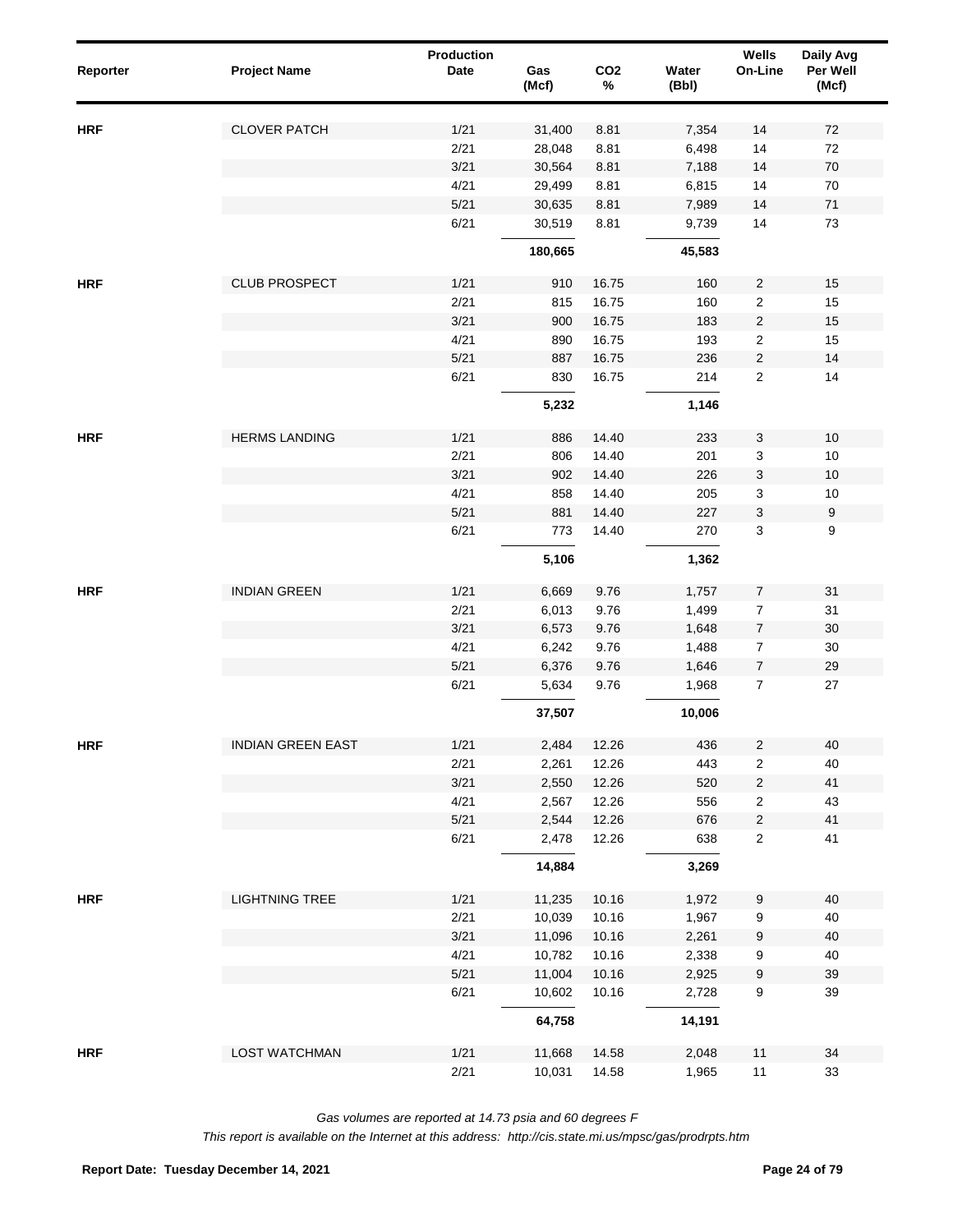| Reporter   | <b>Project Name</b>       | Production<br>Date | Gas<br>(Mcf) | CO <sub>2</sub><br>$\%$ | Water<br>(Bbl) | Wells<br>On-Line | Daily Avg<br>Per Well<br>(Mcf) |
|------------|---------------------------|--------------------|--------------|-------------------------|----------------|------------------|--------------------------------|
| <b>HRF</b> | <b>LOST WATCHMAN</b>      | 3/21               | 11,201       | 14.58                   | 2,282          | 11               | 33                             |
|            |                           | 4/21               | 11,691       | 14.58                   | 2,535          | 11               | 35                             |
|            |                           | 5/21               | 11,756       | 14.58                   | 3,124          | $11$             | 34                             |
|            |                           | 6/21               | 11,399       | 14.58                   | 2,933          | 11               | 35                             |
|            |                           |                    | 67,746       |                         | 14,887         |                  |                                |
| <b>HRF</b> | <b>MINERS DAM</b>         | 1/21               | 2,714        | 6.27                    | 476            | $\overline{c}$   | 44                             |
|            |                           | 2/21               | 2,256        | 6.27                    | 442            | $\overline{2}$   | 40                             |
|            |                           | 3/21               | 2,697        | 6.27                    | 550            | $\sqrt{2}$       | 43                             |
|            |                           | 4/21               | 2,678        | 6.27                    | 581            | $\overline{2}$   | 45                             |
|            |                           | 5/21               | 2,643        | 6.27                    | 703            | $\overline{2}$   | 43                             |
|            |                           | 6/21               | 2,483        | 6.27                    | 639            | $\overline{2}$   | 41                             |
|            |                           |                    | 15,471       |                         | 3,391          |                  |                                |
| <b>HRF</b> | MINERS DAM - 21242        | 1/21               | 1,063        | 10.77                   | 187            | $\mathbf{1}$     | 34                             |
|            |                           | 2/21               | 942          | 10.77                   | 185            | $\mathbf{1}$     | 34                             |
|            |                           | 3/21               | 1,028        | 10.77                   | 209            | $\mathbf{1}$     | 33                             |
|            |                           | 4/21               | 970          | 10.77                   | 210            | $\mathbf{1}$     | 32                             |
|            |                           | 5/21               | 962          | 10.77                   | 256            | $\mathbf{1}$     | 31                             |
|            |                           | 6/21               | 905          | 10.77                   | 233            | $\mathbf{1}$     | 30                             |
|            |                           |                    | 5,870        |                         | 1,280          |                  |                                |
| <b>HRF</b> | <b>MINERS DAM - 21243</b> | 1/21               | 2,078        | 8.32                    | 365            | $\mathbf{1}$     | 67                             |
|            |                           | 2/21               | 1,832        | 8.32                    | 359            | 1                | 65                             |
|            |                           | 3/21               | 1,984        | 8.32                    | 404            | $\mathbf{1}$     | 64                             |
|            |                           | 4/21               | 1,911        | 8.32                    | 414            | 1                | 64                             |
|            |                           | 5/21               | 1,904        | 8.32                    | 506            | $\mathbf{1}$     | 61                             |
|            |                           | 6/21               | 1,810        | 8.32                    | 466            | 1                | 60                             |
|            |                           |                    | 11,519       |                         | 2,514          |                  |                                |
| <b>HRF</b> | MINERS DAM-20279          | 1/21               | 1,877        | 14.43                   | 495            | 1                | 61                             |
|            |                           | 2/21               | 1,700        | 14.43                   | 424            | 1                | 61                             |
|            |                           | 3/21               | 1,882        | 14.43                   | 472            | $\mathbf{1}$     | 61                             |
|            |                           | 4/21               | 1,829        | 14.43                   | 436            | 1                | 61                             |
|            |                           | 5/21               | 1,931        | 14.43                   | 499            | $\mathbf{1}$     | 62                             |
|            |                           | 6/21               | 1,818        | 14.43                   | 635            | $\mathbf{1}$     | 61                             |
|            |                           |                    | 11,037       |                         | 2,961          |                  |                                |
| <b>HRF</b> | MINERS DAM-20280          | 1/21               | 1,957        | 14.43                   | 515            | $\mathbf{1}$     | 63                             |
|            |                           | 2/21               | 1,736        | 14.43                   | 433            | 1                | 62                             |
|            |                           | 3/21               | 1,997        | 14.43                   | 501            | $\mathbf{1}$     | 64                             |
|            |                           | 4/21               | 1,839        | 14.43                   | 438            | 1                | 61                             |
|            |                           | 5/21               | 1,996        | 14.43                   | 516            | $\mathbf{1}$     | 64                             |
|            |                           | 6/21               | 1,947        | 14.43                   | 680            | 1                | 65                             |
|            |                           |                    | 11,472       |                         | 3,083          |                  |                                |
| <b>HRF</b> | MINERS DAM-20339          | 1/21               | 3,542        | 14.43                   | 933            | $\mathbf{1}$     | 114                            |
|            |                           | 2/21               | 3,150        | 14.43                   | 785            | 1                | 113                            |
|            |                           | 3/21               | 3,439        | 14.43                   | 862            | $\mathbf{1}$     | $111$                          |
|            |                           | 4/21               | 3,323        | 14.43                   | 792            | $\mathbf{1}$     | 111                            |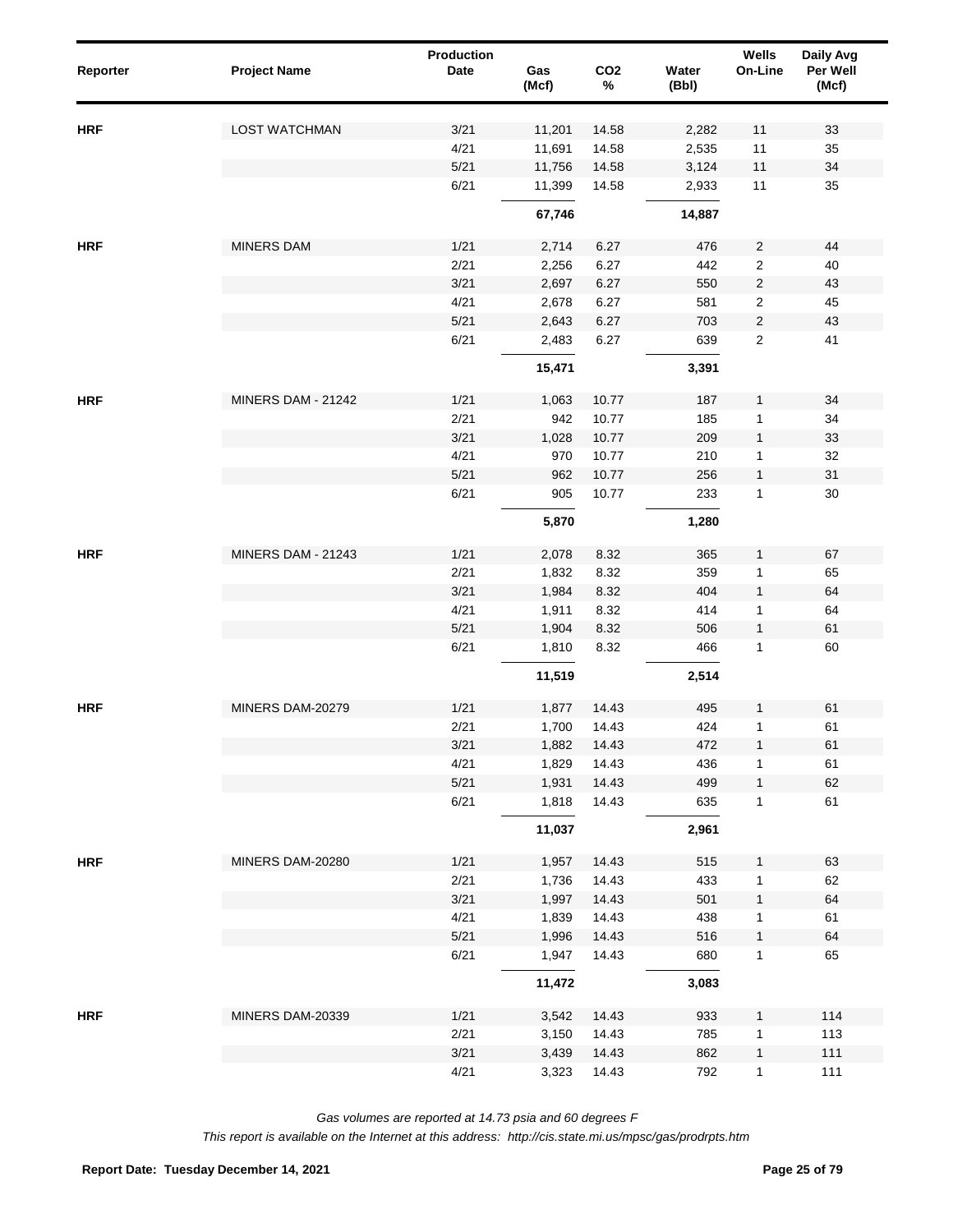| Reporter   | <b>Project Name</b> | <b>Production</b><br><b>Date</b> | Gas<br>(Mcf) | CO <sub>2</sub><br>$\%$ | Water<br>(Bbl) | Wells<br>On-Line | Daily Avg<br>Per Well<br>(Mcf) |
|------------|---------------------|----------------------------------|--------------|-------------------------|----------------|------------------|--------------------------------|
| <b>HRF</b> | MINERS DAM-20339    | 5/21                             | 3,523        | 14.43                   | 910            | 1                | 114                            |
|            |                     | 6/21                             | 3,507        | 14.43                   | 1,225          | $\mathbf{1}$     | 117                            |
|            |                     |                                  | 20,484       |                         | 5,507          |                  |                                |
| <b>HRF</b> | MINERS DAM-20438    | 1/21                             | 1,333        | 14.43                   | 351            | 1                | 43                             |
|            |                     | 2/21                             | 1,214        | 14.43                   | 303            | $\mathbf{1}$     | 43                             |
|            |                     | 3/21                             | 1,333        | 14.43                   | 334            | $\mathbf{1}$     | 43                             |
|            |                     | 4/21                             | 1,280        | 14.43                   | 305            | $\mathbf{1}$     | 43                             |
|            |                     | 5/21                             | 1,322        | 14.43                   | 341            | $\mathbf{1}$     | 43                             |
|            |                     | 6/21                             | 1,251        | 14.43                   | 437            | $\mathbf{1}$     | 42                             |
|            |                     |                                  | 7,733        |                         | 2,071          |                  |                                |
| <b>HRF</b> | MINERS DAM-20439    | 1/21                             | 897          | 14.43                   | 236            | $\mathbf{1}$     | 29                             |
|            |                     | 2/21                             | 826          | 14.43                   | 206            | $\mathbf 1$      | 30                             |
|            |                     | 3/21                             | 902          | 14.43                   | 226            | $\mathbf{1}$     | 29                             |
|            |                     | 4/21                             | 857          | 14.43                   | 204            | $\mathbf 1$      | 29                             |
|            |                     | 5/21                             | 878          | 14.43                   | 227            | $\mathbf{1}$     | 28                             |
|            |                     | 6/21                             | 846          | 14.43                   | 295            | $\mathbf{1}$     | 28                             |
|            |                     |                                  | 5,206        |                         | 1,394          |                  |                                |
| <b>HRF</b> | MINERS DAM-20440    | 1/21                             | 3,257        | 14.43                   | 858            | $\mathbf{1}$     | 105                            |
|            |                     | 2/21                             | 2,893        | 14.43                   | 721            | 1                | 103                            |
|            |                     | 3/21                             | 3,221        | 14.43                   | 808            | $\mathbf{1}$     | 104                            |
|            |                     | 4/21                             | 3,133        | 14.43                   | 747            | 1                | 104                            |
|            |                     | 5/21                             | 3,514        | 14.43                   | 908            | $\mathbf{1}$     | 113                            |
|            |                     | 6/21                             | 3,258        | 14.43                   | 1,138          | $\mathbf{1}$     | 109                            |
|            |                     |                                  | 19,276       |                         | 5,180          |                  |                                |
| <b>HRF</b> | MINERS DAM-21065    | 1/21                             | 960          | 8.07                    | 253            | $\mathbf{1}$     | 31                             |
|            |                     | 2/21                             | 864          | 8.07                    | 215            | $\mathbf 1$      | 31                             |
|            |                     | 3/21                             | 998          | 8.07                    | 250            | $\mathbf{1}$     | 32                             |
|            |                     | 4/21                             | 976          | 8.07                    | 233            | $\mathbf{1}$     | 33                             |
|            |                     | $5/21$                           | 1,036        | 8.07                    | 267            | $\mathbf{1}$     | 33                             |
|            |                     | 6/21                             | 1,019        | 8.07                    | 356            | $\mathbf{1}$     | 34                             |
|            |                     |                                  | 5,853        |                         | 1,574          |                  |                                |
| <b>HRF</b> | MINERS DAM-21066    | 1/21                             | 1,531        | 8.07                    | 403            | $\mathbf{1}$     | 49                             |
|            |                     | 2/21                             | 1,414        | 8.07                    | 353            | 1                | 51                             |
|            |                     | 3/21                             | 1,547        | 8.07                    | 388            | $\mathbf{1}$     | 50                             |
|            |                     | 4/21                             | 1,447        | 8.07                    | 345            | 1                | 48                             |
|            |                     | 5/21                             | 1,410        | 8.07                    | 364            | $\mathbf{1}$     | 45                             |
|            |                     | 6/21                             | 1,254        | 8.07                    | 438            | $\mathbf{1}$     | 42                             |
|            |                     |                                  | 8,603        |                         | 2,291          |                  |                                |
| <b>HRF</b> | MINERS DAM-21067    | 1/21                             | 3,894        | 8.07                    | 1,026          | $\mathbf{1}$     | 126                            |
|            |                     | 2/21                             | 3,636        | 8.07                    | 906            | 1                | 130                            |
|            |                     | 3/21                             | 3,949        | 8.07                    | 990            | $\mathbf{1}$     | 127                            |
|            |                     | 4/21                             | 3,684        | 8.07                    | 878            | 1                | 123                            |
|            |                     | 5/21                             | 3,710        | 8.07                    | 958            | $\mathbf{1}$     | 120                            |
|            |                     | 6/21                             | 3,687        | 8.07                    | 1,288          | $\mathbf{1}$     | 123                            |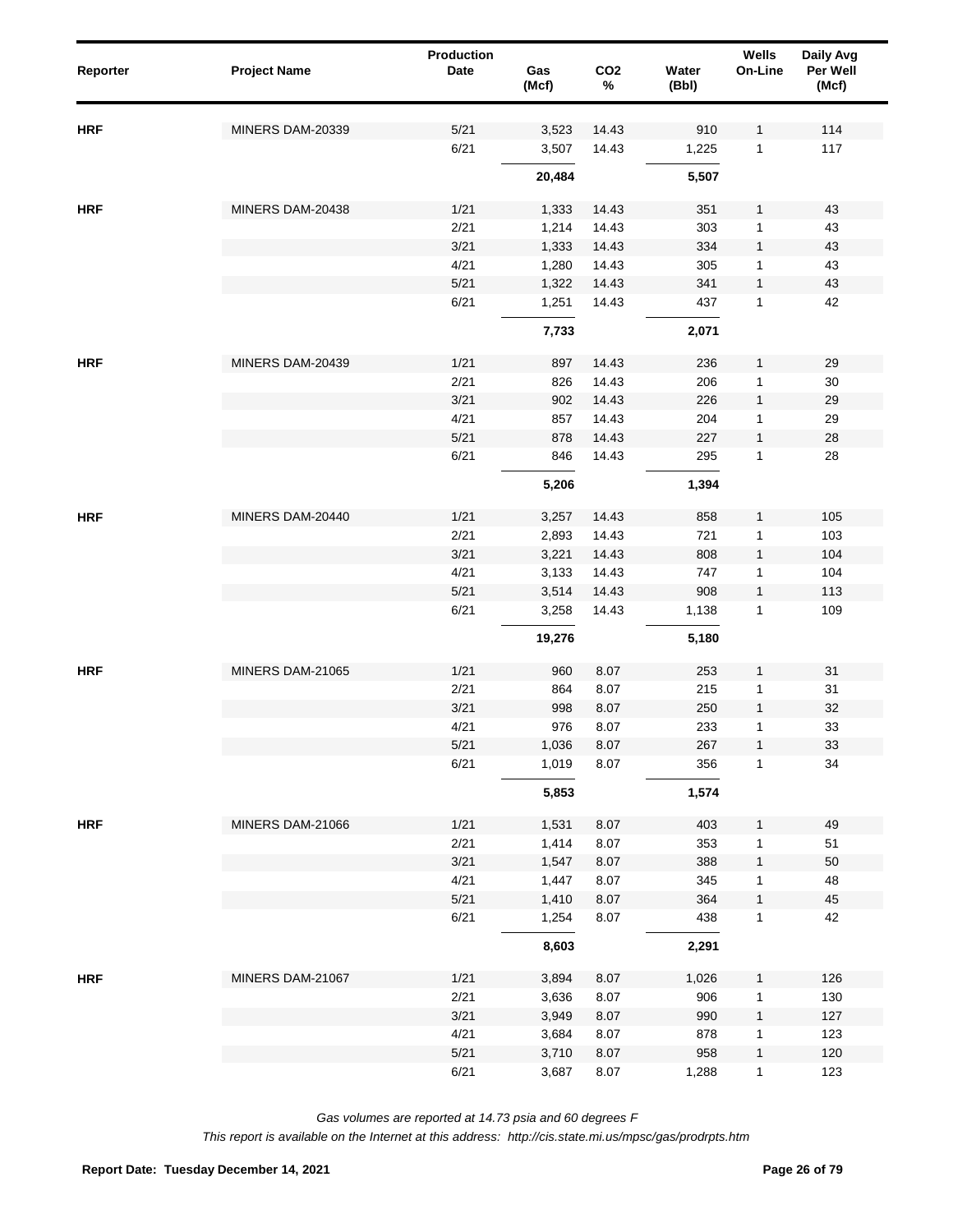| Reporter   | <b>Project Name</b>     | <b>Production</b><br>Date | Gas<br>(Mcf) | CO <sub>2</sub><br>% | Water<br>(Bbl)   | Wells<br>On-Line        | Daily Avg<br>Per Well<br>(Mcf) |
|------------|-------------------------|---------------------------|--------------|----------------------|------------------|-------------------------|--------------------------------|
|            |                         |                           | 22,560       |                      | 6,046            |                         |                                |
| <b>HRF</b> | MINERS DAM-21068        | 1/21                      | 290          | 8.07                 | 76               | 1                       | $9\,$                          |
|            |                         | 2/21                      | 266          | 8.07                 | 66               | 1                       | 10                             |
|            |                         | 3/21                      | 290          | 8.07                 | 73               | 1                       | 9                              |
|            |                         | 4/21                      | 280          | 8.07                 | 67               | 1                       | 9                              |
|            |                         | 5/21                      | 289          | 8.07                 | 75               | 1                       | $\boldsymbol{9}$               |
|            |                         | 6/21                      | 287          | 8.07                 | 100              | $\mathbf{1}$            | $10$                           |
|            |                         |                           | 1,702        |                      | 457              |                         |                                |
| <b>HRF</b> | MINERS DAM-21153        | 1/21                      | 1,373        | 9.52                 | 241              | 1                       | 44                             |
|            |                         | 2/21                      | 1,220        | 9.52                 | 239              | 1                       | 44                             |
|            |                         | 3/21                      | 1,342        | 9.52                 | 273              | 1                       | 43                             |
|            |                         | 4/21                      | 1,299        | 9.52                 | 282              | 1                       | 43                             |
|            |                         | 5/21                      | 1,301        | 9.52                 | 346              | $\mathbf{1}$            | 42                             |
|            |                         | 6/21                      | 1,221        | 9.52                 | 314              | $\mathbf{1}$            | 41                             |
|            |                         |                           | 7,756        |                      | 1,695            |                         |                                |
| <b>HRF</b> | MINERS DAM-21154        | 1/21                      | 1,125        | 9.98                 | 197              | 1                       | 36                             |
|            |                         | 2/21                      | 984          | 9.98                 | 193              | $\mathbf{1}$            | 35                             |
|            |                         | 3/21                      | 1,061        | 9.98                 | 216              | 1                       | 34                             |
|            |                         | 4/21                      | 1,010        | 9.98                 | 219              | $\mathbf{1}$            | 34                             |
|            |                         | 5/21                      | 1,000        | 9.98                 | 266              | 1                       | 32                             |
|            |                         | 6/21                      | 900          | 9.98                 | 232              | 1                       | 30                             |
|            |                         |                           | 6,080        |                      | 1,323            |                         |                                |
| <b>HRF</b> | PINE ISLAND             | 1/21                      | 1,652        | 10.81                | 290              | 1                       | 53                             |
|            |                         | 2/21                      | 1,400        | 10.81                | 274              | 1                       | 50                             |
|            |                         | 3/21                      | 1,522        | 10.81                | 310              | 1                       | 49                             |
|            |                         | 4/21                      | 1,500        | 10.81                | 325              | 1                       | 50                             |
|            |                         | 5/21                      | 1,560        | 10.81                | 415              | 1                       | 50                             |
|            |                         | 6/21                      | 1,527        | 10.81                | 393              | 1                       | 51                             |
|            |                         |                           | 9,161        |                      | 2,007            |                         |                                |
| <b>HRF</b> | SNOWPLOW 2A             | 1/21                      | 1,281        | 9.32                 | 225              | 2                       | 21                             |
|            |                         | 2/21                      | 1,185        | 9.32                 | 232              | $\overline{\mathbf{c}}$ | 21                             |
|            |                         | 3/21                      | 1,341        | 9.32                 | 273              | $\overline{\mathbf{c}}$ | $22\,$                         |
|            |                         | 4/21                      | 1,317        | 9.32                 | 286              | $\overline{\mathbf{c}}$ | 22                             |
|            |                         | $5/21$                    | 1,289        | 9.32                 | 343              | $\overline{\mathbf{c}}$ | 21                             |
|            |                         | 6/21                      | 1,228        | 9.32                 | 316              | $\overline{\mathbf{c}}$ | $20\,$                         |
|            |                         |                           | 7,641        |                      | 1,675            |                         |                                |
| <b>HRF</b> | SOUTH OTSEGO 10 SEA O T | 1/21                      | 4,226        | 30.81                | $\pmb{0}$        | 9                       | $15$                           |
|            |                         | 2/21                      | 3,555        | 30.81                | $\mathsf 0$      | 9                       | 14                             |
|            |                         | 3/21                      | 3,687        | 30.81                | $\boldsymbol{0}$ | 9                       | $13$                           |
|            |                         | 4/21                      | 3,529        | 30.81                | 0                | 9                       | $13$                           |
|            |                         | 5/21                      | 3,725        | 30.81                | $\boldsymbol{0}$ | 9                       | 13                             |
|            |                         | 6/21                      | 3,558        | 30.81                | 0                | 9                       | $13$                           |
|            |                         |                           | 22,280       |                      | $\pmb{0}$        |                         |                                |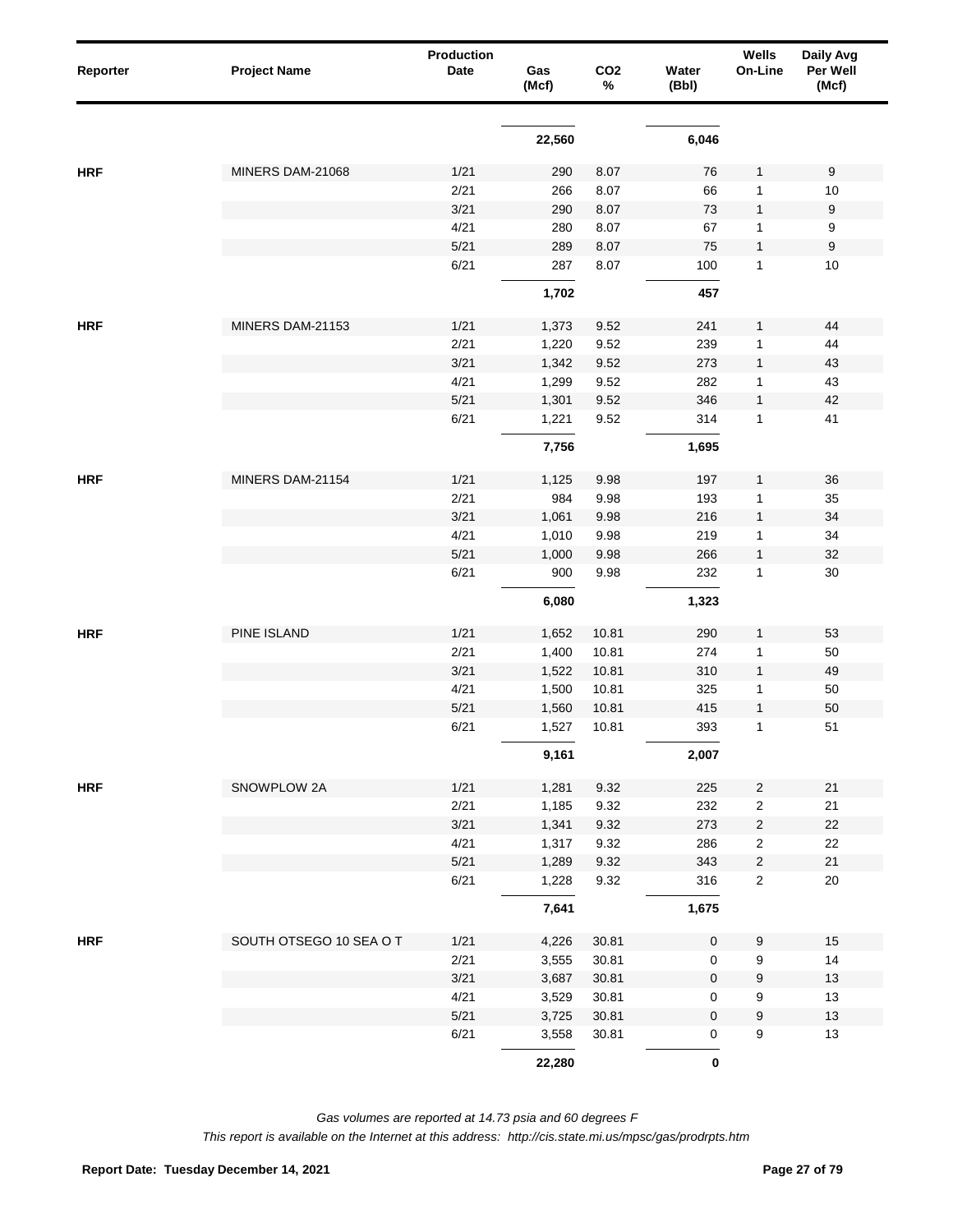| Reporter   | <b>Project Name</b>  | Production<br>Date | Gas<br>(Mcf)   | CO <sub>2</sub><br>$\%$ | Water<br>(Bbl) | Wells<br>On-Line                 | Daily Avg<br>Per Well<br>(Mcf) |
|------------|----------------------|--------------------|----------------|-------------------------|----------------|----------------------------------|--------------------------------|
| <b>HRF</b> | STATE TLC MINERS DAM | 1/21               | 5,452          | 12.17                   | 1,436          | 5                                | 35                             |
|            |                      | 2/21               | 4,944          | 12.17                   | 1,232          | 5                                | 35                             |
|            |                      | 3/21               | 5,572          | 12.17                   | 1,397          | 5                                | 36                             |
|            |                      | 4/21               | 5,415          | 12.17                   | 1,291          | $\,$ 5 $\,$                      | 36                             |
|            |                      | 5/21               | 5,661          | 12.17                   | 1,462          | $\sqrt{5}$                       | 37                             |
|            |                      | 6/21               | 5,498          | 12.17                   | 1,920          | 5                                | 37                             |
|            |                      |                    | 32,542         |                         | 8,738          |                                  |                                |
| <b>HRF</b> | <b>TLC 20</b>        | 1/21               | 30,253         | 22.22                   | 7,969          | 29                               | 34                             |
|            |                      | 2/21               | 27,725         | 22.22                   | 6,911          | 29                               | 34                             |
|            |                      | 3/21               | 30,926         | 22.22                   | 7,753          | 29                               | 34                             |
|            |                      | 4/21               | 29,189         | 22.22                   | 6,959          | 29                               | 34                             |
|            |                      | 5/21               | 30,339         | 22.22                   | 7,835          | 29                               | 34                             |
|            |                      | 6/21               | 28,367         | 22.22                   | 9,908          | 29                               | 33                             |
|            |                      |                    | 176,799        |                         | 47,335         |                                  |                                |
| <b>HRF</b> | TLC AIRPORT          | 1/21               | 2,276          | 20.83                   | 599            | 4                                | 18                             |
|            |                      | 2/21               | 2,126          | 20.83                   | 530            | 4                                | 19                             |
|            |                      | 3/21               | 2,381          | 20.83                   | 597            | 4                                | 19                             |
|            |                      | 4/21               | 2,238          | 20.83                   | 533            | 4                                | 19                             |
|            |                      | 5/21               | 2,350          | 20.83                   | 607            | 4                                | 19                             |
|            |                      | 6/21               | 2,287          | 20.83                   | 799            | 4                                | 19                             |
|            |                      |                    | 13,658         |                         | 3,665          |                                  |                                |
| <b>HRF</b> | TLC FOUR CORNERS     | 1/21               | 5,818          | 3.64                    | 1,021          | 6                                | 31                             |
|            |                      | 2/21               | 5,212          | 3.64                    | 1,021          | 6                                | 31                             |
|            |                      | 3/21               | 5,639          | 3.64                    | 1,149          | $\,6\,$                          | $30\,$                         |
|            |                      | 4/21               | 5,504          | 3.64                    | 1,194          | 6                                | 31                             |
|            |                      | 5/21               | 5,570          | 3.64                    | 1,480          | $\,6\,$                          | $30\,$                         |
|            |                      | 6/21               | 5,378          | 3.64                    | 1,384          | 6                                | $30\,$                         |
|            |                      |                    | 33,121         |                         | 7,249          |                                  |                                |
| <b>HRF</b> | TOM & JERRY          | 1/21               | 277            | 13.60                   | 49             | $\mathbf{1}$                     | 9                              |
|            |                      | 2/21               | 224            | 13.60                   | 44             | 1                                | 8                              |
|            |                      | 3/21               | 262            | 13.60                   | 53             | $\mathbf{1}$                     | 8                              |
|            |                      | 4/21               | 259            | 13.60                   | 56             | 1                                | 9                              |
|            |                      | 5/21               | 267            | 13.60                   | 71             | $\mathbf{1}$                     | $\boldsymbol{9}$               |
|            |                      | 6/21               | 240            | 13.60                   | 62             | 1                                | 8                              |
|            |                      |                    | 1,529          |                         | 335            |                                  |                                |
| <b>HRF</b> | TY COBB              | 1/21               | 1,708          | 9.36                    | 450            | $\overline{2}$                   | 28                             |
|            |                      | 2/21               | 1,541          | 9.36                    | 384            | $\overline{\mathbf{c}}$          | 28                             |
|            |                      | 3/21               | 1,725          | 9.36                    | 433            | $\overline{c}$                   | 28                             |
|            |                      | 4/21               | 1,627          | 9.36                    | 388            | $\overline{\mathbf{c}}$          | 27                             |
|            |                      | 5/21<br>6/21       | 1,677<br>1,549 | 9.36<br>9.36            | 433<br>541     | $\overline{c}$<br>$\overline{c}$ | 27<br>26                       |
|            |                      |                    | 9,827          |                         | 2,629          |                                  |                                |
|            |                      |                    |                |                         |                |                                  |                                |
| <b>HRF</b> | WELCH                | 1/21               | 677            | 12.21                   | 178            | 1                                | 22                             |
|            |                      | 2/21               | 611            | 12.21                   | 152            | $\mathbf{1}$                     | 22                             |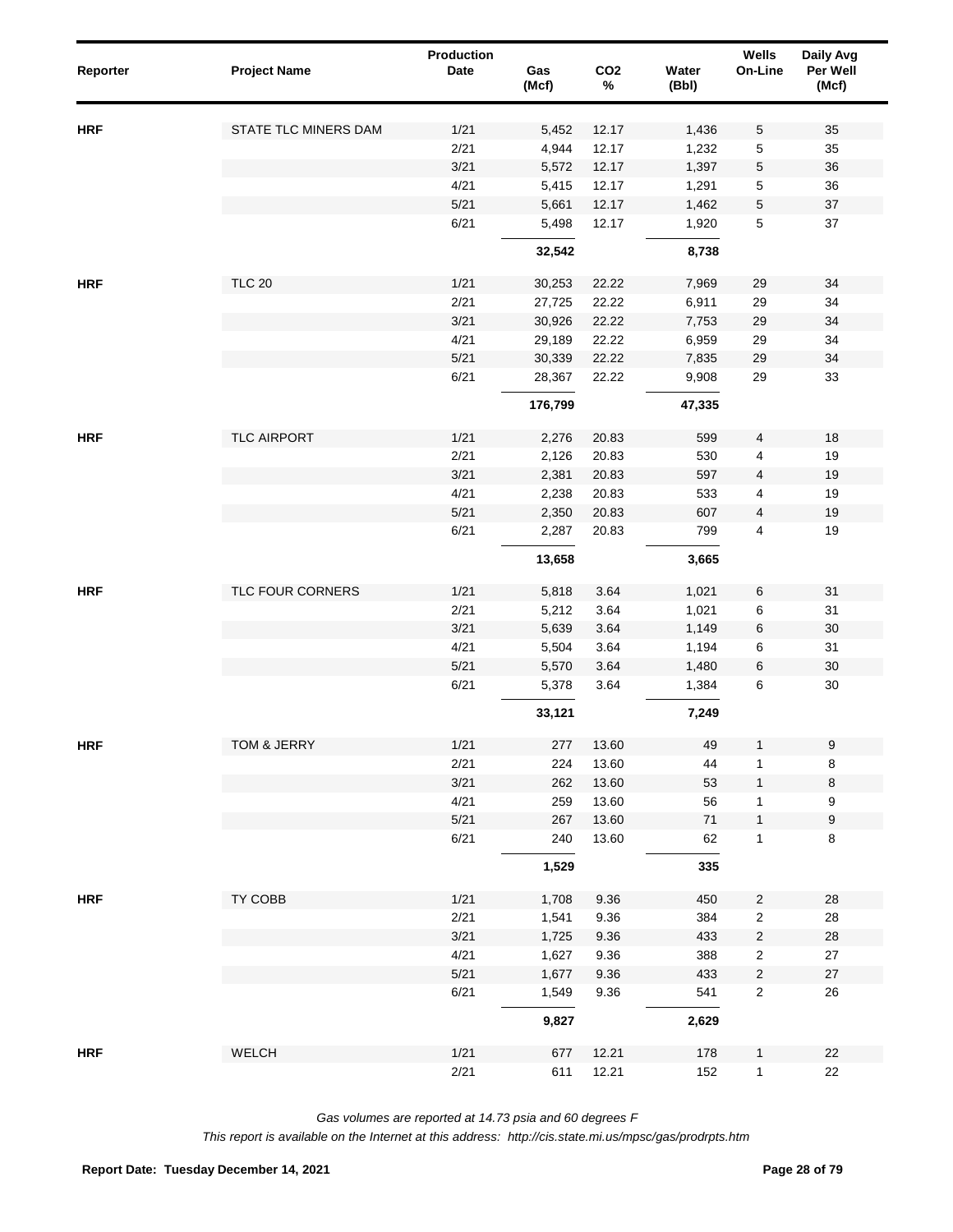| Reporter                | <b>Project Name</b>           | <b>Production</b><br>Date | Gas<br>(Mcf) | CO <sub>2</sub><br>% | Water<br>(Bbl) | Wells<br>On-Line | Daily Avg<br>Per Well<br>(Mcf) |  |
|-------------------------|-------------------------------|---------------------------|--------------|----------------------|----------------|------------------|--------------------------------|--|
| <b>HRF</b>              | WELCH                         | 3/21                      | 683          | 12.21                | 171            | 1                | 22                             |  |
|                         |                               | 4/21                      | 636          | 12.21                | 152            | 1                | 21                             |  |
|                         |                               | 5/21                      | 659          | 12.21                | 170            | 1                | 21                             |  |
|                         |                               | 6/21                      | 606          | 12.21                | 212            | 1                | 20                             |  |
|                         |                               |                           | 3,872        |                      | 1,035          |                  |                                |  |
|                         | <b>HRF - REPORTER TOTALS:</b> |                           | 907,689      |                      | 219,391        |                  |                                |  |
|                         |                               |                           |              |                      |                |                  |                                |  |
| <b>JORDAN DEVELOPME</b> | <b>451 RUM</b>                | 1/21                      | 5,354        | 19.35                | 86             | 15               | 11                             |  |
|                         |                               | 2/21                      | 4,026        | 19.35                | 66             | 15               | 10                             |  |
|                         |                               | 3/21                      | 5,115        | 19.35                | 71             | 15               | 11                             |  |
|                         |                               | 4/21                      | 5,076        | 19.35                | 71             | 15               | 11                             |  |
|                         |                               | 5/21                      | 4,795        | 19.35                | 67             | 15               | 10                             |  |
|                         |                               | 6/21                      | 4,888        | 19.35                | 68             | 15               | 11                             |  |
|                         |                               |                           | 29,254       |                      | 429            |                  |                                |  |
| <b>JORDAN DEVELOPME</b> | <b>ART CARNEY</b>             | 1/21                      | 6,299        | 4.43                 | 9,401          | 14               | 14                             |  |
|                         |                               | 2/21                      | 5,302        | 4.43                 | 8,676          | 14               | 14                             |  |
|                         |                               | 3/21                      | 6,582        | 4.43                 | 11,227         | 14               | 15                             |  |
|                         |                               | 4/21                      | 6,503        | 4.43                 | 10,391         | 14               | 15                             |  |
|                         |                               | 5/21                      | 6,201        | 4.43                 | 10,122         | 14               | 14                             |  |
|                         |                               | 6/21                      | 5,522        | 4.43                 | 9,378          | 14               | 13                             |  |
|                         |                               |                           | 36,409       |                      | 59,195         |                  |                                |  |
| <b>JORDAN DEVELOPME</b> | <b>BARNEY MILLER SOUTH</b>    | 1/21                      | 9,026        | 19.35                | 612            | 8                | 36                             |  |
|                         |                               | 2/21                      | 8,554        | 19.35                | 567            | 8                | 38                             |  |
|                         |                               | 3/21                      | 9,544        | 19.35                | 525            | 8                | 38                             |  |
|                         |                               | 4/21                      | 9,417        | 19.35                | 583            | 8                | 39                             |  |
|                         |                               | 5/21                      | 9,607        | 19.35                | 628            | 8                | 39                             |  |
|                         |                               | 6/21                      | 9,038        | 19.35                | 544            | 8                | 38                             |  |
|                         |                               |                           | 55,186       |                      | 3,459          |                  |                                |  |
| <b>JORDAN DEVELOPME</b> | <b>BLACK</b>                  | 1/21                      | 3,067        | 20.02                | 0              | 26               | 4                              |  |
|                         |                               | 2/21                      | 2,039        | 20.02                | 0              | 26               | 3                              |  |
|                         |                               | 3/21                      | 3,437        | 20.02                | $10$           | 26               | 4                              |  |
|                         |                               | 4/21                      | 3,071        | 20.02                | 0              | 26               | 4                              |  |
|                         |                               | 5/21                      | 3,055        | 20.02                | 0              | 26               | 4                              |  |
|                         |                               | 6/21                      | 3,116        | 20.02                | 0              | 26               | 4                              |  |
|                         |                               |                           | 17,785       |                      | 10             |                  |                                |  |
| JORDAN DEVELOPME        | COLFAX 29                     | 1/21                      | 7,555        | 4.53                 | 24,933         | 12               | 20                             |  |
|                         |                               | 2/21                      | 6,946        | 4.53                 | 24,430         | 12               | 21                             |  |
|                         |                               | 3/21                      | 8,015        | 4.53                 | 31,571         | 12               | 22                             |  |
|                         |                               | 4/21                      | 7,694        | 4.53                 | 36,679         | 12               | 21                             |  |
|                         |                               | 5/21                      | 7,701        | 4.53                 | 34,443         | $12$             | $21$                           |  |
|                         |                               | 6/21                      | 1,783        | 4.53                 | 6,905          | 12               | $\mathbf 5$                    |  |
|                         |                               |                           | 39,694       |                      | 158,961        |                  |                                |  |
| JORDAN DEVELOPME        | DEWARD CLEAVER                | 1/21                      | 7,506        | 6.20                 | 690            | 5                | 48                             |  |
|                         |                               | 2/21                      | 6,976        | 6.20                 | 554            | 5                | 50                             |  |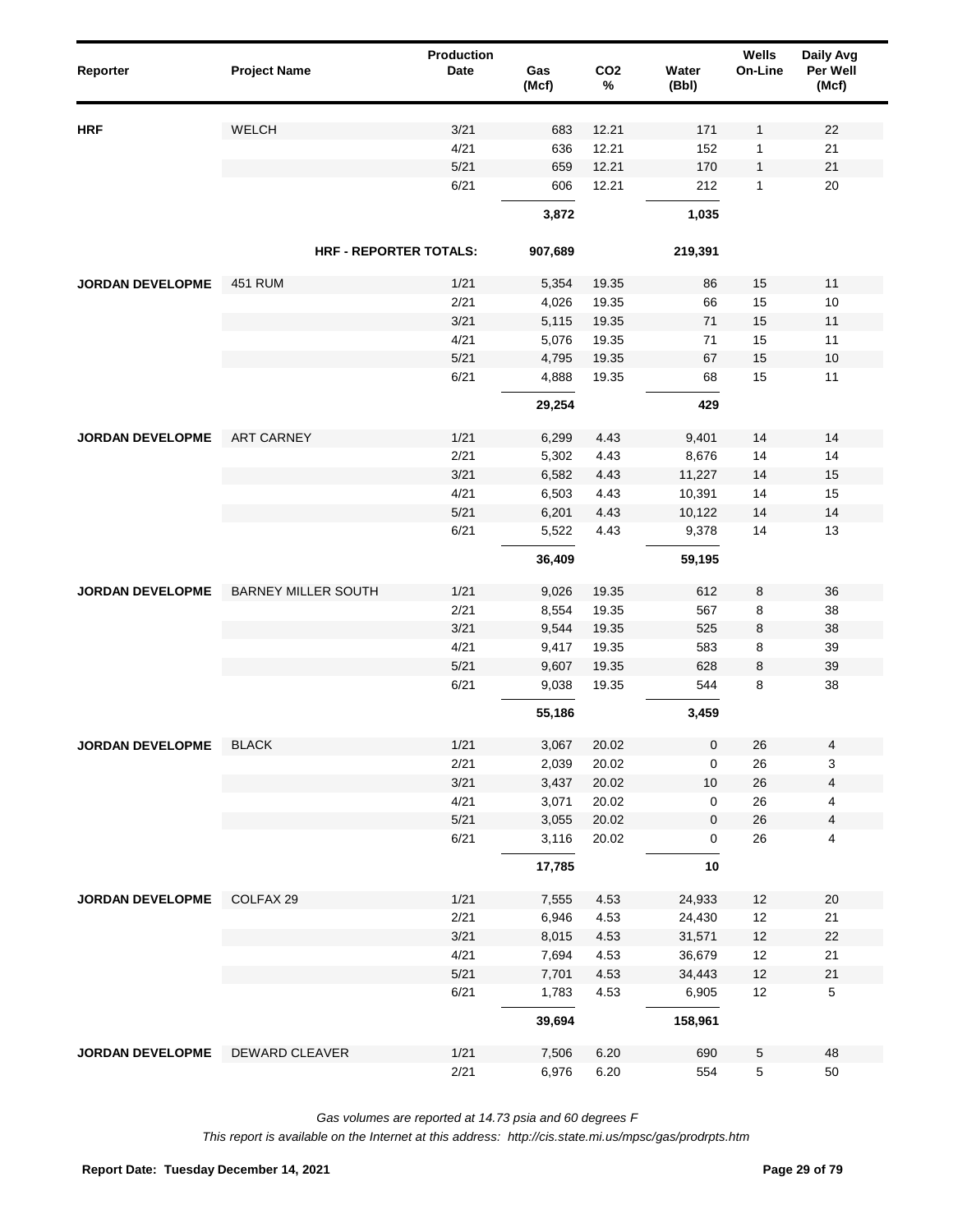| Reporter                | <b>Project Name</b>       | <b>Production</b><br><b>Date</b> | Gas<br>(Mcf) | CO <sub>2</sub><br>$\%$ | Water<br>(Bbl) | Wells<br>On-Line          | Daily Avg<br>Per Well<br>(Mcf) |
|-------------------------|---------------------------|----------------------------------|--------------|-------------------------|----------------|---------------------------|--------------------------------|
| <b>JORDAN DEVELOPME</b> | DEWARD CLEAVER            | 3/21                             | 7,576        | 6.20                    | 629            | 5                         | 49                             |
|                         |                           | 4/21                             | 7,700        | 6.20                    | 694            | 5                         | 51                             |
|                         |                           | 5/21                             | 8,970        | 6.20                    | 813            | 5                         | 58                             |
|                         |                           | 6/21                             | 6,631        | 6.20                    | 791            | 5                         | 44                             |
|                         |                           |                                  | 45,359       |                         | 4,171          |                           |                                |
| <b>JORDAN DEVELOPME</b> | <b>DOVER WEST</b>         | 1/21                             | 5,205        | 17.18                   | $\pmb{0}$      | 21                        | 8                              |
|                         |                           | 2/21                             | 4,022        | 17.18                   | 0              | 21                        | 7                              |
|                         |                           | 3/21                             | 4,988        | 17.18                   | 10             | 21                        | 8                              |
|                         |                           | 4/21                             | 4,713        | 17.18                   | 0              | 21                        | $\overline{7}$                 |
|                         |                           | $5/21$                           | 4,518        | 17.18                   | $\mathbf 0$    | 21                        | $\boldsymbol{7}$               |
|                         |                           | 6/21                             | 4,125        | 17.18                   | 0              | 21                        | 7                              |
|                         |                           |                                  | 27,571       |                         | 10             |                           |                                |
| <b>JORDAN DEVELOPME</b> | <b>FARMER IN THE DELL</b> | 1/21                             | 12,224       | 20.01                   | 305            | 17                        | 23                             |
|                         |                           | 2/21                             | 11,492       | 20.01                   | 175            | 17                        | 24                             |
|                         |                           | 3/21                             | 13,687       | 20.01                   | 135            | 17                        | 26                             |
|                         |                           | 4/21                             | 12,759       | 20.01                   | 215            | 17                        | 25                             |
|                         |                           | 5/21                             | 13,122       | 20.01                   | 280            | 17                        | 25                             |
|                         |                           | 6/21                             | 13,435       | 20.01                   | 270            | 17                        | 26                             |
|                         |                           |                                  | 76,719       |                         | 1,380          |                           |                                |
| <b>JORDAN DEVELOPME</b> | <b>GREEN ACRES</b>        | 1/21                             | 8,188        | 3.57                    | 17,062         | 14                        | 19                             |
|                         |                           | 2/21                             | 8,188        | 3.57                    | 14,914         | 14                        | 21                             |
|                         |                           | 3/21                             | 6,665        | 3.57                    | 14,734         | 14                        | 15                             |
|                         |                           | 4/21                             | 6,798        | 3.57                    | 13,506         | 14                        | 16                             |
|                         |                           | 5/21                             | 7,242        | 3.57                    | 14,752         | 14                        | 17                             |
|                         |                           | 6/21                             | 7,810        | 3.57                    | 15,323         | 14                        | 19                             |
|                         |                           |                                  | 44,891       |                         | 90,291         |                           |                                |
| <b>JORDAN DEVELOPME</b> | <b>HAYMEADOW</b>          | 1/21                             | 16,628       | 26.84                   | 285            | 17                        | 32                             |
|                         |                           | 2/21                             | 16,628       | 26.84                   | 215            | 17                        | 35                             |
|                         |                           | 3/21                             | 14,347       | 26.84                   | 185            | $17$                      | $27\,$                         |
|                         |                           | 4/21                             | 14,707       | 26.84                   | 220            | 17                        | 29                             |
|                         |                           | 5/21                             | 16,904       | 26.84                   | 280            | $17\,$                    | 32                             |
|                         |                           | 6/21                             | 15,736       | 26.84                   | 265            | $17$                      | 31                             |
|                         |                           |                                  | 94,950       |                         | 1,450          |                           |                                |
| JORDAN DEVELOPME        | MILTON BRADLEY CENTRAL    | 1/21                             | 66,277       | 4.72                    | 17,546         | 28                        | ${\bf 76}$                     |
|                         |                           | 2/21                             | 58,702       | 4.72                    | 15,665         | 28                        | 75                             |
|                         |                           | 3/21                             | 63,382       | 4.72                    | 18,267         | 28                        | 73                             |
|                         |                           | 4/21                             | 61,174       | 4.72                    | 15,326         | 28                        | 73                             |
|                         |                           | 5/21                             | 61,849       | 4.72                    | 19,759         | 28                        | $71$                           |
|                         |                           | 6/21                             | 59,688       | 4.72                    | 17,876         | 28                        | $71$                           |
|                         |                           |                                  | 371,072      |                         | 104,439        |                           |                                |
| <b>JORDAN DEVELOPME</b> | MILTON BRADLEY NORTH      | 1/21                             | 1,941        | 5.06                    | 1,515          | $\mathbf{3}$              | 21                             |
|                         |                           | 2/21                             | 1,857        | 5.06                    | 1,340          | $\ensuremath{\mathsf{3}}$ | 22                             |
|                         |                           | 3/21                             | 1,912        | 5.06                    | 1,620          | $\ensuremath{\mathsf{3}}$ | 21                             |
|                         |                           | 4/21                             | 1,845        | 5.06                    | 1,500          | $\mathbf 3$               | 21                             |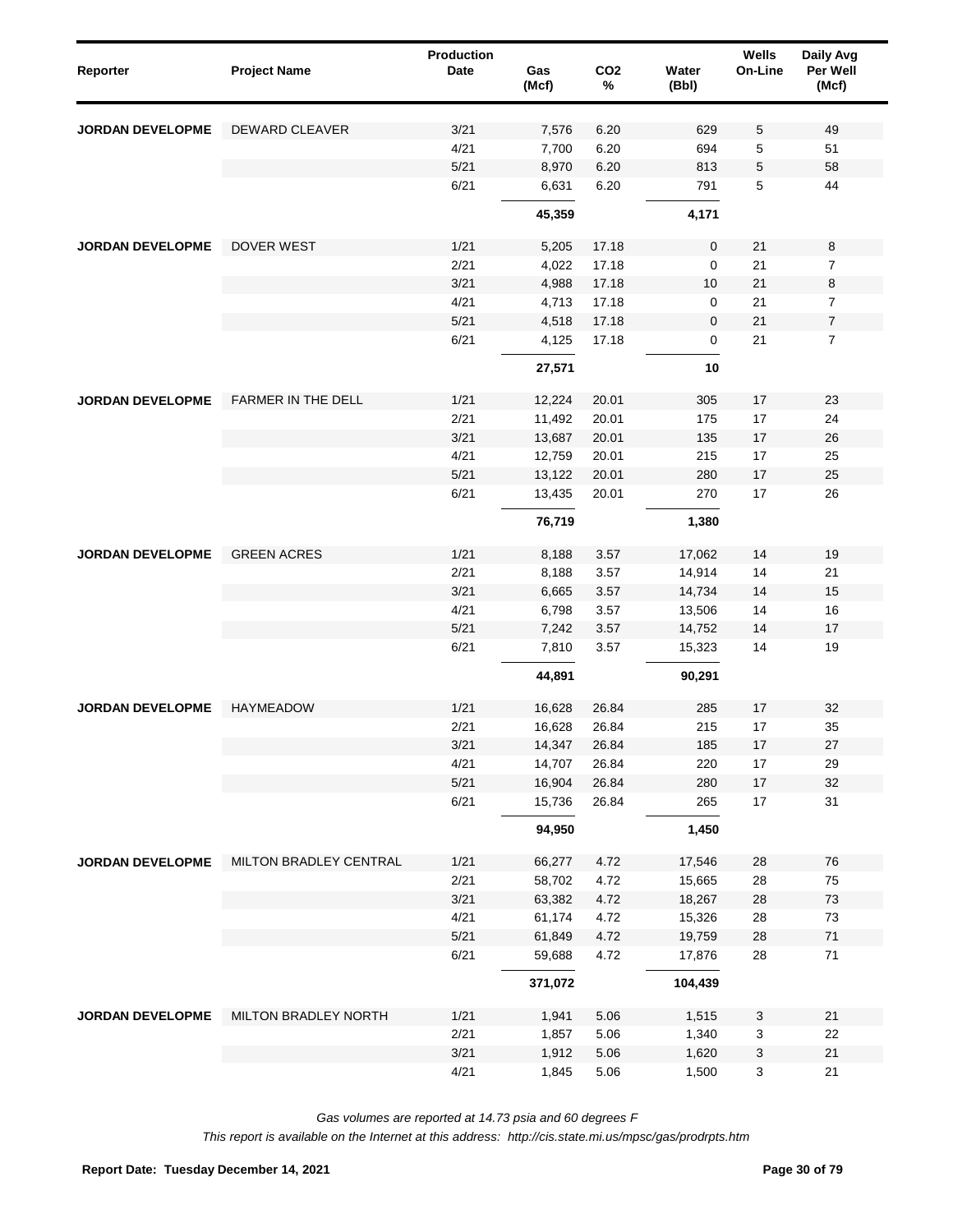| Reporter                | <b>Project Name</b>         | <b>Production</b><br>Date | Gas<br>(Mcf) | CO <sub>2</sub><br>% | Water<br>(Bbl) | Wells<br>On-Line | Daily Avg<br>Per Well<br>(Mcf) |
|-------------------------|-----------------------------|---------------------------|--------------|----------------------|----------------|------------------|--------------------------------|
| <b>JORDAN DEVELOPME</b> | <b>MILTON BRADLEY NORTH</b> | 5/21                      | 1,802        | 5.06                 | 1,550          | 3                | 19                             |
|                         |                             | 6/21                      | 1,829        | 5.06                 | 1,500          | 3                | 20                             |
|                         |                             |                           | 11,186       |                      | 9,025          |                  |                                |
| <b>JORDAN DEVELOPME</b> | MILTON BRADLEY SOUTH        | 1/21                      | 0            | 3.79                 | $\pmb{0}$      | 0                | $\pmb{0}$                      |
|                         |                             | 2/21                      | 0            | 3.79                 | 0              | 0                | 0                              |
|                         |                             | 3/21                      | 0            | 3.79                 | $\pmb{0}$      | 0                | $\pmb{0}$                      |
|                         |                             | 4/21                      | 0            | 3.79                 | 0              | 0                | $\mathbf 0$                    |
|                         |                             | 5/21                      | 0            | 3.79                 | $\mathbf 0$    | 0                | $\pmb{0}$                      |
|                         |                             | 6/21                      | 0            | 3.79                 | 0              | 0                | $\mathbf 0$                    |
|                         |                             |                           | $\pmb{0}$    |                      | 0              |                  |                                |
| <b>JORDAN DEVELOPME</b> | <b>NICKERSON VALLEY</b>     | 1/21                      | 10,204       | 14.01                | 290            | 16               | 21                             |
|                         |                             | 2/21                      | 8,338        | 14.01                | 240            | 16               | 19                             |
|                         |                             | 3/21                      | 9,553        | 14.01                | 270            | 16               | 19                             |
|                         |                             | 4/21                      | 9,281        | 14.01                | 285            | 16               | 19                             |
|                         |                             | 5/21                      | 9,634        | 14.01                | 285            | 16               | 19                             |
|                         |                             | 6/21                      | 8,891        | 14.01                | 275            | 16               | 19                             |
|                         |                             |                           | 55,901       |                      | 1,645          |                  |                                |
| <b>JORDAN DEVELOPME</b> | NORTH STARMIRA 4 (NADV-     | 1/21                      | 10,369       | 13.06                | 5,152          | 26               | 13                             |
|                         |                             | 2/21                      | 9,316        | 13.06                | 4,683          | 26               | 13                             |
|                         |                             | 3/21                      | 11,217       | 13.06                | 5,271          | 26               | 14                             |
|                         |                             | 4/21                      | 9,685        | 13.06                | 5,351          | 26               | 12                             |
|                         |                             | 5/21                      | 10,197       | 13.06                | 4,327          | 26               | 13                             |
|                         |                             | 6/21                      | 8,945        | 13.06                | 4,068          | 26               | 11                             |
|                         |                             |                           | 59,729       |                      | 28,852         |                  |                                |
| <b>JORDAN DEVELOPME</b> | PAIR O DICE                 | 1/21                      | 13,020       | 15.15                | 770            | 16               | 26                             |
|                         |                             | 2/21                      | 11,729       | 15.15                | 640            | 16               | 26                             |
|                         |                             | 3/21                      | 13,183       | 15.15                | 735            | 16               | 27                             |
|                         |                             | 4/21                      | 12,819       | 15.15                | 755            | 16               | 27                             |
|                         |                             | 5/21                      | 13,732       | 15.15                | 765            | 16               | 28                             |
|                         |                             | 6/21                      | 13,690       | 15.15                | 757            | $16\,$           | 29                             |
|                         |                             |                           | 78,173       |                      | 4,422          |                  |                                |
| JORDAN DEVELOPME        | PIGEON RIVER (SAWDUST)      | 1/21                      | 3,366        | 5.05                 | 2,127          | 6                | $18$                           |
|                         |                             | 2/21                      | 2,933        | 5.05                 | 1,834          | 6                | $17$                           |
|                         |                             | 3/21                      | 3,150        | 5.05                 | 1,911          | 6                | $17$                           |
|                         |                             | 4/21                      | 3,173        | 5.05                 | 1,862          | 6                | $18$                           |
|                         |                             | 5/21                      | 3,095        | 5.05                 | 1,757          | 6                | $17$                           |
|                         |                             | 6/21                      | 3,294        | 5.05                 | 1,377          | 6                | $18$                           |
|                         |                             |                           | 19,011       |                      | 10,868         |                  |                                |
| JORDAN DEVELOPME        | <b>SLAM DUNCAN</b>          | 1/21                      | 12,149       | 13.97                | 101            | 17               | 23                             |
|                         |                             | 2/21                      | 10,640       | 13.97                | 92             | $17\,$           | 22                             |
|                         |                             | 3/21                      | 10,894       | 13.97                | 106            | 17               | $21$                           |
|                         |                             | 4/21                      | 10,561       | 13.97                | 102            | $17\,$           | 21                             |
|                         |                             | 5/21                      | 10,561       | 13.97                | 105            | $17\,$           | $20\,$                         |
|                         |                             | 6/21                      | 9,889        | 13.97                | 114            | $17\,$           | 19                             |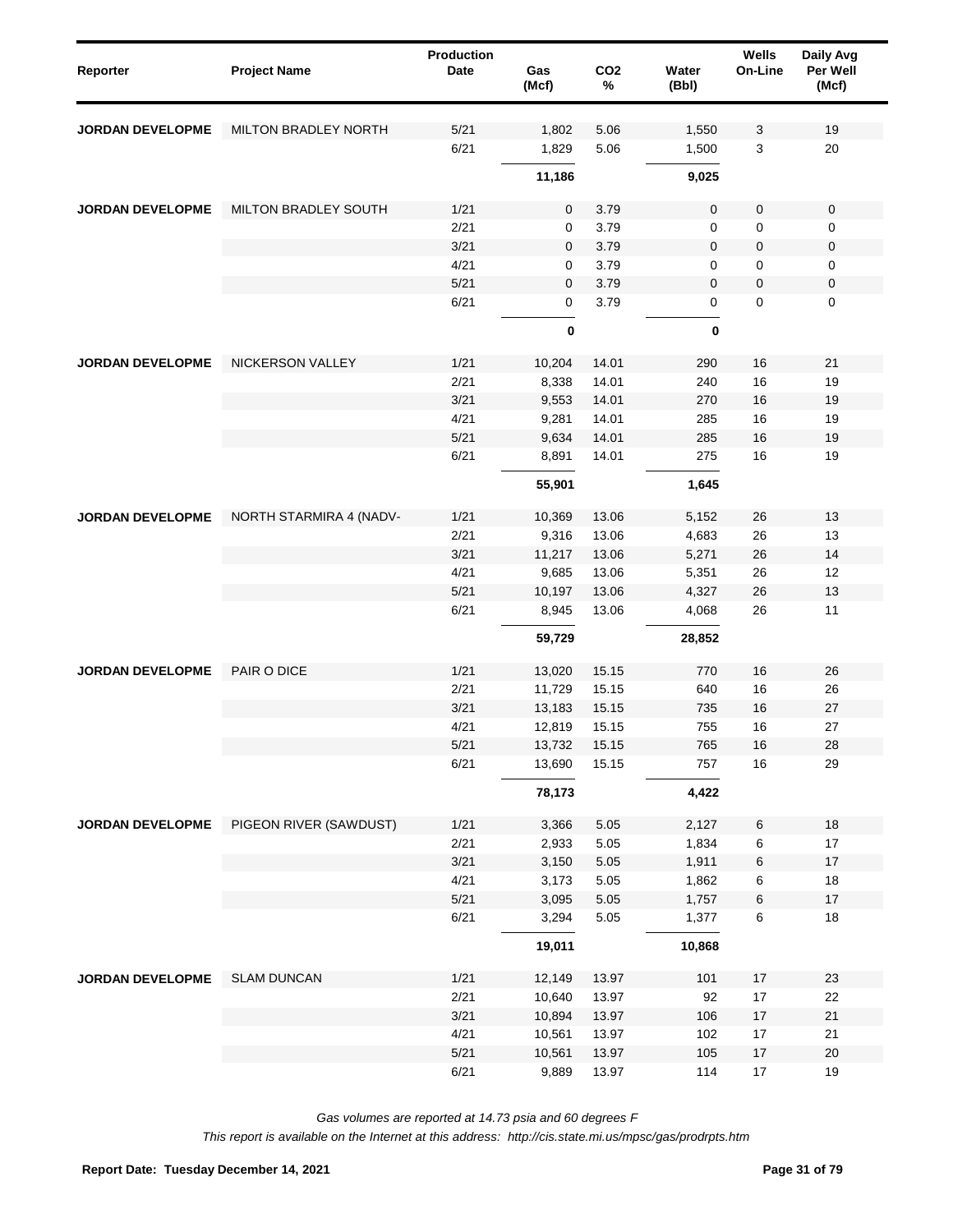| Reporter                | <b>Project Name</b>                   | <b>Production</b><br>Date | Gas<br>(Mcf) | CO <sub>2</sub><br>% | Water<br>(Bbl) | Wells<br>On-Line | Daily Avg<br>Per Well<br>(Mcf) |
|-------------------------|---------------------------------------|---------------------------|--------------|----------------------|----------------|------------------|--------------------------------|
|                         |                                       |                           |              |                      |                |                  |                                |
|                         |                                       |                           | 64,694       |                      | 620            |                  |                                |
| <b>JORDAN DEVELOPME</b> | <b>SNAKE EYES</b>                     | 1/21                      | 3,019        | 15.15                | 165            | 3                | 32                             |
|                         |                                       | 2/21                      | 2,573        | 15.15                | 145            | 3                | 31                             |
|                         |                                       | 3/21                      | 2,967        | 15.15                | 145            | 3                | 32                             |
|                         |                                       | 4/21                      | 2,796        | 15.15                | 150            | 3                | 31                             |
|                         |                                       | 5/21                      | 2,894        | 15.15                | 150            | 3                | 31                             |
|                         |                                       | 6/21                      | 2,908        | 15.15                | 163            | 3                | 32                             |
|                         |                                       |                           | 17,157       |                      | 918            |                  |                                |
| <b>JORDAN DEVELOPME</b> | <b>VIENNA1</b>                        | 1/21                      | 0            | 2.46                 | $\pmb{0}$      | 0                | $\pmb{0}$                      |
|                         |                                       | 2/21                      | 0            | 2.46                 | 0              | 0                | 0                              |
|                         |                                       | 3/21                      | 0            | 2.46                 | $\mathbf 0$    | 0                | $\pmb{0}$                      |
|                         |                                       | 4/21                      | 0            | 2.46                 | 0              | 0                | 0                              |
|                         |                                       | 5/21                      | 0            | 2.46                 | $\mathbf 0$    | 0                | $\pmb{0}$                      |
|                         |                                       | 6/21                      | 0            | 2.46                 | 0              | 0                | $\mathbf 0$                    |
|                         |                                       |                           | $\mathbf 0$  |                      | $\bf{0}$       |                  |                                |
| <b>JORDAN DEVELOPME</b> | <b>VIENNA 2</b>                       | 1/21                      | 15,653       | 13.27                | 3,927          | 30               | 17                             |
|                         |                                       | 2/21                      | 14,013       | 13.27                | 3,346          | 30               | 17                             |
|                         |                                       | 3/21                      | 14,850       | 13.27                | 3,676          | 30               | 16                             |
|                         |                                       | 4/21                      | 15,105       | 13.27                | 3,771          | 30               | 17                             |
|                         |                                       | 5/21                      | 15,505       | 13.27                | 3,572          | 30               | 17                             |
|                         |                                       | 6/21                      | 14,745       | 13.27                | 4,082          | 30               | 16                             |
|                         |                                       |                           | 89,871       |                      | 22,374         |                  |                                |
| <b>JORDAN DEVELOPME</b> | <b>VIENNA 3</b>                       | 1/21                      | 5,013        | 23.87                | 1,080          | 12               | 13                             |
|                         |                                       | 2/21                      | 4,374        | 23.87                | 725            | 12               | 13                             |
|                         |                                       | 3/21                      | 4,844        | 23.87                | 820            | 12               | 13                             |
|                         |                                       | 4/21                      | 4,742        | 23.87                | 1,060          | 12               | 13                             |
|                         |                                       | 5/21                      | 4,774        | 23.87                | 835            | 12               | 13                             |
|                         |                                       | 6/21                      | 4,793        | 23.87                | 935            | 12               | 13                             |
|                         |                                       |                           | 28,540       |                      | 5,455          |                  |                                |
| <b>JORDAN DEVELOPME</b> | <b>VOYER LAKE</b>                     | 1/21                      | 12,591       | 19.96                | 975            | $16\,$           | 25                             |
|                         |                                       | 2/21                      | 9,987        | 19.96                | 640            | 16               | 22                             |
|                         |                                       | 3/21                      | 11,455       | 19.96                | 730            | $16\,$           | 23                             |
|                         |                                       | 4/21                      | 11,019       | 19.96                | 965            | 16               | 23                             |
|                         |                                       | 5/21                      | 11,634       | 19.96                | 830            | $16\,$           | 23                             |
|                         |                                       | 6/21                      | 11,486       | 19.96                | 845            | $16\,$           | 24                             |
|                         |                                       |                           | 68,172       |                      | 4,985          |                  |                                |
|                         | JORDAN DEVELOPMENT - REPORTER TOTALS: |                           | 1,331,324    |                      | 512,959        |                  |                                |
| <b>LAMBDA ENERGY RE</b> | $35-12$                               | 1/21                      | 4,212        | 20.13                | 351            | 9                | 15                             |
|                         |                                       | 2/21                      | 3,618        | 20.13                | 261            | 9                | 14                             |
|                         |                                       | 3/21                      | 3,996        | 20.13                | 423            | 9                | 14                             |
|                         |                                       | 4/21                      | 3,816        | 20.13                | 117            | 9                | 14                             |
|                         |                                       | 5/21                      | 5,490        | 20.13                | 90             | 9                | $20\,$                         |
|                         |                                       | 6/21                      | 4,122        | 20.13                | 216            | 9                | 15                             |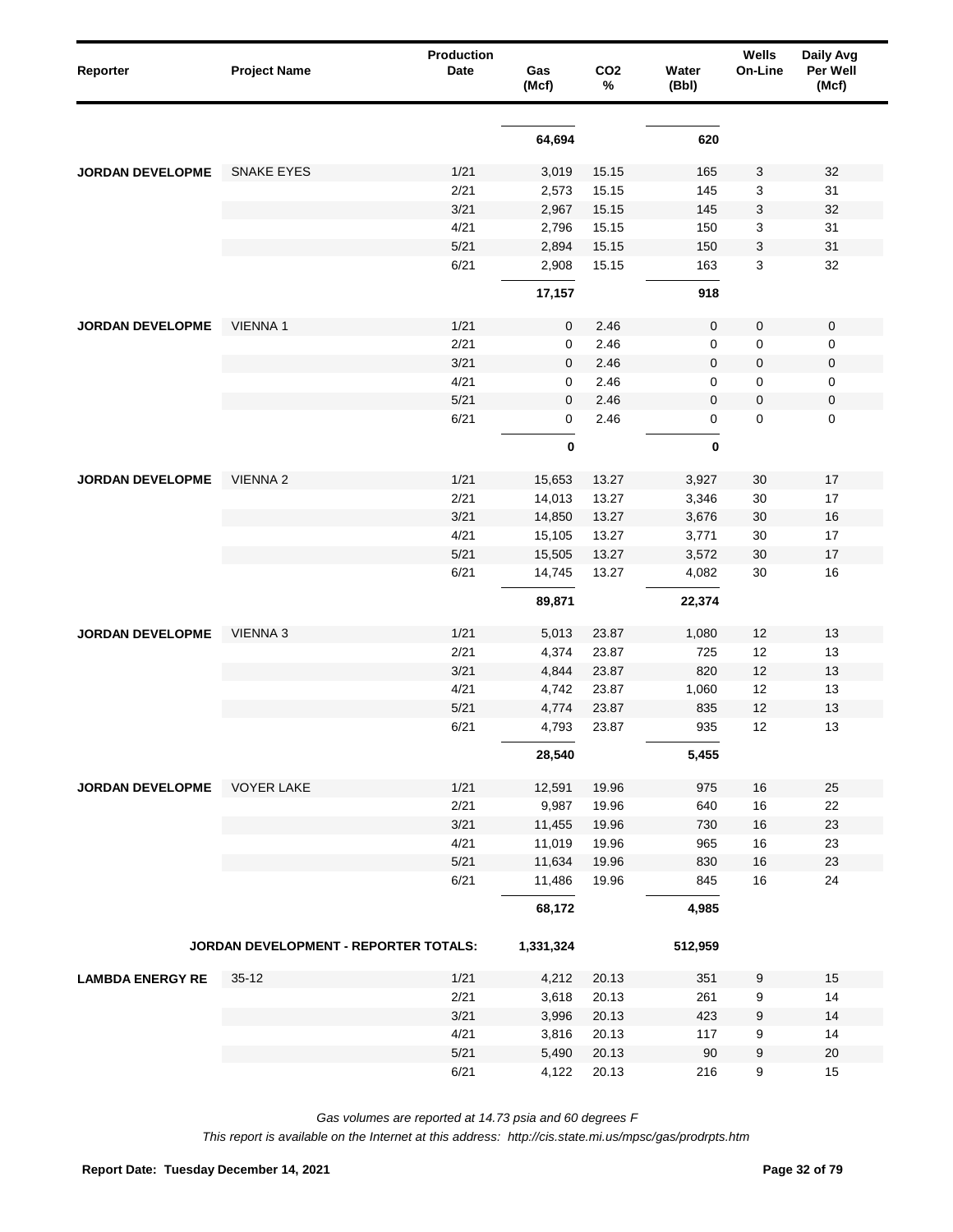| Reporter                | <b>Project Name</b>  | <b>Production</b><br>Date | Gas<br>(Mcf) | CO <sub>2</sub><br>% | Water<br>(Bbl)   | Wells<br>On-Line | Daily Avg<br>Per Well<br>(Mcf) |
|-------------------------|----------------------|---------------------------|--------------|----------------------|------------------|------------------|--------------------------------|
|                         |                      |                           |              |                      |                  |                  |                                |
|                         |                      |                           | 25,254       |                      | 1,458            |                  |                                |
| <b>LAMBDA ENERGY RE</b> | ALBERT/LOUD          | 1/21                      | 58,806       | 18.52                | 1,772            | 72               | 26                             |
|                         |                      | 2/21                      | 47,689       | 18.52                | 947              | 72               | 24                             |
|                         |                      | 3/21                      | 58,163       | 18.52                | 1,988            | 72               | $26\,$                         |
|                         |                      | 4/21                      | 62,120       | 18.52                | 2,240            | 72               | 29                             |
|                         |                      | 5/21                      | 68,700       | 18.52                | 2,198            | 72               | 31                             |
|                         |                      | 6/21                      | 62,290       | 18.52                | 2,298            | 72               | 29                             |
|                         |                      |                           | 357,768      |                      | 11,443           |                  |                                |
| <b>LAMBDA ENERGY RE</b> | <b>AVERY SMITH</b>   | 1/21                      | 5,898        | 25.12                | 168              | 8                | 24                             |
|                         |                      | 2/21                      | 5,326        | 25.13                | 144              | 8                | 24                             |
|                         |                      | 3/21                      | 5,970        | 25.16                | 184              | 8                | 24                             |
|                         |                      | 4/21                      | 5,772        | 25.16                | 160              | 8                | 24                             |
|                         |                      | 5/21                      | 6,010        | 25.15                | 192              | 8                | 24                             |
|                         |                      | 6/21                      | 5,928        | 25.14                | 176              | 8                | 25                             |
|                         |                      |                           | 34,904       |                      | 1,024            |                  |                                |
| <b>LAMBDA ENERGY RE</b> | <b>BARNEY MILLER</b> | 1/21                      | 7,760        | 19.35                | 520              | 10               | 25                             |
|                         |                      | 2/21                      | 7,020        | 19.35                | 470              | 10               | 25                             |
|                         |                      | 3/21                      | 7,350        | 19.35                | 470              | 10               | 24                             |
|                         |                      | 4/21                      | 7,540        | 19.35                | 680              | 10               | 25                             |
|                         |                      | 5/21                      | 10,980       | 19.35                | 750              | 10               | 35                             |
|                         |                      | 6/21                      | 8,070        | 19.35                | 710              | 10               | 27                             |
|                         |                      |                           | 48,720       |                      | 3,600            |                  |                                |
| <b>LAMBDA ENERGY RE</b> | <b>BEAR LAKE 13</b>  | 1/21                      | $\pmb{0}$    | 0.00                 | $\boldsymbol{0}$ | $\pmb{0}$        | $\pmb{0}$                      |
|                         |                      | 2/21                      | 0            | 0.00                 | 0                | 0                | 0                              |
|                         |                      | 3/21                      | $\mathbf 0$  | 0.00                 | $\mathbf 0$      | 0                | $\pmb{0}$                      |
|                         |                      | 4/21                      | 0            | 0.00                 | 0                | 0                | 0                              |
|                         |                      | 5/21                      | $\mathbf 0$  | 0.00                 | $\mathbf 0$      | 0                | $\pmb{0}$                      |
|                         |                      | 6/21                      | 0            | 0.00                 | 0                | 0                | $\pmb{0}$                      |
|                         |                      |                           | $\bf{0}$     |                      | 0                |                  |                                |
| <b>LAMBDA ENERGY RE</b> | <b>BEAR LAKE 23</b>  | 1/21                      | $\mathbf 0$  | 0.00                 | 0                | $\pmb{0}$        | $\mathbf 0$                    |
|                         |                      | 2/21                      | $\pmb{0}$    | 0.00                 | 0                | 0                | $\mathbf 0$                    |
|                         |                      | 3/21                      | 0            | 0.00                 | 0                | 0                | $\pmb{0}$                      |
|                         |                      | 4/21                      | 0            | 0.00                 | 0                | 0                | $\pmb{0}$                      |
|                         |                      | 5/21                      | 0            | 0.00                 | 0                | 0                | $\pmb{0}$                      |
|                         |                      | 6/21                      | 0            | 0.00                 | 0                | 0                | $\mathbf 0$                    |
|                         |                      |                           | $\pmb{0}$    |                      | 0                |                  |                                |
| <b>LAMBDA ENERGY RE</b> | <b>BEAR LAKE 26</b>  | 1/21                      | 0            | 0.00                 | 0                | 0                | $\mathbf 0$                    |
|                         |                      | 2/21                      | 0            | 0.00                 | 0                | 0                | $\pmb{0}$                      |
|                         |                      | 3/21                      | $\mathbf 0$  | 0.00                 | $\mathbf 0$      | 0                | $\pmb{0}$                      |
|                         |                      | 4/21                      | 0            | 0.00                 | 0                | 0                | 0                              |
|                         |                      | 5/21                      | $\mathbf 0$  | 0.00                 | 0                | 0                | $\pmb{0}$                      |
|                         |                      | 6/21                      | 0            | 0.00                 | 0                | 0                | $\mathbf 0$                    |
|                         |                      |                           | $\mathbf 0$  |                      | $\bf{0}$         |                  |                                |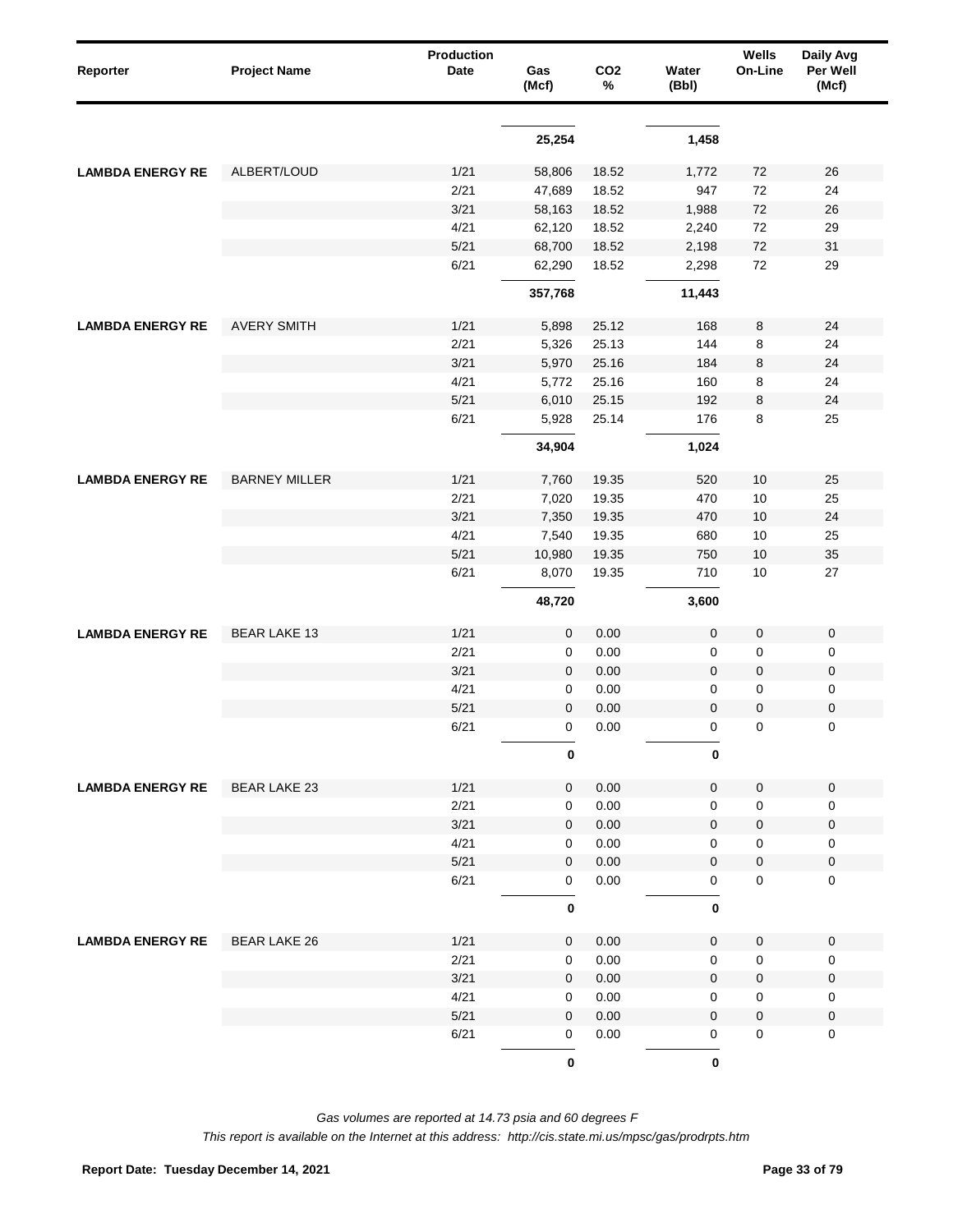| Reporter                | <b>Project Name</b> | <b>Production</b><br><b>Date</b> | Gas<br>(Mcf) | CO <sub>2</sub><br>$\%$ | Water<br>(Bbl) | Wells<br>On-Line | Daily Avg<br>Per Well<br>(Mcf) |
|-------------------------|---------------------|----------------------------------|--------------|-------------------------|----------------|------------------|--------------------------------|
| <b>LAMBDA ENERGY RE</b> | <b>BLUE SPRUCE</b>  | 1/21                             | 3,030        | 13.65                   | 15,630         | 16               | 6                              |
|                         |                     | 2/21                             | 2,625        | 13.65                   | 14,715         | $16\,$           | 6                              |
|                         |                     | 3/21                             | 3,465        | 13.65                   | 16,350         | $16\,$           | $\boldsymbol{7}$               |
|                         |                     | 4/21                             | 3,555        | 13.65                   | 15,870         | $16\,$           | $\overline{7}$                 |
|                         |                     | 5/21                             | 3,150        | 13.65                   | 17,775         | $16\,$           | $\,6$                          |
|                         |                     | 6/21                             | 3,285        | 13.65                   | 16,110         | 16               | $\overline{7}$                 |
|                         |                     |                                  | 19,110       |                         | 96,450         |                  |                                |
| <b>LAMBDA ENERGY RE</b> | CALEDONIA 11        | 1/21                             | 19,680       | 16.39                   | 448            | 24               | 26                             |
|                         |                     | 2/21                             | 19,496       | 16.39                   | 432            | 24               | 29                             |
|                         |                     | 3/21                             | 21,888       | 16.39                   | 232            | 24               | 29                             |
|                         |                     | 4/21                             | 19,688       | 16.39                   | 648            | 24               | 27                             |
|                         |                     | $5/21$                           | 20,112       | 16.39                   | 368            | 24               | 27                             |
|                         |                     | 6/21                             | 19,328       | 16.39                   | 176            | 24               | 27                             |
|                         |                     |                                  | 120,192      |                         | 2,304          |                  |                                |
| <b>LAMBDA ENERGY RE</b> | <b>CLINTON 5/6</b>  | 1/21                             | 3,659        | 18.58                   | 84             | 9                | 13                             |
|                         |                     | 2/21                             | 2,968        | 18.58                   | 45             | 9                | 12                             |
|                         |                     | 3/21                             | 3,617        | 18.58                   | 94             | $\boldsymbol{9}$ | 13                             |
|                         |                     | 4/21                             | 3,863        | 18.58                   | 105            | 9                | 14                             |
|                         |                     | 5/21                             | 4,273        | 18.58                   | 102            | 9                | 15                             |
|                         |                     | 6/21                             | 3,876        | 18.58                   | 108            | 9                | 14                             |
|                         |                     |                                  | 22,256       |                         | 538            |                  |                                |
| <b>LAMBDA ENERGY RE</b> | <b>COMEDY CLUB</b>  | 1/21                             | 259          | 16.39                   | 6              | 1                | 8                              |
|                         |                     | 2/21                             | 228          | 16.39                   | 5              | $\mathbf{1}$     | 8                              |
|                         |                     | 3/21                             | 240          | 16.39                   | 3              | $\mathbf{1}$     | 8                              |
|                         |                     | 4/21                             | 246          | 16.39                   | 8              | 1                | 8                              |
|                         |                     | $5/21$                           | 218          | 16.39                   | 4              | $\mathbf{1}$     | $\boldsymbol{7}$               |
|                         |                     | 6/21                             | 205          | 16.39                   | $\overline{c}$ | $\mathbf{1}$     | $\overline{7}$                 |
|                         |                     |                                  | 1,396        |                         | 28             |                  |                                |
| <b>LAMBDA ENERGY RE</b> | <b>DEVILS RIVER</b> | 1/21                             | 1,860        | 0.00                    | 7,760          | $10$             | $\,6$                          |
|                         |                     | 2/21                             | 1,570        | 0.00                    | 7,510          | $10$             | 6                              |
|                         |                     | 3/21                             | 1,900        | 0.00                    | 8,240          | $10$             | $\,6$                          |
|                         |                     | 4/21                             | 1,790        | 0.00                    | 8,340          | $10$             | 6                              |
|                         |                     | 5/21                             | 1,610        | 0.00                    | 7,260          | $10$             | $\mathbf 5$                    |
|                         |                     | 6/21                             | 1,770        | 0.00                    | 8,150          | $10$             | 6                              |
|                         |                     |                                  | 10,500       |                         | 47,260         |                  |                                |
| <b>LAMBDA ENERGY RE</b> | DOUBLE ALEX         | 1/21                             | 9,449        | 21.40                   | 780            | 15               | 20                             |
|                         |                     | 2/21                             | 8,336        | 21.40                   | 705            | 15               | 20                             |
|                         |                     | 3/21                             | 9,202        | 21.40                   | 703            | 15               | 20                             |
|                         |                     | 4/21                             | 8,718        | 21.40                   | 1,020          | 15               | 19                             |
|                         |                     | 5/21                             | 12,221       | 21.40                   | 1,125          | 15               | 26                             |
|                         |                     | 6/21                             | 9,537        | 21.40                   | 1,065          | 15               | 21                             |
|                         |                     |                                  | 57,463       |                         | 5,398          |                  |                                |
| <b>LAMBDA ENERGY RE</b> | <b>HAASS</b>        | 1/21                             | 18,765       | 16.39                   | 135            | 15               | 40                             |
|                         |                     | 2/21                             | 16,425       | 16.39                   | 0              | $15$             | 39                             |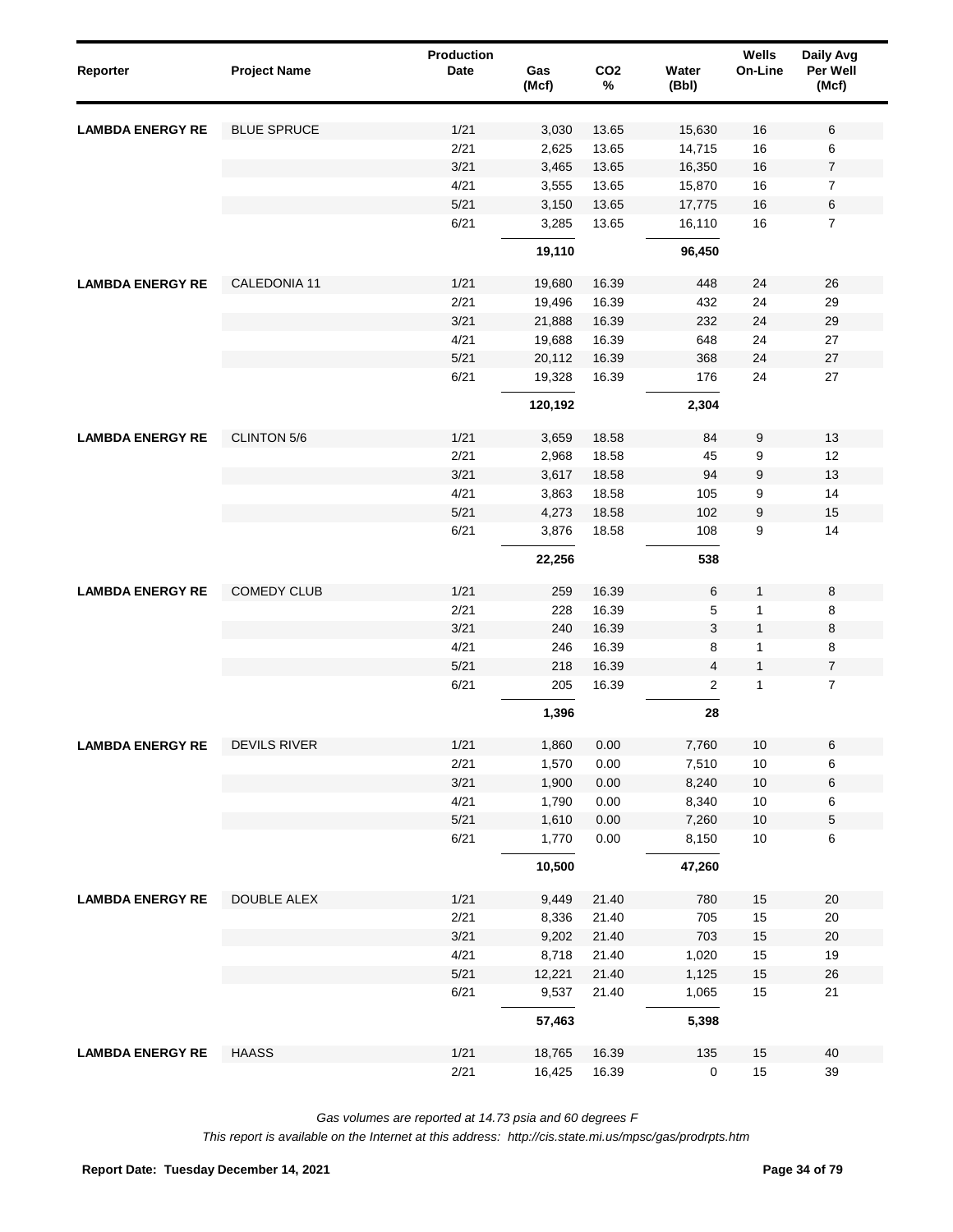| Reporter                | <b>Project Name</b> | <b>Production</b><br><b>Date</b> | Gas<br>(Mcf) | CO <sub>2</sub><br>$\%$ | Water<br>(Bbl) | Wells<br>On-Line | Daily Avg<br>Per Well<br>(Mcf) |
|-------------------------|---------------------|----------------------------------|--------------|-------------------------|----------------|------------------|--------------------------------|
| <b>LAMBDA ENERGY RE</b> | <b>HAASS</b>        | 3/21                             | 18,330       | 16.39                   | 1,440          | 15               | 39                             |
|                         |                     | 4/21                             | 17,160       | 16.39                   | 1,215          | 15               | 38                             |
|                         |                     | 5/21                             | 19,230       | 16.39                   | 1,035          | 15               | 41                             |
|                         |                     | 6/21                             | 18,585       | 16.39                   | 585            | 15               | 41                             |
|                         |                     |                                  | 108,495      |                         | 4,410          |                  |                                |
| <b>LAMBDA ENERGY RE</b> | <b>HUSH PUPPY</b>   | 1/21                             | 11,084       | 18.80                   | 89             | 14               | 26                             |
|                         |                     | 2/21                             | 10,056       | 18.80                   | 183            | 14               | 26                             |
|                         |                     | 3/21                             | 11,140       | 18.80                   | 230            | 14               | 26                             |
|                         |                     | 4/21                             | 10,769       | 18.80                   | 223            | 14               | 26                             |
|                         |                     | 5/21                             | 13,545       | 18.80                   | 230            | 14               | 31                             |
|                         |                     | 6/21                             | 10,833       | 18.80                   | 235            | 14               | 26                             |
|                         |                     |                                  | 67,427       |                         | 1,190          |                  |                                |
| <b>LAMBDA ENERGY RE</b> | <b>KOGELMANN</b>    | 1/21                             | 14,025       | 16.39                   | 315            | 15               | 30                             |
|                         |                     | 2/21                             | 12,045       | 16.39                   | 270            | 15               | 29                             |
|                         |                     | 3/21                             | 12,720       | 16.39                   | 135            | 15               | 27                             |
|                         |                     | 4/21                             | 13,020       | 16.39                   | 435            | 15               | 29                             |
|                         |                     | 5/21                             | 12,795       | 16.39                   | 240            | 15               | 28                             |
|                         |                     | 6/21                             | 13,275       | 16.39                   | 120            | 15               | 30                             |
|                         |                     |                                  | 77,880       |                         | 1,515          |                  |                                |
| <b>LAMBDA ENERGY RE</b> | <b>KRUGERRAND</b>   | 1/21                             | 13,167       | 10.51                   | 7,434          | 21               | 20                             |
|                         |                     | 2/21                             | 11,991       | 10.51                   | 6,930          | 21               | 20                             |
|                         |                     | 3/21                             | 15,141       | 10.51                   | 7,455          | 21               | 23                             |
|                         |                     | 4/21                             | 14,364       | 10.51                   | 7,371          | 21               | 23                             |
|                         |                     | $5/21$                           | 12,600       | 10.51                   | 8,421          | 21               | 19                             |
|                         |                     | 6/21                             | 14,133       | 10.51                   | 8,085          | 21               | 22                             |
|                         |                     |                                  | 81,396       |                         | 45,696         |                  |                                |
| <b>LAMBDA ENERGY RE</b> | <b>MH LAND</b>      | 1/21                             | 10,620       | 16.39                   | $\mathbf 0$    | 9                | 38                             |
|                         |                     | 2/21                             | 8,919        | 16.39                   | 1,836          | 9                | 35                             |
|                         |                     | 3/21                             | 10,170       | 16.39                   | 2,358          | 9                | 36                             |
|                         |                     | 4/21                             | 12,627       | 16.39                   | 2,844          | 9                | 47                             |
|                         |                     | 5/21                             | 13,050       | 16.39                   | 2,520          | 9                | 47                             |
|                         |                     | 6/21                             | 11,457       | 16.39                   | 1,449          | 9                | 42                             |
|                         |                     |                                  | 66,843       |                         | 11,007         |                  |                                |
| <b>LAMBDA ENERGY RE</b> | <b>SILVERBROOK</b>  | 1/21                             | 812          | 16.39                   | $\pmb{0}$      | 4                | $\overline{7}$                 |
|                         |                     | 2/21                             | 1,624        | 16.39                   | 336            | 4                | 15                             |
|                         |                     | 3/21                             | 1,920        | 16.39                   | 444            | 4                | 15                             |
|                         |                     | 4/21                             | 2,244        | 16.39                   | 504            | 4                | 19                             |
|                         |                     | 5/21                             | 2,548        | 16.39                   | 492            | 4                | 21                             |
|                         |                     | 6/21                             | 2,160        | 16.39                   | 272            | 4                | 18                             |
|                         |                     |                                  | 11,308       |                         | 2,048          |                  |                                |
| <b>LAMBDA ENERGY RE</b> | SPRINGDALE 25       | 1/21                             | $\mathbf 0$  | 0.00                    | 0              | $\pmb{0}$        | $\pmb{0}$                      |
|                         |                     | 2/21                             | 0            | 0.00                    | 0              | $\pmb{0}$        | 0                              |
|                         |                     | 3/21                             | 0            | 0.00                    | $\pmb{0}$      | $\pmb{0}$        | $\pmb{0}$                      |
|                         |                     | 4/21                             | 0            | 0.00                    | 0              | $\pmb{0}$        | 0                              |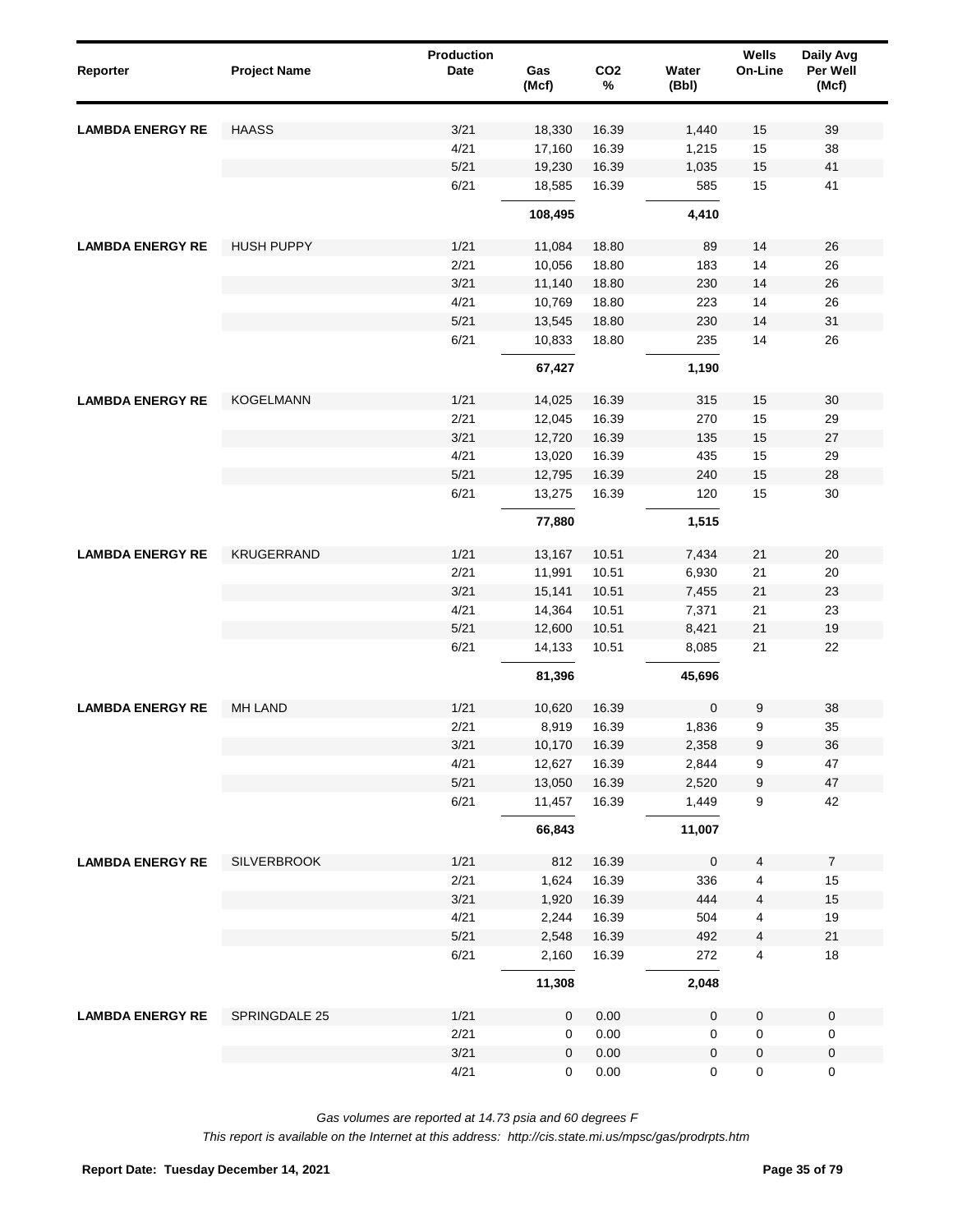| Reporter                | <b>Project Name</b>                                   | Production<br>Date | Gas<br>(Mcf) | CO <sub>2</sub><br>% | Water<br>(Bbl) | Wells<br>On-Line | Daily Avg<br>Per Well<br>(Mcf) |
|-------------------------|-------------------------------------------------------|--------------------|--------------|----------------------|----------------|------------------|--------------------------------|
| <b>LAMBDA ENERGY RE</b> | <b>SPRINGDALE 25</b>                                  | 5/21               | 0            | 0.00                 | $\mathbf 0$    | 0                | $\mathbf 0$                    |
|                         |                                                       | 6/21               | 0            | 0.00                 | 0              | 0                | 0                              |
|                         |                                                       |                    | $\bf{0}$     |                      | 0              |                  |                                |
| <b>LAMBDA ENERGY RE</b> | <b>TIMM</b>                                           | 1/21               | 4,320        | 0.00                 | 13,968         | 20               | $\overline{7}$                 |
|                         |                                                       | 2/21               | 3,960        | 0.00                 | 13,518         | 20               | $\overline{7}$                 |
|                         |                                                       | 3/21               | 4,788        | 0.00                 | 14,832         | 20               | 8                              |
|                         |                                                       | 4/21               | 4,518        | 0.00                 | 15,012         | 20               | 8                              |
|                         |                                                       | 5/21               | 3,996        | 0.00                 | 13,068         | 20               | 6                              |
|                         |                                                       | 6/21               | 4,086        | 0.00                 | 14,670         | 20               | $\overline{7}$                 |
|                         |                                                       |                    | 25,668       |                      | 85,068         |                  |                                |
| <b>LAMBDA ENERGY RE</b> | <b>WEST CLINTON COMMON</b>                            | 1/21               | 2,218        | 18.58                | 108            | 12               | 6                              |
|                         |                                                       | 2/21               | 1,797        | 18.58                | 57             | 12               | 5                              |
|                         |                                                       | 3/21               | 2,188        | 18.58                | 120            | 12               | 6                              |
|                         |                                                       | 4/21               | 2,338        | 18.58                | 135            | 12               | 6                              |
|                         |                                                       | 5/21               | 2,587        | 18.58                | 132            | 12               | $\boldsymbol{7}$               |
|                         |                                                       | 6/21               | 2,345        | 18.58                | 138            | 12               | $\overline{7}$                 |
|                         |                                                       |                    | 13,473       |                      | 690            |                  |                                |
| <b>LAMBDA ENERGY RE</b> | <b>WINSTON CHURCHILL</b>                              | 1/21               | 2,925        | 3.67                 | 1,635          | 15               | 6                              |
|                         |                                                       | 2/21               | 4,515        | 3.67                 | 2,280          | 15               | 11                             |
|                         |                                                       | 3/21               | 3,030        | 3.67                 | 1,695          | 15               | $\overline{7}$                 |
|                         |                                                       | 4/21               | 2,820        | 3.67                 | 1,650          | 15               | 6                              |
|                         |                                                       | 5/21               | 2,625        | 3.67                 | 1,515          | 15               | 6                              |
|                         |                                                       | 6/21               | 2,400        | 3.67                 | 1,410          | 15               | 5                              |
|                         |                                                       |                    | 18,315       |                      | 10,185         |                  |                                |
|                         | <b>LAMBDA ENERGY RESOURCES LLC - REPORTER TOTALS:</b> |                    | 1,168,368    |                      | 331,312        |                  |                                |
| <b>MUSKEGON</b>         | 400 HUNT CLUB                                         | 1/21               | 4,057        | 13.52                | 5              | 3                | 44                             |
|                         |                                                       | 2/21               | 3,754        | 13.52                | 6              | 3                | 45                             |
|                         |                                                       | 3/21               | 4,003        | 14.13                | 8              | 3                | 43                             |
|                         |                                                       | 4/21               | 3,900        | 14.13                | 6              | 3                | 43                             |
|                         |                                                       | $5/21$             | 3,997        | 14.13                | 8              | 3                | 43                             |
|                         |                                                       | 6/21               | 3,647        | 14.13                | 8              | 3                | 41                             |
|                         |                                                       |                    | 23,358       |                      | 41             |                  |                                |
| <b>MUSKEGON</b>         | <b>BASS LAKE</b>                                      | 1/21               | 15,016       | 6.61                 | 31             | $20\,$           | 24                             |
|                         |                                                       | 2/21               | 12,452       | 6.59                 | 23             | 20               | 22                             |
|                         |                                                       | 3/21               | 13,600       | 6.59                 | 22             | $20\,$           | $22\,$                         |
|                         |                                                       | 4/21               | 12,370       | 5.92                 | 22             | $20\,$           | 21                             |
|                         |                                                       | $5/21$             | 15,640       | 5.92                 | 1,687          | $20\,$           | 25                             |
|                         |                                                       | 6/21               | 16,613       | 5.92                 | 1,725          | $20\,$           | 28                             |
|                         |                                                       |                    | 85,691       |                      | 3,510          |                  |                                |
| <b>MUSKEGON</b>         | <b>BIG WOLF LAKE</b>                                  | 1/21               | 29,877       | 4.69                 | 5,778          | 31               | 31                             |
|                         |                                                       | 2/21               | 26,090       | 4.66                 | 5,164          | 31               | $30\,$                         |
|                         |                                                       | 3/21               | 27,793       | 4.66                 | 5,341          | 31               | 29                             |
|                         |                                                       | 4/21               | 29,400       | 4.40                 | 5,080          | 31               | 32                             |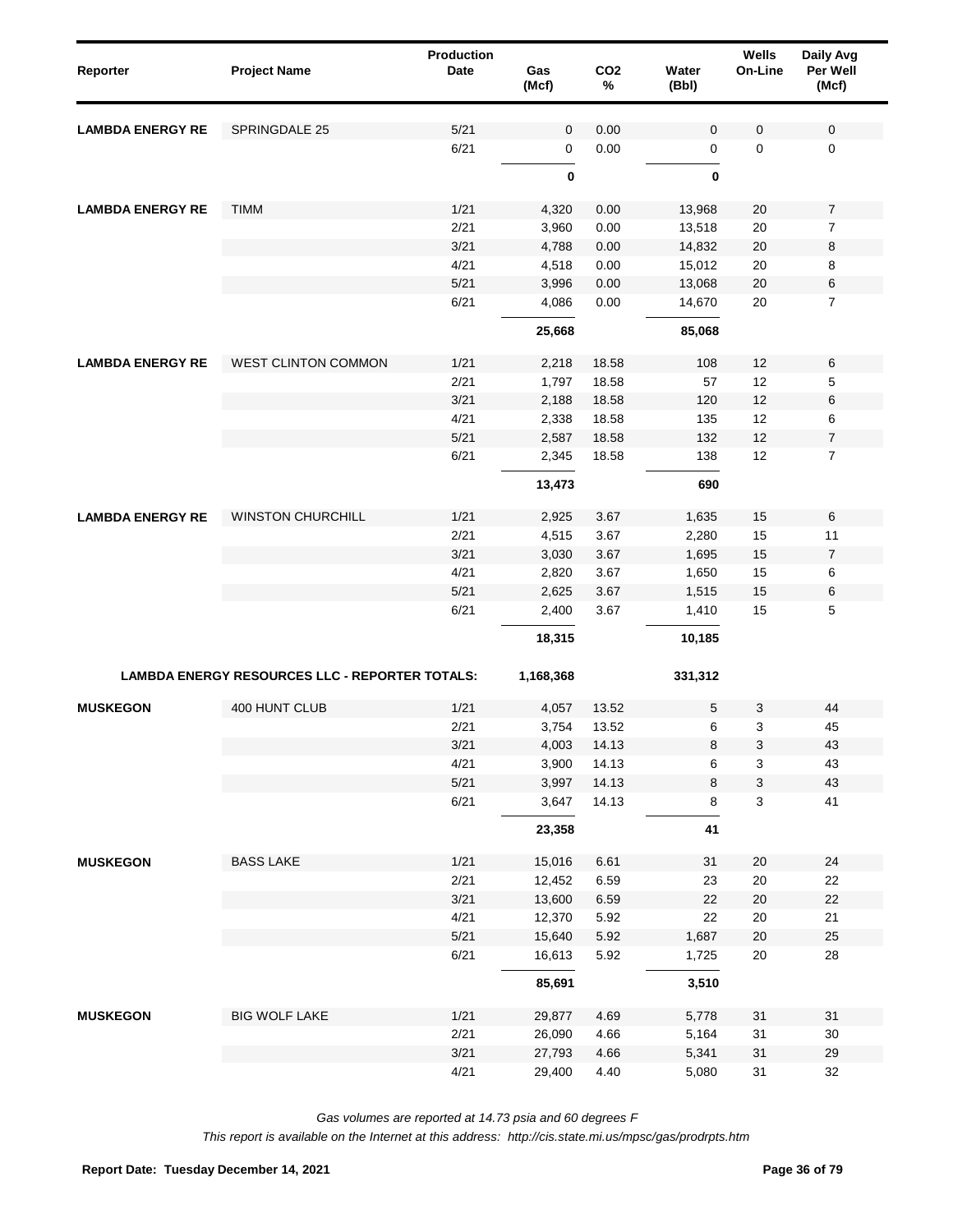| Reporter        | <b>Project Name</b>    | Production<br><b>Date</b> | Gas<br>(Mcf) | CO <sub>2</sub><br>$\%$ | Water<br>(Bbl)      | <b>Wells</b><br>On-Line   | Daily Avg<br>Per Well<br>(Mcf) |
|-----------------|------------------------|---------------------------|--------------|-------------------------|---------------------|---------------------------|--------------------------------|
| <b>MUSKEGON</b> | <b>BIG WOLF LAKE</b>   | 5/21                      | 30,568       | 4.40                    | 5,299               | 31                        | 32                             |
|                 |                        | 6/21                      | 30,806       | 4.40                    | 5,799               | 31                        | 33                             |
|                 |                        |                           | 174,534      |                         | 32,461              |                           |                                |
| <b>MUSKEGON</b> | <b>CAULKINS LAKE</b>   | 1/21                      | 28,309       | 23.68                   | 163                 | 30                        | 30                             |
|                 |                        | 2/21                      | 25,142       | 23.44                   | 97                  | 30                        | 30                             |
|                 |                        | 3/21                      | 27,916       | 23.48                   | 115                 | $30\,$                    | 30                             |
|                 |                        | 4/21                      | 27,120       | 23.48                   | 119                 | $30\,$                    | 30                             |
|                 |                        | 5/21                      | 28,832       | 23.10                   | 132                 | 30                        | 31                             |
|                 |                        | 6/21                      | 28,679       | 23.10                   | 129                 | 30                        | 32                             |
|                 |                        |                           | 165,998      |                         | 755                 |                           |                                |
| <b>MUSKEGON</b> | <b>CRAPO LAKE</b>      | 1/21                      | 13,758       | 23.96                   | 755                 | 37                        | 12                             |
|                 |                        | 2/21                      | 13,578       | 19.45                   | 710                 | 37                        | 13                             |
|                 |                        | 3/21                      | 15,064       | 19.45                   | 754                 | $37\,$                    | 13                             |
|                 |                        | 4/21                      | 15,088       | 19.74                   | 705                 | 37                        | 14                             |
|                 |                        | 5/21                      | 9,892        | 19.74                   | 730                 | $37\,$                    | $\boldsymbol{9}$               |
|                 |                        | 6/21                      | 13,466       | 19.74                   | 834                 | 37                        | 12                             |
|                 |                        |                           | 80,846       |                         | 4,488               |                           |                                |
| <b>MUSKEGON</b> | <b>EAST HEART LAKE</b> | 1/21                      | 18,597       | 22.72                   | 186                 | 21                        | 29                             |
|                 |                        | 2/21                      | 15,826       | 23.22                   | 159                 | 21                        | 27                             |
|                 |                        | 3/21                      | 17,682       | 23.22                   | 183                 | 21                        | 27                             |
|                 |                        | 4/21                      | 18,069       | 22.27                   | 180                 | 21                        | 29                             |
|                 |                        | $5/21$                    | 18,685       | 22.27                   | 178                 | 21                        | 29                             |
|                 |                        | 6/21                      | 17,364       | 22.27                   | 174                 | 21                        | 28                             |
|                 |                        |                           | 106,223      |                         | 1,060               |                           |                                |
|                 |                        |                           |              |                         |                     |                           |                                |
| <b>MUSKEGON</b> | FOX LAKE               | 1/21                      | 1,988        | 21.21                   | $\pmb{0}$           | 3                         | 21                             |
|                 |                        | 2/21                      | 1,871        | 21.40                   | 0                   | $\ensuremath{\mathsf{3}}$ | 22                             |
|                 |                        | 3/21                      | 2,040        | 21.28                   | 11                  | $\ensuremath{\mathsf{3}}$ | 22                             |
|                 |                        | 4/21                      | 1,942        | 21.28                   | 30                  | 3                         | 22                             |
|                 |                        | 5/21                      | 2,004        | 21.22                   | 6                   | $\ensuremath{\mathsf{3}}$ | 22                             |
|                 |                        | 6/21                      | 1,868        | 21.22                   | 109                 | $\mathbf{3}$              | 21                             |
|                 |                        |                           | 11,713       |                         | 156                 |                           |                                |
| <b>MUSKEGON</b> | FRENCH POND            | 1/21                      | 706          | 14.95                   | $\overline{4}$      | $\overline{c}$            | 11                             |
|                 |                        | 2/21                      | 544          | 15.07                   | $\mathbf{1}$        | $\overline{c}$            | $10$                           |
|                 |                        | 3/21                      | $\mathbf 0$  | 0.00                    | $\mathbf{0}$        | $\pmb{0}$                 | $\mathbf 0$                    |
|                 |                        | 4/21                      | 0            | 0.00                    | 0                   | $\mathsf 0$               | $\mathbf 0$                    |
|                 |                        | 5/21                      | $\mathbf 0$  | 15.07                   | $\mathbf 0$         | $\mathsf 0$               | $\pmb{0}$                      |
|                 |                        | 6/21                      | 0            | 15.07                   | $\mathsf{O}\xspace$ | $\mathsf{O}\xspace$       | $\pmb{0}$                      |
|                 |                        |                           | 1,250        |                         | $\sqrt{5}$          |                           |                                |
| <b>MUSKEGON</b> | <b>GINGELL LAKE</b>    | 1/21                      | 9,370        | 5.39                    | 31                  | $13$                      | 23                             |
|                 |                        | 2/21                      | 8,042        | 5.46                    | 15                  | 13                        | 22                             |
|                 |                        | 3/21                      | 9,445        | 5.46                    | $\overline{7}$      | 13                        | 23                             |
|                 |                        | 4/21                      | 9,040        | 5.46                    | 6                   | 13                        | 23                             |
|                 |                        | 5/21                      | 9,083        | 5.32                    | 8                   | 13                        | 23                             |
|                 |                        | 6/21                      | 8,920        | 5.32                    | 9                   | 13                        | 23                             |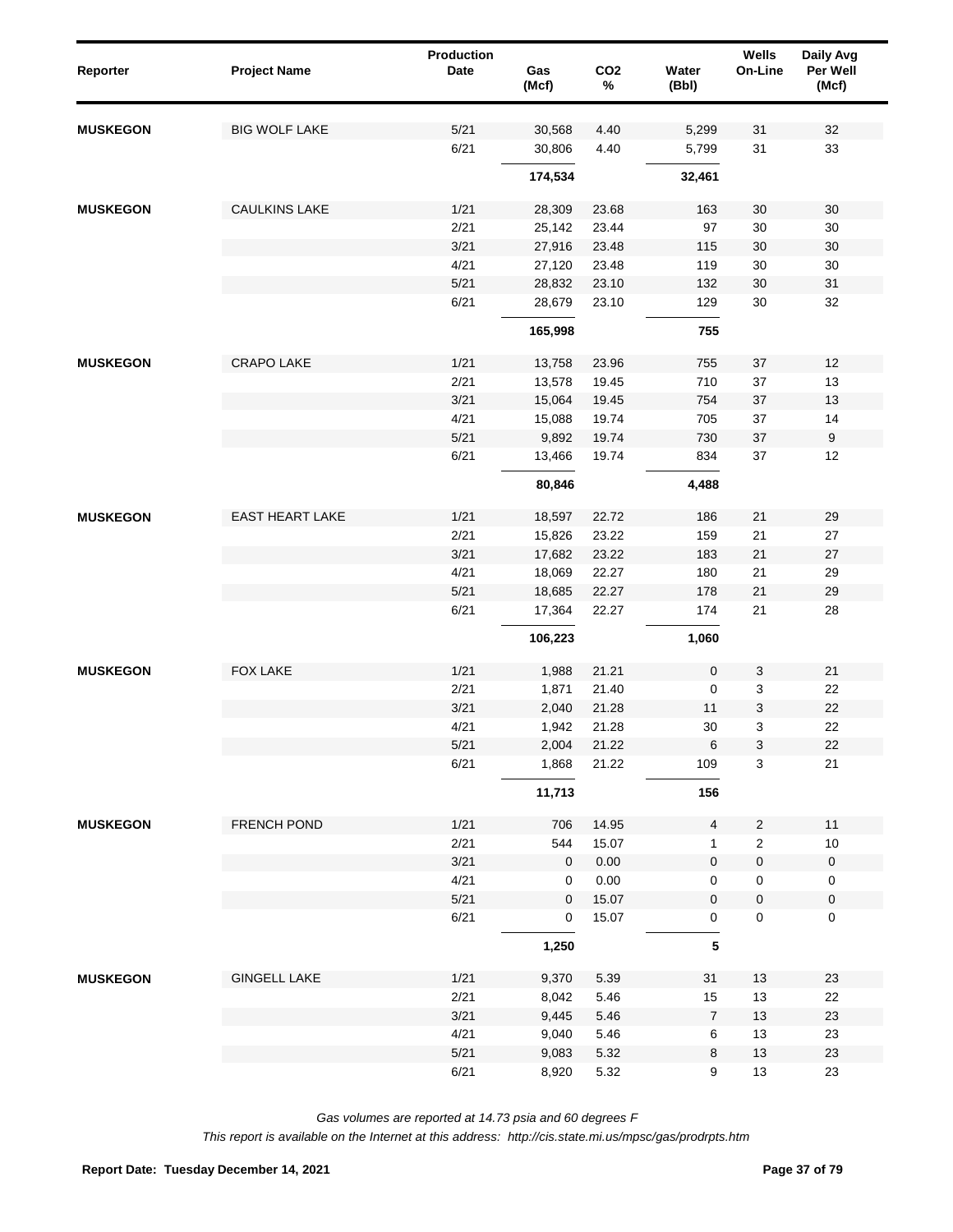| Reporter        | <b>Project Name</b>    | <b>Production</b><br>Date | Gas<br>(Mcf) | CO <sub>2</sub><br>% | Water<br>(Bbl) | Wells<br>On-Line | Daily Avg<br>Per Well<br>(Mcf) |
|-----------------|------------------------|---------------------------|--------------|----------------------|----------------|------------------|--------------------------------|
|                 |                        |                           | 53,900       |                      | 76             |                  |                                |
|                 |                        |                           |              |                      |                |                  |                                |
| <b>MUSKEGON</b> | <b>ISLAND LAKE</b>     | 1/21                      | 25,055       | 12.01                | 760            | 27               | 30                             |
|                 |                        | 2/21                      | 21,796       | 12.01                | 613            | 27               | 29                             |
|                 |                        | 3/21                      | 24,155       | 11.53                | 546            | $27\,$           | 29                             |
|                 |                        | 4/21                      | 23,858       | 11.53                | 678            | 27               | 29                             |
|                 |                        | 5/21                      | 22,685       | 11.53                | 762            | 27               | $27\,$                         |
|                 |                        | 6/21                      | 21,258       | 11.53                | 589            | 27               | 26                             |
|                 |                        |                           | 138,807      |                      | 3,948          |                  |                                |
| <b>MUSKEGON</b> | JONES POND ANTRIM PROJ | 1/21                      | 2,423        | 13.52                | 3              | 3                | 26                             |
|                 |                        | 2/21                      | 2,194        | 13.52                | 4              | 3                | 26                             |
|                 |                        | 3/21                      | 2,396        | 14.13                | 5              | 3                | 26                             |
|                 |                        | 4/21                      | 2,359        | 14.13                | 4              | 3                | 26                             |
|                 |                        | $5/21$                    | 2,419        | 14.13                | 5              | 3                | 26                             |
|                 |                        | 6/21                      | 2,281        | 14.13                | 6              | 3                | 25                             |
|                 |                        |                           | 14,072       |                      | 27             |                  |                                |
|                 |                        |                           |              |                      |                |                  |                                |
| <b>MUSKEGON</b> | KUJAWA (DOVER)         | 1/21                      | 12,098       | 18.71                | 32             | 22               | 18                             |
|                 |                        | 2/21                      | 10,674       | 18.34                | 9              | 22               | 17                             |
|                 |                        | 3/21                      | 11,288       | 18.34                | 14             | 22               | 17                             |
|                 |                        | 4/21                      | 11,617       | 18.49                | 12             | 22               | 18                             |
|                 |                        | $5/21$                    | 12,724       | 18.49                | 16             | 22               | 19                             |
|                 |                        | 6/21                      | 12,724       | 18.49                | 15             | 22               | 19                             |
|                 |                        |                           | 71,125       |                      | 98             |                  |                                |
| <b>MUSKEGON</b> | <b>LAKE HORICON 14</b> | 1/21                      | 24,826       | 22.40                | 2,260          | 22               | 36                             |
|                 |                        | 2/21                      | 21,955       | 22.13                | 1,943          | 22               | 36                             |
|                 |                        | 3/21                      | 23,673       | 22.23                | 2,268          | 22               | 35                             |
|                 |                        | 4/21                      | 22,741       | 22.23                | 2,008          | 22               | 34                             |
|                 |                        | 5/21                      | 23,557       | 22.31                | 2,314          | 22               | 35                             |
|                 |                        | 6/21                      | 22,921       | 22.31                | 2,220          | 22               | 35                             |
|                 |                        |                           | 139,673      |                      | 13,013         |                  |                                |
| <b>MUSKEGON</b> | LITTLE CRAPO LAKE      | 1/21                      | 12,787       | 26.57                | 40             | 29               | 14                             |
|                 |                        | 2/21                      | 10,977       | 26.23                | 56             | 29               | 14                             |
|                 |                        | 3/21                      | 12,486       | 26.23                | 58             | 29               | 14                             |
|                 |                        | 4/21                      | 13,212       | 25.78                | 50             | 29               | 15                             |
|                 |                        | 5/21                      | 13,338       | 25.78                | 60             | 29               | 15                             |
|                 |                        | 6/21                      | 12,493       | 25.78                | 60             | 29               | 14                             |
|                 |                        |                           | 75,293       |                      | 324            |                  |                                |
| <b>MUSKEGON</b> | MITCHELL LAKE          | 1/21                      | 23,569       | 11.46                | 1,227          | 23               | 33                             |
|                 |                        | 2/21                      | 19,486       | 12.25                | 648            | 23               | $30\,$                         |
|                 |                        | 3/21                      | 23,277       | 12.25                | 1,032          | 23               | 33                             |
|                 |                        | 4/21                      | 22,049       | 12.15                | 371            | 23               | 32                             |
|                 |                        | 5/21                      | 22,640       | 12.15                | 362            | 23               | 32                             |
|                 |                        | 6/21                      | 22,552       | 12.15                | 206            | 23               | 33                             |
|                 |                        |                           | 133,573      |                      | 3,846          |                  |                                |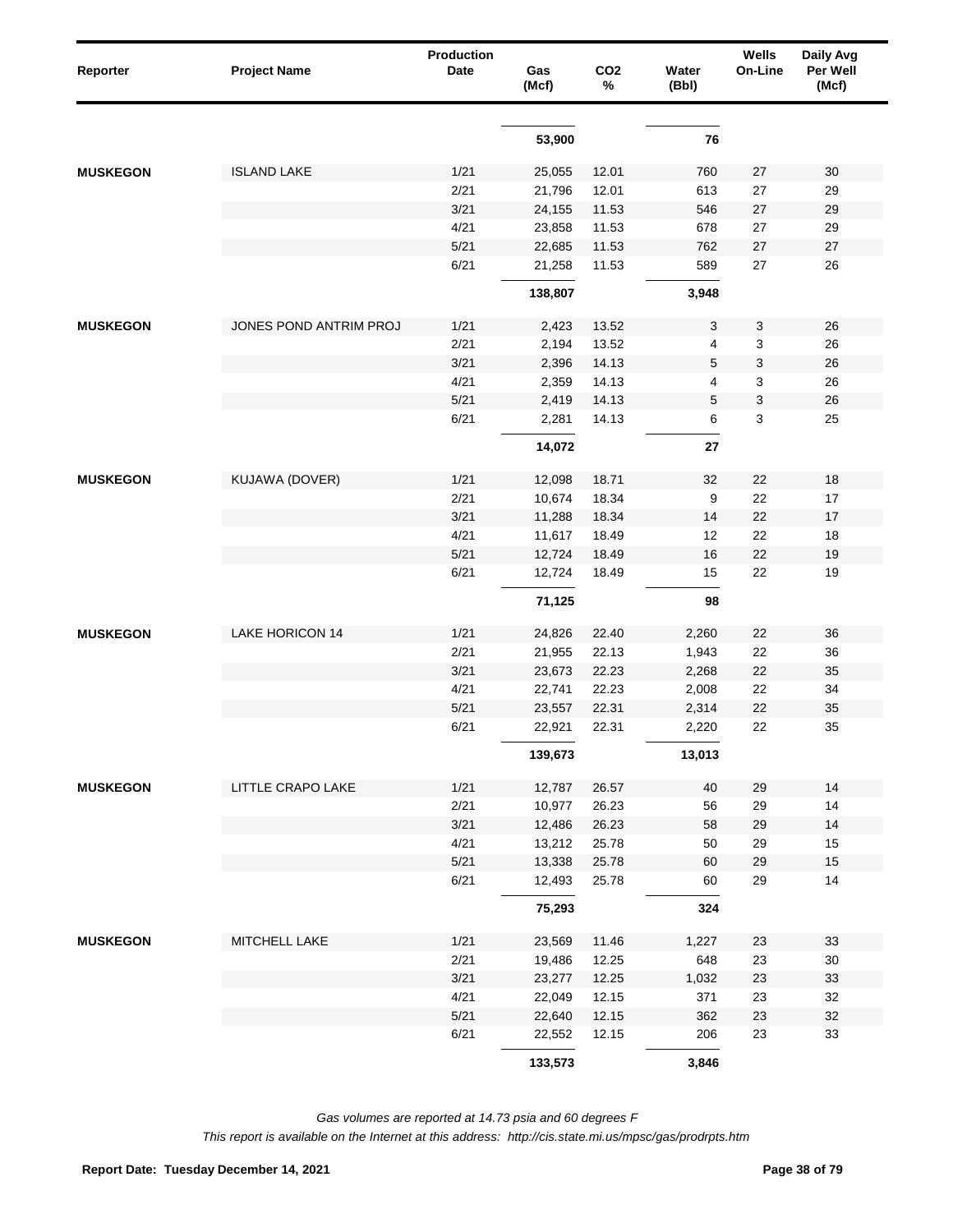| Reporter        | <b>Project Name</b>   | <b>Production</b><br><b>Date</b> | Gas<br>(Mcf)   | CO <sub>2</sub><br>$\%$ | Water<br>(Bbl)                 | Wells<br>On-Line | Daily Avg<br>Per Well<br>(Mcf) |
|-----------------|-----------------------|----------------------------------|----------------|-------------------------|--------------------------------|------------------|--------------------------------|
| <b>MUSKEGON</b> | MITCHELL LAKE II      | 1/21                             | 29,217         | 8.76                    | 2,906                          | 34               | 28                             |
|                 |                       | 2/21                             | 26,562         | 8.65                    | 2,467                          | 34               | 28                             |
|                 |                       | 3/21                             | 28,642         | 8.65                    | 2,665                          | 34               | 27                             |
|                 |                       | 4/21                             | 27,733         | 8.58                    | 2,444                          | 34               | 27                             |
|                 |                       | 5/21                             | 28,186         | 8.58                    | 2,389                          | 34               | 27                             |
|                 |                       | 6/21                             | 28,422         | 8.58                    | 6,037                          | 34               | 28                             |
|                 |                       |                                  | 168,762        |                         | 18,908                         |                  |                                |
| <b>MUSKEGON</b> | NO LAKE               | 1/21                             | 23,251         | 20.19                   | 193                            | 36               | 21                             |
|                 |                       | 2/21                             | 20,510         | 19.79                   | 265                            | 36               | 20                             |
|                 |                       | 3/21                             | 22,925         | 19.79                   | 77                             | 36               | 21                             |
|                 |                       | 4/21                             | 24,448         | 19.21                   | 227                            | 36               | 23                             |
|                 |                       | 5/21                             | 25,771         | 19.21                   | 277                            | 36               | 23                             |
|                 |                       | 6/21                             | 24,899         | 19.21                   | 311                            | 36               | 23                             |
|                 |                       |                                  | 141,804        |                         | 1,350                          |                  |                                |
| <b>MUSKEGON</b> | NORTH HIDDEN LAKE     | 1/21                             | 10,615         | 21.88                   | $\mathbf 0$                    | 20               | 17                             |
|                 |                       | 2/21                             | 8,350          | 22.09                   | 17                             | $20\,$           | 15                             |
|                 |                       | 3/21                             | 9,722          | 22.09                   | 10                             | $20\,$           | 16                             |
|                 |                       | 4/21                             | 9,445          | 21.65                   | 6                              | 20               | 16                             |
|                 |                       | 5/21                             | 10,215         | 21.65                   | $\overline{4}$                 | $20\,$           | 16                             |
|                 |                       | 6/21                             | 10,524         | 21.65                   | $\mathbf{1}$                   | 20               | 18                             |
|                 |                       |                                  | 58,871         |                         | 38                             |                  |                                |
| <b>MUSKEGON</b> | OTSEGO LAKE           | 1/21                             | 10,127         | 23.94                   | 31                             | 30               | 11                             |
|                 |                       | 2/21                             | 8,309          | 24.34                   | 27                             | $30\,$           | 10                             |
|                 |                       | 3/21                             | 8,938          | 24.38                   | 40                             | 30               | 10                             |
|                 |                       | 4/21                             | 9,060          | 24.38                   | 40                             | 30               | 10                             |
|                 |                       | 5/21                             | 9,585          | 24.17                   | 66                             | 30               | 10                             |
|                 |                       | 6/21                             | 9,405          | 24.17                   | 55                             | 30               | 10                             |
|                 |                       |                                  | 55,424         |                         | 259                            |                  |                                |
| <b>MUSKEGON</b> | PERCH LAKE            | 1/21                             | 31,891         | 12.03                   | 209                            | $17\,$           | 60                             |
|                 |                       | 2/21                             | 28,155         | 12.11                   | 116                            | $17\,$           | 59                             |
|                 |                       | 3/21                             | 31,340         | 11.75                   | 146                            | $17\,$           | 59                             |
|                 |                       | 4/21                             | 30,080         | 11.75                   | 159                            | $17\,$           | 59                             |
|                 |                       | 5/21                             | 31,429         | 11.92                   | 187                            | $17\,$           | 60                             |
|                 |                       | 6/21                             | 29,649         | 11.92                   | 215                            | 17               | 58                             |
|                 |                       |                                  | 182,544        |                         | 1,032                          |                  |                                |
| <b>MUSKEGON</b> | RAMNEK RANCH (LOWER C | 1/21                             | 16,022         | 21.21                   | 2,576                          | 19               | 27                             |
|                 |                       | 2/21                             | 14,291         | 21.40                   | 2,284                          | 19               | 27                             |
|                 |                       | 3/21                             | 15,657         | 21.28                   | 2,416                          | 19               | 27                             |
|                 |                       | 4/21                             | 14,997         | 21.28                   | 1,837                          | 19               | 26                             |
|                 |                       | $5/21$                           | 15,611         | 21.22                   | 1,929                          | 19               | 26                             |
|                 |                       | 6/21                             | 15,558         | 21.22                   | 1,593                          | 19               | 27                             |
|                 |                       |                                  | 92,136         |                         | 12,635                         |                  |                                |
| <b>MUSKEGON</b> | RHOADS LAKE           | 1/21<br>2/21                     | 1,598<br>1,532 | 13.52<br>13.52          | $\mathbf{2}$<br>$\overline{2}$ | 19<br>$19$       | $\mathsf 3$<br>3               |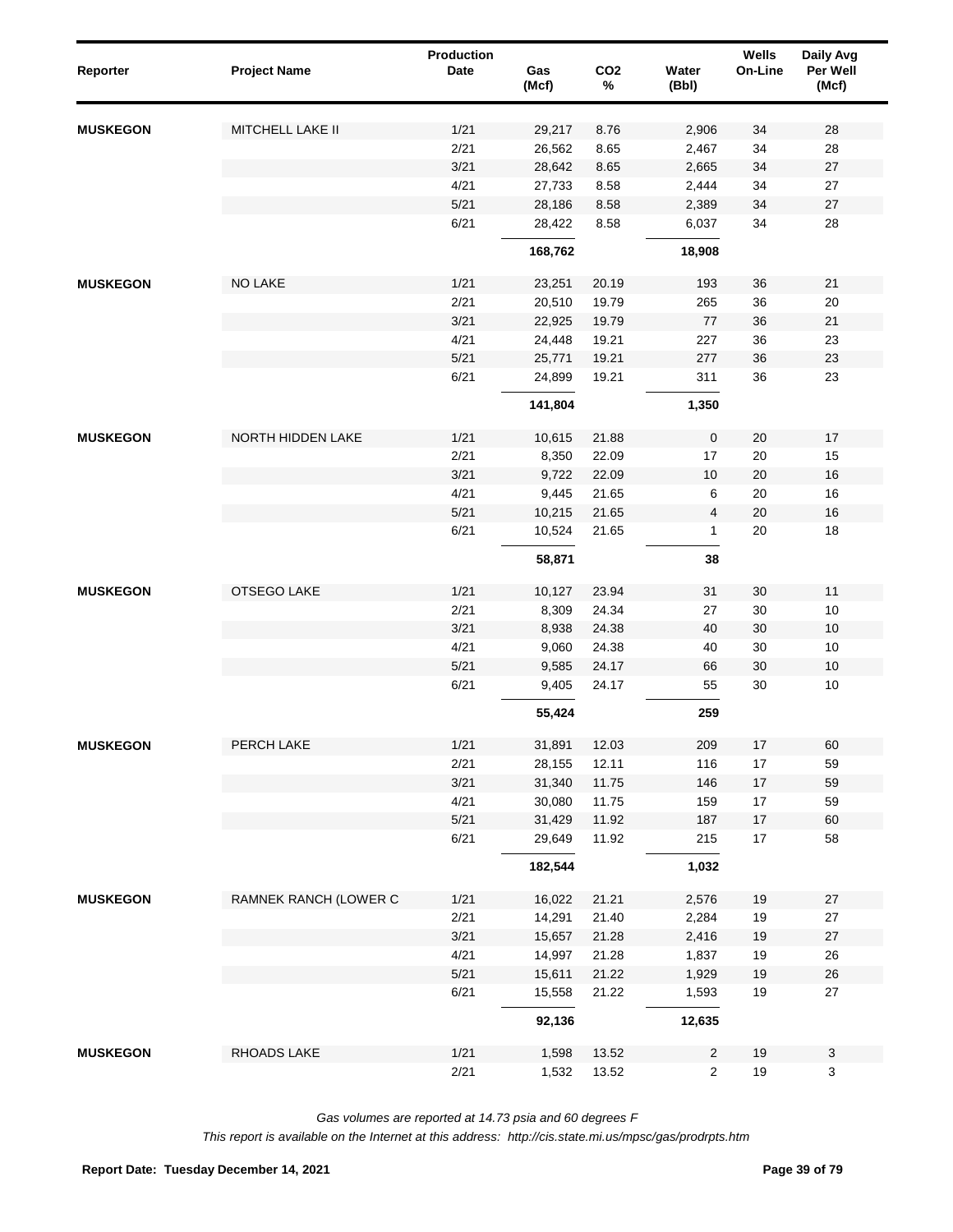| Reporter        | <b>Project Name</b>      | Production<br><b>Date</b> | Gas<br>(Mcf) | CO <sub>2</sub><br>$\%$ | Water<br>(Bbl)      | <b>Wells</b><br>On-Line | Daily Avg<br>Per Well<br>(Mcf) |
|-----------------|--------------------------|---------------------------|--------------|-------------------------|---------------------|-------------------------|--------------------------------|
| <b>MUSKEGON</b> | RHOADS LAKE              | 3/21                      | 1,714        | 14.13                   | $\overline{4}$      | 19                      | 3                              |
|                 |                          | 4/21                      | 1,725        | 14.13                   | $\overline{2}$      | 19                      | 3                              |
|                 |                          | $5/21$                    | 1,809        | 14.13                   | $\overline{4}$      | 19                      | 3                              |
|                 |                          | 6/21                      | 1,742        | 14.13                   | $\overline{4}$      | 19                      | 3                              |
|                 |                          |                           | 10,120       |                         | 18                  |                         |                                |
| <b>MUSKEGON</b> | <b>ROUND LAKE</b>        | 1/21                      | 16,635       | 17.58                   | 505                 | 18                      | 30                             |
|                 |                          | 2/21                      | 14,921       | 17.27                   | 477                 | 18                      | 30                             |
|                 |                          | 3/21                      | 15,805       | 17.27                   | 462                 | 18                      | 28                             |
|                 |                          | 4/21                      | 15,746       | 17.59                   | 499                 | 18                      | 29                             |
|                 |                          | 5/21                      | 16,288       | 17.59                   | 497                 | 18                      | 29                             |
|                 |                          | 6/21                      | 15,237       | 17.59                   | 500                 | 18                      | 28                             |
|                 |                          |                           | 94,632       |                         | 2,940               |                         |                                |
| <b>MUSKEGON</b> | SAND LAKE                | 1/21                      | 8,727        | 23.96                   | 653                 | 3                       | 94                             |
|                 |                          | 2/21                      | 8,343        | 19.45                   | 545                 | 3                       | 99                             |
|                 |                          | 3/21                      | 9,434        | 19.45                   | 583                 | 3                       | 101                            |
|                 |                          | 4/21                      | 8,789        | 19.74                   | 547                 | 3                       | 98                             |
|                 |                          | 5/21                      | 14,789       | 19.74                   | 623                 | 3                       | 159                            |
|                 |                          | 6/21                      | 8,454        | 19.74                   | 564                 | $\mathbf{3}$            | 94                             |
|                 |                          |                           | 58,536       |                         | 3,515               |                         |                                |
| <b>MUSKEGON</b> | SHUPAC LAKE              | 1/21                      | 8,465        | 7.85                    | 1,445               | 10                      | 27                             |
|                 |                          | 2/21                      | 7,465        | 7.85                    | 1,210               | $10\,$                  | 27                             |
|                 |                          | 3/21                      | 8,332        | 7.85                    | 1,406               | 10                      | 27                             |
|                 |                          | 4/21                      | 8,542        | 7.66                    | 1,300               | $10\,$                  | 28                             |
|                 |                          | $5/21$                    | 8,769        | 7.66                    | 1,235               | 10                      | 28                             |
|                 |                          | 6/21                      | 8,382        | 7.66                    | 1,192               | $10$                    | 28                             |
|                 |                          |                           | 49,955       |                         | 7,788               |                         |                                |
| <b>MUSKEGON</b> | <b>SOUTH HIDDEN LAKE</b> | 1/21                      | 12,613       | 20.25                   | 29                  | 23                      | 18                             |
|                 |                          | 2/21                      | 10,745       | 20.25                   | 8                   | 23                      | 17                             |
|                 |                          | 3/21                      | 11,675       | 20.25                   | $\,6$               | 23                      | 16                             |
|                 |                          | 4/21                      | 12,188       | 20.25                   | $10\,$              | 23                      | 18                             |
|                 |                          | $5/21$                    | 12,516       | 20.25                   | 9                   | 23                      | $18$                           |
|                 |                          | 6/21                      | 11,987       | 20.25                   | $\mathsf{O}\xspace$ | 23                      | 17                             |
|                 |                          |                           | 71,724       |                         | 62                  |                         |                                |
| <b>MUSKEGON</b> | STURGEON RIVER           | 1/21                      | 8,945        | 14.95                   | 44                  | 14                      | 21                             |
|                 |                          | 2/21                      | 4,303        | 15.07                   | 6                   | 14                      | 11                             |
|                 |                          | 3/21                      | $\mathbf 0$  | 0.00                    | $\mathbf 0$         | $\mathbf 0$             | $\mathbf 0$                    |
|                 |                          | 4/21                      | 0            | 0.00                    | 0                   | $\mathsf 0$             | $\mathbf 0$                    |
|                 |                          | 5/21                      | $\mathbf 0$  | 0.00                    | $\mathbf 0$         | $\mathsf 0$             | $\pmb{0}$                      |
|                 |                          | 6/21                      | 0            | 0.00                    | $\mathsf{O}\xspace$ | $\mathbf 0$             | $\pmb{0}$                      |
|                 |                          |                           | 13,248       |                         | 50                  |                         |                                |
| <b>MUSKEGON</b> | <b>VIKING LAKE</b>       | 1/21                      | 5,792        | 21.21                   | 14                  | 13                      | 14                             |
|                 |                          | 2/21                      | 4,290        | 21.40                   | $\sqrt{5}$          | 13                      | 12                             |
|                 |                          | 3/21                      | 5,575        | 21.28                   | $\bf 8$             | 13                      | 14                             |
|                 |                          | 4/21                      | 5,657        | 21.28                   | $\overline{2}$      | 13                      | 15                             |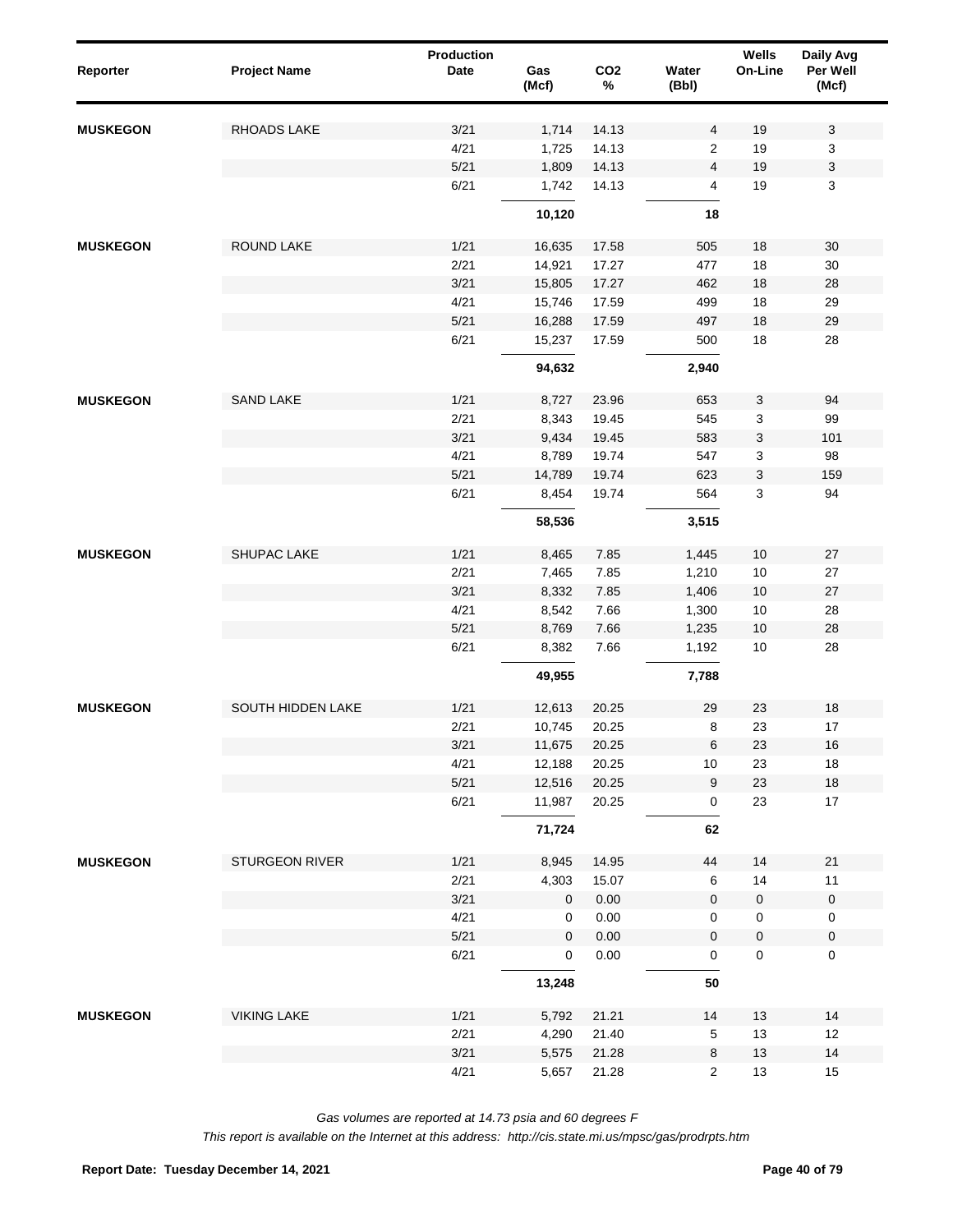| Reporter              | <b>Project Name</b>                | <b>Production</b><br>Date | Gas<br>(Mcf) | CO <sub>2</sub><br>% | Water<br>(Bbl) | Wells<br>On-Line | Daily Avg<br>Per Well<br>(Mcf) |  |
|-----------------------|------------------------------------|---------------------------|--------------|----------------------|----------------|------------------|--------------------------------|--|
| <b>MUSKEGON</b>       | <b>VIKING LAKE</b>                 | 5/21                      | 5,856        | 21.22                | 0              | 13               | 15                             |  |
|                       |                                    | 6/21                      | 5,629        | 21.22                | 0              | 13               | 14                             |  |
|                       |                                    |                           | 32,799       |                      | 29             |                  |                                |  |
|                       | <b>MUSKEGON - REPORTER TOTALS:</b> |                           | 2,306,611    |                      | 112,432        |                  |                                |  |
| <b>MUZYL OIL CORP</b> | <b>BIG LAKE</b>                    | 1/21                      | 2,747        | 19.75                | 364            | 4                | 22                             |  |
|                       |                                    | 2/21                      | 3,196        | 19.75                | 411            | 4                | 29                             |  |
|                       |                                    | 3/21                      | 2,905        | 19.75                | 408            | 4                | 23                             |  |
|                       |                                    | 4/21                      | 2,797        | 19.75                | 487            | 4                | 23                             |  |
|                       |                                    | 5/21                      | 2,450        | 19.75                | 527            | 4                | 20                             |  |
|                       |                                    | 6/21                      | 2,306        | 19.75                | 380            | 4                | 19                             |  |
|                       |                                    |                           | 16,401       |                      | 2,577          |                  |                                |  |
| <b>MUZYL OIL CORP</b> | <b>BIG LAKE NORTH</b>              | 1/21                      | 4,001        | 19.75                | 531            | 6                | 21                             |  |
|                       |                                    | 2/21                      | 3,399        | 19.75                | 437            | 6                | 20                             |  |
|                       |                                    | 3/21                      | 3,747        | 19.75                | 526            | 6                | 20                             |  |
|                       |                                    | 4/21                      | 3,657        | 19.75                | 637            | 6                | 20                             |  |
|                       |                                    | 5/21                      | 4,073        | 19.75                | 876            | 6                | 22                             |  |
|                       |                                    | 6/21                      | 4,276        | 19.75                | 704            | 6                | 24                             |  |
|                       |                                    |                           | 23,153       |                      | 3,711          |                  |                                |  |
| <b>MUZYL OIL CORP</b> | CHESTER 6                          | 1/21                      | 3,873        | 20.39                | 0              | 30               | 4                              |  |
|                       |                                    | 2/21                      | 2,644        | 20.39                | 0              | 30               | 3                              |  |
|                       |                                    | 3/21                      | 4,731        | 20.39                | 0              | 30               | 5                              |  |
|                       |                                    | 4/21                      | 4,895        | 20.39                | 0              | 30               | 5                              |  |
|                       |                                    | 5/21                      | 4,835        | 20.39                | 0              | 30               | 5                              |  |
|                       |                                    | 6/21                      | 4,615        | 20.39                | 0              | 30               | 5                              |  |
|                       |                                    |                           | 25,593       |                      | 0              |                  |                                |  |
| <b>MUZYL OIL CORP</b> | <b>TOWER</b>                       | 1/21                      | 22,347       | 20.70                | 1,056          | 32               | 23                             |  |
|                       |                                    | 2/21                      | 19,622       | 20.70                | 853            | 32               | 22                             |  |
|                       |                                    | 3/21                      | 21,540       | 21.14                | 1,191          | 32               | 22                             |  |
|                       |                                    | 4/21                      | 20,672       | 21.14                | 1,149          | 32               | 22                             |  |
|                       |                                    | 5/21                      | 21,122       | 21.09                | 1,307          | 32               | $21$                           |  |
|                       |                                    | 6/21                      | 20,650       | 21.09                | 1,408          | 32               | 22                             |  |
|                       |                                    |                           | 125,953      |                      | 6,964          |                  |                                |  |
|                       | MUZYL OIL CORP - REPORTER TOTALS:  |                           | 191,100      |                      | 13,252         |                  |                                |  |
| <b>NUENERGY</b>       | ALCONA CO (SILVERWOLF              | 1/21                      | 9,417        | 8.84                 | 2,922          | 14               | 22                             |  |
|                       |                                    | 2/21                      | 8,469        | 8.75                 | 1,889          | 14               | 22                             |  |
|                       |                                    | 3/21                      | 9,405        | 8.75                 | 3,183          | 14               | 22                             |  |
|                       |                                    | 4/21                      | 9,146        | 8.57                 | 2,979          | 14               | 22                             |  |
|                       |                                    | 5/21                      | 9,307        | 8.57                 | 3,005          | 14               | 21                             |  |
|                       |                                    | 6/21                      | 9,227        | 8.64                 | 2,992          | 14               | 22                             |  |
|                       |                                    |                           | 54,971       |                      | 16,970         |                  |                                |  |
| <b>NUENERGY</b>       | AVERY 23                           | 1/21                      | 9,211        | 21.60                | 887            | 18               | 16                             |  |
|                       |                                    | 2/21                      | 7,909        | 21.61                | 790            | $18\,$           | $16\,$                         |  |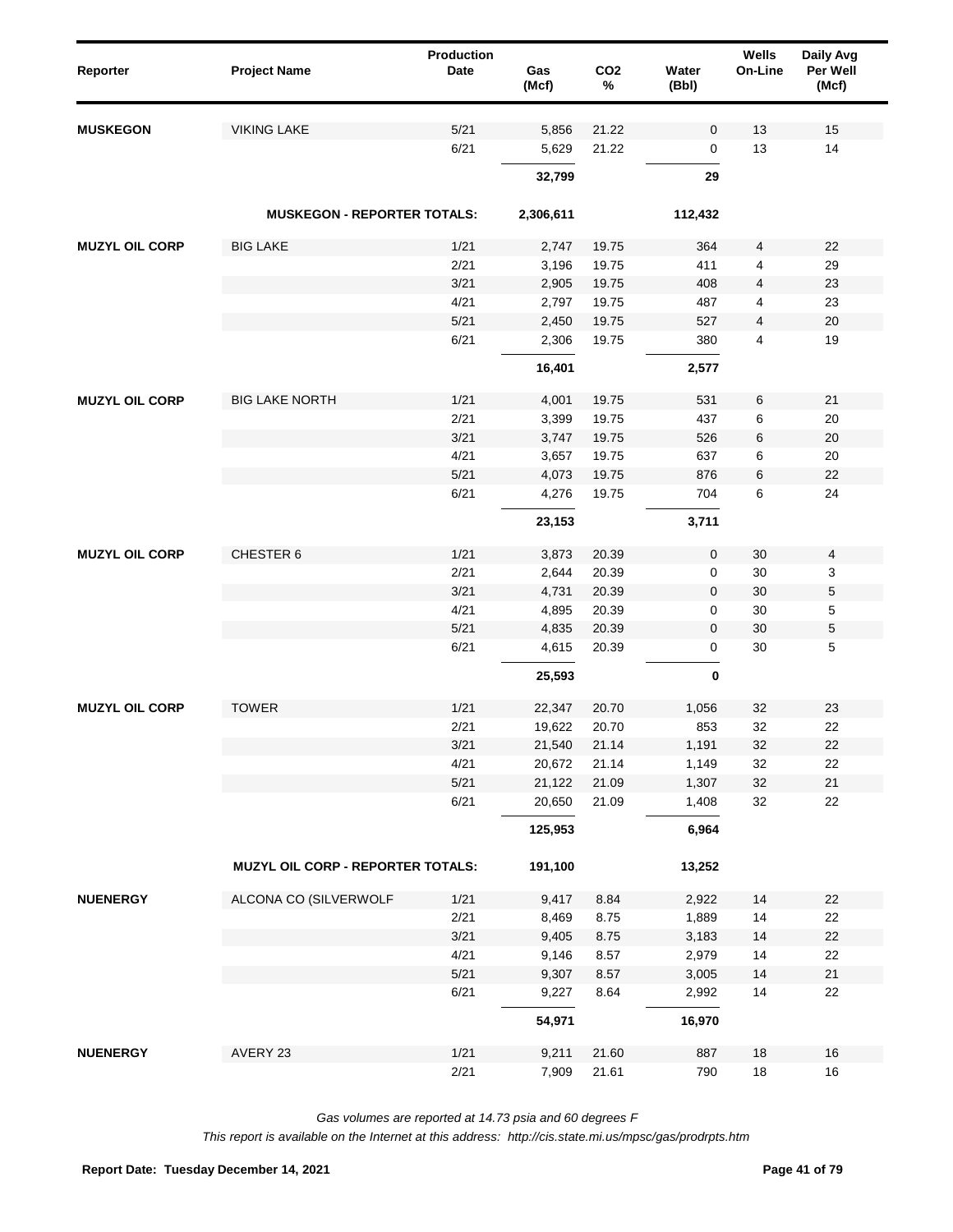| Reporter        | <b>Project Name</b> | <b>Production</b><br><b>Date</b> | Gas<br>(Mcf) | CO <sub>2</sub><br>$\%$ | Water<br>(Bbl) | Wells<br>On-Line | Daily Avg<br>Per Well<br>(Mcf) |
|-----------------|---------------------|----------------------------------|--------------|-------------------------|----------------|------------------|--------------------------------|
| <b>NUENERGY</b> | AVERY 23            | 3/21                             | 9,079        | 21.39                   | 864            | 18               | 16                             |
|                 |                     | 4/21                             | 8,942        | 21.39                   | 766            | 18               | 17                             |
|                 |                     | 5/21                             | 9,542        | 21.15                   | 892            | 18               | 17                             |
|                 |                     | 6/21                             | 9,083        | 21.15                   | 835            | 18               | 17                             |
|                 |                     |                                  | 53,766       |                         | 5,034          |                  |                                |
| <b>NUENERGY</b> | <b>BAGLEY 27</b>    | 1/21                             | 32,246       | 22.26                   | 2,805          | 37               | 28                             |
|                 |                     | 2/21                             | 28,723       | 22.26                   | 1,844          | 38               | 27                             |
|                 |                     | 3/21                             | 32,107       | 22.26                   | 1,925          | 38               | 27                             |
|                 |                     | 4/21                             | 31,474       | 22.26                   | 1,941          | 38               | 28                             |
|                 |                     | 5/21                             | 32,305       | 22.26                   | 2,074          | 38               | 27                             |
|                 |                     | 6/21                             | 31,858       | 22.26                   | 1,608          | 38               | 28                             |
|                 |                     |                                  | 188,713      |                         | 12,197         |                  |                                |
| <b>NUENERGY</b> | <b>OLDS ROCKET</b>  | 1/21                             | 19,011       | 12.49                   | 824            | 19               | 32                             |
|                 |                     | 2/21                             | 16,694       | 12.52                   | 919            | 19               | 31                             |
|                 |                     | 3/21                             | 17,666       | 12.01                   | 1,086          | 19               | 30                             |
|                 |                     | 4/21                             | 18,334       | 12.51                   | 1,067          | 19               | 32                             |
|                 |                     | 5/21                             | 16,747       | 12.57                   | 1,069          | 19               | 28                             |
|                 |                     | 6/21                             | 18,291       | 12.58                   | 951            | 19               | 32                             |
|                 |                     |                                  | 106,743      |                         | 5,916          |                  |                                |
| <b>NUENERGY</b> | SEVEN UP CLUB       | 1/21                             | 4,370        | 18.58                   | 93             | $\overline{7}$   | $20\,$                         |
|                 |                     | 2/21                             | 3,938        | 18.58                   | 76             | $\overline{7}$   | 20                             |
|                 |                     | 3/21                             | 4,271        | 18.58                   | 84             | $\overline{7}$   | 20                             |
|                 |                     | 4/21                             | 4,102        | 18.58                   | 66             | $\overline{7}$   | 20                             |
|                 |                     | 5/21                             | 4,200        | 18.58                   | 51             | $\overline{7}$   | 19                             |
|                 |                     | 6/21                             | 4,262        | 18.58                   | 55             | $\overline{7}$   | 20                             |
|                 |                     |                                  | 25,143       |                         | 425            |                  |                                |
| <b>NUENERGY</b> | SOUTH OTSEGO 10     | 1/21                             | 20,779       | 27.00                   | 1,924          | 22               | 30                             |
|                 |                     | 2/21                             | 17,916       | 27.00                   | 1,227          | 22               | 29                             |
|                 |                     | 3/21                             | 19,428       | 27.00                   | 1,238          | 22               | 28                             |
|                 |                     | 4/21                             | 18,801       | 27.00                   | 1,228          | 22               | 28                             |
|                 |                     | 5/21                             | 20,099       | 27.00                   | 1,370          | 22               | 29                             |
|                 |                     | 6/21                             | 20,267       | 27.00                   | 1,084          | 22               | 31                             |
|                 |                     |                                  | 117,290      |                         | 8,071          |                  |                                |
| <b>NUENERGY</b> | <b>STARFIRE</b>     | 1/21                             | 18,161       | 10.32                   | 1,196          | 18               | 33                             |
|                 |                     | 2/21                             | 16,228       | 10.32                   | 1,001          | $18$             | 32                             |
|                 |                     | 3/21                             | 18,346       | 10.32                   | 1,144          | $18$             | 33                             |
|                 |                     | 4/21                             | 17,503       | 10.32                   | 1,140          | $18$             | 32                             |
|                 |                     | 5/21                             | 21,679       | 10.32                   | 1,296          | $18$             | 39                             |
|                 |                     | 6/21                             | 14,744       | 10.32                   | 990            | 18               | 27                             |
|                 |                     |                                  | 106,661      |                         | 6,767          |                  |                                |
| <b>NUENERGY</b> | STARFIRE SOUTH      | 1/21                             | 7,375        | 10.32                   | 486            | $\,$ 5 $\,$      | 48                             |
|                 |                     | 2/21                             | 6,511        | 10.32                   | 401            | $\,$ 5 $\,$      | 47                             |
|                 |                     | 3/21                             | 7,031        | 10.32                   | 438            | $\mathbf 5$      | 45                             |
|                 |                     | 4/21                             | 7,068        | 10.32                   | 460            | $\,$ 5 $\,$      | 47                             |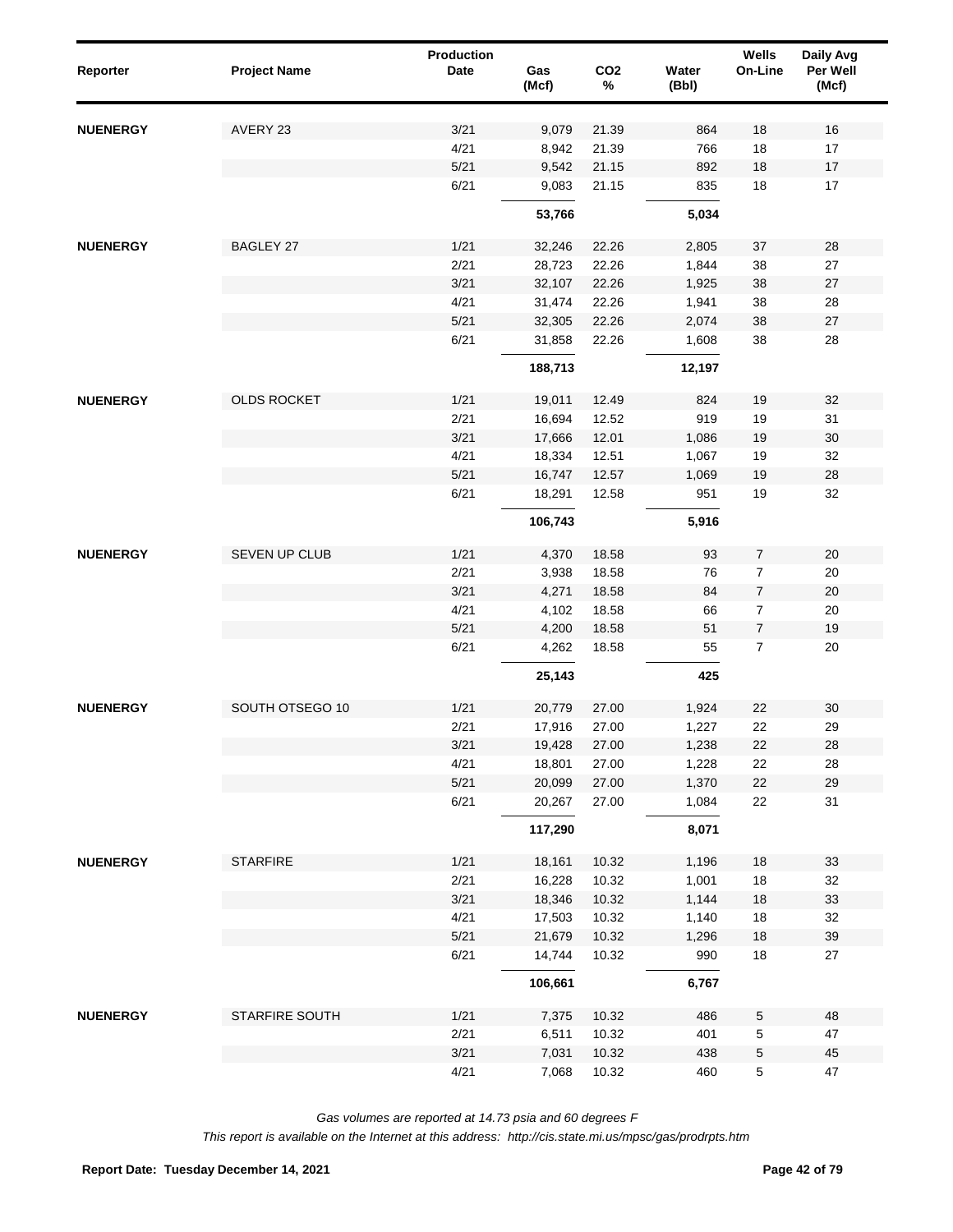| Reporter                | <b>Project Name</b>                | <b>Production</b><br>Date | Gas<br>(Mcf)    | CO <sub>2</sub><br>$\%$ | Water<br>(Bbl) | Wells<br>On-Line | Daily Avg<br>Per Well<br>(Mcf) |
|-------------------------|------------------------------------|---------------------------|-----------------|-------------------------|----------------|------------------|--------------------------------|
| <b>NUENERGY</b>         | STARFIRE SOUTH                     | 5/21                      | 3,350           | 10.32                   | 200            | 5                | 22                             |
|                         |                                    | 6/21                      | 5,517           | 10.32                   | 370            | $\mathbf 5$      | 37                             |
|                         |                                    |                           | 36,852          |                         | 2,355          |                  |                                |
| <b>NUENERGY</b>         | STARSHIP ENTERPRISE & S            | 1/21                      | 7,206           | 12.49                   | 464            | 10               | 23                             |
|                         |                                    | 2/21                      | 6,698           | 12.52                   | 501            | 10               | 24                             |
|                         |                                    | 3/21                      | 5,784           | 12.01                   | 690            | 10               | 19                             |
|                         |                                    | 4/21                      | 6,278           | 12.51                   | 691            | 10               | 21                             |
|                         |                                    | 5/21                      | 5,772           | 12.57                   | 674            | 10               | 19                             |
|                         |                                    | 6/21                      | 6,097           | 12.58                   | 606            | 10               | 20                             |
|                         |                                    |                           | 37,835          |                         | 3,626          |                  |                                |
| <b>NUENERGY</b>         | SWAN                               | 1/21                      | 950             | 21.60                   | 92             | $\sqrt{2}$       | 15                             |
|                         |                                    | 2/21                      | 793             | 21.61                   | 63             | $\sqrt{2}$       | 14                             |
|                         |                                    | 3/21                      | 875             | 21.39                   | 85             | $\sqrt{2}$       | 14                             |
|                         |                                    | 4/21                      | 766             | 21.39                   | 61             | $\sqrt{2}$       | 13                             |
|                         |                                    | 5/21                      | 760             | 21.15                   | 71             | $\sqrt{2}$       | 12                             |
|                         |                                    | 6/21                      | 779             | 21.15                   | 65             | $\sqrt{2}$       | 13                             |
|                         |                                    |                           | 4,923           |                         | 437            |                  |                                |
|                         | ZEBULON                            |                           |                 |                         |                |                  |                                |
| <b>NUENERGY</b>         |                                    | 1/21<br>2/21              | 5,531<br>4,665  | 3.08<br>3.08            | 362<br>213     | 13<br>13         | 14<br>13                       |
|                         |                                    | 3/21                      |                 | 3.37                    |                |                  |                                |
|                         |                                    | 4/21                      | 5,086           | 3.37                    | 278            | 13               | 13                             |
|                         |                                    |                           | 4,959           |                         | 279            | 13               | 13                             |
|                         |                                    | 5/21                      | 5,030           | 3.37                    | 1,007          | 13               | 12                             |
|                         |                                    | 6/21                      | 4,983<br>30,254 | 3.37                    | 2,254<br>4,393 | 13               | 13                             |
|                         | <b>NUENERGY - REPORTER TOTALS:</b> |                           |                 |                         |                |                  |                                |
|                         |                                    |                           | 763,151         |                         | 66,191         |                  |                                |
| <b>OMIMEX</b>           | PLEASANTON 25                      | 1/21                      | 0               | 5.94                    | $\mathbf 0$    | $\mathbf 0$      | $\pmb{0}$                      |
|                         |                                    | 2/21                      | 0               | 5.94                    | 0              | $\mathbf 0$      | 0                              |
|                         |                                    | 3/21                      | $\pmb{0}$       | 5.94                    | 0              | 0                | $\pmb{0}$                      |
|                         |                                    | 4/21                      | 0               | 5.94                    | 0              | 0                | 0                              |
|                         |                                    | $5/21$                    | $\mathbf 0$     | 5.94                    | 0              | $\pmb{0}$        | $\pmb{0}$                      |
|                         |                                    | 6/21                      | 0               | 5.94                    | 0              | $\pmb{0}$        | $\mathsf 0$                    |
|                         |                                    |                           | 0               |                         | 0              |                  |                                |
| <b>OMIMEX</b>           | PLEASANTON 36-20455                | 1/21                      | 0               | 6.02                    | 0              | $\pmb{0}$        | $\mathbf 0$                    |
|                         |                                    | 2/21                      | 0               | 6.02                    | 0              | $\mathbf 0$      | 0                              |
|                         |                                    | 3/21                      | $\pmb{0}$       | 6.02                    | 0              | $\pmb{0}$        | $\pmb{0}$                      |
|                         |                                    | 4/21                      | 0               | 6.02                    | 0              | $\mathbf 0$      | 0                              |
|                         |                                    | 5/21                      | $\pmb{0}$       | 6.02                    | 0              | $\pmb{0}$        | $\pmb{0}$                      |
|                         |                                    | 6/21                      | 0               | 6.02                    | 0              | $\mathbf 0$      | $\mathbf 0$                    |
|                         |                                    |                           | 0               |                         | $\bf{0}$       |                  |                                |
|                         | <b>OMIMEX - REPORTER TOTALS:</b>   |                           | 0               |                         | 0              |                  |                                |
| <b>PAXTON RESOURCES</b> | ALBA                               | 1/21                      | 9,417           | 11.50                   | 116            | 14               | 22                             |
|                         |                                    | 2/21                      | 8,021           | 11.50                   | 301            | 14               | $20\,$                         |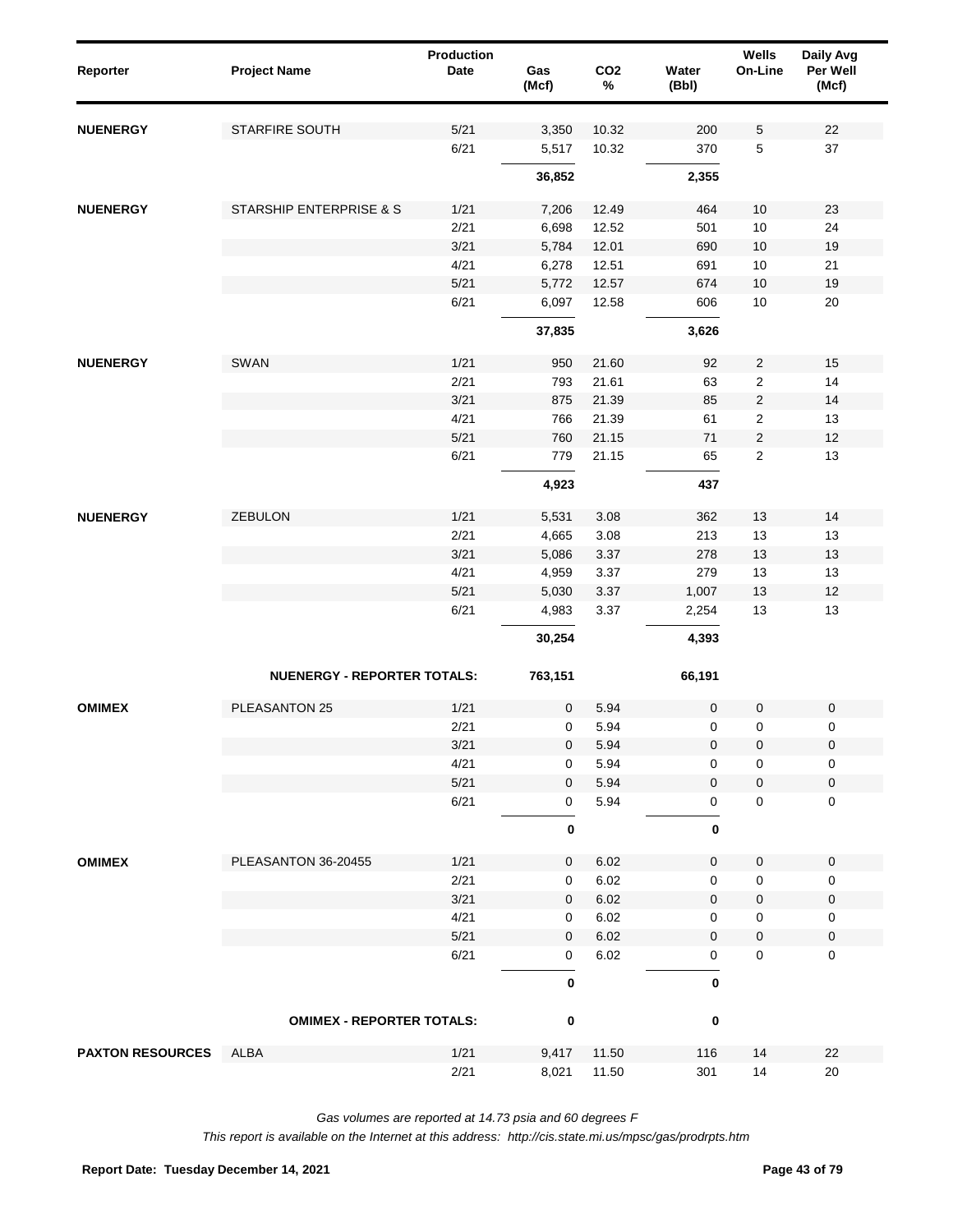| Reporter                | <b>Project Name</b>  | Production<br>Date | Gas<br>(Mcf) | CO <sub>2</sub><br>$\%$ | Water<br>(Bbl) | Wells<br>On-Line        | Daily Avg<br>Per Well<br>(Mcf) |
|-------------------------|----------------------|--------------------|--------------|-------------------------|----------------|-------------------------|--------------------------------|
| <b>PAXTON RESOURCES</b> | <b>ALBA</b>          | 3/21               | 9,060        | 11.51                   | 289            | 14                      | 21                             |
|                         |                      | 4/21               | 9,263        | 11.51                   | 276            | 14                      | 22                             |
|                         |                      | 5/21               | 9,519        | 11.51                   | 249            | 14                      | 22                             |
|                         |                      | 6/21               | 7,970        | 11.51                   | 84             | 14                      | 19                             |
|                         |                      |                    | 53,250       |                         | 1,315          |                         |                                |
| <b>PAXTON RESOURCES</b> | ALBA 26              | 1/21               | 1,753        | 11.50                   | 26             | $\overline{2}$          | 28                             |
|                         |                      | 2/21               | 1,697        | 11.50                   | 29             | 2                       | 30                             |
|                         |                      | 3/21               | 1,730        | 11.51                   | 29             | $\overline{c}$          | 28                             |
|                         |                      | 4/21               | 1,759        | 11.51                   | 29             | 2                       | 29                             |
|                         |                      | 5/21               | 1,726        | 11.51                   | 25             | $\overline{\mathbf{c}}$ | 28                             |
|                         |                      | 6/21               | 1,461        | 11.51                   | 28             | $\overline{2}$          | 24                             |
|                         |                      |                    | 10,126       |                         | 166            |                         |                                |
| <b>PAXTON RESOURCES</b> | <b>AUSTIN POWERS</b> | 1/21               | 573          | 16.18                   | 17             | $\overline{\mathbf{c}}$ | 9                              |
|                         |                      | 2/21               | 507          | 16.18                   | 13             | $\overline{2}$          | 9                              |
|                         |                      | 3/21               | 573          | 16.18                   | 17             | $\overline{\mathbf{c}}$ | 9                              |
|                         |                      | 4/21               | 551          | 16.18                   | 21             | $\overline{2}$          | 9                              |
|                         |                      | 5/21               | 493          | 16.18                   | 20             | $\overline{\mathbf{c}}$ | 8                              |
|                         |                      | 6/21               | 433          | 16.18                   | 11             | $\overline{2}$          | $\overline{7}$                 |
|                         |                      |                    | 3,130        |                         | 99             |                         |                                |
| <b>PAXTON RESOURCES</b> | <b>BIRCH CREEK</b>   | 1/21               | 7,509        | 9.10                    | 325            | $\overline{7}$          | 35                             |
|                         |                      | 2/21               | 6,446        | 8.98                    | 263            | $\overline{7}$          | 33                             |
|                         |                      | 3/21               | 7,222        | 8.98                    | 325            | $\overline{7}$          | 33                             |
|                         |                      | 4/21               | 7,360        | 8.69                    | 304            | $\overline{7}$          | 35                             |
|                         |                      | 5/21               | 7,804        | 8.69                    | 316            | $\overline{7}$          | 36                             |
|                         |                      | 6/21               | 7,642        | 9.04                    | 293            | $\overline{7}$          | 36                             |
|                         |                      |                    | 43,983       |                         | 1,826          |                         |                                |
| <b>PAXTON RESOURCES</b> | <b>BIRCH CREEK 2</b> | 1/21               | 719          | 9.10                    | 31             | 1                       | 23                             |
|                         |                      | 2/21               | 592          | 8.98                    | 24             | 1                       | 21                             |
|                         |                      | 3/21               | 663          | 8.98                    | $30\,$         | $\mathbf{1}$            | 21                             |
|                         |                      | 4/21               | 649          | 8.69                    | 27             | 1                       | 22                             |
|                         |                      | 5/21               | 663          | 8.69                    | 26             | $\mathbf{1}$            | 21                             |
|                         |                      | 6/21               | 643          | 8.69                    | 25             | 1                       | 21                             |
|                         |                      |                    | 3,929        |                         | 163            |                         |                                |
| <b>PAXTON RESOURCES</b> | <b>BIRCH CREEK 3</b> | 1/21               | 106          | 9.10                    | 5              | $\mathbf{1}$            | $\mathbf 3$                    |
|                         |                      | 2/21               | 141          | 8.98                    | 6              | 1                       | $\,$ 5 $\,$                    |
|                         |                      | 3/21               | 201          | 8.98                    | 9              | 1                       | $\,6$                          |
|                         |                      | 4/21               | 120          | 8.69                    | 5              | 1                       | $\overline{4}$                 |
|                         |                      | 5/21               | 59           | 8.69                    | 4              | $\mathbf{1}$            | $\sqrt{2}$                     |
|                         |                      | 6/21               | 76           | 8.69                    | 3              | 1                       | 3                              |
|                         |                      |                    | 703          |                         | 32             |                         |                                |
| <b>PAXTON RESOURCES</b> | <b>BLUE DEVIL</b>    | 1/21               | 1,444        | 16.18                   | 27             | $\overline{2}$          | 23                             |
|                         |                      | 2/21               | 1,233        | 16.18                   | 28             | $\overline{2}$          | 22                             |
|                         |                      | 3/21               | 1,386        | 16.18                   | 33             | $\overline{\mathbf{c}}$ | 22                             |
|                         |                      | 4/21               | 1,357        | 16.18                   | 21             | $\overline{c}$          | 23                             |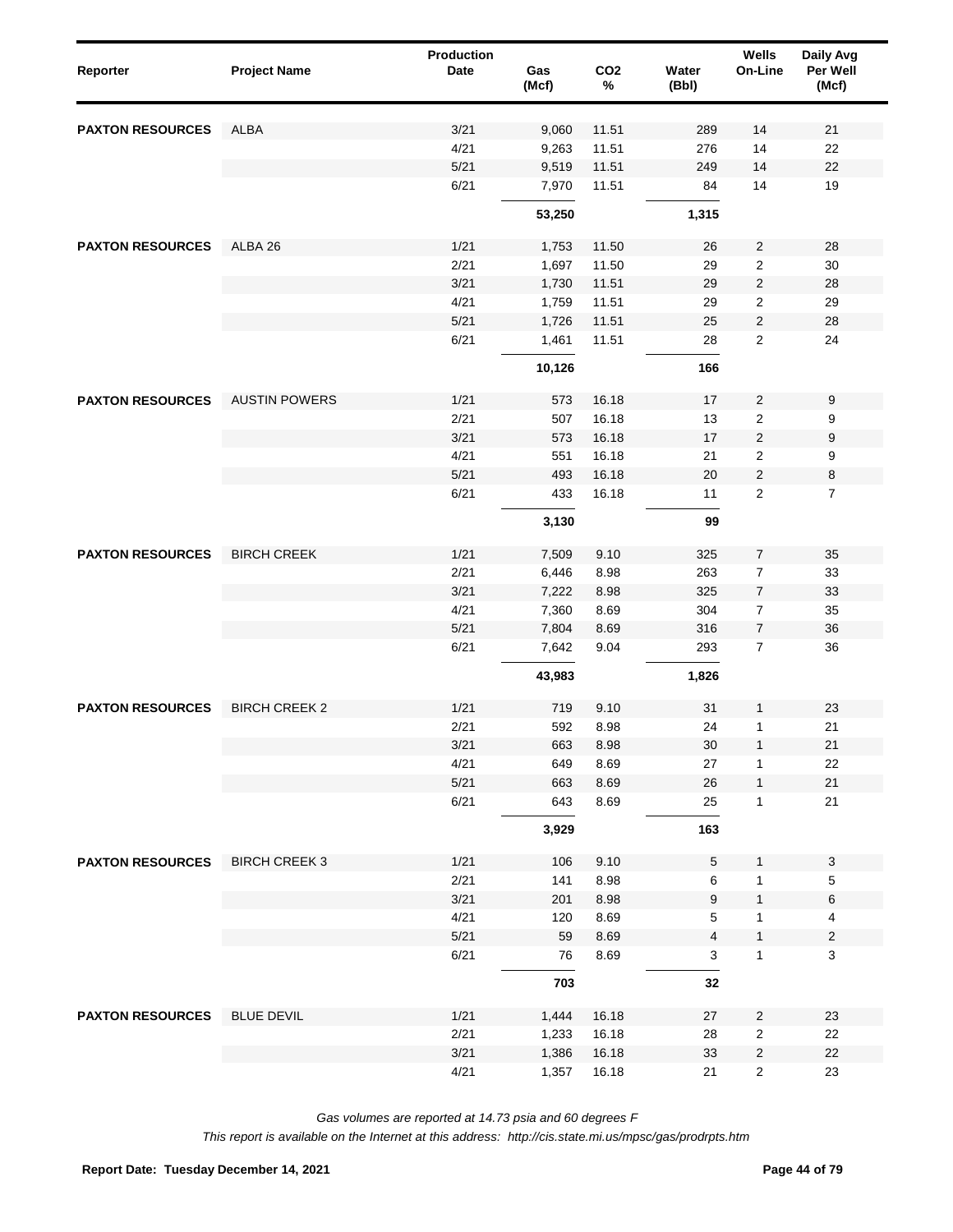| Reporter                | <b>Project Name</b>    | <b>Production</b><br><b>Date</b> | Gas<br>(Mcf)   | CO <sub>2</sub><br>$\%$ | Water<br>(Bbl) | Wells<br>On-Line                 | Daily Avg<br>Per Well<br>(Mcf) |
|-------------------------|------------------------|----------------------------------|----------------|-------------------------|----------------|----------------------------------|--------------------------------|
| <b>PAXTON RESOURCES</b> | <b>BLUE DEVIL</b>      | 5/21                             | 1,532          | 16.18                   | 37             | $\overline{2}$                   | 25                             |
|                         |                        | 6/21                             | 1,597          | 16.18                   | 42             | $\mathbf{2}$                     | 27                             |
|                         |                        |                                  | 8,549          |                         | 188            |                                  |                                |
| <b>PAXTON RESOURCES</b> | <b>BLUE LITE</b>       | 1/21                             | 13,492         | 22.20                   | 1,573          | 18                               | 24                             |
|                         |                        | 2/21                             | 12,467         | 22.21                   | 1,541          | 18                               | 25                             |
|                         |                        | 3/21                             | 15,830         | 22.21                   | 1,486          | 18                               | 28                             |
|                         |                        | 4/21                             | 15,533         | 21.88                   | 1,785          | 18                               | 29                             |
|                         |                        | 5/21                             | 13,280         | 21.88                   | 1,859          | 18                               | 24                             |
|                         |                        | 6/21                             | 13,128         | 21.88                   | 1,823          | 18                               | 24                             |
|                         |                        |                                  | 83,730         |                         | 10,067         |                                  |                                |
| <b>PAXTON RESOURCES</b> | <b>BLUE LITE 5</b>     | 1/21                             | 2,201          | 22.20                   | 257            | $\overline{2}$                   | 35                             |
|                         |                        | 2/21                             | 1,824          | 22.21                   | 226            | $\boldsymbol{2}$                 | 33                             |
|                         |                        | 3/21                             | 2,317          | 22.21                   | 218            | $\sqrt{2}$                       | 37                             |
|                         |                        | 4/21                             | 2,444          | 21.88                   | 280            | $\boldsymbol{2}$                 | 41                             |
|                         |                        | 5/21                             | 2,144          | 21.88                   | 301            | $\sqrt{2}$                       | 35                             |
|                         |                        | 6/21                             | 2,088          | 21.88                   | 290            | $\overline{2}$                   | 35                             |
|                         |                        |                                  | 13,018         |                         | 1,572          |                                  |                                |
| <b>PAXTON RESOURCES</b> | <b>DADDY WARBUCKS</b>  | 1/21                             | 5,420          | 16.18                   | 102            | $\overline{7}$                   | 25                             |
|                         |                        | 2/21                             | 4,799          | 16.18                   | 108            | $\overline{7}$                   | 24                             |
|                         |                        | 3/21                             | 5,221          | 16.18                   | 123            | $\overline{7}$                   | 24                             |
|                         |                        | 4/21                             | 4,895          | 16.18                   | 113            | $\overline{7}$                   | 23                             |
|                         |                        | 5/21                             | 5,181          | 16.18                   | 125            | $\overline{7}$                   | 24                             |
|                         |                        | 6/21                             | 4,854          | 16.18                   | 127            | $\overline{7}$                   | 23                             |
|                         |                        |                                  | 30,370         |                         | 698            |                                  |                                |
| <b>PAXTON RESOURCES</b> | DADDY WARBUCKS PHASE I | 1/21                             | 4,898          | 16.18                   | 92             | $\overline{7}$                   | 23                             |
|                         |                        |                                  |                |                         |                |                                  |                                |
|                         |                        | 2/21<br>3/21                     | 4,410<br>5,457 | 16.18<br>16.18          | 96<br>129      | $\overline{7}$<br>$\overline{7}$ | 23<br>25                       |
|                         |                        | 4/21                             | 5,283          | 16.18                   | 122            | $\overline{7}$                   | 25                             |
|                         |                        | $5/21$                           | 5,520          | 16.18                   | 134            | $\overline{7}$                   | 25                             |
|                         |                        | 6/21                             | 4,951          | 16.18                   | 129            | $\overline{7}$                   | 24                             |
|                         |                        |                                  | 30,519         |                         | 702            |                                  |                                |
| <b>PAXTON RESOURCES</b> | <b>HIDDEN VALLEY</b>   | 1/21                             | 5,012          | 16.18                   | 94             | $\overline{7}$                   | 23                             |
|                         |                        | 2/21                             | 4,479          | 16.18                   | 99             | $\overline{7}$                   | 23                             |
|                         |                        | 3/21                             | 4,590          | 16.18                   | 108            | $\overline{7}$                   | $21$                           |
|                         |                        | 4/21                             | 4,477          | 16.18                   | 103            | $\overline{7}$                   | 21                             |
|                         |                        | 5/21                             | 4,637          | 16.18                   | 112            | $\overline{7}$                   | 21                             |
|                         |                        | 6/21                             | 4,464          | 16.18                   | 116            | $\overline{7}$                   | $21$                           |
|                         |                        |                                  | 27,659         |                         | 632            |                                  |                                |
|                         |                        |                                  |                |                         |                |                                  |                                |
| <b>PAXTON RESOURCES</b> | J A BOTT               | 1/21                             | 6,584          | 27.30                   | 17             | $18$                             | 12                             |
|                         |                        | 2/21                             | 5,771          | 27.08                   | 19             | $18\,$                           | 11                             |
|                         |                        | 3/21                             | 6,297          | 27.07                   | 20             | $18$                             | 11                             |
|                         |                        | 4/21                             | 6,144          | 27.07                   | 21             | $18$                             | 11                             |
|                         |                        | 5/21                             | 6,380          | 27.15                   | 26             | $18$                             | $11$                           |
|                         |                        | 6/21                             | 6,314          | 27.15                   | 28             | $18\,$                           | 12                             |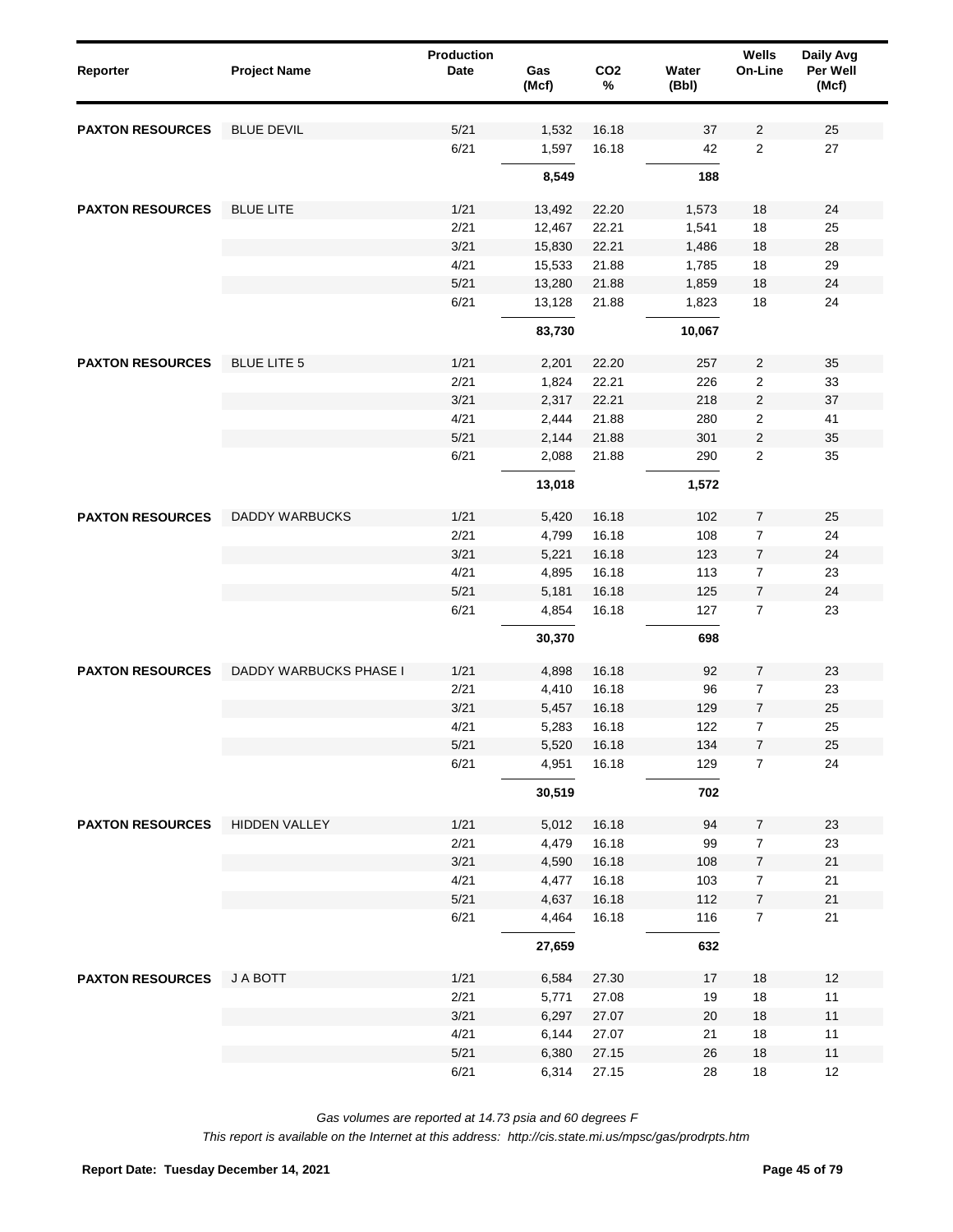| Reporter                | <b>Project Name</b>     | Production<br>Date | Gas<br>(Mcf) | CO <sub>2</sub><br>% | Water<br>(Bbl) | Wells<br>On-Line | Daily Avg<br>Per Well<br>(Mcf) |
|-------------------------|-------------------------|--------------------|--------------|----------------------|----------------|------------------|--------------------------------|
|                         |                         |                    | 37,490       |                      | 131            |                  |                                |
|                         |                         |                    |              |                      |                |                  |                                |
| <b>PAXTON RESOURCES</b> | <b>JOHN HENRY</b>       | 1/21               | 922          | 16.18                | 17             | 2                | 15                             |
|                         |                         | 2/21               | 798          | 16.18                | 18             | 2                | 14                             |
|                         |                         | 3/21               | 878          | 16.18                | 21             | $\overline{c}$   | 14                             |
|                         |                         | 4/21               | 886          | 16.18                | 20             | 2                | 15                             |
|                         |                         | 5/21               | 908          | 16.18                | 23             | $\overline{c}$   | 15                             |
|                         |                         | 6/21               | 794          | 16.18                | 21             | $\overline{2}$   | 13                             |
|                         |                         |                    | 5,186        |                      | 120            |                  |                                |
| <b>PAXTON RESOURCES</b> | <b>JOHNSON</b>          | 1/21               | 1,999        | 22.20                | 233            | 2                | 32                             |
|                         |                         | 2/21               | 1,436        | 22.21                | 178            | 2                | 26                             |
|                         |                         | 3/21               | 1,823        | 22.21                | 171            | $\overline{c}$   | 29                             |
|                         |                         | 4/21               | 1,732        | 21.88                | 199            | 2                | 29                             |
|                         |                         | 5/21               | 1,580        | 21.88                | 221            | $\overline{c}$   | 25                             |
|                         |                         | 6/21               | 1,920        | 21.88                | 226            | 2                | 32                             |
|                         |                         |                    | 10,490       |                      | 1,228          |                  |                                |
| <b>PAXTON RESOURCES</b> | NORTH WOLF CREEK        | 1/21               | 4,842        | 17.44                | 23             | 6                | 26                             |
|                         |                         | 2/21               | 4,133        | 17.42                | 53             | 6                | 25                             |
|                         |                         | 3/21               | 4,430        | 17.42                | 70             | 6                | 24                             |
|                         |                         | 4/21               | 4,409        | 17.25                | 74             | 6                | 24                             |
|                         |                         | 5/21               | 4,420        | 17.25                | 76             | 6                | 24                             |
|                         |                         | 6/21               | 4,515        | 17.16                | 83             | 6                | 25                             |
|                         |                         |                    | 26,749       |                      | 379            |                  |                                |
|                         |                         |                    |              |                      |                |                  |                                |
| <b>PAXTON RESOURCES</b> | NORTH WOLF CREEK - 2108 | 1/21               | 460          | 17.44                | 20             | 1                | 15                             |
|                         |                         | 2/21               | 393          | 17.42                | 30             | 1                | 14                             |
|                         |                         | 3/21               | 424          | 17.42                | 30             | 1                | 14                             |
|                         |                         | 4/21<br>5/21       | 409          | 17.25                | 26             | 1                | 14                             |
|                         |                         | 6/21               | 420<br>444   | 17.25<br>17.16       | 29<br>25       | 1<br>1           | 14<br>15                       |
|                         |                         |                    |              |                      |                |                  |                                |
|                         |                         |                    | 2,550        |                      | 160            |                  |                                |
| <b>PAXTON RESOURCES</b> | <b>ROBBS CREEK</b>      | 1/21               | 1,796        | 9.10                 | 78             | 3                | $19$                           |
|                         |                         | 2/21               | 1,694        | 8.98                 | 69             | 3                | 20                             |
|                         |                         | 3/21               | 1,716        | 8.98                 | 78             | 3                | 18                             |
|                         |                         | 4/21               | 1,644        | 8.69                 | 67             | 3                | 18                             |
|                         |                         | 5/21               | 1,687        | 8.69                 | 68             | 3                | $18$                           |
|                         |                         | 6/21               | 1,646        | 8.69                 | 63             | 3                | 18                             |
|                         |                         |                    | 10,183       |                      | 423            |                  |                                |
| <b>PAXTON RESOURCES</b> | <b>ROBBS CREEK 3</b>    | 1/21               | 3,665        | 9.10                 | 159            | 3                | 39                             |
|                         |                         | 2/21               | 3,077        | 8.98                 | 126            | 3                | 37                             |
|                         |                         | 3/21               | 3,808        | 8.98                 | 172            | 3                | 41                             |
|                         |                         | 4/21               | 3,722        | 8.69                 | 154            | 3                | 41                             |
|                         |                         | 5/21               | 3,765        | 8.69                 | 153            | 3                | 40                             |
|                         |                         | 6/21               | 3,577        | 8.69                 | 137            | 3                | 40                             |
|                         |                         |                    | 21,614       |                      | 901            |                  |                                |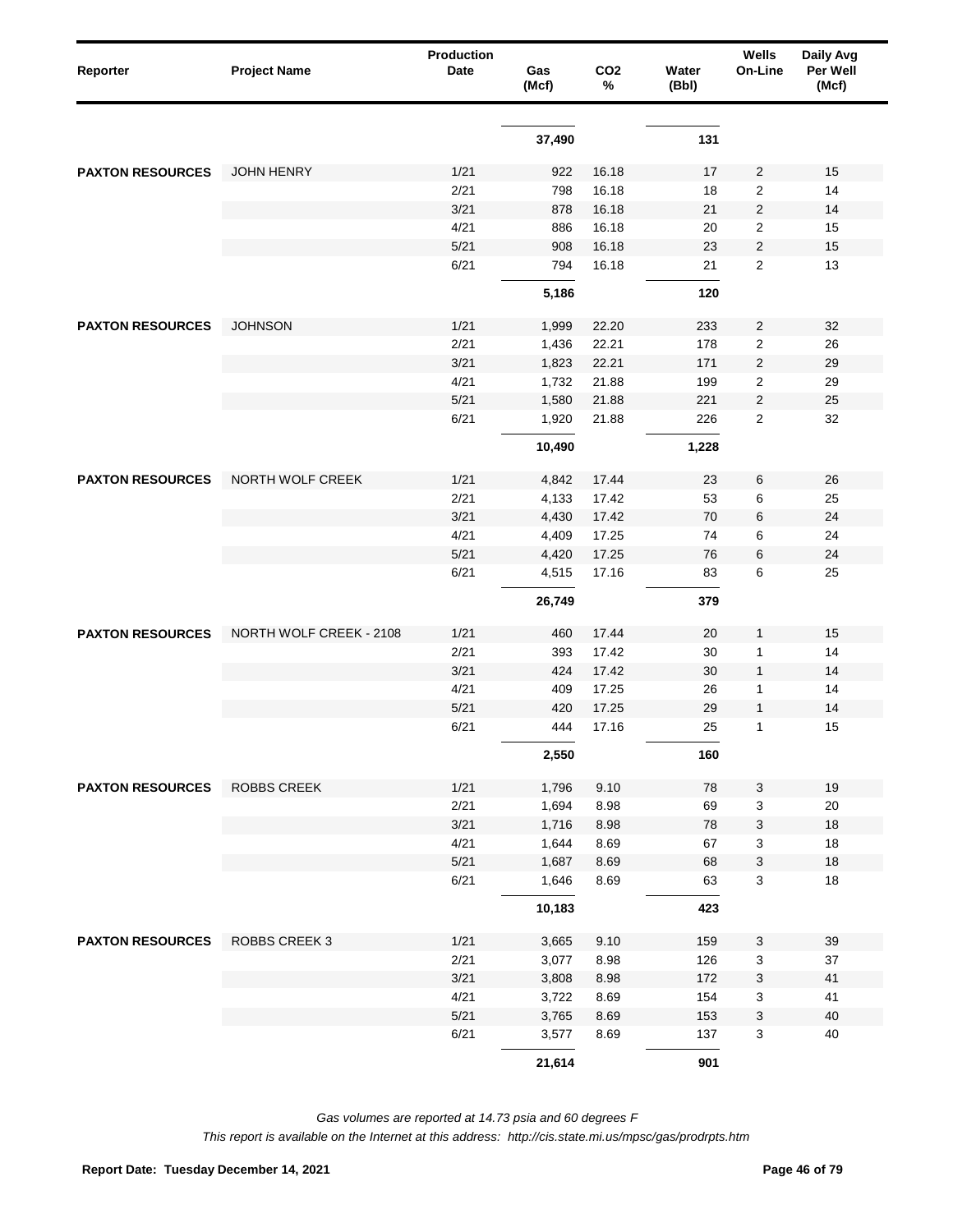| Reporter                | <b>Project Name</b>                               | Production<br>Date | Gas<br>(Mcf) | CO <sub>2</sub><br>% | Water<br>(Bbl) | Wells<br>On-Line | Daily Avg<br>Per Well<br>(Mcf) |  |
|-------------------------|---------------------------------------------------|--------------------|--------------|----------------------|----------------|------------------|--------------------------------|--|
| <b>PAXTON RESOURCES</b> | <b>SCHROEDER</b>                                  | 1/21               | $\mathbf 0$  | 0.00                 | $\mathbf 0$    | 0                | $\mathbf 0$                    |  |
|                         |                                                   | 2/21               | 0            | 0.00                 | 0              | 0                | 0                              |  |
|                         |                                                   | 3/21               | $\mathbf 0$  | 0.00                 | 0              | 0                | $\mathbf 0$                    |  |
|                         |                                                   |                    | 0            |                      | 0              |                  |                                |  |
| <b>PAXTON RESOURCES</b> | STURGEON RIVER 14                                 | 1/21               | 1,426        | 16.18                | 21             | 3                | 15                             |  |
|                         |                                                   | 2/21               | 975          | 16.18                | 16             | 3                | 12                             |  |
|                         |                                                   | 3/21               | 909          | 16.18                | 21             | 3                | 10                             |  |
|                         |                                                   | 4/21               | 863          | 16.18                | 13             | 3                | 10                             |  |
|                         |                                                   | 5/21               | 970          | 16.18                | 15             | 3                | 10                             |  |
|                         |                                                   | 6/21               | 1,120        | 16.18                | 29             | 3                | 12                             |  |
|                         |                                                   |                    | 6,263        |                      | 115            |                  |                                |  |
|                         | <b>PAXTON RESOURCES - REPORTER TOTALS:</b>        |                    | 429,491      |                      | 20,917         |                  |                                |  |
| <b>RIVERSIDE ENERGY</b> | <b>MARSTRAND</b>                                  | 1/21               | 9,104        | 18.87                | 5,883          | 20               | 15                             |  |
|                         |                                                   | 2/21               | 7,777        | 18.87                | 5,479          | 20               | 14                             |  |
|                         |                                                   | 3/21               | 8,622        | 18.87                | 6,140          | 20               | 14                             |  |
|                         |                                                   | 4/21               | 7,033        | 18.87                | 6,541          | 20               | 12                             |  |
|                         |                                                   | 5/21               | 0            | 0.00                 | 2,018          | 20               | $\mathsf 0$                    |  |
|                         |                                                   | 6/21               | 0            | 0.00                 | 0              | $\mathbf 0$      | $\mathbf 0$                    |  |
|                         |                                                   |                    | 32,536       |                      | 26,061         |                  |                                |  |
| <b>RIVERSIDE ENERGY</b> | <b>SHARKSTOOTH</b>                                | 1/21               | 32,913       | 4.15                 | 2,482          | $\overline{7}$   | 152                            |  |
|                         |                                                   | 2/21               | 29,547       | 4.15                 | 2,441          | $\overline{7}$   | 151                            |  |
|                         |                                                   | 3/21               | 30,696       | 4.15                 | 2,426          | 7                | 141                            |  |
|                         |                                                   | 4/21               | 32,577       | 3.56                 | 2,550          | $\overline{7}$   | 155                            |  |
|                         |                                                   | 5/21               | 31,433       | 3.56                 | 2,180          | 7                | 145                            |  |
|                         |                                                   | 6/21               | 28,177       | 3.56                 | 1,750          | $\overline{7}$   | 134                            |  |
|                         |                                                   |                    | 185,343      |                      | 13,829         |                  |                                |  |
|                         | RIVERSIDE ENERGY MICHIGAN, LLC - REPORTER TOTALS: |                    | 217,879      |                      | 39,890         |                  |                                |  |
| <b>SAVOY ENERGY LP</b>  | <b>DOVER 1/12</b>                                 | 1/21               | 2,934        | 4.11                 | 2,012          | $\overline{2}$   | 47                             |  |
|                         |                                                   | 2/21               | 1,217        | 4.11                 | 1,963          | $\overline{2}$   | 22                             |  |
|                         |                                                   | 3/21               | 1,951        | 4.11                 | 2,150          | $\overline{c}$   | 31                             |  |
|                         |                                                   | 4/21               | 2,575        | 4.11                 | 1,972          | $\sqrt{2}$       | 43                             |  |
|                         |                                                   | 5/21               | 2,619        | 4.11                 | 2,025          | $\overline{2}$   | 42                             |  |
|                         |                                                   | 6/21               | 2,403        | 4.11                 | 2,095          | $\overline{2}$   | 40                             |  |
|                         |                                                   |                    | 13,699       |                      | 12,217         |                  |                                |  |
|                         | SAVOY ENERGY LP - REPORTER TOTALS:                |                    | 13,699       |                      | 12,217         |                  |                                |  |
| TRENDWELL ANTRIM,       | ALBERT 16                                         | 1/21               | 13,107       | 11.46                | 620            | 22               | 19                             |  |
|                         |                                                   | 2/21               | 12,821       | 10.61                | 560            | 22               | 21                             |  |
|                         |                                                   | 3/21               | 14,338       | 10.61                | 620            | 22               | 21                             |  |
|                         |                                                   | 4/21               | 13,474       | 11.72                | 600            | 22               | 20                             |  |
|                         |                                                   | 5/21               | 13,676       | 11.72                | 600            | 22               | $20\,$                         |  |
|                         |                                                   | 6/21               | 13,548       | 10.95                | 600            | 22               | 21                             |  |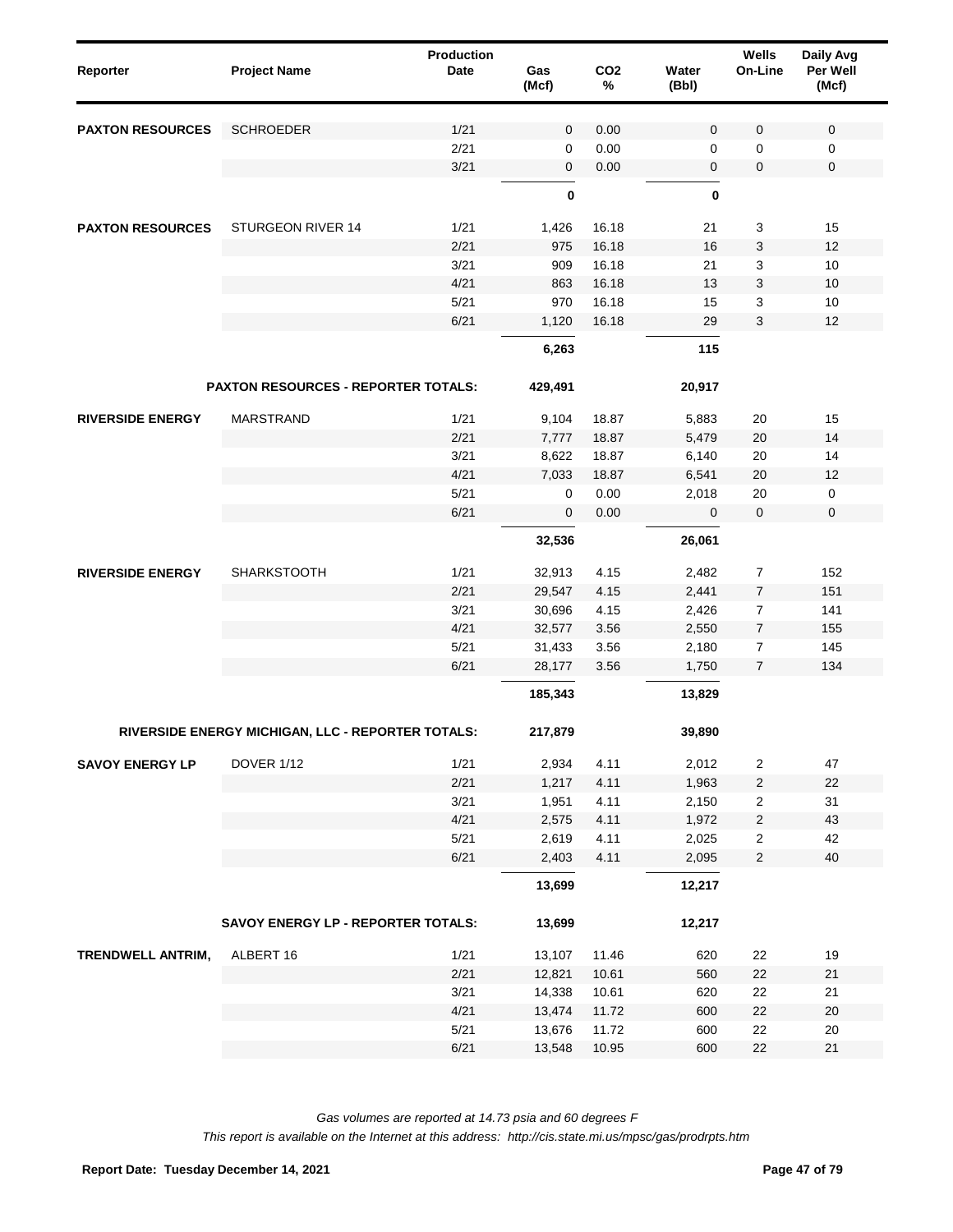| Reporter                 | <b>Project Name</b> | <b>Production</b><br>Date | Gas<br>(Mcf) | CO <sub>2</sub><br>% | Water<br>(Bbl) | Wells<br>On-Line | Daily Avg<br>Per Well<br>(Mcf) |
|--------------------------|---------------------|---------------------------|--------------|----------------------|----------------|------------------|--------------------------------|
|                          |                     |                           | 80,964       |                      | 3,600          |                  |                                |
| <b>TRENDWELL ANTRIM,</b> | ALBERT 17           | 1/21                      | 32,008       | 6.56                 | 568            | 17               | 61                             |
|                          |                     | 2/21                      | 28,937       | 6.52                 | 637            | 17               | 61                             |
|                          |                     | 3/21                      | 30,724       | 6.52                 | 644            | 17               | 58                             |
|                          |                     | 4/21                      | 29,691       | 6.47                 | 729            | 17               | 58                             |
|                          |                     | 5/21                      | 30,784       | 6.47                 | 692            | 17               | 58                             |
|                          |                     | 6/21                      | 30,679       | 6.57                 | 675            | 17               | 60                             |
|                          |                     |                           | 182,823      |                      | 3,945          |                  |                                |
| <b>TRENDWELL ANTRIM,</b> | AVERY 15            | 1/21                      | 16,806       | 25.38                | 2,170          | 32               | 17                             |
|                          |                     | 2/21                      | 15,415       | 25.19                | 1,960          | 32               | 17                             |
|                          |                     | 3/21                      | 16,568       | 25.30                | 2,170          | 32               | 17                             |
|                          |                     | 4/21                      | 15,182       | 25.30                | 2,100          | 32               | $16$                           |
|                          |                     | 5/21                      | 17,305       | 25.47                | 2,170          | 32               | 17                             |
|                          |                     | 6/21                      | 16,286       | 25.47                | 2,100          | 32               | 17                             |
|                          |                     |                           | 97,562       |                      | 12,670         |                  |                                |
| <b>TRENDWELL ANTRIM,</b> | AVERY 16            | 1/21                      | 10,906       | 25.38                | 1,082          | 20               | 18                             |
|                          |                     | 2/21                      | 9,839        | 25.19                | 980            | 20               | 18                             |
|                          |                     | 3/21                      | 10,819       | 25.30                | 1,085          | 20               | 17                             |
|                          |                     | 4/21                      | 10,390       | 25.30                | 1,060          | 20               | 17                             |
|                          |                     | 5/21                      | 10,626       | 25.47                | 1,085          | 20               | 17                             |
|                          |                     | 6/21                      | 10,536       | 25.47                | 1,050          | 20               | 18                             |
|                          |                     |                           | 63,116       |                      | 6,342          |                  |                                |
| <b>TRENDWELL ANTRIM,</b> | AVERY 18            | 1/21                      | 12,083       | 26.42                | 1,395          | 20               | 19                             |
|                          |                     | 2/21                      | 10,952       | 26.39                | 1,260          | 20               | 20                             |
|                          |                     | 3/21                      | 11,928       | 25.95                | 1,395          | 20               | 19                             |
|                          |                     | 4/21                      | 11,438       | 25.95                | 1,369          | 20               | 19                             |
|                          |                     | 5/21                      | 11,640       | 26.37                | 1,395          | 20               | 19                             |
|                          |                     | 6/21                      | 12,054       | 26.37                | 1,486          | 20               | 20                             |
|                          |                     |                           | 70,095       |                      | 8,300          |                  |                                |
| TRENDWELL ANTRIM,        | <b>BRILEY 16</b>    | 1/21                      | 9,951        | 26.83                | 217            | 18               | 18                             |
|                          |                     | 2/21                      | 8,274        | 27.04                | 196            | $18$             | $16$                           |
|                          |                     | 3/21                      | 9,482        | 27.04                | 217            | 18               | 17                             |
|                          |                     | 4/21                      | 9,567        | 26.87                | 210            | $18$             | $18$                           |
|                          |                     | 5/21                      | 9,273        | 26.87                | 217            | 18               | $17$                           |
|                          |                     | 6/21                      | 10,009       | 27.35                | 210            | $18$             | $19$                           |
|                          |                     |                           | 56,556       |                      | 1,267          |                  |                                |
| TRENDWELL ANTRIM,        | <b>BRILEY 6</b>     | 1/21                      | 9,030        | 25.31                | 62             | 21               | 14                             |
|                          |                     | 2/21                      | 8,124        | 25.31                | 56             | 21               | 14                             |
|                          |                     | 3/21                      | 9,669        | 25.31                | 62             | 21               | 15                             |
|                          |                     | 4/21                      | 9,938        | 25.55                | 60             | 21               | $16$                           |
|                          |                     | 5/21                      | 9,465        | 25.55                | 62             | 21               | 15                             |
|                          |                     | 6/21                      | 8,945        | 25.90                | 60             | 21               | 14                             |
|                          |                     |                           | 55,171       |                      | 362            |                  |                                |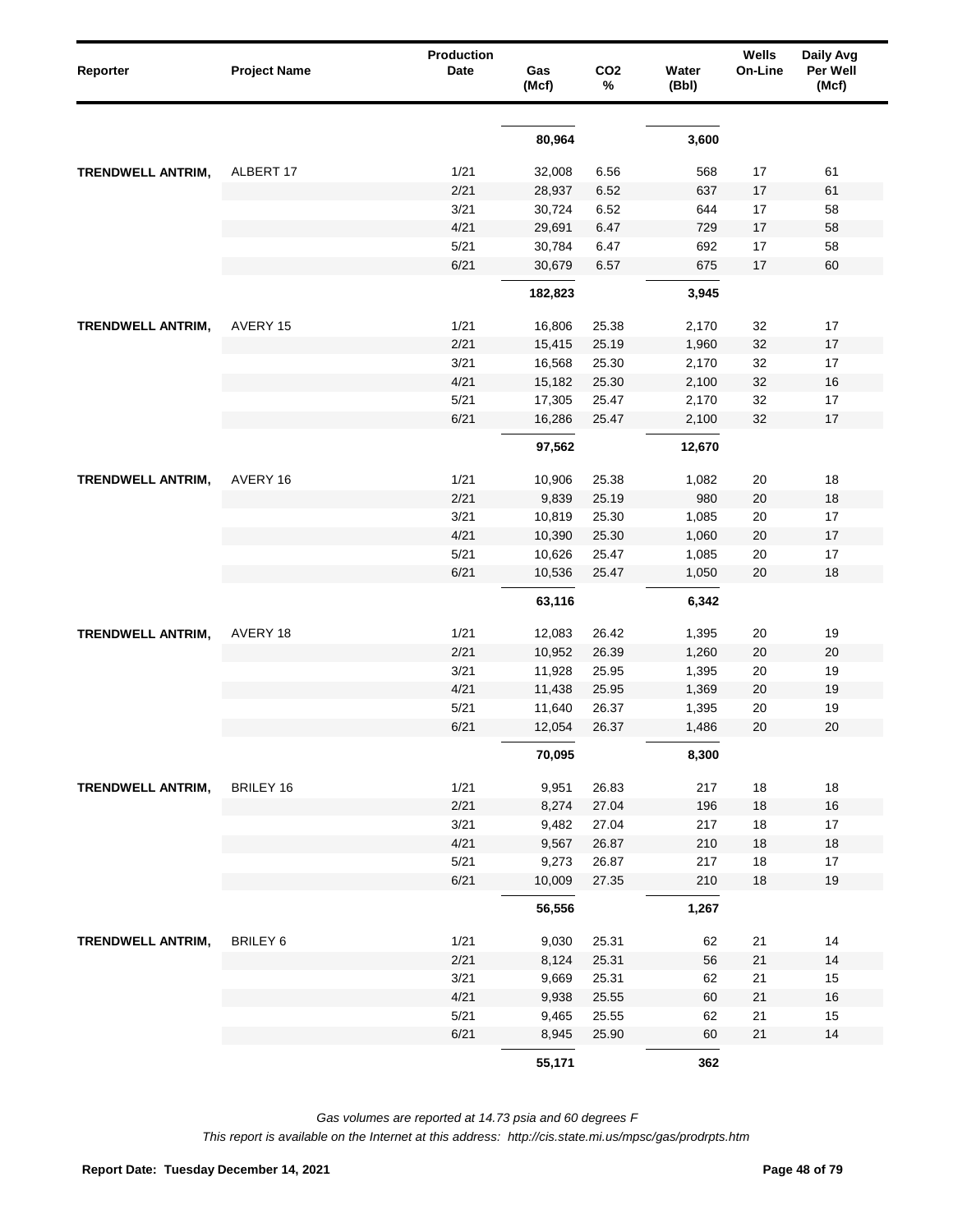| Reporter                 | <b>Project Name</b>  | <b>Production</b><br>Date | Gas<br>(Mcf) | CO <sub>2</sub><br>% | Water<br>(Bbl) | Wells<br>On-Line | Daily Avg<br>Per Well<br>(Mcf) |
|--------------------------|----------------------|---------------------------|--------------|----------------------|----------------|------------------|--------------------------------|
| <b>TRENDWELL ANTRIM,</b> | <b>BRILEY 7</b>      | 1/21                      | 9,230        | 26.83                | 124            | 16               | 19                             |
|                          |                      | 2/21                      | 8,521        | 27.04                | 112            | 16               | 19                             |
|                          |                      | 3/21                      | 8,478        | 27.04                | 124            | 16               | 17                             |
|                          |                      | 4/21                      | 8,797        | 26.87                | 120            | 16               | 18                             |
|                          |                      | 5/21                      | 8,797        | 26.87                | 124            | 16               | 18                             |
|                          |                      | 6/21                      | 8,576        | 27.35                | 120            | 16               | 18                             |
|                          |                      |                           | 52,399       |                      | 724            |                  |                                |
| <b>TRENDWELL ANTRIM,</b> | <b>BRILEY 9</b>      | 1/21                      | 7,520        | 26.83                | 310            | 16               | 15                             |
|                          |                      | 2/21                      | 13,774       | 27.04                | 280            | 16               | 31                             |
|                          |                      | 3/21                      | 7,446        | 27.04                | 310            | 16               | 15                             |
| <b>TRENDWELL ANTRIM,</b> |                      | 4/21                      | 7,204        | 26.87                | 300            | 16               | 15                             |
|                          |                      | 5/21                      | 8,593        | 26.87                | 310            | 16               | 17                             |
|                          |                      | 6/21                      | 7,248        | 27.35                | 300            | 16               | 15                             |
|                          |                      |                           | 51,785       |                      | 1,810          |                  |                                |
|                          | E ALBERT 16-2        | 1/21                      | 40,258       | 19.91                | 2,170          | 40               | 32                             |
|                          |                      | 2/21                      | 35,818       | 20.89                | 1,960          | 40               | 32                             |
|                          |                      | 3/21                      | 40,053       | 20.02                | 2,170          | 40               | 32                             |
|                          |                      | 4/21                      | 36,985       | 20.02                | 2,039          | 40               | 31                             |
|                          |                      | 5/21                      | 41,418       | 18.27                | 2,170          | 40               | 33                             |
|                          |                      | 6/21                      | 38,316       | 18.27                | 2,100          | 40               | 32                             |
|                          |                      |                           | 232,848      |                      | 12,609         |                  |                                |
| <b>TRENDWELL ANTRIM,</b> | <b>EAST ALBERT 1</b> | 1/21                      | 2,406        | 19.91                | 775            | 3                | 26                             |
|                          |                      | 2/21                      | 2,351        | 20.89                | 700            | 3                | 28                             |
|                          |                      | 3/21                      | 2,661        | 20.02                | 775            | 3                | 29                             |
|                          |                      | 4/21                      | 2,508        | 20.02                | 737            | 3                | 28                             |
|                          |                      | 5/21                      | 2,570        | 18.27                | 775            | 3                | 28                             |
|                          |                      | 6/21                      | 2,319        | 18.27                | 725            | 3                | 26                             |
|                          |                      |                           | 14,815       |                      | 4,487          |                  |                                |
| TRENDWELL ANTRIM,        | SOUTH ALBERT         | 1/21                      | 10,279       | 6.56                 | 2,325          | 7                | 47                             |
|                          |                      | 2/21                      | 8,938        | 6.52                 | 1,971          | 7                | 46                             |
|                          |                      | 3/21                      | 10,697       | 6.52                 | 2,325          | $\overline{7}$   | 49                             |
|                          |                      | 4/21                      | 10,335       | 6.47                 | 2,120          | $\boldsymbol{7}$ | 49                             |
|                          |                      | 5/21                      | 10,500       | 6.47                 | 2,170          | $\overline{7}$   | 48                             |
|                          |                      | 6/21                      | 10,008       | 6.57                 | 2,159          | $\overline{7}$   | 48                             |
|                          |                      |                           | 60,757       |                      | 13,070         |                  |                                |
| TRENDWELL ANTRIM,        | VIENNA 16            | 1/21                      | 11,565       | 25.22                | 372            | 20               | 19                             |
|                          |                      | 2/21                      | 9,947        | 25.76                | 336            | 20               | $18$                           |
|                          |                      | 3/21                      | 11,172       | 25.76                | 370            | 20               | 18                             |
|                          |                      | 4/21                      | 10,854       | 25.71                | 360            | 20               | 18                             |
|                          |                      | 5/21                      | 11,684       | 25.71                | 372            | 20               | 19                             |
|                          |                      | 6/21                      | 11,927       | 26.11                | 360            | 20               | $20\,$                         |
|                          |                      |                           | 67,149       |                      | 2,170          |                  |                                |
| TRENDWELL ANTRIM,        | VIENNA <sub>2</sub>  | 1/21                      | 13,587       | 25.31                | 248            | 19               | 23                             |
|                          |                      | 2/21                      | 11,780       | 25.31                | 224            | 19               | 22                             |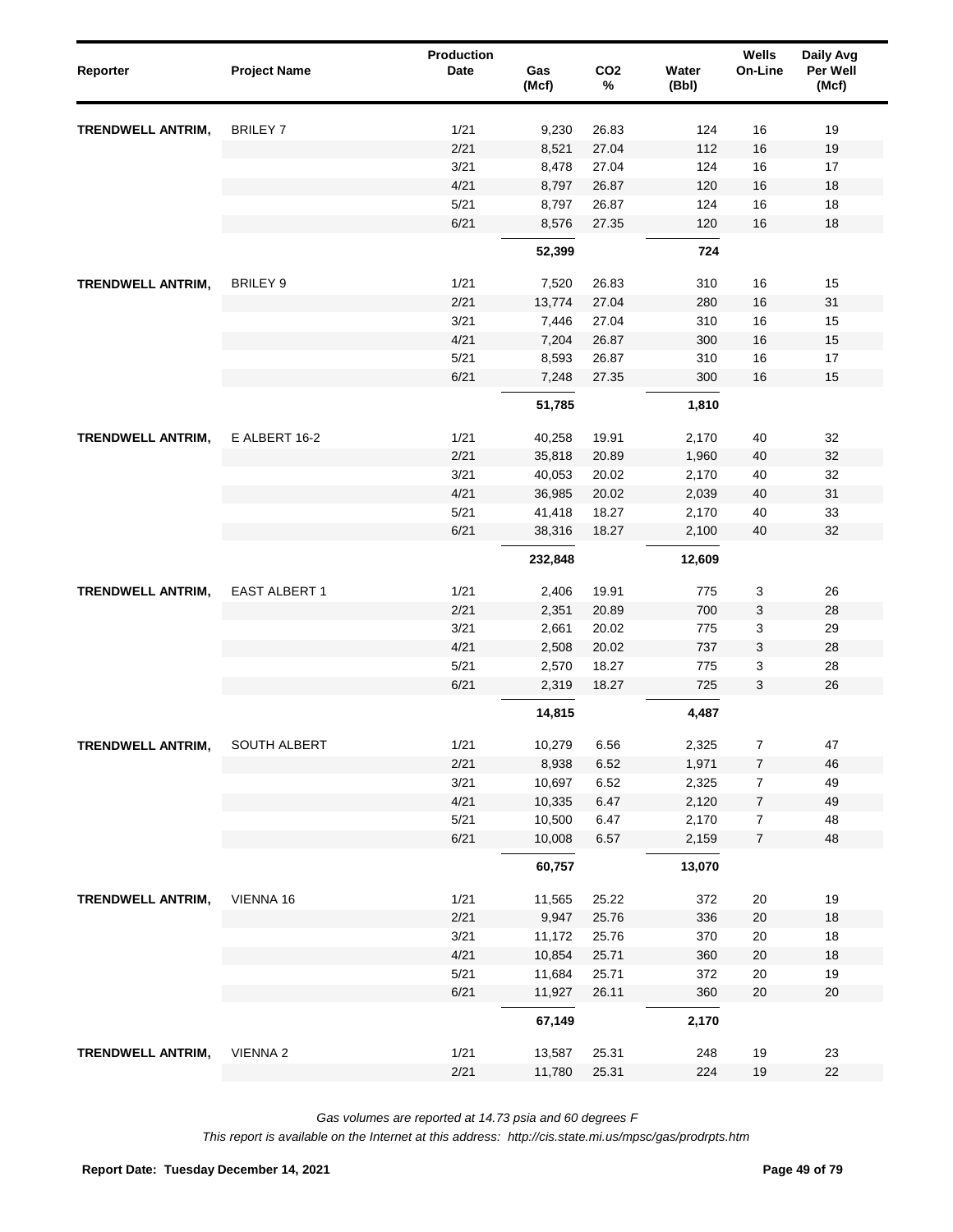| Reporter                 | <b>Project Name</b>                      | Production<br><b>Date</b> | Gas<br>(Mcf)   | CO <sub>2</sub><br>$\%$ | Water<br>(Bbl) | Wells<br>On-Line | Daily Avg<br>Per Well<br>(Mcf) |
|--------------------------|------------------------------------------|---------------------------|----------------|-------------------------|----------------|------------------|--------------------------------|
| <b>TRENDWELL ANTRIM,</b> | VIENNA <sub>2</sub>                      | 3/21                      | 13,276         | 25.31                   | 240            | 19               | 23                             |
|                          |                                          | 4/21                      | 12,610         | 25.55                   | 240            | 19               | 22                             |
|                          |                                          | 5/21                      | 13,052         | 25.55                   | 248            | 19               | 22                             |
|                          |                                          | 6/21                      | 13,477         | 25.90                   | 240            | 19               | 24                             |
|                          |                                          |                           | 77,782         |                         | 1,440          |                  |                                |
| TRENDWELL ANTRIM,        | VIENNA 20                                | 1/21                      | 17,941         | 24.62                   | 527            | 26               | 22                             |
|                          |                                          | 2/21                      | 15,383         | 24.49                   | 476            | 26               | 21                             |
|                          |                                          | 3/21                      | 17,617         | 24.49                   | 524            | 26               | 22                             |
|                          |                                          | 4/21                      | 17,057         | 24.46                   | 510            | 26               | 22                             |
|                          |                                          | 5/21                      | 18,271         | 24.46                   | 527            | 26               | 23                             |
|                          |                                          | 6/21                      | 18,098         | 24.98                   | 510            | 26               | 23                             |
|                          |                                          |                           | 104,367        |                         | 3,074          |                  |                                |
| <b>TRENDWELL ANTRIM,</b> | VIENNA 31                                | 1/21                      | 19,092         | 25.48                   | 372            | 29               | 21                             |
|                          |                                          | 2/21                      | 16,739         | 25.49                   | 336            | 29               | 21                             |
|                          |                                          | 3/21                      | 18,856         | 25.49                   | 372            | 29               | 21                             |
|                          |                                          | 4/21                      | 18,684         | 25.35                   | 360            | 29               | 21                             |
| <b>TRENDWELL ANTRIM,</b> |                                          | 5/21                      | 18,701         | 25.35                   | 372            | 29               | 21                             |
|                          |                                          | 6/21                      | 18,114         | 25.82                   | 360            | 29               | 21                             |
|                          |                                          |                           | 110,186        |                         | 2,172          |                  |                                |
|                          | VIENNA 34                                | 1/21                      | 10,929         | 24.34                   | 372            | 14               | 25                             |
|                          |                                          | 2/21                      | 9,615          | 24.49                   | 336            | 14               | 25                             |
|                          |                                          | 3/21                      | 10,802         | 24.49                   | 372            | 14               | 25                             |
|                          |                                          | 4/21                      | 10,476         | 24.29                   | 360            | 14               | 25                             |
|                          |                                          | 5/21                      | 10,621         | 24.29                   | 372            | 14               | 24                             |
|                          |                                          | 6/21                      | 10,911         | 24.53                   | 360            | 14               | 26                             |
|                          |                                          |                           | 63,354         |                         | 2,172          |                  |                                |
| <b>TRENDWELL ANTRIM,</b> | <b>WOLF CREEK</b>                        | 1/21                      | 19,012         | 15.92                   | 600            | 19               | 32                             |
|                          |                                          | 2/21                      | 16,723         | 15.79                   | 496            | 19               | 31                             |
|                          |                                          | 3/21                      | 18,716         | 15.79                   | 626            | 19               | 32                             |
|                          |                                          | 4/21                      | 18,217         | 15.84                   | 546            | $19$             | 32                             |
|                          |                                          | 5/21                      | 18,471         | 15.84                   | 526            | 19               | 31                             |
|                          |                                          | 6/21                      | 18,696         | 15.77                   | 495            | $19$             | 33                             |
|                          |                                          |                           | 109,835        |                         | 3,289          |                  |                                |
| TRENDWELL ANTRIM,        | WOLF CREEK II                            | 1/21                      | 1,361          | 15.92                   | 31             | $\mathbf 1$      | 44                             |
|                          |                                          | 2/21                      | 1,216          | 15.79                   | 28             | 1                | 43                             |
|                          |                                          | 3/21                      | 1,351          | 15.79                   | 31             | 1                | 44                             |
|                          |                                          | 4/21                      | 1,301          | 15.84                   | 30             | 1                | 43                             |
|                          |                                          | 5/21                      | 1,352          | 15.84                   | 31             | 1                | 44                             |
|                          |                                          | 6/21                      | 1,363<br>7,944 | 15.77                   | 30             | $\mathbf{1}$     | 45                             |
|                          |                                          |                           |                |                         | 181            |                  |                                |
|                          | TRENDWELL ANTRIM, INC - REPORTER TOTALS: |                           | 1,559,508      |                         | 83,684         |                  |                                |
| <b>VCP MICHIGAN LLC</b>  | ASE 1 HAYES                              | 1/21                      | 0              | 20.04                   | 0              | $\pmb{0}$        | $\pmb{0}$                      |
|                          |                                          | 2/21                      | 0              | 20.04                   | 0              | $\pmb{0}$        | $\pmb{0}$                      |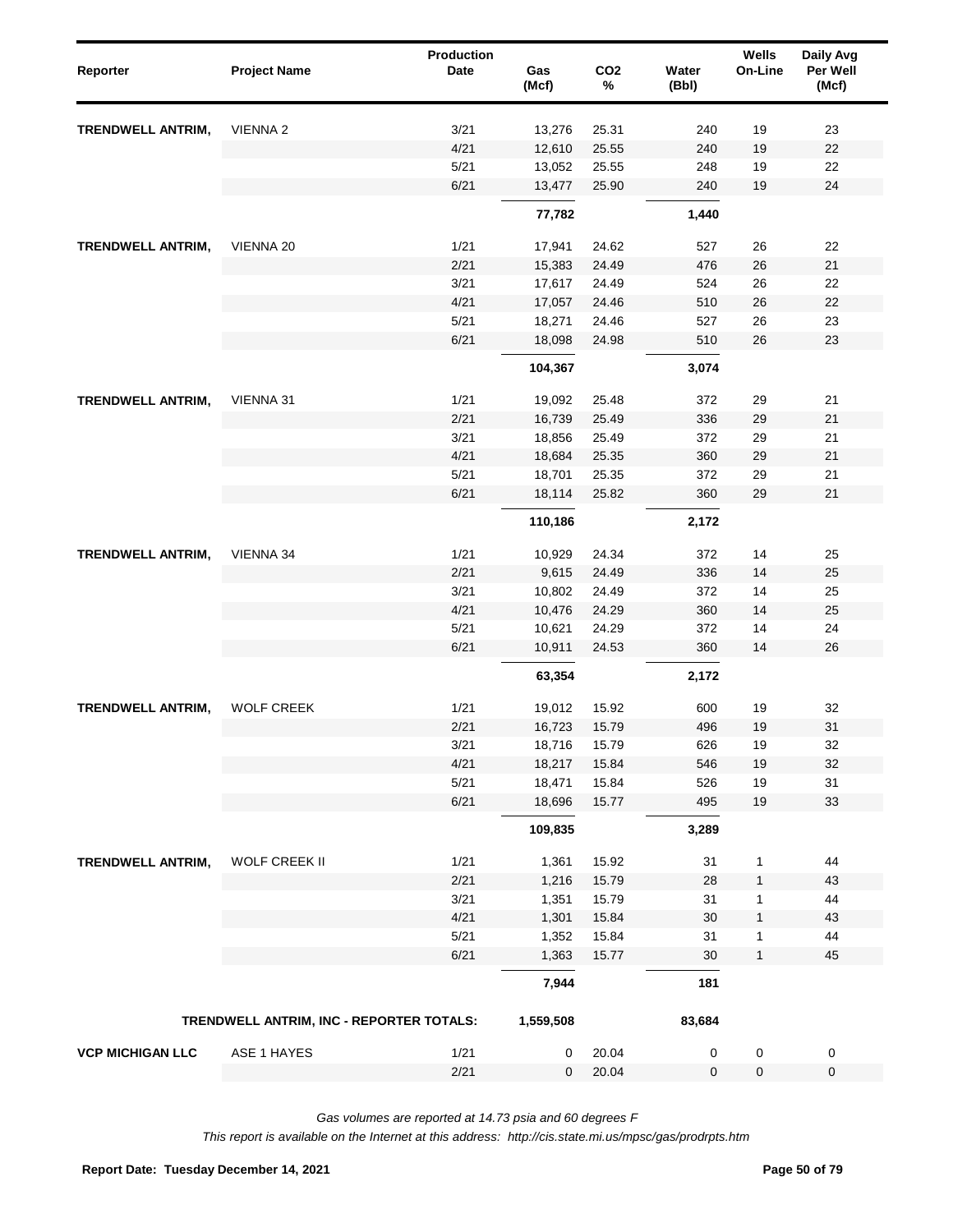| Reporter                | <b>Project Name</b> | Production<br>Date | Gas<br>(Mcf) | CO <sub>2</sub><br>$\%$ | Water<br>(Bbl) | Wells<br>On-Line          | Daily Avg<br>Per Well<br>(Mcf) |  |
|-------------------------|---------------------|--------------------|--------------|-------------------------|----------------|---------------------------|--------------------------------|--|
| <b>VCP MICHIGAN LLC</b> | ASE 1 HAYES         | 3/21               | 0            | 20.04                   | 0              | 0                         | 0                              |  |
|                         |                     | 4/21               | $\mathbf 0$  | 20.04                   | 0              | 0                         | $\mathbf 0$                    |  |
|                         |                     | 5/21               | 0            | 20.04                   | 0              | 0                         | 0                              |  |
|                         |                     | 6/21               | $\mathbf 0$  | 20.04                   | 0              | 0                         | $\mathsf 0$                    |  |
|                         |                     |                    | $\pmb{0}$    |                         | $\bf{0}$       |                           |                                |  |
| <b>VCP MICHIGAN LLC</b> | ASE <sub>2</sub>    | 1/21               | 4,032        | 22.92                   | 169            | 10                        | 13                             |  |
|                         |                     | 2/21               | 3,572        | 22.92                   | 126            | 10                        | 13                             |  |
|                         |                     | 3/21               | 3,983        | 22.92                   | 182            | 10                        | 13                             |  |
|                         |                     | 4/21               | 4,302        | 22.92                   | 191            | 10                        | 14                             |  |
|                         |                     | 5/21               | 4,518        | 22.92                   | 173            | 10                        | 15                             |  |
|                         |                     | 6/21               | 4,466        | 22.92                   | 175            | 10                        | 15                             |  |
|                         |                     |                    | 24,873       |                         | 1,016          |                           |                                |  |
| <b>VCP MICHIGAN LLC</b> | <b>ASE 3A-25</b>    | 1/21               | 0            | 5.30                    | 0              | $\pmb{0}$                 | 0                              |  |
|                         |                     | 2/21               | $\mathbf 0$  | 5.30                    | 0              | 0                         | 0                              |  |
|                         |                     | 3/21               | 0            | 5.30                    | 0              | 0                         | 0                              |  |
|                         |                     | 4/21               | $\mathbf 0$  | 5.30                    | 0              | 0                         | 0                              |  |
|                         |                     | 5/21               | 0            | 5.30                    | 0              | 0                         | 0                              |  |
|                         |                     | 6/21               | $\pmb{0}$    | 5.30                    | 0              | 0                         | $\mathsf 0$                    |  |
|                         |                     |                    | $\pmb{0}$    |                         | $\bf{0}$       |                           |                                |  |
| <b>VCP MICHIGAN LLC</b> | ASE 3A-36           | 1/21               | 0            | 16.14                   | 0              | $\pmb{0}$                 | $\pmb{0}$                      |  |
|                         |                     | 2/21               | $\mathbf 0$  | 16.14                   | 0              | 0                         | 0                              |  |
|                         |                     | 3/21               | 0            | 16.14                   | 0              | 0                         | 0                              |  |
|                         |                     | 4/21               | $\mathbf 0$  | 16.14                   | 0              | 0                         | 0                              |  |
|                         |                     | 5/21               | $\mathbf 0$  | 16.14                   | 0              | 0                         | 0                              |  |
|                         |                     | 6/21               | $\mathbf 0$  | 16.14                   | 0              | 0                         | $\mathbf 0$                    |  |
|                         |                     |                    | $\pmb{0}$    |                         | $\pmb{0}$      |                           |                                |  |
| <b>VCP MICHIGAN LLC</b> | ASE 3B WOLFE        | 1/21               | 12,995       | 5.67                    | 391            | 16                        | 26                             |  |
|                         |                     | 2/21               | 11,655       | 5.67                    | 296            | 16                        | 26                             |  |
|                         |                     | 3/21               | 12,968       | 5.67                    | 426            | $16$                      | 26                             |  |
|                         |                     | 4/21               | 12,647       | 5.67                    | 413            | 16                        | 26                             |  |
|                         |                     | 5/21               | 13,066       | 5.67                    | 370            | 16                        | 26                             |  |
|                         |                     | 6/21               | 12,660       | 5.67                    | 367            | $16\,$                    | $26\,$                         |  |
|                         |                     |                    | 75,991       |                         | 2,263          |                           |                                |  |
| <b>VCP MICHIGAN LLC</b> | ASE 3B WOLFE ET AL  | 1/21               | 998          | 4.88                    | $30\,$         | $\ensuremath{\mathsf{3}}$ | 11                             |  |
|                         |                     | 2/21               | 909          | 4.88                    | 23             | 3                         | 11                             |  |
|                         |                     | 3/21               | 1,037        | 4.88                    | 34             | 3                         | 11                             |  |
|                         |                     | 4/21               | 1,016        | 4.88                    | 33             | 3                         | 11                             |  |
|                         |                     | 5/21               | 946          | 4.88                    | 26             | 3                         | $10$                           |  |
|                         |                     | 6/21               | 907          | 4.88                    | $26\,$         | 3                         | $10$                           |  |
|                         |                     |                    | 5,813        |                         | 172            |                           |                                |  |
| <b>VCP MICHIGAN LLC</b> | ASE 4-16            | 1/21               | 566          | 16.70                   | 12             | 8                         | $\overline{\mathbf{c}}$        |  |
|                         |                     | 2/21               | 535          | 16.70                   | 11             | 8                         | $\sqrt{2}$                     |  |
|                         |                     | 3/21               | 587          | 16.70                   | 13             | 8                         | $\overline{\mathbf{c}}$        |  |
|                         |                     | 4/21               | 538          | 16.70                   | 12             | 8                         | $\sqrt{2}$                     |  |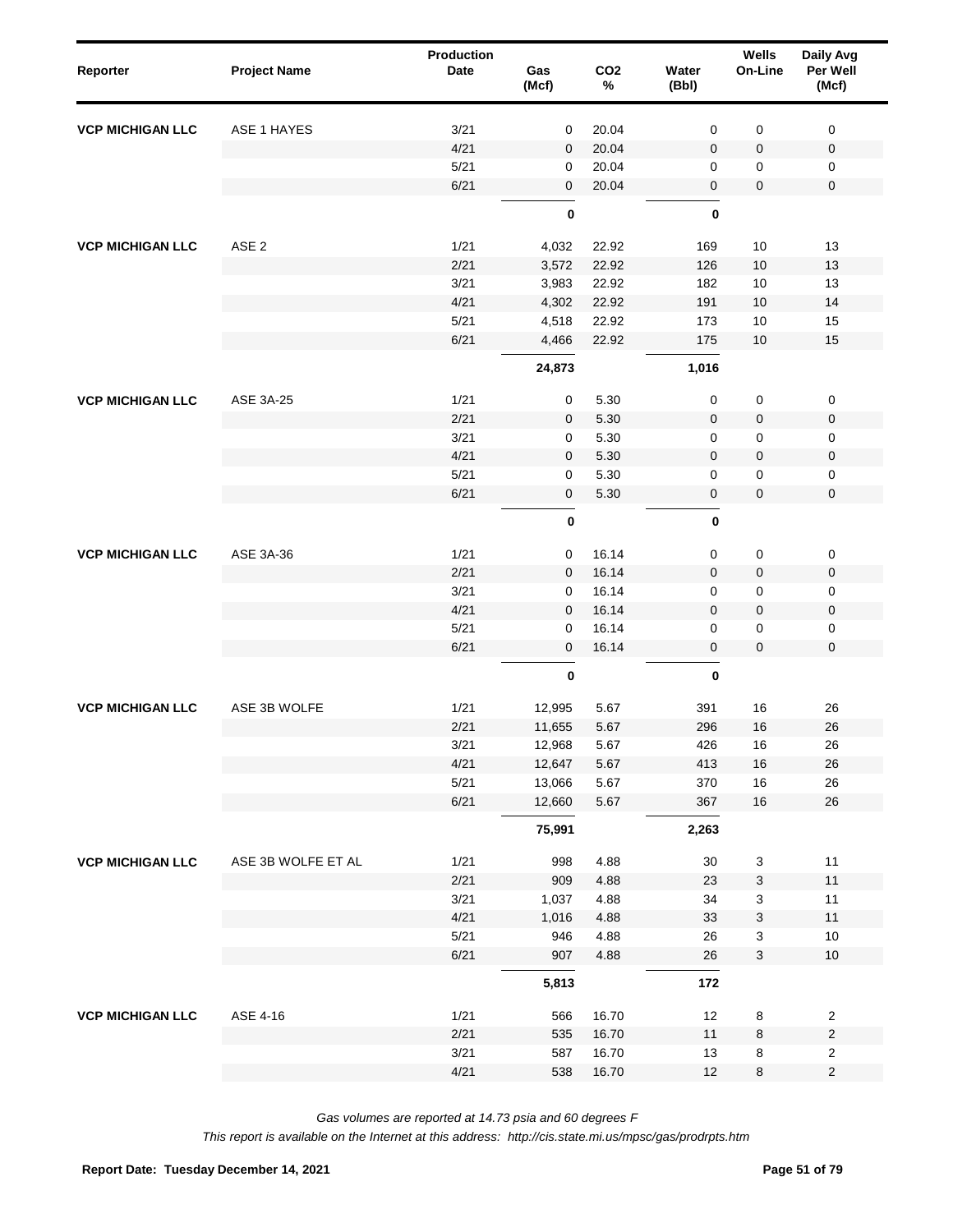| Reporter                | <b>Project Name</b> | Production<br><b>Date</b> | Gas<br>(Mcf)     | CO <sub>2</sub><br>$\%$ | Water<br>(Bbl) | <b>Wells</b><br>On-Line | Daily Avg<br>Per Well<br>(Mcf) |
|-------------------------|---------------------|---------------------------|------------------|-------------------------|----------------|-------------------------|--------------------------------|
| <b>VCP MICHIGAN LLC</b> | ASE 4-16            | 5/21                      | 485              | 16.70                   | 11             | 8                       | 2                              |
|                         |                     | 6/21                      | 478              | 16.70                   | 11             | 8                       | $\mathbf 2$                    |
|                         |                     |                           | 3,189            |                         | 70             |                         |                                |
| <b>VCP MICHIGAN LLC</b> | ASE 4-17            | 1/21                      | 1,583            | 21.09                   | 36             | 6                       | 8                              |
|                         |                     | 2/21                      | 1,597            | 21.09                   | 34             | 6                       | 10                             |
|                         |                     | 3/21                      | 1,712            | 21.09                   | 39             | 6                       | 9                              |
|                         |                     | 4/21                      | 1,768            | 21.09                   | 42             | 6                       | 10                             |
|                         |                     | 5/21                      | 1,999            | 21.09                   | 48             | 6                       | 11                             |
|                         |                     | 6/21                      | 1,761            | 21.09                   | 45             | 6                       | 10                             |
|                         |                     |                           | 10,420           |                         | 244            |                         |                                |
| <b>VCP MICHIGAN LLC</b> | ASE 4B              | 1/21                      | 6,065            | 17.54                   | 131            | $10$                    | 20                             |
|                         |                     | 2/21                      | 5,337            | 17.54                   | 108            | 10                      | 19                             |
|                         |                     | 3/21                      | 5,757            | 17.54                   | 125            | $10$                    | 19                             |
|                         |                     | 4/21                      | 5,654            | 17.54                   | 127            | $10$                    | 19                             |
|                         |                     | 5/21                      | 5,934            | 17.54                   | 136            | $10$                    | 19                             |
|                         |                     | 6/21                      | 5,959            | 17.54                   | 144            | 10                      | 20                             |
|                         |                     |                           | 34,706           |                         | 771            |                         |                                |
| <b>VCP MICHIGAN LLC</b> | ASE 4C              | 1/21                      | 1,000            | 19.81                   | 22             | $\mathbf{1}$            | 32                             |
|                         |                     | 2/21                      | 865              | 19.81                   | 18             | $\mathbf{1}$            | 31                             |
|                         |                     | 3/21                      | 920              | 19.81                   | 21             | $\mathbf{1}$            | 30                             |
|                         |                     | 4/21                      | 893              | 19.81                   | 21             | $\mathbf{1}$            | 30                             |
|                         |                     | 5/21                      | 938              | 19.81                   | 22             | $\mathbf{1}$            | 30                             |
|                         |                     | 6/21                      | 726              | 19.81                   | 18             | $\mathbf{1}$            | 24                             |
|                         |                     |                           | 5,342            |                         | 122            |                         |                                |
|                         | ASE 4D              | 1/21                      | $\pmb{0}$        | 6.69                    | 0              | $\pmb{0}$               | 0                              |
|                         |                     | 2/21                      | $\mathbf 0$      | 6.69                    | $\pmb{0}$      | $\pmb{0}$               | $\pmb{0}$                      |
| <b>VCP MICHIGAN LLC</b> |                     | 3/21                      | 0                | 6.69                    | $\pmb{0}$      | 0                       | 0                              |
|                         |                     | 4/21                      | 0                | 6.69                    | $\mathbf 0$    | $\mathbf 0$             | $\pmb{0}$                      |
|                         |                     | 5/21                      | $\boldsymbol{0}$ | 6.69                    | 0              | $\pmb{0}$               | 0                              |
|                         |                     | 6/21                      | $\pmb{0}$        | 6.69                    | $\mathbf 0$    | $\pmb{0}$               | $\mathbf 0$                    |
|                         |                     |                           | $\pmb{0}$        |                         | $\pmb{0}$      |                         |                                |
| <b>VCP MICHIGAN LLC</b> | ASE <sub>5</sub>    | 1/21                      | 12,582           | 14.72                   | 1,040          | 19                      | 21                             |
|                         |                     | 2/21                      | 11,972           | 14.72                   | 878            | 19                      | 23                             |
|                         |                     | 3/21                      | 12,488           | 14.72                   | 984            | 19                      | 21                             |
|                         |                     | 4/21                      | 12,022           | 14.72                   | 950            | 19                      | $21$                           |
|                         |                     | 5/21                      | 12,160           | 14.72                   | 949            | 19                      | 21                             |
|                         |                     | 6/21                      | 11,964           | 14.72                   | 846            | 19                      | $21$                           |
|                         |                     |                           | 73,188           |                         | 5,647          |                         |                                |
| <b>VCP MICHIGAN LLC</b> | ASE 512             | 1/21                      | 8,656            | 10.30                   | 33             | $\,6$                   | 47                             |
|                         |                     | 2/21                      | 8,451            | 10.30                   | 39             | 6                       | 50                             |
|                         |                     | 3/21                      | 8,440            | 10.30                   | 64             | 6                       | 45                             |
|                         |                     | 4/21                      | 8,401            | 10.30                   | 63             | $\,6$                   | $47\,$                         |
|                         |                     | 5/21                      | 8,518            | 10.30                   | 49             | 6                       | 46                             |
|                         |                     | 6/21                      | 8,257            | 10.30                   | 34             | $\,6$                   | 46                             |
|                         |                     |                           |                  |                         |                |                         |                                |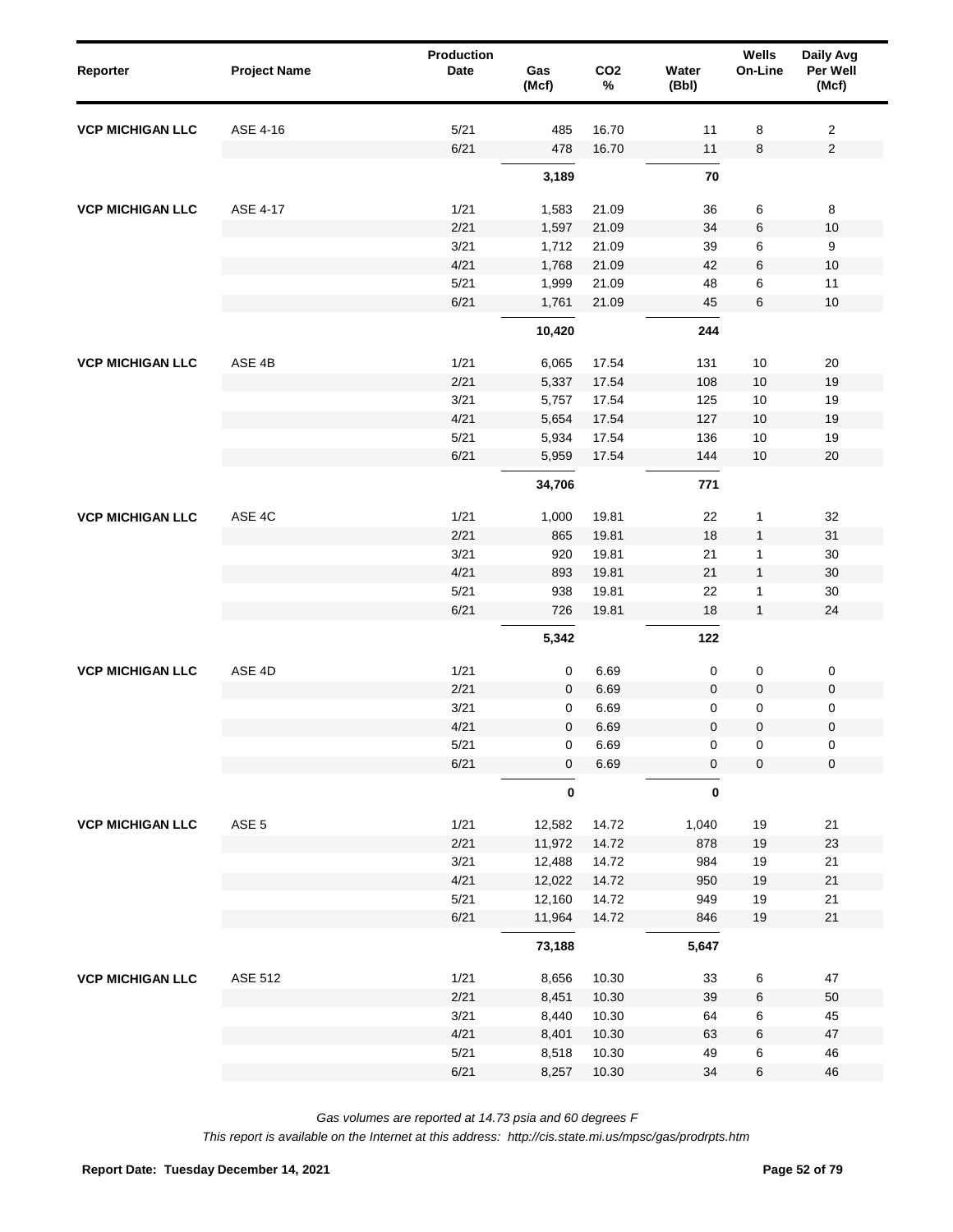| Reporter                                           | <b>Project Name</b> | Production<br>Date | Gas<br>(Mcf) | CO <sub>2</sub><br>% | Water<br>(Bbl) | Wells<br>On-Line        | Daily Avg<br>Per Well<br>(Mcf) |
|----------------------------------------------------|---------------------|--------------------|--------------|----------------------|----------------|-------------------------|--------------------------------|
|                                                    |                     |                    | 50,723       |                      | 282            |                         |                                |
|                                                    |                     |                    |              |                      |                |                         |                                |
| <b>VCP MICHIGAN LLC</b>                            | ASE 519             | 1/21               | 1,449        | 24.11                | $\overline{7}$ | 1                       | 47                             |
| <b>VCP MICHIGAN LLC</b><br><b>VCP MICHIGAN LLC</b> |                     | 2/21               | 1,383        | 24.11                | 8              | $\mathbf{1}$            | 49                             |
|                                                    |                     | 3/21               | 1,383        | 24.11                | 13             | 1                       | 45                             |
|                                                    |                     | 4/21               | 1,301        | 24.11                | 12             | $\mathbf{1}$            | 43                             |
|                                                    |                     | 5/21               | 1,357        | 24.11                | 10             | 1                       | 44                             |
|                                                    |                     | 6/21               | 1,362        | 24.11                | $\overline{7}$ | $\mathbf{1}$            | 45                             |
|                                                    |                     |                    | 8,235        |                      | 57             |                         |                                |
| <b>VCP MICHIGAN LLC</b>                            | ASE 5B              | 1/21               | 2,689        | 11.00                | 212            | 3                       | 29                             |
|                                                    |                     | 2/21               | 1,998        | 11.00                | 140            | 3                       | 24                             |
|                                                    |                     | 3/21               | 1,998        | 11.00                | 151            | 3                       | 21                             |
|                                                    |                     | 4/21               | 1,973        | 11.00                | 149            | 3                       | 22                             |
|                                                    |                     | 5/21               | 1,964        | 11.00                | 146            | 3                       | 21                             |
|                                                    |                     | 6/21               | 1,863        | 11.00                | 126            | 3                       | 21                             |
|                                                    |                     |                    | 12,485       |                      | 924            |                         |                                |
|                                                    | ASE 5C              | 1/21               | 5,815        | 26.11                | 28             | 7                       | 27                             |
|                                                    |                     | 2/21               | 5,495        | 26.11                | 32             | $\overline{7}$          | 28                             |
|                                                    |                     | 3/21               | 5,710        | 26.11                | 54             | 7                       | 26                             |
|                                                    |                     | 4/21               | 5,519        | 26.11                | 52             | $\boldsymbol{7}$        | 26                             |
|                                                    |                     | 5/21               | 5,822        | 26.11                | 42             | 7                       | 27                             |
|                                                    |                     | 6/21               | 5,828        | 26.11                | 30             | $\overline{7}$          | 28                             |
|                                                    |                     |                    | 34,189       |                      | 238            |                         |                                |
|                                                    | ASE 6               | 1/21               | 10,425       | 18.48                | 0              | 44                      | 8                              |
|                                                    |                     | 2/21               | 9,326        | 18.48                | $\mathbf 0$    | 44                      | $\bf 8$                        |
|                                                    |                     | 3/21               | 9,992        | 18.48                | 0              | 44                      | $\overline{7}$                 |
|                                                    |                     | 4/21               | 9,613        | 18.48                | $\mathbf 0$    | 44                      | $\boldsymbol{7}$               |
|                                                    |                     | 5/21               | 9,716        | 18.48                | 0              | 44                      | $\overline{7}$                 |
|                                                    |                     | 6/21               | 7,832        | 18.48                | $\mathbf 0$    | 44                      | $\,6$                          |
|                                                    |                     |                    | 56,904       |                      | $\pmb{0}$      |                         |                                |
| <b>VCP MICHIGAN LLC</b>                            | ASE 6B              | 1/21               | 27           | 17.31                | 0              | $\overline{\mathbf{c}}$ | $\pmb{0}$                      |
|                                                    |                     | 2/21               | 22           | 17.31                | $\pmb{0}$      | $\overline{c}$          | $\pmb{0}$                      |
|                                                    |                     | 3/21               | 39           | 17.31                | 0              | $\overline{\mathbf{c}}$ | $\mathbf{1}$                   |
|                                                    |                     | 4/21               | 36           | 17.31                | $\pmb{0}$      | $\overline{\mathbf{c}}$ | $\mathbf{1}$                   |
|                                                    |                     | 5/21               | 82           | 17.31                | 0              | $\overline{\mathbf{c}}$ | $\mathbf{1}$                   |
|                                                    |                     | 6/21               | 67           | 17.31                | $\pmb{0}$      | $\overline{\mathbf{c}}$ | $\mathbf{1}$                   |
|                                                    |                     |                    | 273          |                      | $\pmb{0}$      |                         |                                |
| <b>VCP MICHIGAN LLC</b>                            | ASE 6C              | 1/21               | 0            | 17.21                | 0              | $\pmb{0}$               | $\pmb{0}$                      |
|                                                    |                     | 2/21               | $\mathbf 0$  | 17.21                | $\pmb{0}$      | 0                       | $\pmb{0}$                      |
|                                                    |                     | 3/21               | 0            | 17.21                | 0              | 0                       | $\pmb{0}$                      |
|                                                    |                     | 4/21               | 0            | 17.21                | $\mathbf 0$    | 0                       | $\pmb{0}$                      |
|                                                    |                     | $5/21$             | 0            | 17.21                | 0              | 0                       | $\pmb{0}$                      |
|                                                    |                     | 6/21               | 0            | 17.21                | $\pmb{0}$      | 0                       | $\pmb{0}$                      |
|                                                    |                     |                    | $\pmb{0}$    |                      | $\pmb{0}$      |                         |                                |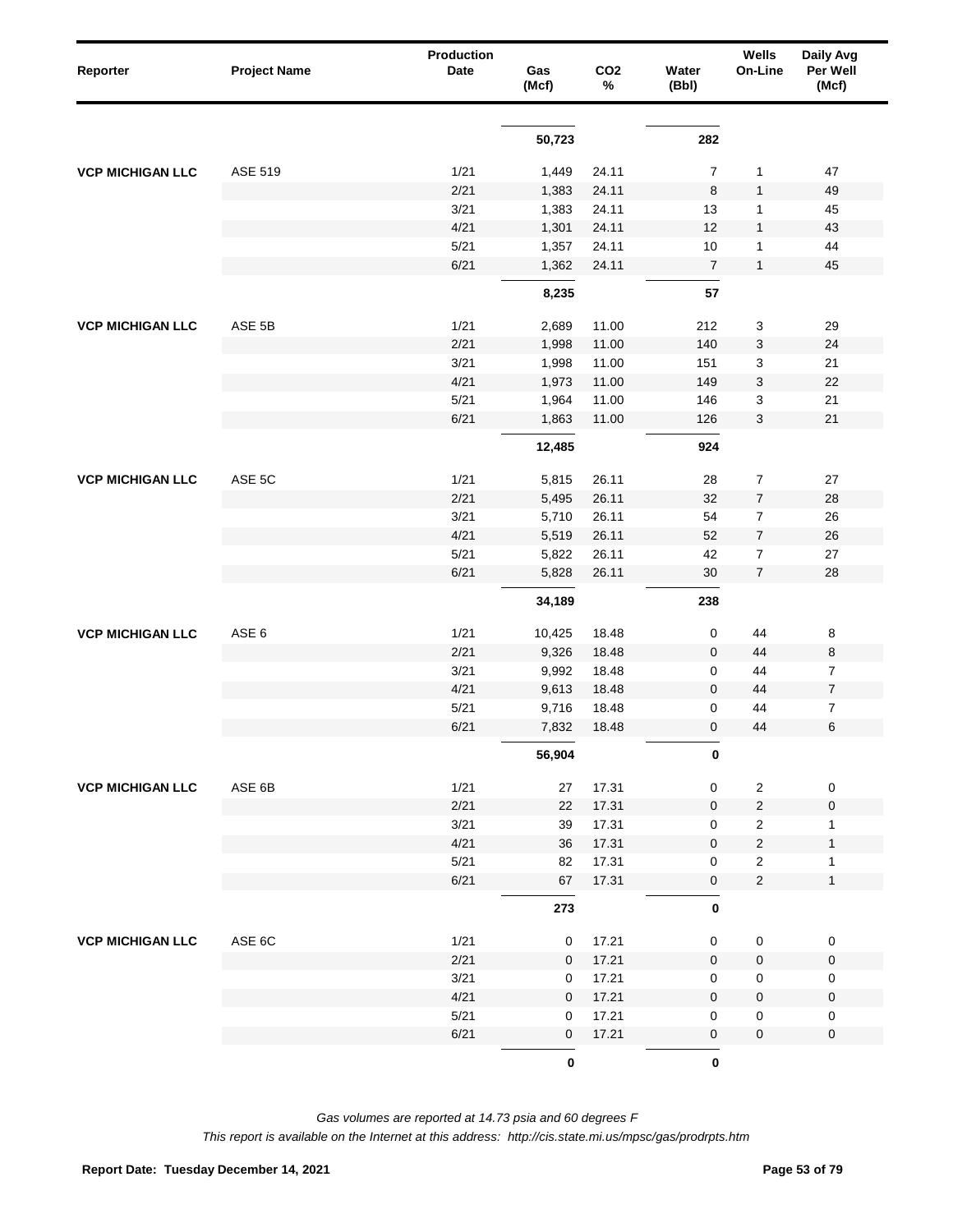| Reporter                | <b>Project Name</b> | <b>Production</b><br>Date | Gas<br>(Mcf) | CO <sub>2</sub><br>$\%$ | Water<br>(Bbl) | Wells<br>On-Line | Daily Avg<br>Per Well<br>(Mcf) |  |
|-------------------------|---------------------|---------------------------|--------------|-------------------------|----------------|------------------|--------------------------------|--|
| <b>VCP MICHIGAN LLC</b> | ASE <sub>7</sub>    | 1/21                      | 4,623        | 26.92                   | $\pmb{0}$      | $\boldsymbol{7}$ | 21                             |  |
|                         |                     | 2/21                      | 4,070        | 26.92                   | $\mathbf 0$    | $\boldsymbol{7}$ | 21                             |  |
|                         |                     | 3/21                      | 4,549        | 26.92                   | 0              | $\overline{7}$   | 21                             |  |
|                         |                     | 4/21                      | 4,509        | 26.92                   | $\mathbf 0$    | $\boldsymbol{7}$ | 21                             |  |
|                         |                     | 5/21                      | 4,900        | 26.92                   | 0              | $\overline{7}$   | 23                             |  |
|                         |                     | 6/21                      | 4,854        | 26.92                   | 0              | $\overline{7}$   | 23                             |  |
|                         |                     |                           | 27,505       |                         | $\pmb{0}$      |                  |                                |  |
| <b>VCP MICHIGAN LLC</b> | ASE 7B              | 1/21                      | 981          | 25.20                   | 0              | 4                | $\bf 8$                        |  |
|                         |                     | 2/21                      | 902          | 25.20                   | 0              | 4                | 8                              |  |
|                         |                     | 3/21                      | 1,032        | 25.20                   | 0              | 4                | 8                              |  |
|                         |                     | 4/21                      | 1,010        | 25.20                   | 0              | 4                | 8                              |  |
|                         |                     | 5/21                      | 1,055        | 25.20                   | 0              | 4                | 8                              |  |
|                         |                     | 6/21                      | 1,021        | 25.20                   | 0              | 4                | 9                              |  |
|                         |                     |                           | 6,001        |                         | $\pmb{0}$      |                  |                                |  |
| <b>VCP MICHIGAN LLC</b> | ASE 7C              | 1/21                      | $\mathbf 0$  | 19.91                   | 0              | 0                | $\mathsf 0$                    |  |
|                         |                     | 2/21                      | $\mathbf 0$  | 19.91                   | $\mathbf 0$    | $\pmb{0}$        | $\mathsf 0$                    |  |
|                         |                     | 3/21                      | 0            | 19.91                   | 0              | 0                | $\mathsf 0$                    |  |
|                         |                     | 4/21                      | $\mathbf 0$  | 19.91                   | $\mathbf 0$    | $\pmb{0}$        | $\mathsf 0$                    |  |
|                         |                     | 5/21                      | 0            | 19.91                   | 0              | 0                | $\mathbf 0$                    |  |
|                         |                     | 6/21                      | $\pmb{0}$    | 19.91                   | 0              | $\pmb{0}$        | $\mathsf 0$                    |  |
|                         |                     |                           | $\pmb{0}$    |                         | $\mathbf 0$    |                  |                                |  |
|                         | ASE 8               | 1/21                      | 6,354        | 14.61                   | 13             | $\boldsymbol{7}$ | 29                             |  |
|                         |                     | 2/21                      | 5,678        | 14.15                   | 12             | $\boldsymbol{7}$ | 29                             |  |
| <b>VCP MICHIGAN LLC</b> |                     | 3/21                      | 6,105        | 13.99                   | 13             | $\boldsymbol{7}$ | 28                             |  |
|                         |                     | 4/21                      | 6,282        | 13.99                   | 13             | $\boldsymbol{7}$ | $30\,$                         |  |
|                         |                     | 5/21                      | 6,944        | 13.82                   | $17$           | $\boldsymbol{7}$ | 32                             |  |
|                         |                     | 6/21                      | 6,578        | 13.82                   | 15             | $\overline{7}$   | 31                             |  |
|                         |                     |                           | 37,941       |                         | 83             |                  |                                |  |
| <b>VCP MICHIGAN LLC</b> | ASIALA A4-35        | 1/21                      | 611          | 8.42                    | 646            | 1                | $20\,$                         |  |
|                         |                     | 2/21                      | 572          | 8.42                    | 586            | $\mathbf{1}$     | 20                             |  |
|                         |                     | 3/21                      | 704          | 8.42                    | 821            | 1                | 23                             |  |
|                         |                     | 4/21                      | 823          | 8.34                    | 919            | $\mathbf{1}$     | 27                             |  |
|                         |                     | 5/21                      | 717          | 8.34                    | 895            | 1                | 23                             |  |
|                         |                     | 6/21                      | 580          | 8.34                    | 795            | $\mathbf{1}$     | 19                             |  |
|                         |                     |                           | 4,007        |                         | 4,662          |                  |                                |  |
| <b>VCP MICHIGAN LLC</b> | BAGLEY 23           | 1/21                      | $\mathbf 0$  | 23.61                   | $\pmb{0}$      | $\pmb{0}$        | $\pmb{0}$                      |  |
|                         |                     | 2/21                      | $\mathbf 0$  | 23.61                   | 0              | $\pmb{0}$        | $\pmb{0}$                      |  |
|                         |                     | 3/21                      | 0            | 23.61                   | 0              | $\pmb{0}$        | 0                              |  |
|                         |                     | 4/21                      | $\mathbf 0$  | 23.61                   | 0              | $\pmb{0}$        | $\pmb{0}$                      |  |
|                         |                     | 5/21                      | 0            | 23.61                   | 0              | $\pmb{0}$        | 0                              |  |
|                         |                     | 6/21                      | $\pmb{0}$    | 23.61                   | $\pmb{0}$      | $\pmb{0}$        | $\pmb{0}$                      |  |
|                         |                     |                           | $\pmb{0}$    |                         | $\pmb{0}$      |                  |                                |  |
| <b>VCP MICHIGAN LLC</b> | BAGLEY 23A          | 1/21                      | 0            | 23.82                   | 0              | $\pmb{0}$        | 0                              |  |
|                         |                     | 2/21                      | $\mathbf 0$  | 23.82                   | 0              | $\pmb{0}$        | $\pmb{0}$                      |  |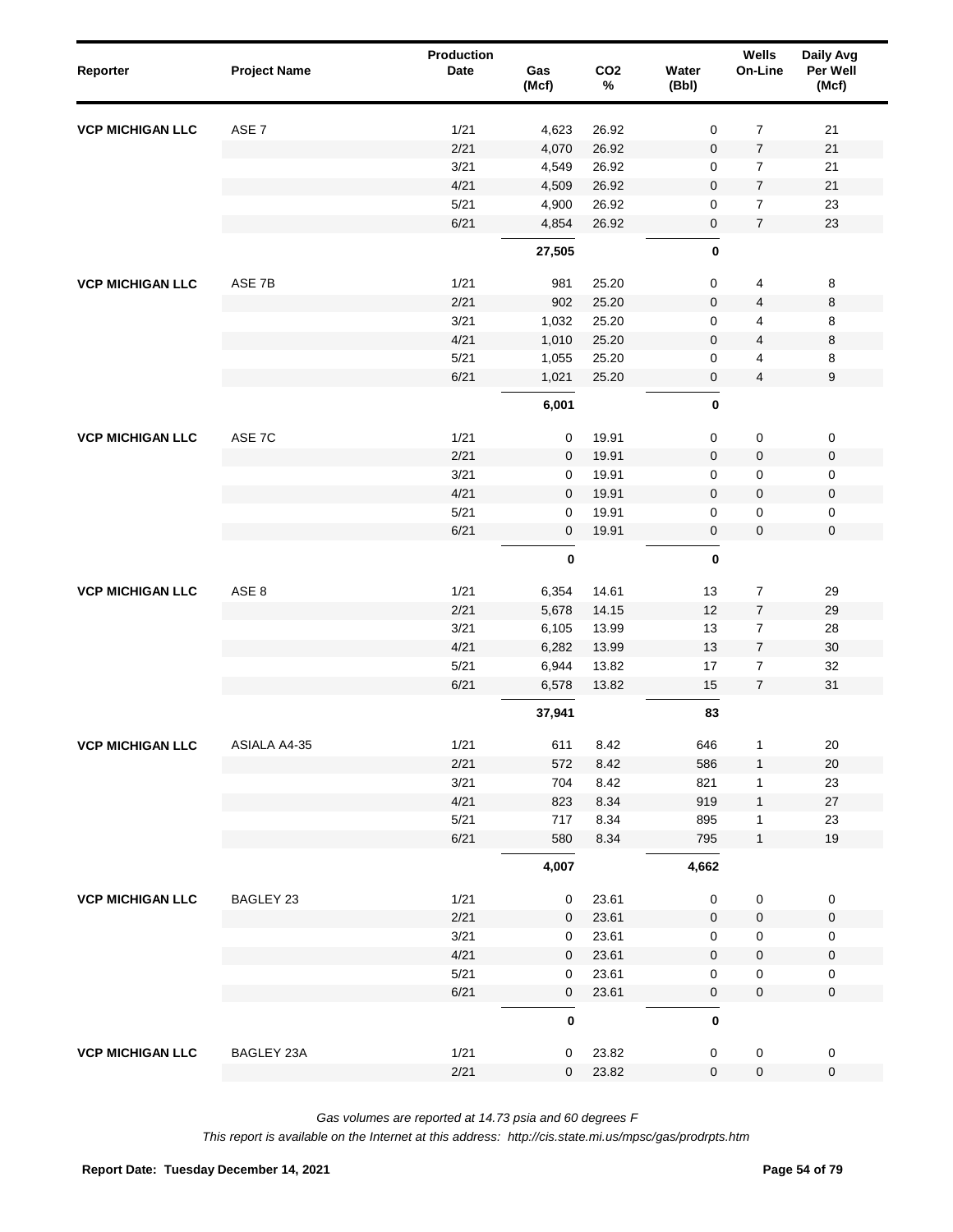| Reporter                | <b>Project Name</b> | <b>Production</b><br>Date | Gas<br>(Mcf)        | CO <sub>2</sub><br>$\%$ | Water<br>(Bbl)      | Wells<br>On-Line | Daily Avg<br>Per Well<br>(Mcf) |  |
|-------------------------|---------------------|---------------------------|---------------------|-------------------------|---------------------|------------------|--------------------------------|--|
| <b>VCP MICHIGAN LLC</b> | BAGLEY 23A          | 3/21                      | $\mathbf 0$         | 23.82                   | $\pmb{0}$           | $\mathbf 0$      | $\mathbf 0$                    |  |
|                         |                     | 4/21                      | $\mathbf{0}$        | 23.82                   | $\mathbf 0$         | $\pmb{0}$        | $\pmb{0}$                      |  |
|                         |                     | 5/21                      | 0                   | 23.82                   | 0                   | 0                | 0                              |  |
|                         |                     | 6/21                      | $\mathbf 0$         | 23.82                   | 0                   | $\pmb{0}$        | $\pmb{0}$                      |  |
|                         |                     |                           | 0                   |                         | 0                   |                  |                                |  |
| <b>VCP MICHIGAN LLC</b> | BAGLEY 24           | 1/21                      | $\mathbf 0$         | 19.33                   | $\pmb{0}$           | $\pmb{0}$        | $\pmb{0}$                      |  |
|                         |                     | 2/21                      | $\mathbf 0$         | 19.33                   | $\pmb{0}$           | $\pmb{0}$        | $\pmb{0}$                      |  |
|                         |                     | 3/21                      | $\mathbf 0$         | 19.33                   | 0                   | $\mathbf 0$      | $\mathbf 0$                    |  |
|                         |                     | 4/21                      | $\mathbf 0$         | 19.33                   | $\pmb{0}$           | $\mathbf 0$      | $\pmb{0}$                      |  |
|                         |                     | 5/21                      | 0                   | 19.33                   | 0                   | $\mathbf 0$      | $\pmb{0}$                      |  |
|                         |                     | 6/21                      | $\mathbf 0$         | 19.33                   | 0                   | $\pmb{0}$        | $\pmb{0}$                      |  |
|                         |                     |                           | 0                   |                         | $\pmb{0}$           |                  |                                |  |
| <b>VCP MICHIGAN LLC</b> | BAGLEY 400          | 1/21                      | $\mathbf 0$         | 15.32                   | 0                   | $\pmb{0}$        | $\pmb{0}$                      |  |
|                         |                     | 2/21                      | $\mathbf 0$         | 15.32                   | $\mathbf 0$         | $\pmb{0}$        | $\pmb{0}$                      |  |
|                         |                     | 3/21                      | 0                   | 15.32                   | 0                   | 0                | $\mathbf 0$                    |  |
|                         |                     | 4/21                      | $\mathbf 0$         | 15.32                   | $\mathbf 0$         | $\pmb{0}$        | $\pmb{0}$                      |  |
|                         |                     | 5/21                      | 0                   | 15.32                   | 0                   | $\mathbf 0$      | $\mathbf 0$                    |  |
|                         |                     | 6/21                      | $\pmb{0}$           | 15.32                   | 0                   | $\pmb{0}$        | $\pmb{0}$                      |  |
|                         |                     |                           | $\pmb{0}$           |                         | $\mathbf 0$         |                  |                                |  |
|                         | <b>BEAR LAKE</b>    | 1/21                      | $\mathbf 0$         | 12.60                   | 0                   | 0                | $\pmb{0}$                      |  |
| <b>VCP MICHIGAN LLC</b> |                     | 2/21                      | $\mathbf 0$         | 12.60                   | $\pmb{0}$           | $\pmb{0}$        | $\pmb{0}$                      |  |
|                         |                     | 3/21                      | $\mathbf 0$         | 12.60                   | $\pmb{0}$           | $\mathbf 0$      | $\pmb{0}$                      |  |
|                         |                     | 4/21                      | $\mathbf 0$         | 12.60                   | $\pmb{0}$           | $\mathbf 0$      | $\pmb{0}$                      |  |
|                         |                     | 5/21                      | 0                   | 12.60                   | $\mathbf 0$         | $\mathbf 0$      | $\pmb{0}$                      |  |
|                         |                     | 6/21                      | $\pmb{0}$           | 12.60                   | 0                   | $\pmb{0}$        | $\mathbf 0$                    |  |
|                         |                     |                           | $\pmb{0}$           |                         | $\pmb{0}$           |                  |                                |  |
| <b>VCP MICHIGAN LLC</b> | <b>BEAR LAKE 1</b>  | 1/21                      | $\mathbf 0$         | 12.60                   | 0                   | 0                | $\pmb{0}$                      |  |
|                         |                     | 2/21                      | $\mathbf 0$         | 12.60                   | $\mathbf 0$         | 0                | $\boldsymbol{0}$               |  |
|                         |                     | 3/21                      | $\mathsf{O}\xspace$ | 12.60                   | 0                   | 0                | 0                              |  |
|                         |                     | 4/21                      | $\overline{0}$      | 12.60                   | $\mathsf 0$         | 0                | $\pmb{0}$                      |  |
|                         |                     | 5/21                      | 0                   | 12.60                   | $\mathsf{O}\xspace$ | 0                | $\mathsf 0$                    |  |
|                         |                     | 6/21                      | $\mathbf 0$         | 12.60                   | $\mathbf 0$         | $\pmb{0}$        | $\mathbf 0$                    |  |
|                         |                     |                           | $\pmb{0}$           |                         | $\pmb{0}$           |                  |                                |  |
| <b>VCP MICHIGAN LLC</b> | <b>BEAR LAKE 10</b> | 1/21                      | $\mathsf 0$         | 0.00                    | $\mathsf{O}\xspace$ | $\pmb{0}$        | 0                              |  |
|                         |                     | 2/21                      | $\mathbf 0$         | 0.00                    | $\mathsf{O}\xspace$ | $\mathbf 0$      | $\mathbf 0$                    |  |
|                         |                     | 3/21                      | $\mathbf 0$         | 0.00                    | $\mathsf{O}\xspace$ | $\pmb{0}$        | 0                              |  |
|                         |                     | 4/21                      | $\mathbf 0$         | 0.00                    | $\mathsf{O}\xspace$ | $\pmb{0}$        | $\pmb{0}$                      |  |
|                         |                     | 5/21                      | $\mathsf{O}\xspace$ | 0.00                    | $\mathsf{O}\xspace$ | $\pmb{0}$        | 0                              |  |
|                         |                     | 6/21                      | $\mathsf 0$         | 0.00                    | $\pmb{0}$           | $\mathbf 0$      | $\mathsf 0$                    |  |
|                         |                     |                           | $\pmb{0}$           |                         | $\pmb{0}$           |                  |                                |  |
| <b>VCP MICHIGAN LLC</b> | BEAR LAKE 12/11     | 1/21                      | 0                   | 0.00                    | $\mathbf 0$         | $\pmb{0}$        | 0                              |  |
|                         |                     | 2/21                      | $\mathbf 0$         | 0.00                    | $\mathbf 0$         | $\pmb{0}$        | 0                              |  |
|                         |                     | 3/21                      | 0                   | 0.00                    | 0                   | $\pmb{0}$        | 0                              |  |
|                         |                     | 4/21                      | $\mathbf 0$         | 0.00                    | $\mathsf{O}\xspace$ | 0                | 0                              |  |
|                         |                     |                           |                     |                         |                     |                  |                                |  |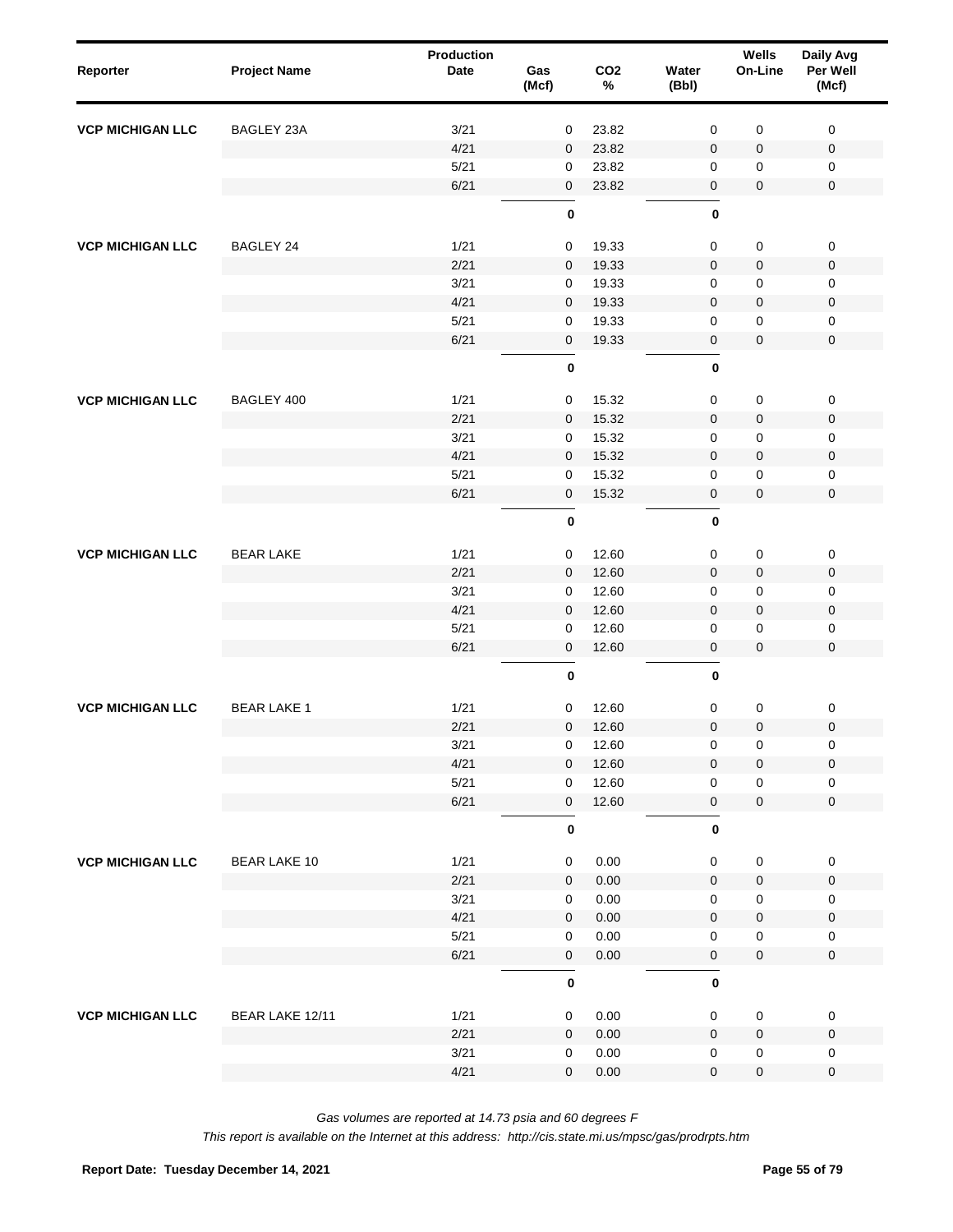| Reporter                | <b>Project Name</b>        | <b>Production</b><br><b>Date</b> | Gas<br>(Mcf) | CO <sub>2</sub><br>$\%$ | Water<br>(Bbl) | Wells<br>On-Line        | Daily Avg<br>Per Well<br>(Mcf) |  |
|-------------------------|----------------------------|----------------------------------|--------------|-------------------------|----------------|-------------------------|--------------------------------|--|
| <b>VCP MICHIGAN LLC</b> | BEAR LAKE 12/11            | 5/21                             | $\mathbf 0$  | 0.00                    | 0              | 0                       | $\mathbf 0$                    |  |
|                         |                            | 6/21                             | $\mathbf 0$  | 0.00                    | 0              | $\pmb{0}$               | $\mathsf 0$                    |  |
|                         |                            |                                  | $\pmb{0}$    |                         | $\mathbf 0$    |                         |                                |  |
| <b>VCP MICHIGAN LLC</b> | <b>BEAR LAKE 14</b>        | 1/21                             | $\pmb{0}$    | 0.00                    | 0              | 0                       | $\mathsf 0$                    |  |
|                         |                            | 2/21                             | $\mathbf 0$  | 0.00                    | 0              | $\pmb{0}$               | $\mathsf 0$                    |  |
|                         |                            | 3/21                             | $\mathbf 0$  | 0.00                    | 0              | 0                       | 0                              |  |
|                         |                            | 4/21                             | $\mathbf 0$  | 0.00                    | 0              | $\mathbf 0$             | 0                              |  |
|                         |                            | 5/21                             | $\mathbf 0$  | 0.00                    | 0              | 0                       | 0                              |  |
|                         |                            | 6/21                             | $\pmb{0}$    | 0.00                    | 0              | $\pmb{0}$               | $\mathsf 0$                    |  |
|                         |                            |                                  | $\pmb{0}$    |                         | $\mathbf 0$    |                         |                                |  |
| <b>VCP MICHIGAN LLC</b> | <b>BEAR LAKE 15</b>        | 1/21                             | $\mathbf 0$  | 0.00                    | 0              | 0                       | $\mathbf 0$                    |  |
|                         |                            | 2/21                             | $\mathbf 0$  | 0.00                    | $\mathbf 0$    | $\mathbf 0$             | $\mathbf 0$                    |  |
|                         |                            | 3/21                             | 0            | 0.00                    | 0              | 0                       | 0                              |  |
|                         |                            | 4/21                             | $\mathbf 0$  | 0.00                    | 0              | $\pmb{0}$               | $\mathbf 0$                    |  |
|                         |                            | 5/21                             | 0            | 0.00                    | 0              | 0                       | $\mathbf 0$                    |  |
|                         |                            | 6/21                             | $\pmb{0}$    | 0.00                    | 0              | $\pmb{0}$               | $\mathsf 0$                    |  |
|                         |                            |                                  | $\pmb{0}$    |                         | $\mathbf 0$    |                         |                                |  |
| <b>VCP MICHIGAN LLC</b> | BEAR LAKE 2/11             | 1/21                             | $\pmb{0}$    | 0.00                    | 0              | 0                       | $\mathsf 0$                    |  |
|                         |                            | 2/21                             | $\mathbf 0$  | 0.00                    | 0              | $\mathbf 0$             | $\mathsf 0$                    |  |
|                         |                            | 3/21                             | $\mathbf 0$  | 0.00                    | 0              | 0                       | $\mathbf 0$                    |  |
|                         |                            | 4/21                             | $\mathbf 0$  | 0.00                    | $\mathbf 0$    | $\mathbf 0$             | 0                              |  |
|                         |                            | 5/21                             | $\mathbf 0$  | 0.00                    | 0              | 0                       | $\mathsf 0$                    |  |
|                         |                            | 6/21                             | $\pmb{0}$    | 0.00                    | 0              | $\pmb{0}$               | $\mathbf 0$                    |  |
|                         |                            |                                  | $\pmb{0}$    |                         | $\mathbf 0$    |                         |                                |  |
| <b>VCP MICHIGAN LLC</b> | BEAR LAKE 22/23            | 1/21                             | $\mathbf 0$  | 8.42                    | 0              | 0                       | $\mathsf 0$                    |  |
|                         |                            | 2/21                             | $\mathbf 0$  | 8.42                    | $\mathbf 0$    | $\mathbf 0$             | $\mathsf 0$                    |  |
|                         |                            | 3/21                             | 0            | 8.42                    | 0              | 0                       | 0                              |  |
|                         |                            | 4/21                             | $\mathbf 0$  | 8.34                    | 0              | 0                       | $\mathbf 0$                    |  |
|                         |                            | 5/21                             | $\pmb{0}$    | 8.34                    | 0              | 0                       | $\mathsf 0$                    |  |
|                         |                            | 6/21                             | $\pmb{0}$    | 8.34                    | $\pmb{0}$      | $\pmb{0}$               | $\pmb{0}$                      |  |
|                         |                            |                                  | $\pmb{0}$    |                         | $\mathbf 0$    |                         |                                |  |
| <b>VCP MICHIGAN LLC</b> | <b>BEAR LAKE 24 ANTRIM</b> | 1/21                             | 4,892        | 8.42                    | 5,173          | 4                       | 39                             |  |
|                         |                            | 2/21                             | 4,437        | 8.42                    | 4,538          | $\overline{4}$          | 40                             |  |
|                         |                            | 3/21                             | 4,900        | 8.42                    | 5,718          | 4                       | 40                             |  |
|                         |                            | 4/21                             | 5,423        | 8.34                    | 6,055          | $\overline{4}$          | 45                             |  |
|                         |                            | 5/21                             | 5,042        | 8.34                    | 6,294          | 4                       | 41                             |  |
|                         |                            | 6/21                             | 4,215        | 8.34                    | 5,774          | $\overline{\mathbf{4}}$ | 35                             |  |
|                         |                            |                                  | 28,909       |                         | 33,552         |                         |                                |  |
| <b>VCP MICHIGAN LLC</b> | <b>BEAR LAKE 27</b>        | 1/21                             | $\mathbf 0$  | 8.42                    | 0              | $\pmb{0}$               | $\pmb{0}$                      |  |
|                         |                            | 2/21                             | $\mathbf 0$  | 8.42                    | $\mathbf 0$    | $\pmb{0}$               | $\mathsf 0$                    |  |
|                         |                            | 3/21                             | 0            | 8.42                    | 0              | $\pmb{0}$               | $\mathbf 0$                    |  |
|                         |                            | 4/21                             | $\mathbf 0$  | 8.34                    | $\mathbf 0$    | $\pmb{0}$               | $\mathsf 0$                    |  |
|                         |                            | 5/21                             | 0            | 8.34                    | 0              | $\pmb{0}$               | 0                              |  |
|                         |                            | 6/21                             | $\mathbf 0$  | 8.34                    | 0              | 0                       | $\pmb{0}$                      |  |
|                         |                            |                                  |              |                         |                |                         |                                |  |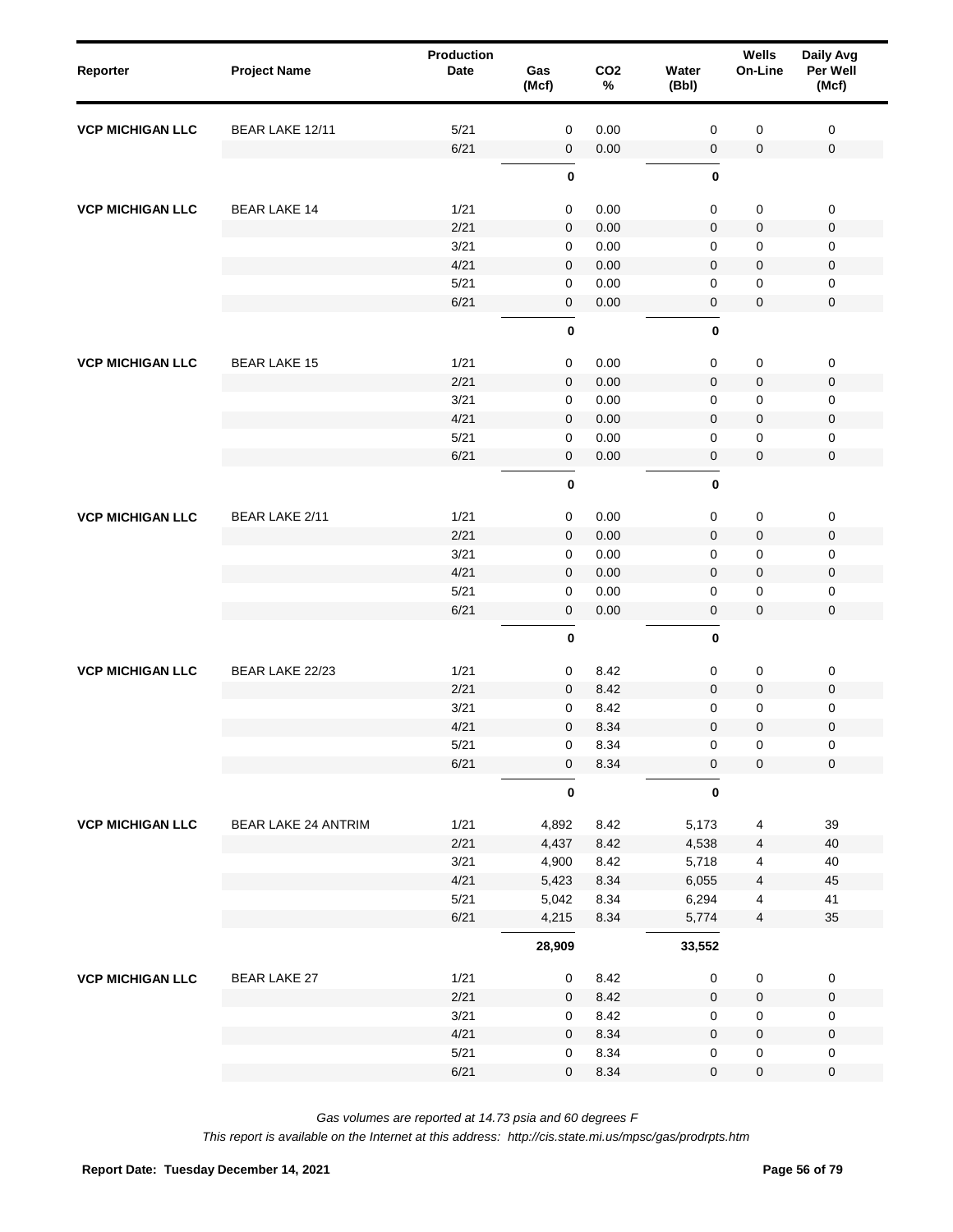| Reporter                | <b>Project Name</b>   | <b>Production</b><br><b>Date</b> | Gas<br>(Mcf) | CO <sub>2</sub><br>$\%$ | Water<br>(Bbl)      | Wells<br>On-Line | Daily Avg<br>Per Well<br>(Mcf) |
|-------------------------|-----------------------|----------------------------------|--------------|-------------------------|---------------------|------------------|--------------------------------|
|                         |                       |                                  |              |                         |                     |                  |                                |
|                         |                       |                                  | 0            |                         | 0                   |                  |                                |
| <b>VCP MICHIGAN LLC</b> | BEAR LAKE 28 - 21182  | 1/21                             | 0            | 8.42                    | 0                   | $\pmb{0}$        | $\pmb{0}$                      |
|                         |                       | 2/21                             | $\mathbf 0$  | 8.42                    | $\mathbf 0$         | $\pmb{0}$        | $\pmb{0}$                      |
|                         |                       | 3/21                             | 0            | 8.42                    | 0                   | $\pmb{0}$        | $\pmb{0}$                      |
|                         |                       | 4/21                             | $\mathbf 0$  | 8.34                    | $\mathbf 0$         | $\pmb{0}$        | $\pmb{0}$                      |
|                         |                       | 5/21                             | 0            | 8.34                    | 0                   | $\pmb{0}$        | $\pmb{0}$                      |
|                         |                       | 6/21                             | $\mathbf 0$  | 8.34                    | $\pmb{0}$           | $\pmb{0}$        | $\pmb{0}$                      |
|                         |                       |                                  | 0            |                         | 0                   |                  |                                |
| <b>VCP MICHIGAN LLC</b> | BEAR LAKE 28 - 21183  | 1/21                             | 1,010        | 8.42                    | 1,068               | $\mathbf{1}$     | 33                             |
|                         |                       | 2/21                             | 907          | 8.42                    | 927                 | $\mathbf{1}$     | 32                             |
|                         |                       | 3/21                             | 1,021        | 8.42                    | 1,191               | $\mathbf 1$      | 33                             |
|                         |                       | 4/21                             | 1,149        | 8.34                    | 1,283               | $\mathbf{1}$     | 38                             |
|                         |                       | 5/21                             | 1,071        | 8.34                    | 1,336               | $\mathbf 1$      | 35                             |
|                         |                       | 6/21                             | 884          | 8.34                    | 1,211               | $\mathbf{1}$     | 29                             |
|                         |                       |                                  | 6,042        |                         | 7,016               |                  |                                |
|                         | <b>BEAR LAKE 3</b>    | 1/21                             | 0            | 0.00                    | 0                   | $\pmb{0}$        | $\pmb{0}$                      |
| <b>VCP MICHIGAN LLC</b> |                       | 2/21                             | $\mathbf 0$  | 0.00                    | $\mathbf 0$         | $\pmb{0}$        | $\pmb{0}$                      |
|                         |                       | 3/21                             | 0            | 0.00                    | 0                   | $\pmb{0}$        | $\pmb{0}$                      |
|                         |                       | 4/21                             | $\mathbf 0$  | 0.00                    | $\mathbf 0$         | $\pmb{0}$        | $\pmb{0}$                      |
|                         |                       | 5/21                             | 0            | 0.00                    | 0                   | $\pmb{0}$        | $\pmb{0}$                      |
|                         |                       | 6/21                             | $\mathbf 0$  | 0.00                    | $\pmb{0}$           | $\mathbf 0$      | $\mathbf 0$                    |
|                         |                       |                                  | 0            |                         | 0                   |                  |                                |
| <b>VCP MICHIGAN LLC</b> | <b>BEAR LAKE WEST</b> | 1/21                             | $\mathbf 0$  | 8.42                    | 0                   | $\pmb{0}$        | $\pmb{0}$                      |
|                         |                       | 2/21                             | $\mathbf 0$  | 8.42                    | $\pmb{0}$           | $\pmb{0}$        | $\pmb{0}$                      |
|                         |                       | 3/21                             | 0            | 8.42                    | 0                   | $\pmb{0}$        | $\pmb{0}$                      |
|                         |                       | 4/21                             | $\mathbf 0$  | 8.34                    | $\pmb{0}$           | $\pmb{0}$        | $\pmb{0}$                      |
|                         |                       | 5/21                             | 0            | 8.34                    | 0                   | $\pmb{0}$        | 0                              |
|                         |                       | 6/21                             | $\mathbf 0$  | 8.34                    | $\mathbf 0$         | $\mathbf 0$      | $\pmb{0}$                      |
|                         |                       |                                  | 0            |                         | 0                   |                  |                                |
| <b>VCP MICHIGAN LLC</b> | BEAR LAKE WEST-21257  | 1/21                             | $\mathbf 0$  | 0.00                    | $\mathbf 0$         | $\mathbf 0$      | $\pmb{0}$                      |
|                         |                       | 2/21                             | 0            | 0.00                    | $\mathbf{0}$        | $\mathbf 0$      | $\pmb{0}$                      |
|                         |                       | 3/21                             | 0            | 0.00                    | 0                   | $\mathbf 0$      | $\pmb{0}$                      |
|                         |                       | 4/21                             | 0            | 0.00                    | $\mathbf{0}$        | $\pmb{0}$        | $\pmb{0}$                      |
|                         |                       | 5/21                             | 0            | 0.00                    | 0                   | $\pmb{0}$        | $\pmb{0}$                      |
|                         |                       | 6/21                             | 0            | 0.00                    | $\mathsf{O}\xspace$ | $\mathbf 0$      | $\pmb{0}$                      |
|                         |                       |                                  | 0            |                         | $\mathbf 0$         |                  |                                |
| <b>VCP MICHIGAN LLC</b> | BEAR LAKE WEST-21258  | 1/21                             | 0            | 8.42                    | 0                   | $\pmb{0}$        | $\pmb{0}$                      |
|                         |                       | 2/21                             | $\mathbf{0}$ | 8.42                    | 0                   | $\pmb{0}$        | $\mathbf 0$                    |
|                         |                       | 3/21                             | 0            | 8.42                    | $\mathbf 0$         | $\pmb{0}$        | 0                              |
|                         |                       | 4/21                             | $\mathbf{0}$ | 8.34                    | $\mathbf 0$         | $\pmb{0}$        | $\pmb{0}$                      |
|                         |                       | 5/21                             | 0            | 8.34                    | $\mathbf 0$         | $\pmb{0}$        | 0                              |
|                         |                       | 6/21                             | 0            | 8.34                    | $\mathsf{O}\xspace$ | $\mathbf 0$      | $\mathbf 0$                    |
|                         |                       |                                  | $\mathbf 0$  |                         | $\mathbf 0$         |                  |                                |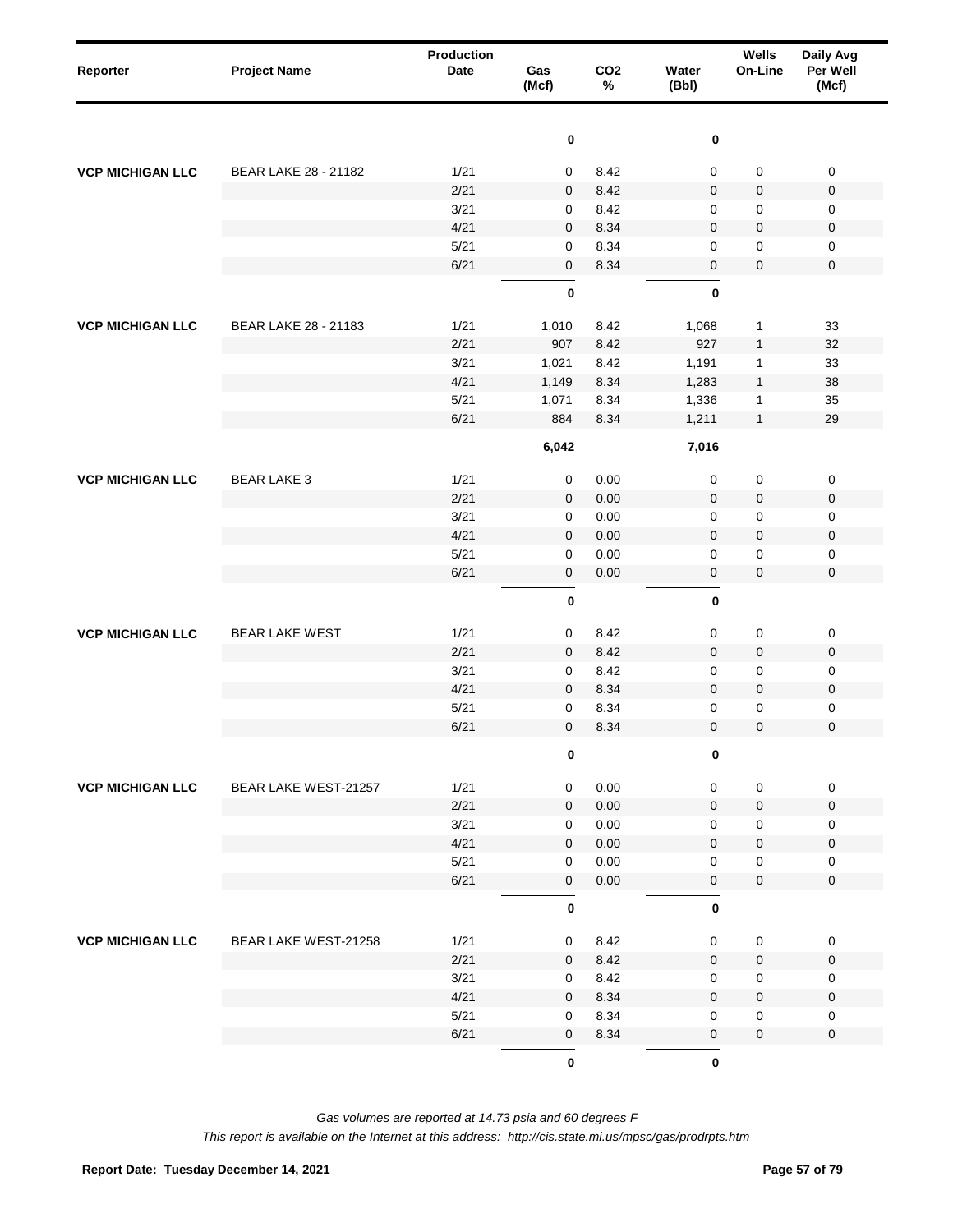| Reporter                | <b>Project Name</b>  | <b>Production</b><br><b>Date</b> | Gas<br>(Mcf)   | CO <sub>2</sub><br>$\%$ | Water<br>(Bbl)                  | Wells<br>On-Line    | Daily Avg<br>Per Well<br>(Mcf) |
|-------------------------|----------------------|----------------------------------|----------------|-------------------------|---------------------------------|---------------------|--------------------------------|
| <b>VCP MICHIGAN LLC</b> | BEAR LAKE WEST-21263 | 1/21                             | 1,077          | 8.42                    | 1,139                           | $\mathbf{1}$        | 35                             |
|                         |                      | 2/21                             | 899            | 8.42                    | 919                             | $\mathbf{1}$        | 32                             |
|                         |                      | 3/21                             | 1,035          | 8.42                    | 1,207                           | $\mathbf{1}$        | 33                             |
|                         |                      | 4/21                             | 1,191          | 8.34                    | 1,329                           | $\mathbf{1}$        | 40                             |
|                         |                      | 5/21                             | 1,125          | 8.34                    | 1,404                           | $\mathbf{1}$        | 36                             |
|                         |                      | 6/21                             | 946<br>6,273   | 8.34                    | 1,295<br>7,293                  | $\mathbf{1}$        | 32                             |
| <b>VCP MICHIGAN LLC</b> | BEAR LAKE WEST-21264 | 1/21                             | 0              | 8.42                    | 0                               | $\pmb{0}$           | $\pmb{0}$                      |
|                         |                      | 2/21                             | 0              | 8.42                    | $\mathbf 0$                     | $\pmb{0}$           | $\pmb{0}$                      |
|                         |                      | 3/21                             | 0              | 8.42                    | 0                               | $\pmb{0}$           | 0                              |
|                         |                      | 4/21                             | 0              | 8.34                    | $\mathbf 0$                     | $\pmb{0}$           | $\pmb{0}$                      |
|                         |                      | 5/21                             | 0              | 8.34                    | 0                               | $\mathbf 0$         | 0                              |
|                         |                      | 6/21                             | $\mathbf 0$    | 8.34                    | $\pmb{0}$                       | $\mathbf 0$         | $\pmb{0}$                      |
|                         |                      |                                  | $\pmb{0}$      |                         | $\pmb{0}$                       |                     |                                |
| <b>VCP MICHIGAN LLC</b> | BEAR LAKE WEST-21265 | 1/21                             | 0              | 8.42                    | $\pmb{0}$                       | $\pmb{0}$           | $\pmb{0}$                      |
|                         |                      | 2/21                             | $\mathbf 0$    | 8.42                    | $\pmb{0}$                       | $\pmb{0}$           | $\pmb{0}$                      |
|                         |                      | 3/21                             | 0              | 8.42                    | 0                               | $\boldsymbol{0}$    | 0                              |
|                         |                      | 4/21                             | $\mathbf{0}$   | 8.34                    | $\mathbf 0$                     | $\pmb{0}$           | $\pmb{0}$                      |
|                         |                      | 5/21                             | 0              | 8.34                    | 0                               | $\mathbf 0$         | 0                              |
|                         |                      | 6/21                             | $\mathbf 0$    | 8.34                    | $\mathbf 0$                     | $\mathbf 0$         | $\mathbf 0$                    |
|                         |                      |                                  | $\pmb{0}$      |                         | $\pmb{0}$                       |                     |                                |
| <b>VCP MICHIGAN LLC</b> | BEAR LAKE WEST-21266 | 1/21                             | 594            | 8.42                    | 628                             | $\mathbf{1}$        | 19                             |
|                         |                      | 2/21                             | 523            | 8.42                    | 536                             | $\mathbf{1}$        | 19                             |
|                         |                      | 3/21                             | 589            | 8.42                    | 687                             | 1                   | 19                             |
|                         |                      | 4/21                             | 688            | 8.34                    | 768                             | $\mathbf{1}$        | 23                             |
|                         |                      | 5/21                             | 650            | 8.34                    | 811                             | $\mathbf{1}$        | 21                             |
|                         |                      | 6/21                             | 562            | 8.34                    | 770                             | $\mathbf{1}$        | 19                             |
|                         |                      |                                  | 3,606          |                         | 4,200                           |                     |                                |
| <b>VCP MICHIGAN LLC</b> | BEAR LAKE WEST-21271 | 1/21                             | 0              | 8.42                    | 0                               | $\pmb{0}$           | $\boldsymbol{0}$               |
|                         |                      | 2/21                             | 0              | 8.42                    | 0                               | $\pmb{0}$           | $\pmb{0}$                      |
|                         |                      | 3/21                             | 0              | 8.42                    | $\mathbf 0$                     | $\pmb{0}$           | 0                              |
|                         |                      | 4/21                             | 0              | 8.34                    | 0                               | $\pmb{0}$           | $\pmb{0}$                      |
|                         |                      | 5/21                             | 0              | 8.34                    | 0                               | $\pmb{0}$           | 0                              |
|                         |                      | 6/21                             | 0<br>$\pmb{0}$ | 8.34                    | $\mathsf{O}\xspace$<br>$\bf{0}$ | $\pmb{0}$           | $\pmb{0}$                      |
| <b>VCP MICHIGAN LLC</b> | BEAR LAKE WEST-21275 | 1/21                             | 0              | 8.42                    | 0                               | $\pmb{0}$           | $\pmb{0}$                      |
|                         |                      | 2/21                             | 0              | 8.42                    | $\mathbf{0}$                    | $\mathsf{O}\xspace$ | $\pmb{0}$                      |
|                         |                      | 3/21                             | 0              | 8.42                    | 0                               | $\mathbf 0$         | $\mathbf 0$                    |
|                         |                      | 4/21                             | 0              | 8.34                    | $\mathbf 0$                     | $\pmb{0}$           | $\pmb{0}$                      |
|                         |                      | 5/21                             | 0              | 8.34                    | 0                               | $\mathbf 0$         | $\mathbf 0$                    |
|                         |                      | 6/21                             | 0              | 8.34                    | $\mathsf 0$                     | $\pmb{0}$           | $\pmb{0}$                      |
|                         |                      |                                  | $\mathbf 0$    |                         | 0                               |                     |                                |
| <b>VCP MICHIGAN LLC</b> | BEAR LAKE WEST-21276 | 1/21                             | 0              | 8.42                    | 0                               | $\pmb{0}$           | $\pmb{0}$                      |
|                         |                      | 2/21                             | 0              | 8.42                    | 0                               | $\mathbf 0$         | $\pmb{0}$                      |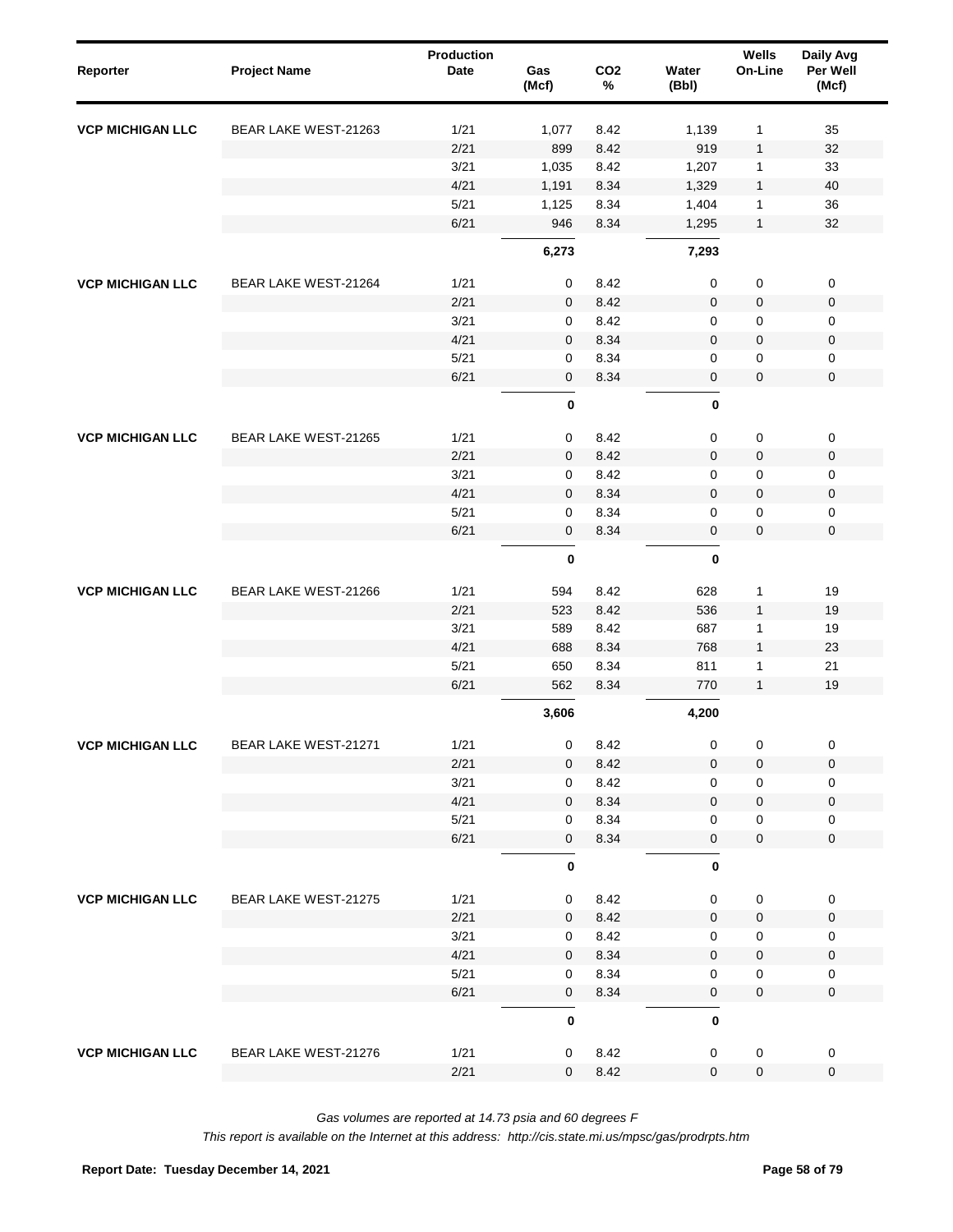| Reporter                | <b>Project Name</b>  | Production<br>Date | Gas<br>(Mcf)   | CO <sub>2</sub><br>$\%$ | Water<br>(Bbl)      | Wells<br>On-Line    | Daily Avg<br>Per Well<br>(Mcf) |  |
|-------------------------|----------------------|--------------------|----------------|-------------------------|---------------------|---------------------|--------------------------------|--|
| <b>VCP MICHIGAN LLC</b> | BEAR LAKE WEST-21276 | 3/21               | $\mathbf 0$    | 8.42                    | 0                   | 0                   | 0                              |  |
|                         |                      | 4/21               | $\mathbf 0$    | 8.34                    | $\mathbf 0$         | 0                   | $\mathbf 0$                    |  |
|                         |                      | 5/21               | 0              | 8.34                    | 0                   | 0                   | 0                              |  |
|                         |                      | 6/21               | $\mathbf 0$    | 8.34                    | $\mathbf 0$         | 0                   | 0                              |  |
|                         |                      |                    | $\pmb{0}$      |                         | $\pmb{0}$           |                     |                                |  |
| <b>VCP MICHIGAN LLC</b> | BEAR LAKE WEST-21277 | 1/21               | 446            | 8.42                    | 472                 | 1                   | 14                             |  |
|                         |                      | 2/21               | 397            | 8.42                    | 406                 | $\mathbf{1}$        | 14                             |  |
|                         |                      | 3/21               | 490            | 8.42                    | 572                 | 1                   | 16                             |  |
|                         |                      | 4/21               | 538            | 8.34                    | 600                 | $\mathbf{1}$        | 18                             |  |
|                         |                      | 5/21               | 502            | 8.34                    | 626                 | 1                   | 16                             |  |
|                         |                      | 6/21               | 380            | 8.34                    | 521                 | $\mathbf{1}$        | 13                             |  |
|                         |                      |                    | 2,753          |                         | 3,197               |                     |                                |  |
| <b>VCP MICHIGAN LLC</b> | BEAR LAKE WEST-21278 | 1/21               | 0              | 8.42                    | 0                   | $\pmb{0}$           | $\pmb{0}$                      |  |
|                         |                      | 2/21               | $\mathbf 0$    | 8.42                    | $\mathbf 0$         | 0                   | $\mathbf 0$                    |  |
|                         |                      | 3/21               | 0              | 8.42                    | 0                   | 0                   | 0                              |  |
|                         |                      | 4/21               | $\mathbf 0$    | 8.34                    | $\mathbf 0$         | 0                   | $\mathbf 0$                    |  |
|                         |                      | 5/21               | 0              | 8.34                    | 0                   | 0                   | 0                              |  |
|                         |                      | 6/21               | 0              | 8.34                    | 0                   | 0                   | $\mathsf 0$                    |  |
|                         |                      |                    | $\pmb{0}$      |                         | $\bf{0}$            |                     |                                |  |
| <b>VCP MICHIGAN LLC</b> | BEAR LAKE WEST-21279 | 1/21               | $\mathsf 0$    | 8.42                    | $\mathsf{O}\xspace$ | 0                   | $\mathsf 0$                    |  |
|                         |                      | 2/21               | $\mathbf 0$    | 8.42                    | $\pmb{0}$           | $\mathbf 0$         | 0                              |  |
|                         |                      | 3/21               | 0              | 8.42                    | 0                   | 0                   | 0                              |  |
|                         |                      | 4/21               | $\mathbf 0$    | 8.34                    | $\mathbf 0$         | $\mathbf 0$         | $\pmb{0}$                      |  |
|                         |                      | 5/21               | 0              | 8.34                    | 0                   | $\mathbf 0$         | 0                              |  |
|                         |                      | 6/21               | $\mathbf 0$    | 8.34                    | 0                   | $\overline{0}$      | $\mathbf 0$                    |  |
|                         |                      |                    | $\pmb{0}$      |                         | $\bf{0}$            |                     |                                |  |
| <b>VCP MICHIGAN LLC</b> | BEAR LAKE WEST-21280 | 1/21               | 0              | 8.42                    | 0                   | 0                   | $\pmb{0}$                      |  |
|                         |                      | 2/21               | $\mathbf 0$    | 8.42                    | $\mathbf 0$         | 0                   | $\mathbf 0$                    |  |
|                         |                      | 3/21               | $\mathsf 0$    | 8.42                    | 0                   | 0                   | $\mathsf 0$                    |  |
|                         |                      | 4/21               | $\overline{0}$ | 8.34                    | $\mathbf 0$         | $\mathbf 0$         | $\mathsf{O}\xspace$            |  |
|                         |                      | 5/21               | 0              | 8.34                    | 0                   | 0                   | $\mathbf 0$                    |  |
|                         |                      | 6/21               | $\mathbf 0$    | 8.34                    | $\mathsf{O}\xspace$ | $\mathbf 0$         | $\mathbf 0$                    |  |
|                         |                      |                    | $\mathbf 0$    |                         | $\pmb{0}$           |                     |                                |  |
| <b>VCP MICHIGAN LLC</b> | BEAR LAKE WEST-21314 | 1/21               | 0              | 8.42                    | $\mathbf 0$         | $\mathsf 0$         | $\mathbf 0$                    |  |
|                         |                      | 2/21               | $\mathbf 0$    | 8.42                    | $\mathsf{O}\xspace$ | $\mathbf 0$         | $\mathbf 0$                    |  |
|                         |                      | 3/21               | 0              | 8.42                    | 0                   | $\mathbf 0$         | $\mathbf 0$                    |  |
|                         |                      | 4/21               | $\mathbf 0$    | 8.34                    | $\mathsf{O}\xspace$ | $\mathsf{O}\xspace$ | $\pmb{0}$                      |  |
|                         |                      | 5/21               | 0              | 8.34                    | 0                   | 0                   | 0                              |  |
|                         |                      | 6/21               | $\mathbf 0$    | 8.34                    | $\mathsf{O}\xspace$ | $\mathsf{O}\xspace$ | $\mathbf 0$                    |  |
|                         |                      |                    | $\pmb{0}$      |                         | $\pmb{0}$           |                     |                                |  |
| <b>VCP MICHIGAN LLC</b> | BEAR LAKE WEST-21315 | 1/21               | 0              | 8.42                    | $\mathbf 0$         | $\mathbf 0$         | $\mathbf 0$                    |  |
|                         |                      | 2/21               | $\mathbf{0}$   | 8.42                    | $\mathbf 0$         | 0                   | $\mathsf 0$                    |  |
|                         |                      | 3/21               | 0              | 8.42                    | 0                   | 0                   | $\mathbf 0$                    |  |
|                         |                      | 4/21               | $\mathbf 0$    | 8.34                    | 0                   | $\pmb{0}$           | $\pmb{0}$                      |  |
|                         |                      |                    |                |                         |                     |                     |                                |  |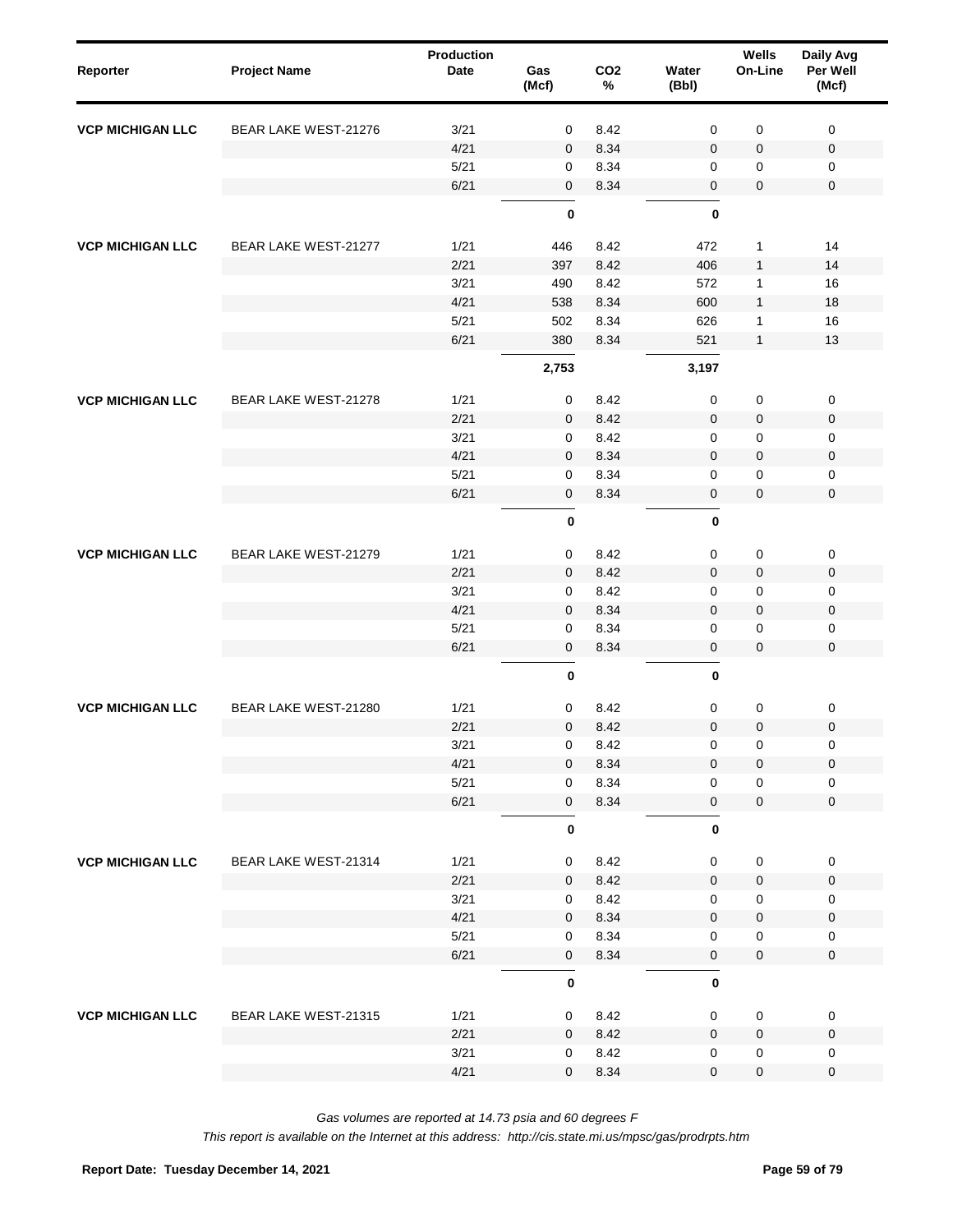| Reporter                | <b>Project Name</b>  | <b>Production</b><br>Date | Gas<br>(Mcf) | CO <sub>2</sub><br>$\%$ | Water<br>(Bbl) | Wells<br>On-Line | Daily Avg<br>Per Well<br>(Mcf) |  |
|-------------------------|----------------------|---------------------------|--------------|-------------------------|----------------|------------------|--------------------------------|--|
| <b>VCP MICHIGAN LLC</b> | BEAR LAKE WEST-21315 | 5/21                      | 0            | 8.34                    | 0              | 0                | $\mathbf 0$                    |  |
|                         |                      | 6/21                      | $\mathbf 0$  | 8.34                    | 0              | 0                | $\mathsf 0$                    |  |
|                         |                      |                           | $\pmb{0}$    |                         | $\bf{0}$       |                  |                                |  |
| <b>VCP MICHIGAN LLC</b> | BEAR LAKE WEST-21316 | 1/21                      | 0            | 8.42                    | 0              | $\pmb{0}$        | $\mathsf 0$                    |  |
|                         |                      | 2/21                      | $\mathbf 0$  | 8.42                    | 0              | 0                | 0                              |  |
|                         |                      | 3/21                      | 0            | 8.42                    | 0              | 0                | 0                              |  |
|                         |                      | 4/21                      | $\mathbf{0}$ | 8.34                    | 0              | 0                | 0                              |  |
|                         |                      | 5/21                      | $\mathbf 0$  | 8.34                    | 0              | 0                | 0                              |  |
|                         |                      | 6/21                      | $\mathbf 0$  | 8.34                    | 0              | 0                | $\mathbf 0$                    |  |
|                         |                      |                           | $\pmb{0}$    |                         | $\bf{0}$       |                  |                                |  |
| <b>VCP MICHIGAN LLC</b> | BEAR LAKE WEST-21317 | 1/21                      | 1,866        | 8.42                    | 1,974          | 1                | 60                             |  |
|                         |                      | 2/21                      | 1,651        | 8.42                    | 1,688          | $\mathbf{1}$     | 59                             |  |
|                         |                      | 3/21                      | 1,877        | 8.42                    | 2,191          | 1                | 61                             |  |
|                         |                      | 4/21                      | 2,142        | 8.34                    | 2,392          | $\mathbf{1}$     | 71                             |  |
|                         |                      | 5/21                      | 2,018        | 8.34                    | 2,519          | 1                | 65                             |  |
|                         |                      | 6/21                      | 1,673        | 8.34                    | 2,292          | $\mathbf{1}$     | 56                             |  |
|                         |                      |                           | 11,227       |                         | 13,056         |                  |                                |  |
| <b>VCP MICHIGAN LLC</b> | BEAR LAKE WEST-21318 | 1/21                      | 0            | 8.42                    | 0              | $\pmb{0}$        | $\mathsf 0$                    |  |
|                         |                      | 2/21                      | $\mathbf 0$  | 8.42                    | 0              | 0                | 0                              |  |
|                         |                      | 3/21                      | 0            | 8.42                    | 0              | 0                | 0                              |  |
|                         |                      | 4/21                      | $\mathbf 0$  | 8.34                    | 0              | 0                | 0                              |  |
|                         |                      | 5/21                      | $\mathbf 0$  | 8.34                    | 0              | 0                | 0                              |  |
|                         |                      | 6/21                      | $\mathbf 0$  | 8.34                    | 0              | $\mathbf 0$      | $\mathbf 0$                    |  |
|                         |                      |                           | $\pmb{0}$    |                         | $\bf{0}$       |                  |                                |  |
| <b>VCP MICHIGAN LLC</b> | BEAR LAKE WEST-21319 | 1/21                      | 0            | 8.42                    | 0              | 0                | $\mathbf 0$                    |  |
|                         |                      | 2/21                      | $\mathbf{0}$ | 8.42                    | $\mathbf 0$    | 0                | 0                              |  |
|                         |                      | 3/21                      | 0            | 8.42                    | 0              | 0                | 0                              |  |
|                         |                      | 4/21                      | $\mathbf 0$  | 8.34                    | 0              | 0                | 0                              |  |
|                         |                      | 5/21                      | 0            | 8.34                    | 0              | 0                | 0                              |  |
|                         |                      | 6/21                      | $\mathbf 0$  | 8.34                    | 0              | 0                | $\mathbf 0$                    |  |
|                         |                      |                           | $\pmb{0}$    |                         | $\pmb{0}$      |                  |                                |  |
| <b>VCP MICHIGAN LLC</b> | BEAR LAKE WEST-21324 | 1/21                      | $\mathbf 0$  | 0.00                    | 0              | $\pmb{0}$        | $\mathbf 0$                    |  |
|                         |                      | 2/21                      | $\mathbf 0$  | 0.00                    | $\mathbf 0$    | $\mathbf 0$      | $\mathbf 0$                    |  |
|                         |                      | 3/21                      | 0            | 0.00                    | 0              | 0                | $\mathbf 0$                    |  |
|                         |                      | 4/21                      | $\mathbf 0$  | 0.00                    | 0              | $\mathbf 0$      | $\pmb{0}$                      |  |
|                         |                      | 5/21                      | 0            | 0.00                    | 0              | 0                | $\mathsf 0$                    |  |
|                         |                      | 6/21                      | $\mathbf 0$  | 0.00                    | 0              | $\pmb{0}$        | $\mathbf 0$                    |  |
|                         |                      |                           | $\mathbf 0$  |                         | $\pmb{0}$      |                  |                                |  |
| <b>VCP MICHIGAN LLC</b> | BEAR LAKE WEST-21337 | 1/21                      | $\mathbf 0$  | 0.00                    | 0              | 0                | $\mathbf 0$                    |  |
|                         |                      | 2/21                      | $\mathbf{0}$ | 0.00                    | $\mathbf 0$    | $\mathbf 0$      | $\mathbf 0$                    |  |
|                         |                      | 3/21                      | 0            | 0.00                    | 0              | $\mathbf 0$      | 0                              |  |
|                         |                      | 4/21                      | $\mathbf{0}$ | 0.00                    | $\mathbf 0$    | $\mathbf 0$      | $\mathbf 0$                    |  |
|                         |                      | 5/21                      | 0            | 0.00                    | 0              | $\mathbf 0$      | 0                              |  |
|                         |                      | 6/21                      | $\mathbf{0}$ | 0.00                    | 0              | 0                | $\mathbf 0$                    |  |
|                         |                      |                           |              |                         |                |                  |                                |  |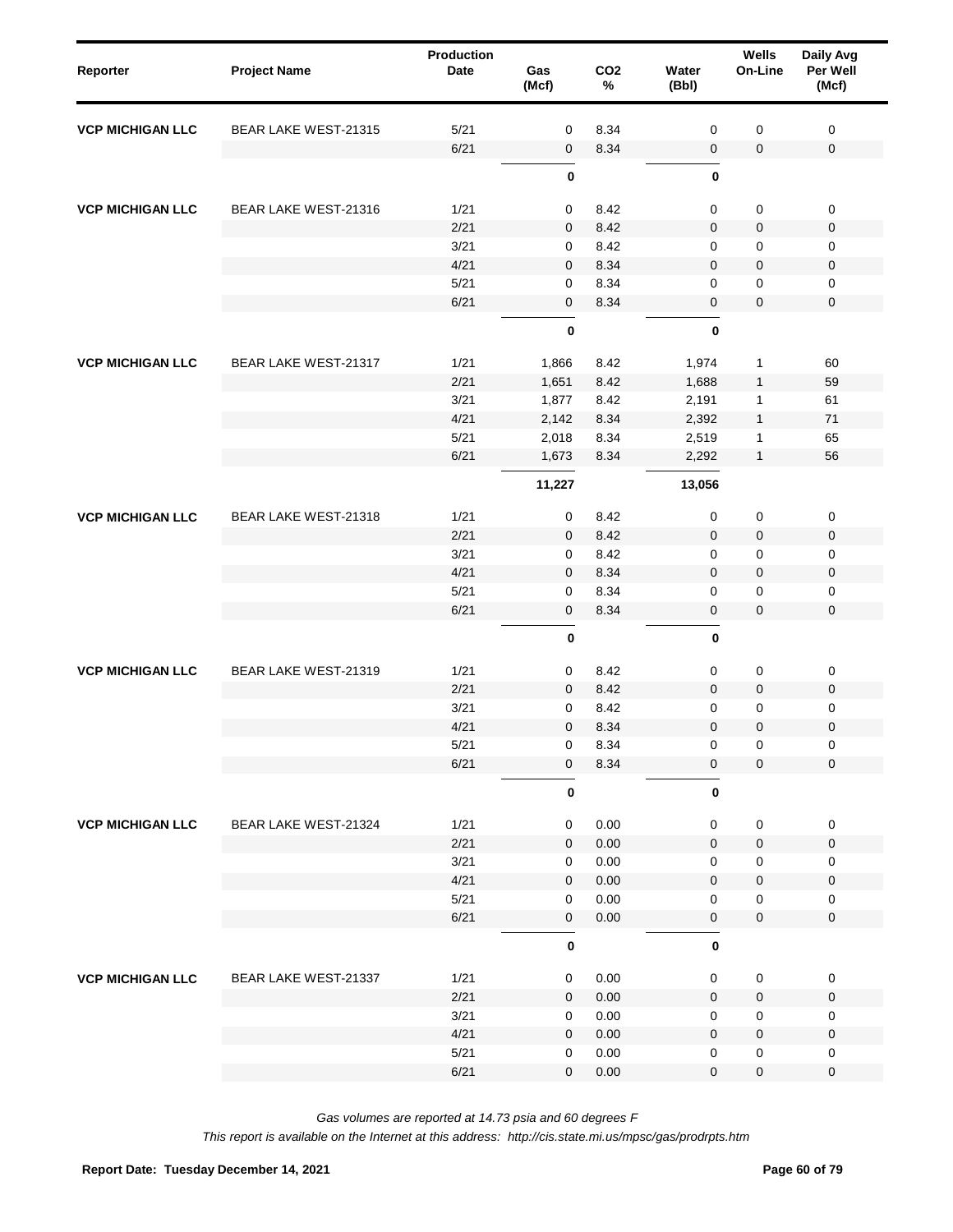| Reporter                | <b>Project Name</b>       | Production<br>Date | Gas<br>(Mcf) | CO <sub>2</sub><br>% | Water<br>(Bbl) | Wells<br>On-Line | Daily Avg<br>Per Well<br>(Mcf) |
|-------------------------|---------------------------|--------------------|--------------|----------------------|----------------|------------------|--------------------------------|
|                         |                           |                    | $\pmb{0}$    |                      | $\pmb{0}$      |                  |                                |
| <b>VCP MICHIGAN LLC</b> | <b>BOND D2-19</b>         | 1/21               | 0            | 8.42                 | 0              | 0                | $\pmb{0}$                      |
|                         |                           | 2/21               | 0            | 8.42                 | $\pmb{0}$      | 0                | $\pmb{0}$                      |
|                         |                           | 3/21               | 0            | 8.42                 | 0              | 0                | 0                              |
|                         |                           | 4/21               | 0            | 8.34                 | $\pmb{0}$      | 0                | $\pmb{0}$                      |
|                         |                           | 5/21               | 0            | 8.34                 | 0              | 0                | $\pmb{0}$                      |
|                         |                           | 6/21               | 0            | 8.34                 | $\pmb{0}$      | 0                | $\pmb{0}$                      |
|                         |                           |                    | $\pmb{0}$    |                      | 0              |                  |                                |
| <b>VCP MICHIGAN LLC</b> | <b>BRILEY 26</b>          | 1/21               | 17,979       | 18.29                | 3,197          | 22               | 26                             |
|                         |                           | 2/21               | 15,914       | 18.31                | 2,882          | 22               | 26                             |
|                         |                           | 3/21               | 17,189       | 18.24                | 3,105          | 22               | 25                             |
|                         |                           | 4/21               | 16,729       | 18.24                | 3,014          | 22               | 25                             |
|                         |                           | 5/21               | 17,280       | 18.06                | 3,065          | 22               | 25                             |
|                         |                           | 6/21               | 16,632       | 18.06                | 2,933          | 22               | 25                             |
|                         |                           |                    | 101,723      |                      | 18,196         |                  |                                |
| <b>VCP MICHIGAN LLC</b> | <b>BRILEY 8</b>           | 1/21               | 8,828        | 6.11                 | 9,212          | 24               | 12                             |
|                         |                           | 2/21               | 7,741        | 6.11                 | 7,960          | 24               | 12                             |
|                         |                           | 3/21               | 8,677        | 6.11                 | 8,322          | 24               | 12                             |
|                         |                           | 4/21               | 8,229        | 6.11                 | 6,434          | 24               | 11                             |
|                         |                           | 5/21               | 8,177        | 6.11                 | 7,222          | 24               | 11                             |
|                         |                           | 6/21               | 8,053        | 6.11                 | 11,678         | 24               | 11                             |
|                         |                           |                    | 49,705       |                      | 50,828         |                  |                                |
| <b>VCP MICHIGAN LLC</b> | <b>CANADA CREEK RANCH</b> | 1/21               | 5,690        | 4.92                 | 10,104         | 31               | 6                              |
|                         |                           | 2/21               | 4,979        | 4.92                 | 9,142          | 31               | 6                              |
|                         |                           | 3/21               | 5,615        | 4.92                 | 10,249         | 31               | 6                              |
|                         |                           | 4/21               | 5,308        | 4.92                 | 9,985          | 31               | $\,6\,$                        |
|                         |                           | 5/21               | 5,443        | 4.92                 | 10,132         | 31               | 6                              |
|                         |                           | 6/21               | 5,134        | 4.92                 | 9,726          | 31               | $\,6$                          |
|                         |                           |                    | 32,169       |                      | 59,338         |                  |                                |
| <b>VCP MICHIGAN LLC</b> | CHARLTON 11               | 1/21               | 0            | 19.39                | 0              | $\pmb{0}$        | $\pmb{0}$                      |
|                         |                           | 2/21               | 0            | 19.39                | $\pmb{0}$      | 0                | $\pmb{0}$                      |
|                         |                           | 3/21               | 0            | 19.39                | 0              | 0                | $\pmb{0}$                      |
|                         |                           | 4/21               | 0            | 19.39                | $\pmb{0}$      | 0                | $\pmb{0}$                      |
|                         |                           | 5/21               | 0            | 19.39                | 0              | 0                | 0                              |
|                         |                           | 6/21               | 0            | 19.39                | $\pmb{0}$      | 0                | $\pmb{0}$                      |
|                         |                           |                    | $\pmb{0}$    |                      | $\pmb{0}$      |                  |                                |
| <b>VCP MICHIGAN LLC</b> | CHARLTON 12               | 1/21               | 2,381        | 19.63                | 57             | 18               | 4                              |
|                         |                           | 2/21               | 2,015        | 19.63                | 24             | $18$             | 4                              |
|                         |                           | 3/21               | 2,477        | 19.63                | 231            | $18\,$           | 4                              |
|                         |                           | 4/21               | 2,945        | 19.63                | 331            | $18$             | 5                              |
|                         |                           | $5/21$             | 2,629        | 19.63                | 353            | $18\,$           | 5                              |
|                         |                           | 6/21               | 2,758        | 19.63                | 335            | $18\,$           | $\mathbf 5$                    |
|                         |                           |                    | 15,205       |                      | 1,331          |                  |                                |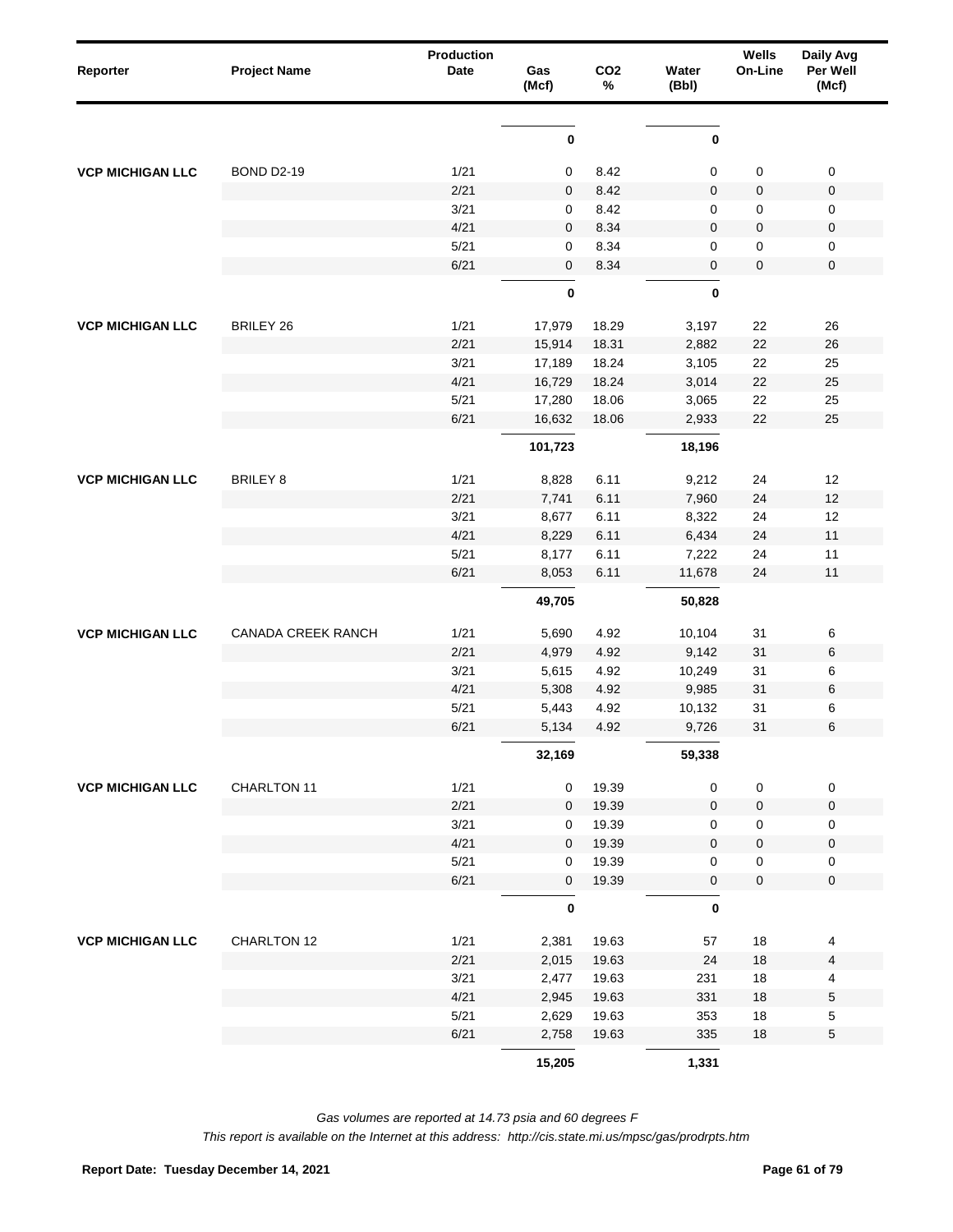| Reporter                | <b>Project Name</b> | <b>Production</b><br><b>Date</b> | Gas<br>(Mcf)    | CO <sub>2</sub><br>$\%$ | Water<br>(Bbl)   | Wells<br>On-Line               | Daily Avg<br>Per Well<br>(Mcf) |
|-------------------------|---------------------|----------------------------------|-----------------|-------------------------|------------------|--------------------------------|--------------------------------|
| <b>VCP MICHIGAN LLC</b> | CHARLTON 14         | 1/21                             | 3,538           | 22.07                   | 89               | 13                             | 9                              |
|                         |                     | 2/21                             | 3,319           | 22.07                   | 42               | 13                             | $\boldsymbol{9}$               |
|                         |                     | 3/21                             | 3,606           | 22.07                   | 357              | 13                             | 9                              |
|                         |                     | 4/21                             | 4,099           | 22.07                   | 490              | 13                             | 11                             |
|                         |                     | 5/21                             | 3,518           | 22.07                   | 502              | 13                             | 9                              |
|                         |                     | 6/21                             | 3,743<br>21,823 | 22.07                   | 454<br>1,934     | 13                             | 10                             |
| <b>VCP MICHIGAN LLC</b> | <b>CHARLTON 15</b>  | 1/21                             | 1,188           | 20.68                   | 29               | $\mathbf{1}$                   | 38                             |
|                         |                     | 2/21                             | 926             | 20.68                   | 11               | $\mathbf{1}$                   | 33                             |
|                         |                     | 3/21                             | 1,046           | 20.68                   | 100              | $\mathbf{1}$                   | 34                             |
|                         |                     | 4/21                             | 1,507           | 20.68                   | 174              | $\mathbf{1}$                   | 50                             |
|                         |                     | 5/21                             | 1,504           | 20.68                   | 207              | $\mathbf{1}$                   | 49                             |
|                         |                     | 6/21                             | 1,780           | 20.68                   | 216              | $\mathbf{1}$                   | 59                             |
|                         |                     |                                  | 7,951           |                         | 737              |                                |                                |
| <b>VCP MICHIGAN LLC</b> | <b>CHARLTON 2</b>   | 1/21                             | $\mathsf 0$     | 6.80                    | 0                | $\pmb{0}$                      | $\pmb{0}$                      |
|                         |                     | 2/21                             | $\mathbf 0$     | 6.80                    | 0                | $\pmb{0}$                      | $\pmb{0}$                      |
|                         |                     | 3/21                             | $\mathbf 0$     | 6.80                    | 0                | $\pmb{0}$                      | $\pmb{0}$                      |
|                         |                     | 4/21                             | $\mathbf 0$     | 6.80                    | $\mathbf 0$      | $\pmb{0}$                      | $\pmb{0}$                      |
|                         |                     | 5/21                             | $\mathbf 0$     | 6.80                    | 0                | $\pmb{0}$                      | $\pmb{0}$                      |
|                         |                     | 6/21                             | $\mathbf 0$     | 6.80                    | $\mathbf 0$      | $\mathbf 0$                    | $\mathbf 0$                    |
|                         |                     |                                  | $\pmb{0}$       |                         | 0                |                                |                                |
| <b>VCP MICHIGAN LLC</b> | CHARLTON 22 (NORTH) | 1/21                             | 5,907           | 14.64                   | 2,396            | 18                             | 11                             |
|                         |                     | 2/21                             | 5,339           | 14.66                   | 2,719            | 18                             | 11                             |
|                         |                     | 3/21                             | 5,866           | 14.66                   | 1,725            | 18                             | 10                             |
|                         |                     | 4/21                             | 5,558           | 14.81                   | 569              | 18                             | 10                             |
|                         |                     | 5/21                             | 5,587           | 14.81                   | 577              | 18                             | 10                             |
|                         |                     | 6/21                             | 5,731           | 14.45                   | 504              | 18                             | 11                             |
|                         |                     |                                  | 33,988          |                         | 8,490            |                                |                                |
| <b>VCP MICHIGAN LLC</b> | CHARLTON 31         | 1/21                             | 7,831           | 11.72                   | 859              | 14                             | $18$                           |
|                         |                     | 2/21                             | 6,570           | 11.62                   | 558              | 14                             | $17$                           |
|                         |                     | 3/21                             | 7,758           | 11.62                   | 760              | 14                             | 18                             |
|                         |                     | 4/21                             | 7,578           | 12.25                   | 553              | 14                             | 18                             |
|                         |                     | $5/21$                           | 7,919           | 12.25                   | 818              | 14                             | 18                             |
|                         |                     | 6/21                             | 7,358           | 12.25                   | 713              | 14                             | 18                             |
|                         |                     |                                  | 45,014          |                         | 4,261            |                                |                                |
| <b>VCP MICHIGAN LLC</b> | CHARLTON 32B        | 1/21                             | 565             | 11.72                   | 0                | $\sqrt{2}$                     | 9                              |
|                         |                     | 2/21                             | 388             | 11.62                   | $\mathbf 0$      | $\overline{\mathbf{c}}$        | $\boldsymbol{7}$               |
|                         |                     | 3/21                             | 589             | 11.62                   | 0                | $\overline{2}$                 | 9                              |
|                         |                     | 4/21<br>5/21                     | 581<br>576      | 12.25<br>12.25          | $\mathbf 0$<br>0 | $\boldsymbol{2}$<br>$\sqrt{2}$ | $10$                           |
|                         |                     | 6/21                             | 561             | 12.25                   | $\pmb{0}$        | $\overline{c}$                 | 9<br>$\boldsymbol{9}$          |
|                         |                     |                                  | 3,260           |                         | $\bf{0}$         |                                |                                |
|                         |                     |                                  |                 |                         |                  |                                |                                |
| <b>VCP MICHIGAN LLC</b> | CHARLTON 34         | 1/21                             | 1,706           | 21.58                   | 0                | 6                              | 9                              |
|                         |                     | 2/21                             | 1,496           | 21.15                   | $\pmb{0}$        | $\,6\,$                        | $\boldsymbol{9}$               |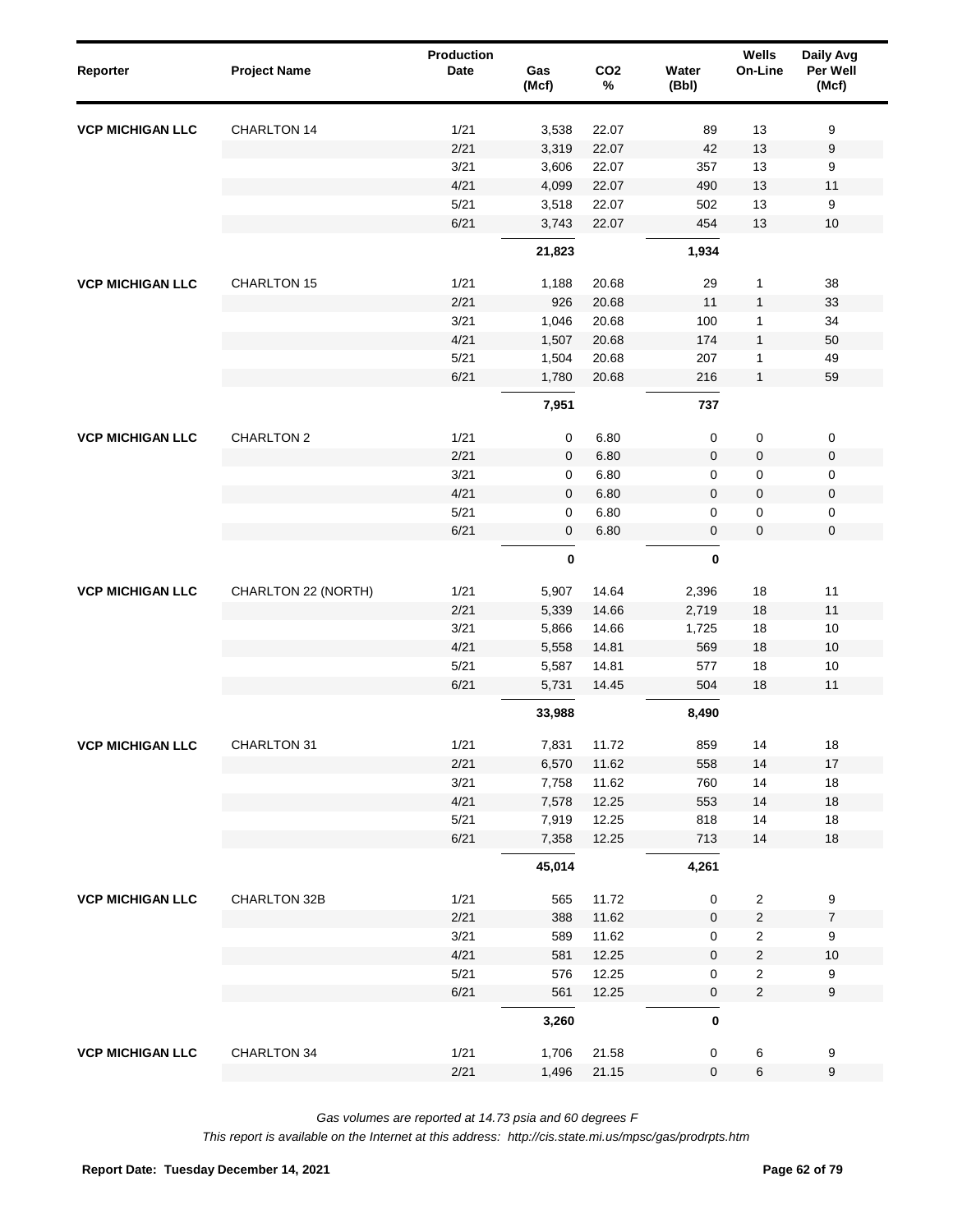| Reporter                | <b>Project Name</b> | <b>Production</b><br>Date | Gas<br>(Mcf) | CO <sub>2</sub><br>$\%$ | Water<br>(Bbl) | Wells<br>On-Line | Daily Avg<br>Per Well<br>(Mcf) |
|-------------------------|---------------------|---------------------------|--------------|-------------------------|----------------|------------------|--------------------------------|
| <b>VCP MICHIGAN LLC</b> | <b>CHARLTON 34</b>  | 3/21                      | 1,581        | 21.15                   | 0              | 6                | 8                              |
|                         |                     | 4/21                      | 1,470        | 20.93                   | 0              | 6                | 8                              |
|                         |                     | 5/21                      | 1,534        | 20.93                   | 0              | 6                | 8                              |
|                         |                     | 6/21                      | 1,455        | 20.70                   | 0              | 6                | 8                              |
|                         |                     |                           | 9,242        |                         | 0              |                  |                                |
| <b>VCP MICHIGAN LLC</b> | <b>CHARLTON 35</b>  | 1/21                      | 5,261        | 21.58                   | 0              | 12               | 14                             |
|                         |                     | 2/21                      | 4,479        | 21.15                   | 0              | 12               | 13                             |
|                         |                     | 3/21                      | 4,991        | 21.15                   | 0              | 12               | 13                             |
|                         |                     | 4/21                      | 4,706        | 20.93                   | 0              | 12               | 13                             |
|                         |                     | 5/21                      | 4,969        | 20.93                   | 0              | 12               | 13                             |
|                         |                     | 6/21                      | 5,871        | 20.70                   | 0              | 12               | 16                             |
|                         |                     |                           | 30,277       |                         | $\bf{0}$       |                  |                                |
| <b>VCP MICHIGAN LLC</b> | CHARLTON 4 (SOUTH)  | 1/21                      | 4,951        | 11.72                   | 0              | 13               | 12                             |
|                         |                     | 2/21                      | 4,257        | 11.62                   | 0              | 13               | 12                             |
|                         |                     | 3/21                      | 5,291        | 11.62                   | 0              | 13               | 13                             |
|                         |                     | 4/21                      | 5,176        | 12.25                   | 0              | 13               | 13                             |
|                         |                     | 5/21                      | 5,229        | 12.25                   | 0              | 13               | 13                             |
|                         |                     | 6/21                      | 5,201        | 12.25                   | 0              | 13               | 13                             |
|                         |                     |                           | 30,105       |                         | 0              |                  |                                |
| <b>VCP MICHIGAN LLC</b> | CHARLTON 5 (SOUTH)  | 1/21                      | 9,937        | 11.72                   | 165            | 12               | 27                             |
|                         |                     | 2/21                      | 8,434        | 11.62                   | 600            | 12               | 25                             |
|                         |                     | 3/21                      | 10,070       | 11.62                   | 3,742          | 12               | 27                             |
|                         |                     | 4/21                      | 10,110       | 12.25                   | 4,058          | 12               | 28                             |
|                         |                     | 5/21                      | 10,291       | 12.25                   | 4,803          | 12               | 28                             |
|                         |                     | 6/21                      | 10,172       | 12.25                   | 4,268          | 12               | 28                             |
|                         |                     |                           | 59,014       |                         | 17,636         |                  |                                |
| <b>VCP MICHIGAN LLC</b> | <b>CHARLTON 9</b>   | 1/21                      | 0            | 12.10                   | 0              | 0                | 0                              |
|                         |                     | 2/21                      | $\mathbf 0$  | 12.10                   | 0              | 0                | $\pmb{0}$                      |
|                         |                     | 3/21                      | 0            | 12.10                   | 0              | 0                | 0                              |
|                         |                     | 4/21                      | $\mathbf{0}$ | 12.10                   | 0              | 0                | $\mathsf{O}\xspace$            |
|                         |                     | 5/21                      | 0            | 12.10                   | 0              | 0                | 0                              |
|                         |                     | 6/21                      | $\mathbf 0$  | 12.10                   | $\pmb{0}$      | 0                | $\pmb{0}$                      |
|                         |                     |                           | $\pmb{0}$    |                         | $\pmb{0}$      |                  |                                |
| <b>VCP MICHIGAN LLC</b> | CHESTER 10          | 1/21                      | 0            | 30.86                   | 0              | $\pmb{0}$        | $\pmb{0}$                      |
|                         |                     | 2/21                      | 0            | 30.86                   | 0              | $\pmb{0}$        | $\pmb{0}$                      |
|                         |                     | 3/21                      | 0            | 30.86                   | 0              | $\mathbf 0$      | 0                              |
|                         |                     | 4/21                      | 0            | 30.86                   | 0              | $\pmb{0}$        | $\pmb{0}$                      |
|                         |                     | 5/21                      | 0            | 30.86                   | 0              | $\mathbf 0$      | 0                              |
|                         |                     | 6/21                      | $\mathbf 0$  | 30.86                   | $\mathbf 0$    | 0                | $\mathbf 0$                    |
|                         |                     |                           | $\pmb{0}$    |                         | $\pmb{0}$      |                  |                                |
| <b>VCP MICHIGAN LLC</b> | CHESTER 18          | 1/21                      | 8,070        | 14.79                   | 1,053          | 52               | 5                              |
|                         |                     | 2/21                      | 7,493        | 14.21                   | 953            | 52               | 5                              |
|                         |                     | 3/21                      | 7,816        | 14.12                   | 996            | 52               | 5                              |
|                         |                     | 4/21                      | 7,197        | 14.12                   | 796            | 52               | 5                              |
|                         |                     |                           |              |                         |                |                  |                                |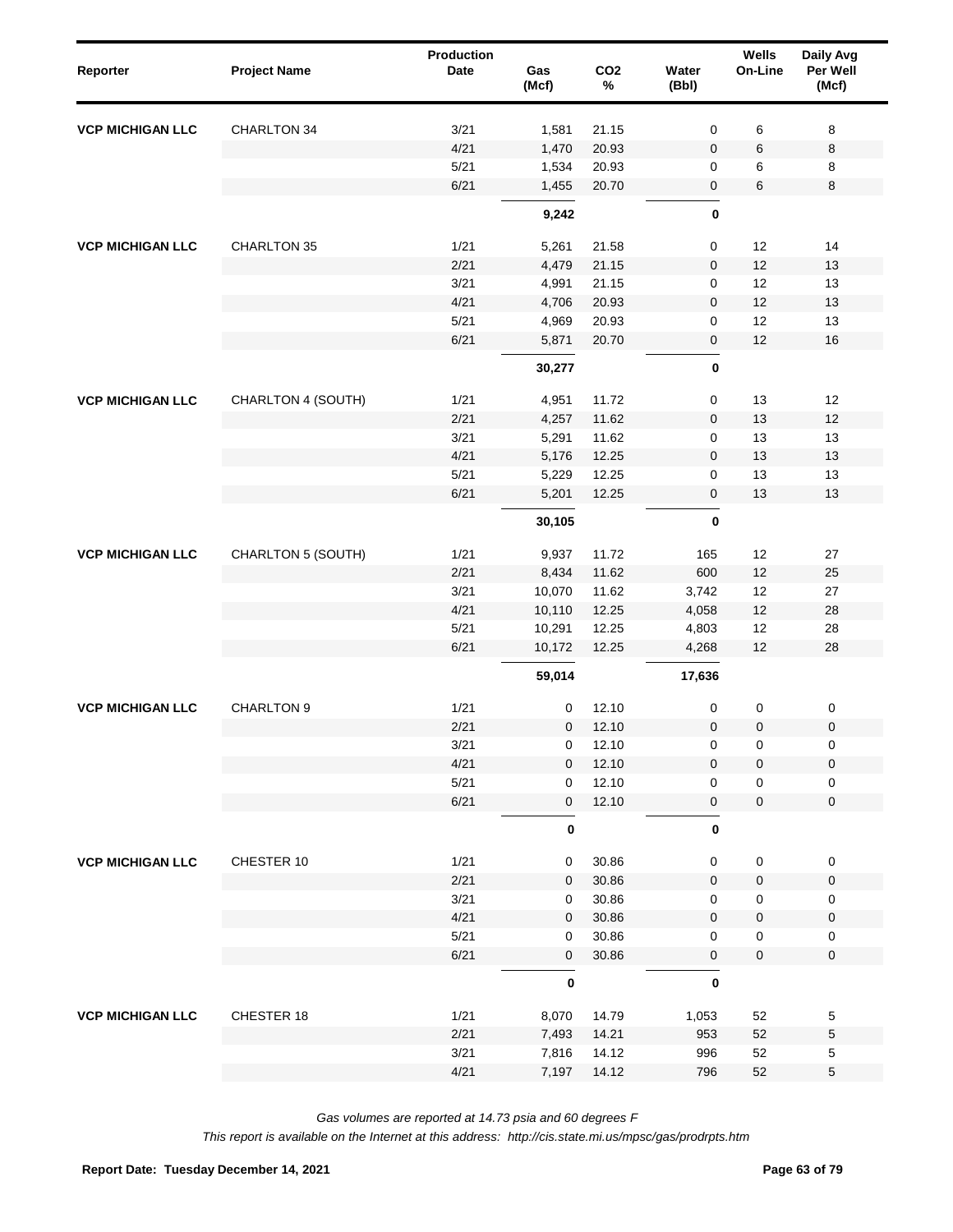| Reporter                | <b>Project Name</b> | <b>Production</b><br><b>Date</b> | Gas<br>(Mcf) | CO <sub>2</sub><br>$\%$ | Water<br>(Bbl) | Wells<br>On-Line | Daily Avg<br>Per Well<br>(Mcf) |
|-------------------------|---------------------|----------------------------------|--------------|-------------------------|----------------|------------------|--------------------------------|
| <b>VCP MICHIGAN LLC</b> | CHESTER 18          | 5/21                             | 7,854        | 13.84                   | 1,287          | 52               | 5                              |
|                         |                     | 6/21                             | 7,729        | 13.84                   | 1,043          | 52               | $\mathbf 5$                    |
|                         |                     |                                  | 46,159       |                         | 6,128          |                  |                                |
| <b>VCP MICHIGAN LLC</b> | CHESTER 22          | 1/21                             | 6,425        | 11.72                   | $\sqrt{5}$     | 24               | 9                              |
|                         |                     | 2/21                             | 5,332        | 11.62                   | $\,$ 5 $\,$    | 24               | 8                              |
|                         |                     | 3/21                             | 6,225        | 11.62                   | $\overline{7}$ | 24               | 8                              |
|                         |                     | 4/21                             | 6,081        | 12.25                   | $\sqrt{2}$     | 24               | 8                              |
|                         |                     | 5/21                             | 6,266        | 12.25                   | $\mathbf{1}$   | 24               | 8                              |
|                         |                     | 6/21                             | 6,380        | 12.25                   | 5              | 24               | $\boldsymbol{9}$               |
|                         |                     |                                  | 36,709       |                         | 25             |                  |                                |
| <b>VCP MICHIGAN LLC</b> | CHESTER 23          | 1/21                             | 9,155        | 11.72                   | 0              | 25               | 12                             |
|                         |                     | 2/21                             | 8,382        | 11.62                   | $\pmb{0}$      | 25               | 12                             |
|                         |                     | 3/21                             | 9,732        | 11.62                   | 0              | 25               | 13                             |
|                         |                     | 4/21                             | 9,631        | 12.25                   | $\pmb{0}$      | 25               | 13                             |
|                         |                     | 5/21                             | 9,392        | 12.25                   | 0              | 25               | 12                             |
|                         |                     | 6/21                             | 9,677        | 12.25                   | 0              | 25               | 13                             |
|                         |                     |                                  | 55,969       |                         | $\bf{0}$       |                  |                                |
| <b>VCP MICHIGAN LLC</b> | CHESTER 27          | 1/21                             | 1,237        | 11.72                   | $\mathbf 0$    | 5                | 8                              |
|                         |                     | 2/21                             | 1,095        | 11.62                   | $\mathbf{0}$   | 5                | 8                              |
|                         |                     | 3/21                             | 1,318        | 11.62                   | 0              | 5                | 8                              |
|                         |                     | 4/21                             | 1,257        | 12.25                   | $\mathbf 0$    | $\mathbf 5$      | 8                              |
|                         |                     | 5/21                             | 1,251        | 12.25                   | 0              | 5                | 8                              |
|                         |                     | 6/21                             | 1,247        | 12.25                   | $\pmb{0}$      | 5                | 8                              |
|                         |                     |                                  | 7,405        |                         | 0              |                  |                                |
| <b>VCP MICHIGAN LLC</b> | <b>COE C4-34</b>    | 1/21                             | 482          | 8.42                    | 510            | $\mathbf{1}$     | 16                             |
|                         |                     | 2/21                             | 399          | 8.42                    | 408            | $\mathbf{1}$     | 14                             |
|                         |                     | 3/21                             | 483          | 8.42                    | 564            | 1                | 16                             |
|                         |                     | 4/21                             | 527          | 8.34                    | 589            | $\mathbf{1}$     | 18                             |
|                         |                     | 5/21                             | 482          | 8.34                    | 602            | $\mathbf{1}$     | $16\,$                         |
|                         |                     | 6/21                             | 408          | 8.34                    | 558            | $\mathbf{1}$     | 14                             |
|                         |                     |                                  | 2,781        |                         | 3,231          |                  |                                |
| <b>VCP MICHIGAN LLC</b> | <b>DEAN</b>         | 1/21                             | 173          | 12.60                   | 222            | $\mathbf{1}$     | 6                              |
|                         |                     | 2/21                             | 161          | 12.60                   | 197            | $\mathbf{1}$     | $\,6\,$                        |
|                         |                     | 3/21                             | 179          | 12.60                   | 254            | 1                | 6                              |
|                         |                     | 4/21                             | 228          | 12.60                   | 294            | $\mathbf{1}$     | 8                              |
|                         |                     | 5/21                             | 223          | 12.60                   | 325            | 1                | $\overline{7}$                 |
|                         |                     | 6/21                             | 189          | 12.60                   | 272            | 1                | 6                              |
|                         |                     |                                  | 1,153        |                         | 1,564          |                  |                                |
| <b>VCP MICHIGAN LLC</b> | DOVER 24            | 1/21                             | 0            | 8.57                    | 0              | $\mathbf 0$      | $\pmb{0}$                      |
|                         |                     |                                  | $\pmb{0}$    |                         | 0              |                  |                                |
| <b>VCP MICHIGAN LLC</b> | EDGEWOOD CLUB EAST  | 1/21                             | 8,528        | 16.40                   | 530            | 12               | 23                             |
|                         |                     | 2/21                             | 7,008        | 16.40                   | 439            | 12               | 21                             |
|                         |                     | 3/21                             | 8,089        | 16.40                   | 495            | 12               | 22                             |
|                         |                     |                                  |              |                         |                |                  |                                |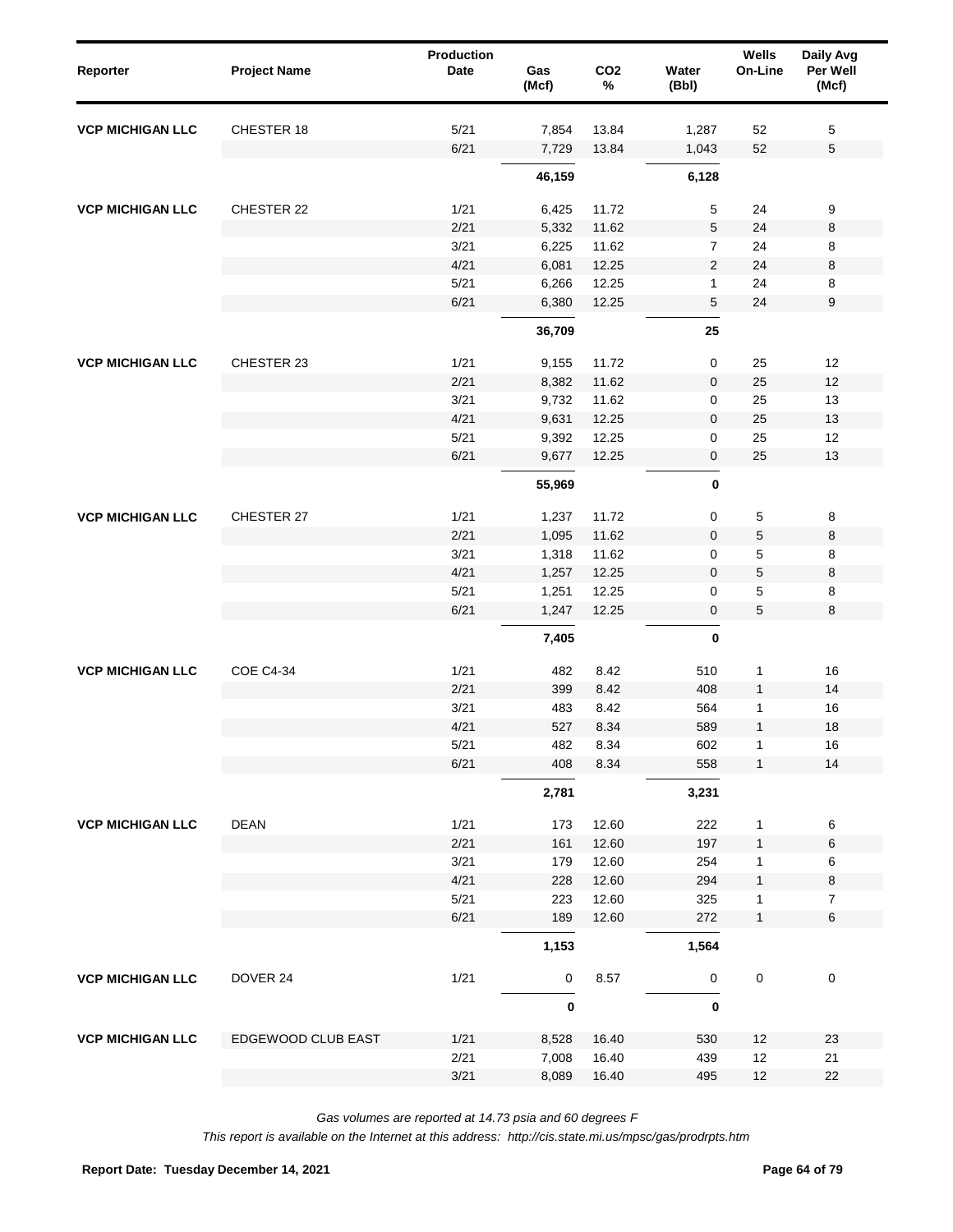| Reporter                | <b>Project Name</b>  | <b>Production</b><br><b>Date</b> | Gas<br>(Mcf) | CO <sub>2</sub><br>$\%$ | Water<br>(Bbl)   | Wells<br>On-Line | Daily Avg<br>Per Well<br>(Mcf) |
|-------------------------|----------------------|----------------------------------|--------------|-------------------------|------------------|------------------|--------------------------------|
| <b>VCP MICHIGAN LLC</b> | EDGEWOOD CLUB EAST   | 4/21                             | 7,897        | 16.40                   | 448              | 12               | 22                             |
|                         |                      | $5/21$                           | 7,973        | 16.40                   | 457              | 12               | 21                             |
|                         |                      | 6/21                             | 7,430        | 16.40                   | 446              | 12               | 21                             |
|                         |                      |                                  | 46,925       |                         | 2,815            |                  |                                |
| <b>VCP MICHIGAN LLC</b> | EDGEWOOD CLUB WEST   | 1/21                             | 19,524       | 14.81                   | 1,187            | 15               | 42                             |
|                         |                      | 2/21                             | 17,469       | 14.81                   | 1,070            | 15               | 42                             |
|                         |                      | 3/21                             | 19,307       | 14.81                   | 1,154            | 15               | 42                             |
|                         |                      | 4/21                             | 18,475       | 14.81                   | 1,025            | 15               | 41                             |
|                         |                      | 5/21                             | 19,189       | 14.81                   | 1,075            | 15               | 41                             |
|                         |                      | 6/21                             | 18,793       | 14.81                   | 1,104            | 15               | 42                             |
|                         |                      |                                  | 112,757      |                         | 6,615            |                  |                                |
| <b>VCP MICHIGAN LLC</b> | ELEVEN/TWELVE        | 1/21                             | 0            | 12.60                   | 0                | $\pmb{0}$        | $\pmb{0}$                      |
|                         |                      | 2/21                             | 0            | 12.60                   | 0                | $\pmb{0}$        | $\pmb{0}$                      |
|                         |                      | 3/21                             | $\mathbf{0}$ | 12.60                   | 0                | $\pmb{0}$        | $\pmb{0}$                      |
|                         |                      | 4/21                             | 0            | 12.60                   | 0                | $\pmb{0}$        | $\pmb{0}$                      |
|                         |                      | $5/21$                           | $\mathbf{0}$ | 12.60                   | $\mathbf 0$      | $\pmb{0}$        | $\pmb{0}$                      |
|                         |                      | 6/21                             | $\mathbf 0$  | 12.60                   | $\mathsf 0$      | $\mathbf 0$      | $\mathbf 0$                    |
|                         |                      |                                  | $\bf{0}$     |                         | 0                |                  |                                |
| <b>VCP MICHIGAN LLC</b> | <b>ELMAC HILLS 7</b> | 1/21                             | 4,506        | 5.12                    | $\mathbf 0$      | 1                | 145                            |
|                         |                      | 2/21                             | 4,069        | 5.12                    | 0                | $\mathbf{1}$     | 145                            |
|                         |                      | 3/21                             | 4,537        | 5.12                    | $\mathbf 0$      | $\mathbf{1}$     | 146                            |
|                         |                      | 4/21                             | 4,346        | 5.12                    | 0                | 1                | 145                            |
|                         |                      | 5/21                             | 4,618        | 5.12                    | $\boldsymbol{0}$ | $\mathbf{1}$     | 149                            |
|                         |                      | 6/21                             | 4,759        | 5.12                    | 0                | $\mathbf{1}$     | 159                            |
|                         |                      |                                  | 26,835       |                         | 0                |                  |                                |
| <b>VCP MICHIGAN LLC</b> | <b>GIRVEN</b>        | 1/21                             | 0            | 12.60                   | 0                | $\pmb{0}$        | $\pmb{0}$                      |
|                         |                      | 2/21                             | 0            | 12.60                   | 0                | $\pmb{0}$        | 0                              |
|                         |                      | 3/21                             | $\mathbf 0$  | 12.60                   | $\mathbf 0$      | $\mathbf 0$      | $\pmb{0}$                      |
|                         |                      | 4/21                             | 0            | 12.60                   | 0                | $\pmb{0}$        | 0                              |
|                         |                      | 5/21                             | 0            | 12.60                   | 0                | $\pmb{0}$        | $\pmb{0}$                      |
|                         |                      | 6/21                             | 0            | 12.60                   | $\mathsf 0$      | $\pmb{0}$        | $\pmb{0}$                      |
|                         |                      |                                  | 0            |                         | 0                |                  |                                |
| <b>VCP MICHIGAN LLC</b> | <b>GIRVEN 11-6</b>   | 1/21                             | 0            | 12.60                   | 0                | $\pmb{0}$        | $\pmb{0}$                      |
|                         |                      | 2/21                             | 0            | 12.60                   | 0                | $\pmb{0}$        | 0                              |
|                         |                      | 3/21                             | 0            | 12.60                   | $\mathbf 0$      | $\pmb{0}$        | $\pmb{0}$                      |
|                         |                      | 4/21                             | 0            | 12.60                   | 0                | $\pmb{0}$        | 0                              |
|                         |                      | $5/21$                           | 0            | 12.60                   | $\mathbf 0$      | $\pmb{0}$        | $\pmb{0}$                      |
|                         |                      | 6/21                             | 0            | 12.60                   | 0                | $\pmb{0}$        | $\pmb{0}$                      |
|                         |                      |                                  | 0            |                         | 0                |                  |                                |
| <b>VCP MICHIGAN LLC</b> | <b>GUSTAFSON</b>     | 1/21                             | 2,541        | 8.42                    | 2,687            | 3                | 27                             |
|                         |                      | 2/21                             | 2,203        | 8.42                    | 2,253            | $\mathbf 3$      | 26                             |
|                         |                      | 3/21                             | 2,466        | 8.42                    | 2,878            | 3                | $27\,$                         |
|                         |                      | 4/21                             | 2,845        | 8.34                    | 3,177            | 3                | 32                             |
|                         |                      | 5/21                             | 2,611        | 8.34                    | 3,259            | $\mathbf 3$      | 28                             |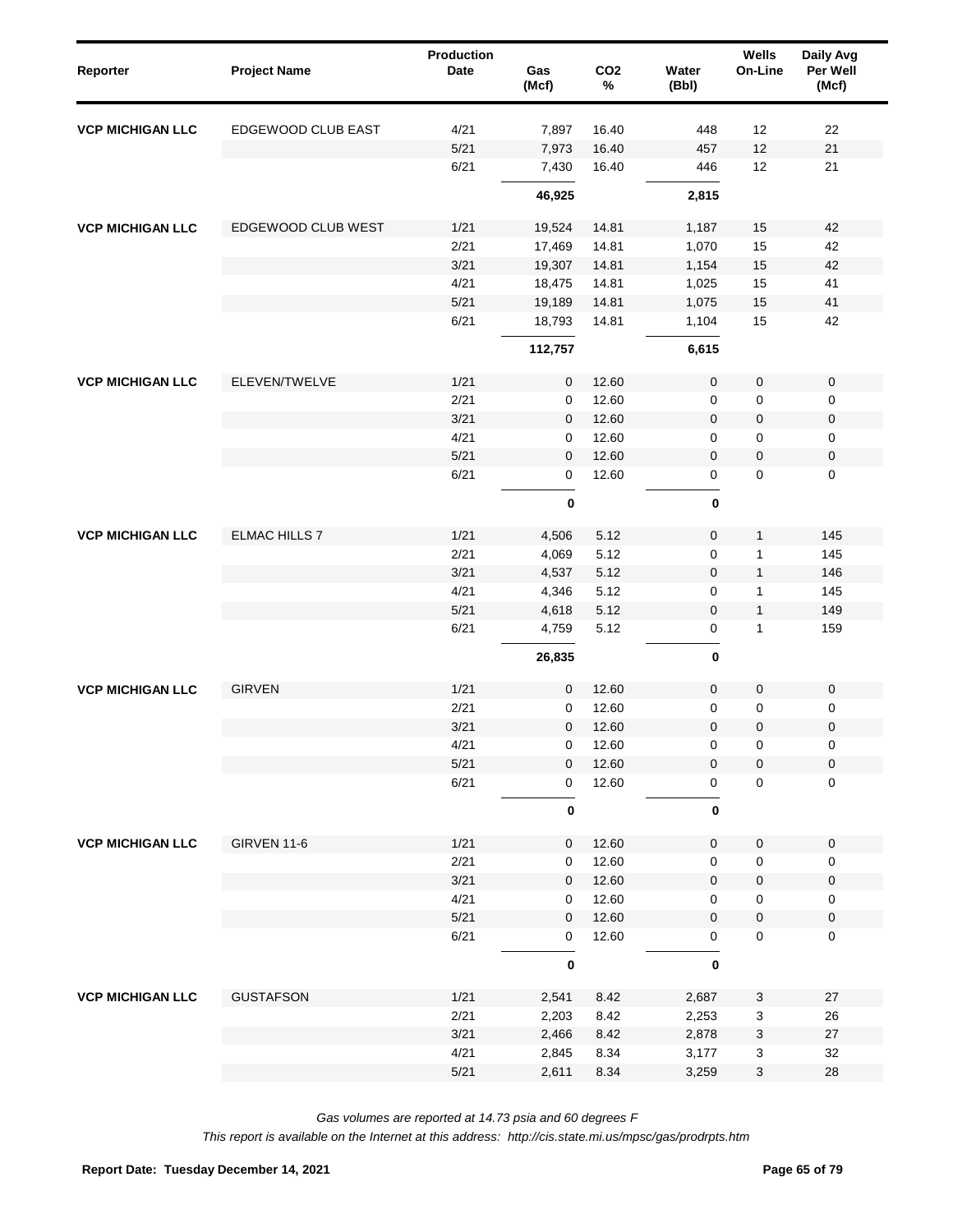| Reporter                | <b>Project Name</b>  | <b>Production</b><br><b>Date</b> | Gas<br>(Mcf) | CO <sub>2</sub><br>$\%$ | Water<br>(Bbl) | Wells<br>On-Line          | Daily Avg<br>Per Well<br>(Mcf) |
|-------------------------|----------------------|----------------------------------|--------------|-------------------------|----------------|---------------------------|--------------------------------|
| <b>VCP MICHIGAN LLC</b> | <b>GUSTAFSON</b>     | 6/21                             | 2,405        | 8.34                    | 3,295          | 3                         | 27                             |
|                         |                      |                                  | 15,071       |                         | 17,549         |                           |                                |
| <b>VCP MICHIGAN LLC</b> | HAYES 12             | 1/21                             | $\mathbf 0$  | 19.88                   | $\mathbf 0$    | $\mathbf 0$               | $\mathbf 0$                    |
|                         |                      | 2/21                             | $\mathbf 0$  | 19.88                   | $\mathbf 0$    | $\mathbf 0$               | 0                              |
|                         |                      | 3/21                             | $\mathbf 0$  | 19.88                   | $\mathsf 0$    | $\pmb{0}$                 | $\pmb{0}$                      |
|                         |                      | 4/21                             | $\mathbf 0$  | 19.88                   | 0              | $\mathbf 0$               | 0                              |
|                         |                      | 5/21                             | $\mathbf 0$  | 19.88                   | $\mathbf 0$    | $\mathbf 0$               | $\pmb{0}$                      |
|                         |                      | 6/21                             | 0            | 19.88                   | 0              | $\mathbf 0$               | 0                              |
|                         |                      |                                  | $\pmb{0}$    |                         | $\bf{0}$       |                           |                                |
| <b>VCP MICHIGAN LLC</b> | HOWES B4-21          | 1/21                             | $\mathbf 0$  | 9.93                    | $\mathbf 0$    | $\mathbf 0$               | $\pmb{0}$                      |
|                         |                      | 2/21                             | 0            | 9.93                    | $\mathbf 0$    | 0                         | 0                              |
|                         |                      | 3/21                             | $\mathbf 0$  | 9.93                    | $\mathbf 0$    | 0                         | $\pmb{0}$                      |
|                         |                      | 4/21                             | 0            | 9.67                    | $\mathbf 0$    | 0                         | 0                              |
|                         |                      | $5/21$                           | $\mathbf{0}$ | 9.67                    | $\mathbf 0$    | $\mathsf{O}\xspace$       | $\pmb{0}$                      |
|                         |                      | 6/21                             | $\mathbf 0$  | 9.67                    | 0              | $\mathbf{0}$              | $\mathbf 0$                    |
|                         |                      |                                  | $\pmb{0}$    |                         | 0              |                           |                                |
| <b>VCP MICHIGAN LLC</b> | <b>HOWES/VILLAGE</b> | 1/21                             | 1,224        | 9.93                    | 2,481          | $\mathbf{1}$              | 39                             |
|                         |                      | 2/21                             | 1,071        | 9.93                    | 1,850          | $\mathbf{1}$              | 38                             |
|                         |                      | 3/21                             | 1,161        | 9.93                    | 1,987          | $\mathbf{1}$              | 37                             |
|                         |                      | 4/21                             | 1,416        | 9.67                    | 1,876          | 1                         | 47                             |
|                         |                      | 5/21                             | 1,295        | 9.67                    | 1,921          | $\mathbf{1}$              | 42                             |
|                         |                      | 6/21                             | 1,102        | 9.67                    | 2,005          | $\mathbf{1}$              | 37                             |
|                         |                      |                                  | 7,269        |                         | 12,120         |                           |                                |
| <b>VCP MICHIGAN LLC</b> | JOHNSON 35           | 1/21                             | 1,225        | 8.42                    | 1,296          | $\mathbf{1}$              | 40                             |
|                         |                      | 2/21                             | 1,072        | 8.42                    | 1,096          | $\mathbf 1$               | 38                             |
|                         |                      | 3/21                             | 1,148        | 8.42                    | 1,340          | $\mathbf{1}$              | 37                             |
|                         |                      | 4/21                             | 1,320        | 8.34                    | 1,474          | $\mathbf{1}$              | 44                             |
|                         |                      | 5/21                             | 1,230        | 8.34                    | 1,535          | $\mathbf{1}$              | 40                             |
|                         |                      | 6/21                             | 1,011        | 8.34                    | 1,385          | $\mathbf{1}$              | 34                             |
|                         |                      |                                  | 7,006        |                         | 8,126          |                           |                                |
| <b>VCP MICHIGAN LLC</b> | JOHNSON B1-35        | 1/21                             | 1,059        | 8.42                    | 1,120          | $\mathbf{1}$              | 34                             |
|                         |                      | 2/21                             | 866          | 8.42                    | 885            | 1                         | 31                             |
|                         |                      | 3/21                             | 1,011        | 8.42                    | 1,180          | $\mathbf{1}$              | 33                             |
|                         |                      | 4/21                             | 1,072        | 8.34                    | 1,196          | $\mathbf{1}$              | 36                             |
|                         |                      | $5/21$                           | 1,005        | 8.34                    | 1,254          | $\mathbf{1}$              | 32                             |
|                         |                      | 6/21                             | 868          | 8.34                    | 1,189          | $\mathbf{1}$              | 29                             |
|                         |                      |                                  | 5,881        |                         | 6,824          |                           |                                |
| <b>VCP MICHIGAN LLC</b> | KALEVA               | 1/21                             | 3,896        | 9.93                    | 7,894          | $\ensuremath{\mathsf{3}}$ | 42                             |
|                         |                      | 2/21                             | 3,492        | 9.93                    | 6,032          | $\ensuremath{\mathsf{3}}$ | 42                             |
|                         |                      | 3/21                             | 3,955        | 9.93                    | 6,770          | $\ensuremath{\mathsf{3}}$ | 43                             |
|                         |                      | 4/21                             | 5,135        | 9.67                    | 6,806          | $\ensuremath{\mathsf{3}}$ | 57                             |
|                         |                      | 5/21                             | 4,724        | 9.67                    | 7,006          | $\ensuremath{\mathsf{3}}$ | $51\,$                         |
|                         |                      | 6/21                             | 3,857        | 9.67                    | 7,021          | $\mathbf 3$               | 43                             |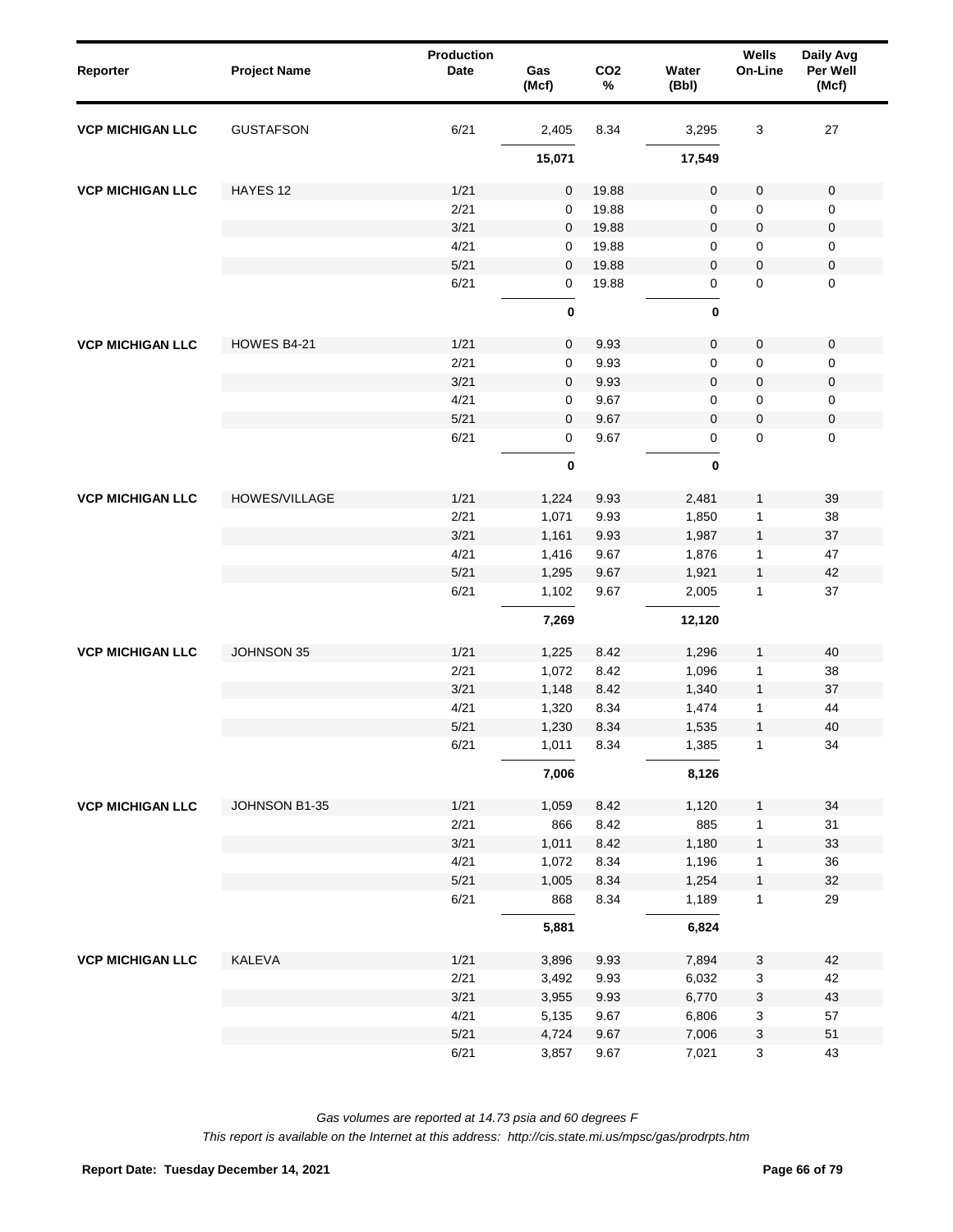| Reporter                | <b>Project Name</b> | <b>Production</b><br>Date | Gas<br>(Mcf) | CO <sub>2</sub><br>$\%$ | Water<br>(Bbl) | Wells<br>On-Line | Daily Avg<br>Per Well<br>(Mcf) |
|-------------------------|---------------------|---------------------------|--------------|-------------------------|----------------|------------------|--------------------------------|
|                         |                     |                           | 25,059       |                         | 41,529         |                  |                                |
| <b>VCP MICHIGAN LLC</b> | KITCHEN A1-35       | 1/21                      | 0            | 8.02                    | $\mathbf 0$    | $\mathsf 0$      | $\pmb{0}$                      |
|                         |                     | 2/21                      | 0            | 8.02                    | $\mathbf 0$    | 0                | 0                              |
|                         |                     | 3/21                      | 0            | 8.02                    | $\mathbf 0$    | $\pmb{0}$        | 0                              |
|                         |                     | 4/21                      | 0            | 8.02                    | 0              | 0                | 0                              |
|                         |                     | 5/21                      | 0            | 8.02                    | $\mathbf 0$    | $\pmb{0}$        | 0                              |
|                         |                     | 6/21                      | 0            | 8.02                    | 0              | $\mathbf 0$      | $\mathsf 0$                    |
|                         |                     |                           | $\pmb{0}$    |                         | 0              |                  |                                |
| <b>VCP MICHIGAN LLC</b> | KITCHEN B1-33       | 1/21                      | 0            | 8.02                    | $\mathsf 0$    | $\pmb{0}$        | 0                              |
|                         |                     | 2/21                      | 0            | 8.02                    | $\mathbf 0$    | $\mathbf 0$      | 0                              |
|                         |                     | 3/21                      | $\mathbf 0$  | 8.02                    | $\mathbf 0$    | $\pmb{0}$        | 0                              |
|                         |                     | 4/21                      | 0            | 8.02                    | 0              | $\mathbf 0$      | 0                              |
|                         |                     | 5/21                      | $\mathbf 0$  | 8.02                    | $\mathbf 0$    | $\pmb{0}$        | 0                              |
|                         |                     | 6/21                      | 0            | 8.02                    | 0              | 0                | 0                              |
|                         |                     |                           | $\pmb{0}$    |                         | 0              |                  |                                |
| <b>VCP MICHIGAN LLC</b> | KITCHEN B3-33       | 1/21                      | 0            | 8.02                    | $\mathsf 0$    | $\mathbf 0$      | $\pmb{0}$                      |
|                         |                     | 2/21                      | 0            | 8.02                    | $\mathbf 0$    | 0                | 0                              |
|                         |                     | 3/21                      | 0            | 8.02                    | $\mathbf 0$    | $\pmb{0}$        | 0                              |
|                         |                     | 4/21                      | 0            | 8.02                    | $\mathbf 0$    | 0                | 0                              |
|                         |                     | 5/21                      | 0            | 8.02                    | $\mathbf 0$    | $\pmb{0}$        | $\pmb{0}$                      |
|                         |                     | 6/21                      | 0            | 8.02                    | $\mathsf 0$    | $\pmb{0}$        | $\mathsf 0$                    |
|                         |                     |                           | $\pmb{0}$    |                         | $\pmb{0}$      |                  |                                |
| <b>VCP MICHIGAN LLC</b> | KITCHEN C1-3        | 1/21                      | 640          | 8.02                    | 80             | 1                | 21                             |
|                         |                     | 2/21                      | 599          | 8.02                    | 75             | 1                | 21                             |
|                         |                     | 3/21                      | 632          | 8.02                    | 80             | $\mathbf{1}$     | 20                             |
|                         |                     | 4/21                      | 652          | 8.02                    | 82             | 1                | 22                             |
|                         |                     | 5/21                      | 670          | 8.02                    | 86             | $\mathbf{1}$     | 22                             |
|                         |                     | 6/21                      | 485          | 8.02                    | 49             | 1                | 16                             |
|                         |                     |                           | 3,678        |                         | 452            |                  |                                |
| <b>VCP MICHIGAN LLC</b> | KITCHEN C1-33       | 1/21                      | 791          | 8.02                    | 99             | $\mathbf{1}$     | 26                             |
|                         |                     | 2/21                      | 740          | 8.02                    | 93             | $\mathbf{1}$     | 26                             |
|                         |                     | 3/21                      | 823          | 8.02                    | 104            | $\mathbf{1}$     | $27\,$                         |
|                         |                     | 4/21                      | 804          | 8.02                    | 101            | 1                | 27                             |
|                         |                     | 5/21                      | 825          | 8.02                    | 106            | $\mathbf{1}$     | $27\,$                         |
|                         |                     | 6/21                      | 721          | 8.02                    | 74             | $\mathbf{1}$     | 24                             |
|                         |                     |                           | 4,704        |                         | 577            |                  |                                |
| <b>VCP MICHIGAN LLC</b> | KITCHEN C1-35       | 1/21                      | 464          | 8.02                    | 58             | 1                | 15                             |
|                         |                     | 2/21                      | 470          | 8.02                    | 59             | 1                | $17\,$                         |
|                         |                     | 3/21                      | 511          | 8.02                    | 65             | 1                | $16\,$                         |
|                         |                     | 4/21                      | 496          | 8.02                    | 62             | 1                | $17\,$                         |
|                         |                     | 5/21                      | 508          | 8.02                    | 65             | 1                | $16\,$                         |
|                         |                     | 6/21                      | 272          | 8.02                    | 28             | $\mathbf{1}$     | $\boldsymbol{9}$               |
|                         |                     |                           | 2,721        |                         | 337            |                  |                                |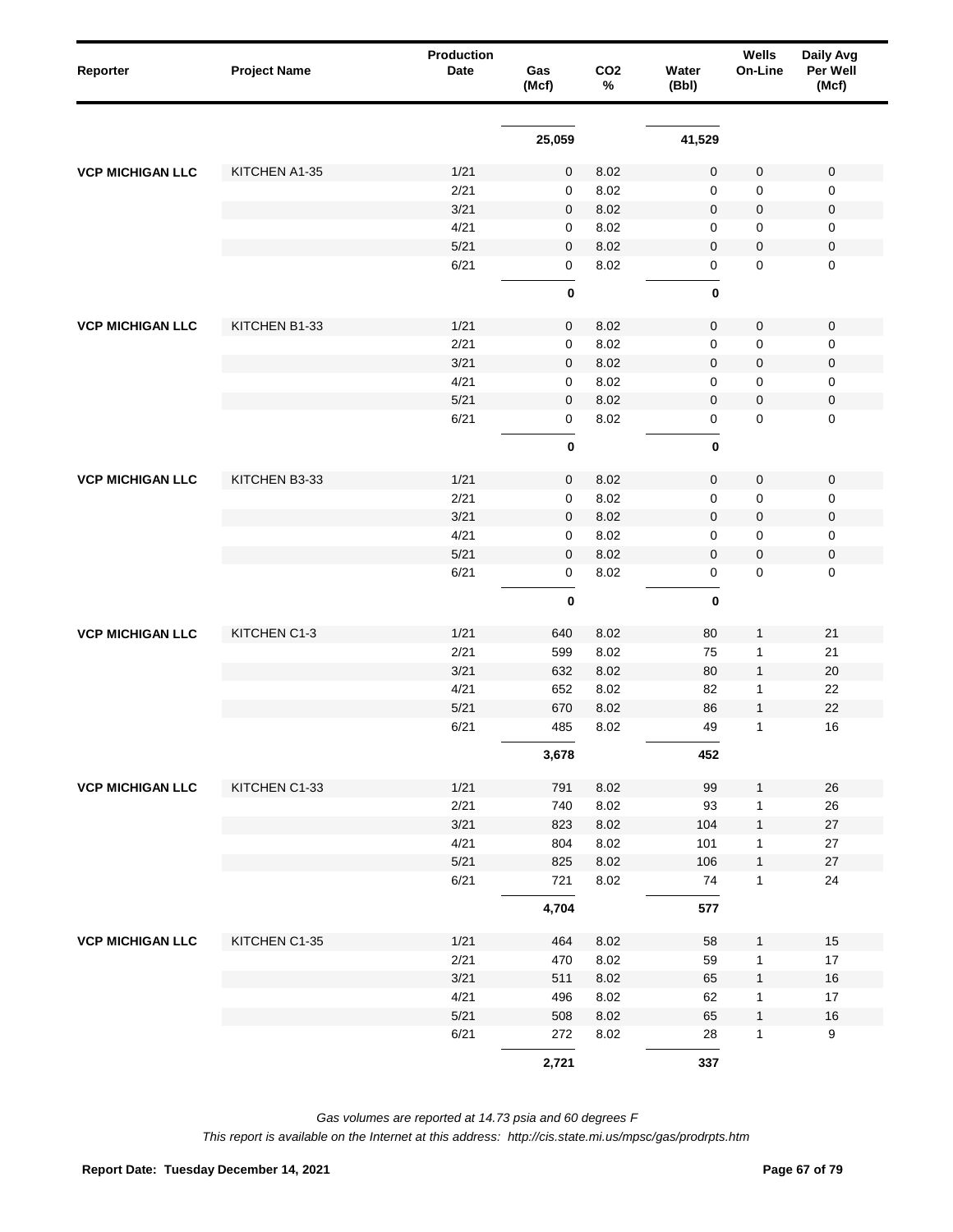| Reporter                | <b>Project Name</b>  | Production<br>Date | Gas<br>(Mcf)   | CO <sub>2</sub><br>$\%$ | Water<br>(Bbl) | Wells<br>On-Line | Daily Avg<br>Per Well<br>(Mcf) |  |
|-------------------------|----------------------|--------------------|----------------|-------------------------|----------------|------------------|--------------------------------|--|
| <b>VCP MICHIGAN LLC</b> | KITCHEN C2-3         | 1/21               | 677            | 8.02                    | 85             | $\mathbf{1}$     | 22                             |  |
|                         |                      | 2/21               | 603            | 8.02                    | 75             | 1                | 22                             |  |
|                         |                      | 3/21               | 455            | 8.02                    | 58             | $\mathbf{1}$     | 15                             |  |
|                         |                      | 4/21               | 202            | 8.02                    | 25             | 1                | $\overline{7}$                 |  |
|                         |                      | 5/21               | 271            | 8.02                    | 35             | $\mathbf{1}$     | $\boldsymbol{9}$               |  |
|                         |                      | 6/21               | 208            | 8.02                    | 21             | 1                | $\overline{7}$                 |  |
|                         |                      |                    | 2,416          |                         | 299            |                  |                                |  |
| <b>VCP MICHIGAN LLC</b> | KITCHEN C4-34        | 1/21               | 293            | 8.02                    | 37             | $\mathbf{1}$     | 9                              |  |
|                         |                      | 2/21               | 267            | 8.02                    | 33             | $\mathbf{1}$     | 10                             |  |
|                         |                      | 3/21               | 313            | 8.02                    | 40             | $\mathbf{1}$     | 10                             |  |
|                         |                      | 4/21               | 273            | 8.02                    | 34             | $\mathbf{1}$     | 9                              |  |
|                         |                      | 5/21               | 277            | 8.02                    | 35             | $\mathbf{1}$     | $\boldsymbol{9}$               |  |
|                         |                      | 6/21               | 246            | 8.02                    | 25             | 1                | 8                              |  |
|                         |                      |                    | 1,669          |                         | 204            |                  |                                |  |
| <b>VCP MICHIGAN LLC</b> | KITCHEN D1-33        | 1/21               | 659            | 8.02                    | 83             | $\mathbf{1}$     | 21                             |  |
|                         |                      | 2/21               | 604            | 8.02                    | 76             | 1                | 22                             |  |
|                         |                      | 3/21               | 672            | 8.02                    | 85             | $\mathbf{1}$     | 22                             |  |
|                         |                      | 4/21               | 671            | 8.02                    | 84             | 1                | 22                             |  |
|                         |                      | 5/21               | 686            | 8.02                    | 88             | $\mathbf{1}$     | 22                             |  |
|                         |                      | 6/21               | 572            | 8.02                    | 58             | 1                | 19                             |  |
|                         |                      |                    | 3,864          |                         | 474            |                  |                                |  |
| <b>VCP MICHIGAN LLC</b> | KITCHEN D1-4         | 1/21               | 1,555          | 8.02                    | 195            | $\mathbf{1}$     | 50                             |  |
|                         |                      | 2/21               | 1,466          | 8.02                    | 184            | $\mathbf{1}$     | 52                             |  |
|                         |                      | 3/21               | 1,599          | 8.02                    | 203            | $\mathbf{1}$     | 52                             |  |
|                         |                      | 4/21               | 1,554          | 8.02                    | 196            | $\mathbf{1}$     | 52                             |  |
|                         |                      | 5/21               | 1,576          | 8.02                    | 202            | $\mathbf{1}$     | 51                             |  |
|                         |                      | 6/21               | 1,151          | 8.02                    | 117            | 1                | 38                             |  |
|                         |                      |                    | 8,901          |                         | 1,097          |                  |                                |  |
| <b>VCP MICHIGAN LLC</b> | KITCHEN D3-33        | 1/21               | 1,405          | 8.02                    | 176            | $\mathbf{1}$     | 45                             |  |
|                         |                      | 2/21               | 1,100          | 8.02                    | 138            | 1                | 39                             |  |
|                         |                      | 3/21               | 1,154          | 8.02                    | 146            | $\mathbf{1}$     | $37\,$                         |  |
|                         |                      | 4/21               | 1,131          | 8.02                    | 142            | 1                | 38                             |  |
|                         |                      | 5/21               | 1,143          | 8.02                    | 147            | $\mathbf{1}$     | $37\,$                         |  |
|                         |                      | 6/21               | 906            | 8.02                    | 92             | 1                | 30                             |  |
|                         |                      |                    | 6,839          |                         | 841            |                  |                                |  |
| <b>VCP MICHIGAN LLC</b> | KITCHEN D4-34        | 1/21               | 421            | 8.02                    | 53             | $\mathbf{1}$     | 14                             |  |
|                         |                      | 2/21               | 381            | 8.02                    | 48             | $\mathbf{1}$     | 14                             |  |
|                         |                      | 3/21               | 460            | 8.02                    | 58             | $\mathbf{1}$     | 15                             |  |
|                         |                      | 4/21               | 465            | 8.02                    | 59             | $\mathbf{1}$     | 16                             |  |
|                         |                      | 5/21               | 478            | 8.02                    | 61             | $\mathbf{1}$     | 15                             |  |
|                         |                      | 6/21               | 396            | 8.02                    | 40             | $\mathbf{1}$     | 13                             |  |
|                         |                      |                    | 2,601          |                         | 319            |                  |                                |  |
| <b>VCP MICHIGAN LLC</b> | <b>LIVINGSTON 34</b> | 1/21<br>2/21       | 8,350<br>7,404 | 14.17<br>14.17          | 126<br>122     | 11<br>11         | 24<br>24                       |  |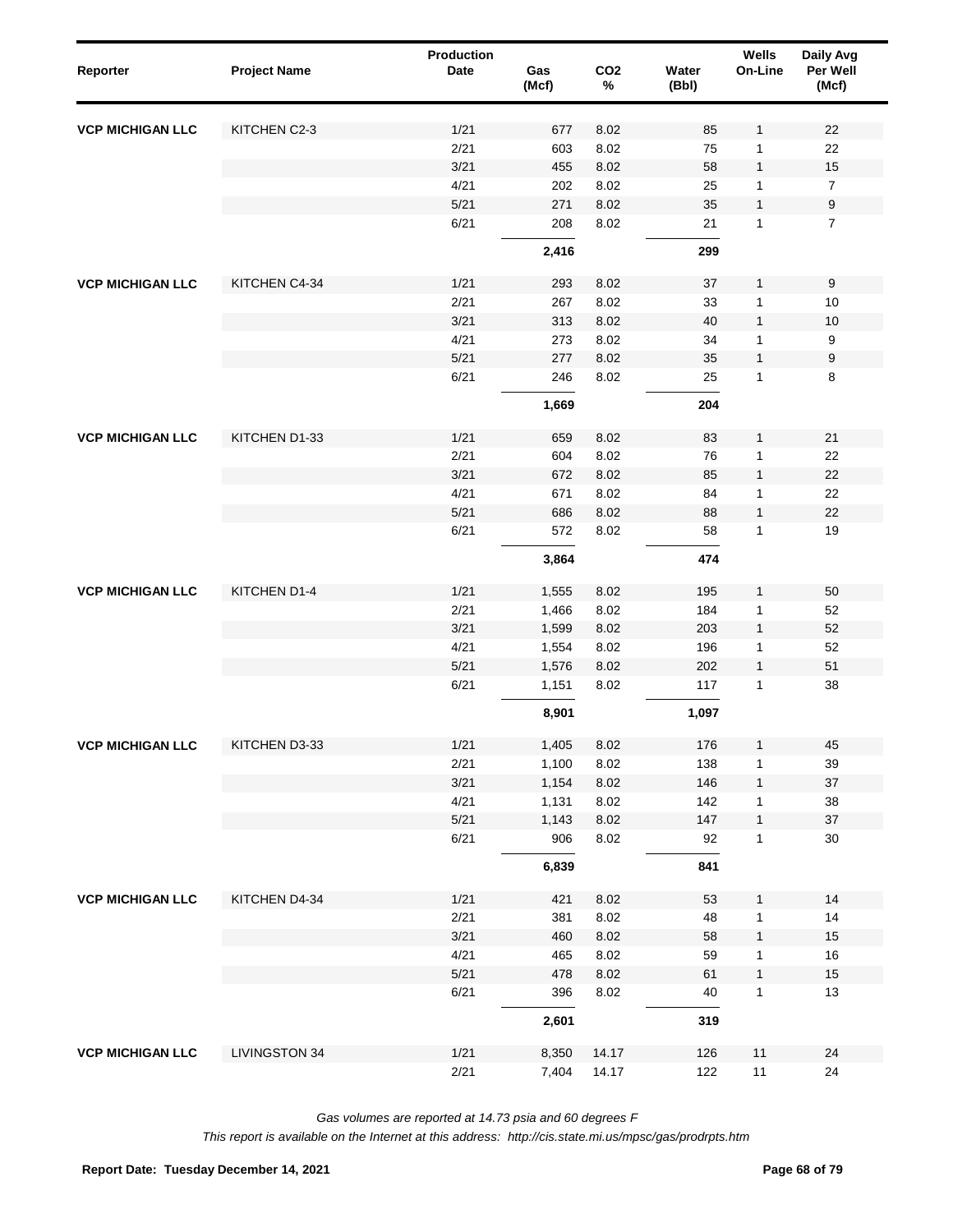| LIVINGSTON 34<br>3/21<br>6,714<br>14.17<br>147<br>11<br>20<br><b>VCP MICHIGAN LLC</b><br>4/21<br>11<br>6,493<br>14.17<br>136<br>20<br>$5/21$<br>22<br>7,485<br>14.17<br>222<br>11<br>6/21<br>11<br>7,806<br>14.17<br>283<br>24<br>44,252<br>1,036<br>119<br><b>VCP MICHIGAN LLC</b><br><b>LUM</b><br>1/21<br>3,683<br>3,895<br>8.42<br>1<br>2/21<br>3,590<br>125<br>3,510<br>8.42<br>$\mathbf{1}$<br>3/21<br>124<br>3,848<br>8.42<br>4,491<br>$\mathbf{1}$<br>4/21<br>4,379<br>8.34<br>4,889<br>146<br>1<br>$5/21$<br>131<br>4,058<br>8.34<br>5,065<br>$\mathbf{1}$<br>6/21<br>3,396<br>8.34<br>4,651<br>$\mathbf{1}$<br>113<br>22,874<br>26,581<br>MAPLE GROVE 6<br>$\pmb{0}$<br>$\pmb{0}$<br>$\pmb{0}$<br><b>VCP MICHIGAN LLC</b><br>1/21<br>12.60<br>0<br>2/21<br>12.60<br>0<br>$\pmb{0}$<br>$\pmb{0}$<br>0<br>3/21<br>$\pmb{0}$<br>$\pmb{0}$<br>12.60<br>$\pmb{0}$<br>0<br>4/21<br>$\pmb{0}$<br>12.60<br>0<br>0<br>0<br>5/21<br>$\pmb{0}$<br>$\pmb{0}$<br>12.60<br>$\mathbf 0$<br>$\mathbf{0}$<br>6/21<br>12.60<br>$\mathbf 0$<br>$\mathbf 0$<br>$\mathbf 0$<br>0<br>$\pmb{0}$<br>$\pmb{0}$<br>1/21<br>$\mathbf 0$<br><b>VCP MICHIGAN LLC</b><br>MAPLE GROVE 7<br>$\mathbf 0$<br>12.60<br>$\mathbf 0$<br>$\mathbf 0$<br>2/21<br>12.60<br>0<br>$\pmb{0}$<br>0<br>0<br>3/21<br>$\mathbf 0$<br>$\pmb{0}$<br>$\pmb{0}$<br>12.60<br>0<br>4/21<br>12.60<br>$\mathbf 0$<br>$\pmb{0}$<br>$\pmb{0}$<br>0<br>5/21<br>$\mathbf 0$<br>$\pmb{0}$<br>$\pmb{0}$<br>12.60<br>0<br>6/21<br>$\mathbf 0$<br>12.60<br>$\mathsf 0$<br>$\mathbf 0$<br>0<br>$\pmb{0}$<br>0<br><b>MATTISON</b><br>1/21<br>$\mathbf 0$<br>$\mathbf 0$<br>$\pmb{0}$<br>$\pmb{0}$<br><b>VCP MICHIGAN LLC</b><br>8.42<br>2/21<br>$\mathbf 0$<br>8.42<br>$\mathbf 0$<br>$\mathbf 0$<br>0<br>3/21<br>0<br>$\pmb{0}$<br>$\pmb{0}$<br>$\mathbf 0$<br>8.42<br>4/21<br>8.34<br>0<br>0<br>0<br>0<br>5/21<br>$\pmb{0}$<br>8.34<br>0<br>$\pmb{0}$<br>0<br>6/21<br>$\mathbf 0$<br>8.34<br>$\mathsf 0$<br>$\pmb{0}$<br>0<br>$\pmb{0}$<br>0<br><b>VCP MICHIGAN LLC</b><br>MAXEY ET AL<br>1/21<br>9.93<br>$\mathbf 0$<br>$\pmb{0}$<br>$\mathbf 0$<br>0<br>2/21<br>9.93<br>$\pmb{0}$<br>0<br>0<br>0<br>3/21<br>9.93<br>$\mathbf 0$<br>$\pmb{0}$<br>$\pmb{0}$<br>0<br>4/21<br>9.67<br>$\pmb{0}$<br>0<br>0<br>0<br>$5/21$<br>9.67<br>$\mathbf 0$<br>$\pmb{0}$<br>$\pmb{0}$<br>0<br>6/21<br>9.67<br>$\mathbf 0$<br>0<br>0<br>0<br>$\pmb{0}$<br>0<br><b>VCP MICHIGAN LLC</b><br>MAYER<br>1/21<br>5,307<br>$13$<br>13<br>25.54<br>0<br>2/21<br>4,640<br>25.54<br>$13$<br>13<br>0<br>3/21<br>5,076<br>25.54<br>0<br>$13$<br>13 | Reporter | <b>Project Name</b> | <b>Production</b><br><b>Date</b> | Gas<br>(Mcf) | CO <sub>2</sub><br>$\%$ | Water<br>(Bbl) | Wells<br>On-Line | Daily Avg<br>Per Well<br>(Mcf) |
|--------------------------------------------------------------------------------------------------------------------------------------------------------------------------------------------------------------------------------------------------------------------------------------------------------------------------------------------------------------------------------------------------------------------------------------------------------------------------------------------------------------------------------------------------------------------------------------------------------------------------------------------------------------------------------------------------------------------------------------------------------------------------------------------------------------------------------------------------------------------------------------------------------------------------------------------------------------------------------------------------------------------------------------------------------------------------------------------------------------------------------------------------------------------------------------------------------------------------------------------------------------------------------------------------------------------------------------------------------------------------------------------------------------------------------------------------------------------------------------------------------------------------------------------------------------------------------------------------------------------------------------------------------------------------------------------------------------------------------------------------------------------------------------------------------------------------------------------------------------------------------------------------------------------------------------------------------------------------------------------------------------------------------------------------------------------------------------------------------------------------------------------------------------------------------------------------------------------------------------------------------------------------------------------------------------------------------------------------------------------------------------------------------------------------------------------------------------------------------------------------------------------------------------------------------------------|----------|---------------------|----------------------------------|--------------|-------------------------|----------------|------------------|--------------------------------|
|                                                                                                                                                                                                                                                                                                                                                                                                                                                                                                                                                                                                                                                                                                                                                                                                                                                                                                                                                                                                                                                                                                                                                                                                                                                                                                                                                                                                                                                                                                                                                                                                                                                                                                                                                                                                                                                                                                                                                                                                                                                                                                                                                                                                                                                                                                                                                                                                                                                                                                                                                                    |          |                     |                                  |              |                         |                |                  |                                |
|                                                                                                                                                                                                                                                                                                                                                                                                                                                                                                                                                                                                                                                                                                                                                                                                                                                                                                                                                                                                                                                                                                                                                                                                                                                                                                                                                                                                                                                                                                                                                                                                                                                                                                                                                                                                                                                                                                                                                                                                                                                                                                                                                                                                                                                                                                                                                                                                                                                                                                                                                                    |          |                     |                                  |              |                         |                |                  |                                |
|                                                                                                                                                                                                                                                                                                                                                                                                                                                                                                                                                                                                                                                                                                                                                                                                                                                                                                                                                                                                                                                                                                                                                                                                                                                                                                                                                                                                                                                                                                                                                                                                                                                                                                                                                                                                                                                                                                                                                                                                                                                                                                                                                                                                                                                                                                                                                                                                                                                                                                                                                                    |          |                     |                                  |              |                         |                |                  |                                |
|                                                                                                                                                                                                                                                                                                                                                                                                                                                                                                                                                                                                                                                                                                                                                                                                                                                                                                                                                                                                                                                                                                                                                                                                                                                                                                                                                                                                                                                                                                                                                                                                                                                                                                                                                                                                                                                                                                                                                                                                                                                                                                                                                                                                                                                                                                                                                                                                                                                                                                                                                                    |          |                     |                                  |              |                         |                |                  |                                |
|                                                                                                                                                                                                                                                                                                                                                                                                                                                                                                                                                                                                                                                                                                                                                                                                                                                                                                                                                                                                                                                                                                                                                                                                                                                                                                                                                                                                                                                                                                                                                                                                                                                                                                                                                                                                                                                                                                                                                                                                                                                                                                                                                                                                                                                                                                                                                                                                                                                                                                                                                                    |          |                     |                                  |              |                         |                |                  |                                |
|                                                                                                                                                                                                                                                                                                                                                                                                                                                                                                                                                                                                                                                                                                                                                                                                                                                                                                                                                                                                                                                                                                                                                                                                                                                                                                                                                                                                                                                                                                                                                                                                                                                                                                                                                                                                                                                                                                                                                                                                                                                                                                                                                                                                                                                                                                                                                                                                                                                                                                                                                                    |          |                     |                                  |              |                         |                |                  |                                |
|                                                                                                                                                                                                                                                                                                                                                                                                                                                                                                                                                                                                                                                                                                                                                                                                                                                                                                                                                                                                                                                                                                                                                                                                                                                                                                                                                                                                                                                                                                                                                                                                                                                                                                                                                                                                                                                                                                                                                                                                                                                                                                                                                                                                                                                                                                                                                                                                                                                                                                                                                                    |          |                     |                                  |              |                         |                |                  |                                |
|                                                                                                                                                                                                                                                                                                                                                                                                                                                                                                                                                                                                                                                                                                                                                                                                                                                                                                                                                                                                                                                                                                                                                                                                                                                                                                                                                                                                                                                                                                                                                                                                                                                                                                                                                                                                                                                                                                                                                                                                                                                                                                                                                                                                                                                                                                                                                                                                                                                                                                                                                                    |          |                     |                                  |              |                         |                |                  |                                |
|                                                                                                                                                                                                                                                                                                                                                                                                                                                                                                                                                                                                                                                                                                                                                                                                                                                                                                                                                                                                                                                                                                                                                                                                                                                                                                                                                                                                                                                                                                                                                                                                                                                                                                                                                                                                                                                                                                                                                                                                                                                                                                                                                                                                                                                                                                                                                                                                                                                                                                                                                                    |          |                     |                                  |              |                         |                |                  |                                |
|                                                                                                                                                                                                                                                                                                                                                                                                                                                                                                                                                                                                                                                                                                                                                                                                                                                                                                                                                                                                                                                                                                                                                                                                                                                                                                                                                                                                                                                                                                                                                                                                                                                                                                                                                                                                                                                                                                                                                                                                                                                                                                                                                                                                                                                                                                                                                                                                                                                                                                                                                                    |          |                     |                                  |              |                         |                |                  |                                |
|                                                                                                                                                                                                                                                                                                                                                                                                                                                                                                                                                                                                                                                                                                                                                                                                                                                                                                                                                                                                                                                                                                                                                                                                                                                                                                                                                                                                                                                                                                                                                                                                                                                                                                                                                                                                                                                                                                                                                                                                                                                                                                                                                                                                                                                                                                                                                                                                                                                                                                                                                                    |          |                     |                                  |              |                         |                |                  |                                |
|                                                                                                                                                                                                                                                                                                                                                                                                                                                                                                                                                                                                                                                                                                                                                                                                                                                                                                                                                                                                                                                                                                                                                                                                                                                                                                                                                                                                                                                                                                                                                                                                                                                                                                                                                                                                                                                                                                                                                                                                                                                                                                                                                                                                                                                                                                                                                                                                                                                                                                                                                                    |          |                     |                                  |              |                         |                |                  |                                |
|                                                                                                                                                                                                                                                                                                                                                                                                                                                                                                                                                                                                                                                                                                                                                                                                                                                                                                                                                                                                                                                                                                                                                                                                                                                                                                                                                                                                                                                                                                                                                                                                                                                                                                                                                                                                                                                                                                                                                                                                                                                                                                                                                                                                                                                                                                                                                                                                                                                                                                                                                                    |          |                     |                                  |              |                         |                |                  |                                |
|                                                                                                                                                                                                                                                                                                                                                                                                                                                                                                                                                                                                                                                                                                                                                                                                                                                                                                                                                                                                                                                                                                                                                                                                                                                                                                                                                                                                                                                                                                                                                                                                                                                                                                                                                                                                                                                                                                                                                                                                                                                                                                                                                                                                                                                                                                                                                                                                                                                                                                                                                                    |          |                     |                                  |              |                         |                |                  |                                |
|                                                                                                                                                                                                                                                                                                                                                                                                                                                                                                                                                                                                                                                                                                                                                                                                                                                                                                                                                                                                                                                                                                                                                                                                                                                                                                                                                                                                                                                                                                                                                                                                                                                                                                                                                                                                                                                                                                                                                                                                                                                                                                                                                                                                                                                                                                                                                                                                                                                                                                                                                                    |          |                     |                                  |              |                         |                |                  |                                |
|                                                                                                                                                                                                                                                                                                                                                                                                                                                                                                                                                                                                                                                                                                                                                                                                                                                                                                                                                                                                                                                                                                                                                                                                                                                                                                                                                                                                                                                                                                                                                                                                                                                                                                                                                                                                                                                                                                                                                                                                                                                                                                                                                                                                                                                                                                                                                                                                                                                                                                                                                                    |          |                     |                                  |              |                         |                |                  |                                |
|                                                                                                                                                                                                                                                                                                                                                                                                                                                                                                                                                                                                                                                                                                                                                                                                                                                                                                                                                                                                                                                                                                                                                                                                                                                                                                                                                                                                                                                                                                                                                                                                                                                                                                                                                                                                                                                                                                                                                                                                                                                                                                                                                                                                                                                                                                                                                                                                                                                                                                                                                                    |          |                     |                                  |              |                         |                |                  |                                |
|                                                                                                                                                                                                                                                                                                                                                                                                                                                                                                                                                                                                                                                                                                                                                                                                                                                                                                                                                                                                                                                                                                                                                                                                                                                                                                                                                                                                                                                                                                                                                                                                                                                                                                                                                                                                                                                                                                                                                                                                                                                                                                                                                                                                                                                                                                                                                                                                                                                                                                                                                                    |          |                     |                                  |              |                         |                |                  |                                |
|                                                                                                                                                                                                                                                                                                                                                                                                                                                                                                                                                                                                                                                                                                                                                                                                                                                                                                                                                                                                                                                                                                                                                                                                                                                                                                                                                                                                                                                                                                                                                                                                                                                                                                                                                                                                                                                                                                                                                                                                                                                                                                                                                                                                                                                                                                                                                                                                                                                                                                                                                                    |          |                     |                                  |              |                         |                |                  |                                |
|                                                                                                                                                                                                                                                                                                                                                                                                                                                                                                                                                                                                                                                                                                                                                                                                                                                                                                                                                                                                                                                                                                                                                                                                                                                                                                                                                                                                                                                                                                                                                                                                                                                                                                                                                                                                                                                                                                                                                                                                                                                                                                                                                                                                                                                                                                                                                                                                                                                                                                                                                                    |          |                     |                                  |              |                         |                |                  |                                |
|                                                                                                                                                                                                                                                                                                                                                                                                                                                                                                                                                                                                                                                                                                                                                                                                                                                                                                                                                                                                                                                                                                                                                                                                                                                                                                                                                                                                                                                                                                                                                                                                                                                                                                                                                                                                                                                                                                                                                                                                                                                                                                                                                                                                                                                                                                                                                                                                                                                                                                                                                                    |          |                     |                                  |              |                         |                |                  |                                |
|                                                                                                                                                                                                                                                                                                                                                                                                                                                                                                                                                                                                                                                                                                                                                                                                                                                                                                                                                                                                                                                                                                                                                                                                                                                                                                                                                                                                                                                                                                                                                                                                                                                                                                                                                                                                                                                                                                                                                                                                                                                                                                                                                                                                                                                                                                                                                                                                                                                                                                                                                                    |          |                     |                                  |              |                         |                |                  |                                |
|                                                                                                                                                                                                                                                                                                                                                                                                                                                                                                                                                                                                                                                                                                                                                                                                                                                                                                                                                                                                                                                                                                                                                                                                                                                                                                                                                                                                                                                                                                                                                                                                                                                                                                                                                                                                                                                                                                                                                                                                                                                                                                                                                                                                                                                                                                                                                                                                                                                                                                                                                                    |          |                     |                                  |              |                         |                |                  |                                |
|                                                                                                                                                                                                                                                                                                                                                                                                                                                                                                                                                                                                                                                                                                                                                                                                                                                                                                                                                                                                                                                                                                                                                                                                                                                                                                                                                                                                                                                                                                                                                                                                                                                                                                                                                                                                                                                                                                                                                                                                                                                                                                                                                                                                                                                                                                                                                                                                                                                                                                                                                                    |          |                     |                                  |              |                         |                |                  |                                |
|                                                                                                                                                                                                                                                                                                                                                                                                                                                                                                                                                                                                                                                                                                                                                                                                                                                                                                                                                                                                                                                                                                                                                                                                                                                                                                                                                                                                                                                                                                                                                                                                                                                                                                                                                                                                                                                                                                                                                                                                                                                                                                                                                                                                                                                                                                                                                                                                                                                                                                                                                                    |          |                     |                                  |              |                         |                |                  |                                |
|                                                                                                                                                                                                                                                                                                                                                                                                                                                                                                                                                                                                                                                                                                                                                                                                                                                                                                                                                                                                                                                                                                                                                                                                                                                                                                                                                                                                                                                                                                                                                                                                                                                                                                                                                                                                                                                                                                                                                                                                                                                                                                                                                                                                                                                                                                                                                                                                                                                                                                                                                                    |          |                     |                                  |              |                         |                |                  |                                |
|                                                                                                                                                                                                                                                                                                                                                                                                                                                                                                                                                                                                                                                                                                                                                                                                                                                                                                                                                                                                                                                                                                                                                                                                                                                                                                                                                                                                                                                                                                                                                                                                                                                                                                                                                                                                                                                                                                                                                                                                                                                                                                                                                                                                                                                                                                                                                                                                                                                                                                                                                                    |          |                     |                                  |              |                         |                |                  |                                |
|                                                                                                                                                                                                                                                                                                                                                                                                                                                                                                                                                                                                                                                                                                                                                                                                                                                                                                                                                                                                                                                                                                                                                                                                                                                                                                                                                                                                                                                                                                                                                                                                                                                                                                                                                                                                                                                                                                                                                                                                                                                                                                                                                                                                                                                                                                                                                                                                                                                                                                                                                                    |          |                     |                                  |              |                         |                |                  |                                |
|                                                                                                                                                                                                                                                                                                                                                                                                                                                                                                                                                                                                                                                                                                                                                                                                                                                                                                                                                                                                                                                                                                                                                                                                                                                                                                                                                                                                                                                                                                                                                                                                                                                                                                                                                                                                                                                                                                                                                                                                                                                                                                                                                                                                                                                                                                                                                                                                                                                                                                                                                                    |          |                     |                                  |              |                         |                |                  |                                |
|                                                                                                                                                                                                                                                                                                                                                                                                                                                                                                                                                                                                                                                                                                                                                                                                                                                                                                                                                                                                                                                                                                                                                                                                                                                                                                                                                                                                                                                                                                                                                                                                                                                                                                                                                                                                                                                                                                                                                                                                                                                                                                                                                                                                                                                                                                                                                                                                                                                                                                                                                                    |          |                     |                                  |              |                         |                |                  |                                |
|                                                                                                                                                                                                                                                                                                                                                                                                                                                                                                                                                                                                                                                                                                                                                                                                                                                                                                                                                                                                                                                                                                                                                                                                                                                                                                                                                                                                                                                                                                                                                                                                                                                                                                                                                                                                                                                                                                                                                                                                                                                                                                                                                                                                                                                                                                                                                                                                                                                                                                                                                                    |          |                     |                                  |              |                         |                |                  |                                |
|                                                                                                                                                                                                                                                                                                                                                                                                                                                                                                                                                                                                                                                                                                                                                                                                                                                                                                                                                                                                                                                                                                                                                                                                                                                                                                                                                                                                                                                                                                                                                                                                                                                                                                                                                                                                                                                                                                                                                                                                                                                                                                                                                                                                                                                                                                                                                                                                                                                                                                                                                                    |          |                     |                                  |              |                         |                |                  |                                |
|                                                                                                                                                                                                                                                                                                                                                                                                                                                                                                                                                                                                                                                                                                                                                                                                                                                                                                                                                                                                                                                                                                                                                                                                                                                                                                                                                                                                                                                                                                                                                                                                                                                                                                                                                                                                                                                                                                                                                                                                                                                                                                                                                                                                                                                                                                                                                                                                                                                                                                                                                                    |          |                     |                                  |              |                         |                |                  |                                |
|                                                                                                                                                                                                                                                                                                                                                                                                                                                                                                                                                                                                                                                                                                                                                                                                                                                                                                                                                                                                                                                                                                                                                                                                                                                                                                                                                                                                                                                                                                                                                                                                                                                                                                                                                                                                                                                                                                                                                                                                                                                                                                                                                                                                                                                                                                                                                                                                                                                                                                                                                                    |          |                     |                                  |              |                         |                |                  |                                |
|                                                                                                                                                                                                                                                                                                                                                                                                                                                                                                                                                                                                                                                                                                                                                                                                                                                                                                                                                                                                                                                                                                                                                                                                                                                                                                                                                                                                                                                                                                                                                                                                                                                                                                                                                                                                                                                                                                                                                                                                                                                                                                                                                                                                                                                                                                                                                                                                                                                                                                                                                                    |          |                     |                                  |              |                         |                |                  |                                |
|                                                                                                                                                                                                                                                                                                                                                                                                                                                                                                                                                                                                                                                                                                                                                                                                                                                                                                                                                                                                                                                                                                                                                                                                                                                                                                                                                                                                                                                                                                                                                                                                                                                                                                                                                                                                                                                                                                                                                                                                                                                                                                                                                                                                                                                                                                                                                                                                                                                                                                                                                                    |          |                     |                                  |              |                         |                |                  |                                |
|                                                                                                                                                                                                                                                                                                                                                                                                                                                                                                                                                                                                                                                                                                                                                                                                                                                                                                                                                                                                                                                                                                                                                                                                                                                                                                                                                                                                                                                                                                                                                                                                                                                                                                                                                                                                                                                                                                                                                                                                                                                                                                                                                                                                                                                                                                                                                                                                                                                                                                                                                                    |          |                     |                                  |              |                         |                |                  |                                |
|                                                                                                                                                                                                                                                                                                                                                                                                                                                                                                                                                                                                                                                                                                                                                                                                                                                                                                                                                                                                                                                                                                                                                                                                                                                                                                                                                                                                                                                                                                                                                                                                                                                                                                                                                                                                                                                                                                                                                                                                                                                                                                                                                                                                                                                                                                                                                                                                                                                                                                                                                                    |          |                     |                                  |              |                         |                |                  |                                |
|                                                                                                                                                                                                                                                                                                                                                                                                                                                                                                                                                                                                                                                                                                                                                                                                                                                                                                                                                                                                                                                                                                                                                                                                                                                                                                                                                                                                                                                                                                                                                                                                                                                                                                                                                                                                                                                                                                                                                                                                                                                                                                                                                                                                                                                                                                                                                                                                                                                                                                                                                                    |          |                     |                                  |              |                         |                |                  |                                |
|                                                                                                                                                                                                                                                                                                                                                                                                                                                                                                                                                                                                                                                                                                                                                                                                                                                                                                                                                                                                                                                                                                                                                                                                                                                                                                                                                                                                                                                                                                                                                                                                                                                                                                                                                                                                                                                                                                                                                                                                                                                                                                                                                                                                                                                                                                                                                                                                                                                                                                                                                                    |          |                     |                                  |              |                         |                |                  |                                |
|                                                                                                                                                                                                                                                                                                                                                                                                                                                                                                                                                                                                                                                                                                                                                                                                                                                                                                                                                                                                                                                                                                                                                                                                                                                                                                                                                                                                                                                                                                                                                                                                                                                                                                                                                                                                                                                                                                                                                                                                                                                                                                                                                                                                                                                                                                                                                                                                                                                                                                                                                                    |          |                     |                                  |              |                         |                |                  |                                |
|                                                                                                                                                                                                                                                                                                                                                                                                                                                                                                                                                                                                                                                                                                                                                                                                                                                                                                                                                                                                                                                                                                                                                                                                                                                                                                                                                                                                                                                                                                                                                                                                                                                                                                                                                                                                                                                                                                                                                                                                                                                                                                                                                                                                                                                                                                                                                                                                                                                                                                                                                                    |          |                     |                                  |              |                         |                |                  |                                |
|                                                                                                                                                                                                                                                                                                                                                                                                                                                                                                                                                                                                                                                                                                                                                                                                                                                                                                                                                                                                                                                                                                                                                                                                                                                                                                                                                                                                                                                                                                                                                                                                                                                                                                                                                                                                                                                                                                                                                                                                                                                                                                                                                                                                                                                                                                                                                                                                                                                                                                                                                                    |          |                     |                                  |              |                         |                |                  |                                |
|                                                                                                                                                                                                                                                                                                                                                                                                                                                                                                                                                                                                                                                                                                                                                                                                                                                                                                                                                                                                                                                                                                                                                                                                                                                                                                                                                                                                                                                                                                                                                                                                                                                                                                                                                                                                                                                                                                                                                                                                                                                                                                                                                                                                                                                                                                                                                                                                                                                                                                                                                                    |          |                     | 4/21                             | 4,794        | 25.54                   | $\mathsf 0$    | $13$             | 12                             |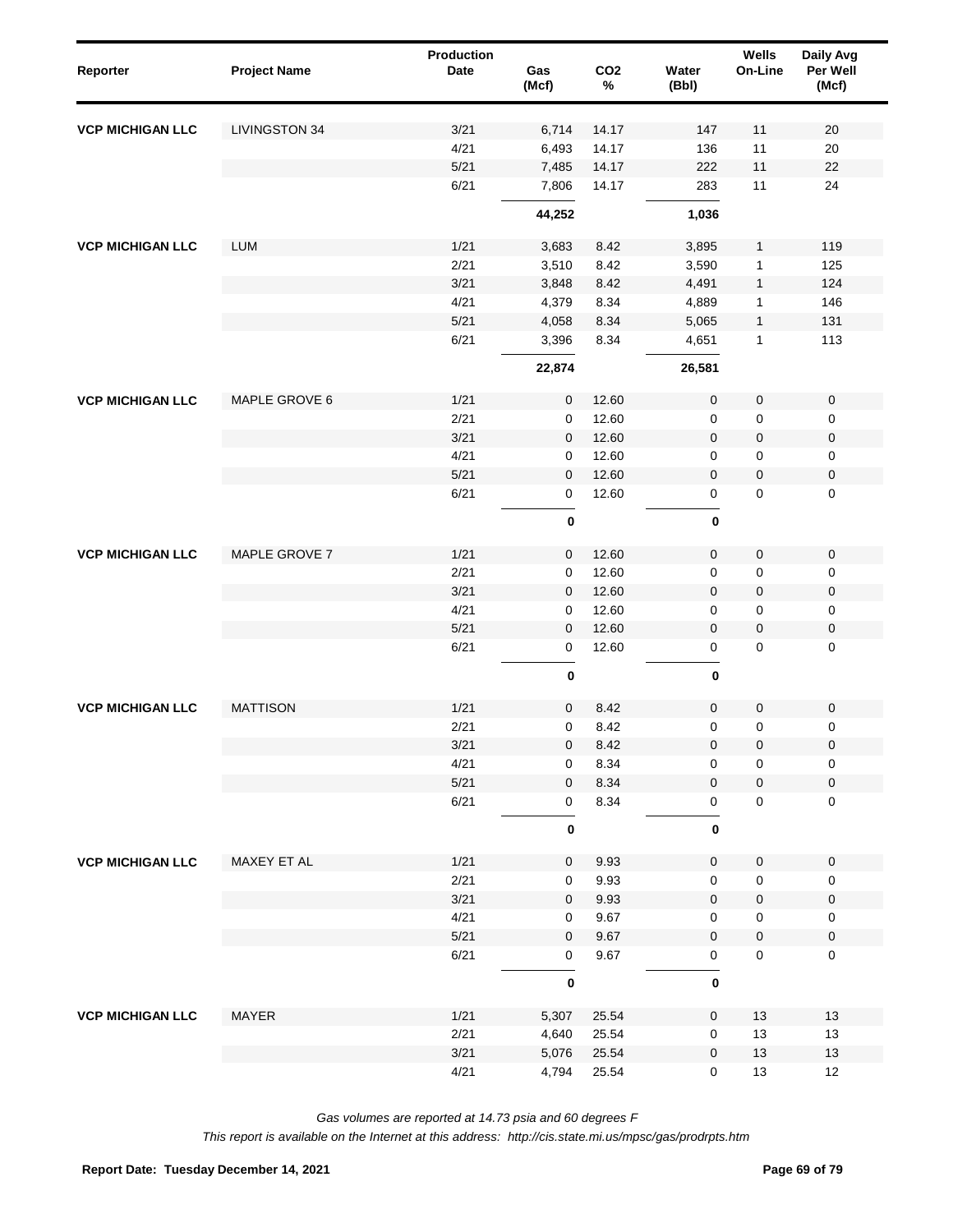| MAYER<br>5/21<br>4,900<br>25.54<br>$\mathbf 0$<br><b>VCP MICHIGAN LLC</b><br>6/21<br>4,991<br>25.54<br>$\mathsf{O}\xspace$<br>0<br>29,708<br><b>MID KITCHEN FARMS</b><br>1/21<br>8.02<br>1,380<br><b>VCP MICHIGAN LLC</b><br>11,000<br>2/21<br>9,800<br>8.02<br>1,227<br>3/21<br>10,926<br>8.02<br>1,386<br>4/21<br>10,680<br>8.02<br>1,345<br>5/21<br>10,823<br>8.02<br>1,387 | 13<br>12<br>13<br>13<br>13<br>27<br>13<br>27<br>13<br>27<br>13<br>27<br>13<br>27<br>13<br>25<br>38<br>14<br>14<br>37<br>14<br>37<br>14<br>37<br>14<br>36<br>14<br>34 |
|--------------------------------------------------------------------------------------------------------------------------------------------------------------------------------------------------------------------------------------------------------------------------------------------------------------------------------------------------------------------------------|----------------------------------------------------------------------------------------------------------------------------------------------------------------------|
|                                                                                                                                                                                                                                                                                                                                                                                |                                                                                                                                                                      |
|                                                                                                                                                                                                                                                                                                                                                                                |                                                                                                                                                                      |
|                                                                                                                                                                                                                                                                                                                                                                                |                                                                                                                                                                      |
|                                                                                                                                                                                                                                                                                                                                                                                |                                                                                                                                                                      |
|                                                                                                                                                                                                                                                                                                                                                                                |                                                                                                                                                                      |
|                                                                                                                                                                                                                                                                                                                                                                                |                                                                                                                                                                      |
|                                                                                                                                                                                                                                                                                                                                                                                |                                                                                                                                                                      |
|                                                                                                                                                                                                                                                                                                                                                                                |                                                                                                                                                                      |
| 6/21<br>9,605<br>8.02<br>980                                                                                                                                                                                                                                                                                                                                                   |                                                                                                                                                                      |
| 62,834<br>7,705                                                                                                                                                                                                                                                                                                                                                                |                                                                                                                                                                      |
| MID KITCHEN FARMS-PHAS<br>1/21<br>8.02<br>2,051<br><b>VCP MICHIGAN LLC</b><br>16,354                                                                                                                                                                                                                                                                                           |                                                                                                                                                                      |
| 2/21<br>14,329<br>8.02<br>1,794                                                                                                                                                                                                                                                                                                                                                |                                                                                                                                                                      |
| 3/21<br>16,252<br>8.02<br>2,062                                                                                                                                                                                                                                                                                                                                                |                                                                                                                                                                      |
| 4/21<br>15,518<br>8.02<br>1,954                                                                                                                                                                                                                                                                                                                                                |                                                                                                                                                                      |
| 5/21<br>15,830<br>8.02<br>2,028                                                                                                                                                                                                                                                                                                                                                |                                                                                                                                                                      |
| 6/21<br>8.02<br>14,318<br>1,461                                                                                                                                                                                                                                                                                                                                                |                                                                                                                                                                      |
| 92,601<br>11,350                                                                                                                                                                                                                                                                                                                                                               |                                                                                                                                                                      |
|                                                                                                                                                                                                                                                                                                                                                                                |                                                                                                                                                                      |
| MONTY 35<br>1/21<br>2,381<br>6.11<br>2,485<br><b>VCP MICHIGAN LLC</b>                                                                                                                                                                                                                                                                                                          | 6<br>13                                                                                                                                                              |
| 2/21<br>1,958<br>6.11<br>2,013                                                                                                                                                                                                                                                                                                                                                 | 6<br>12                                                                                                                                                              |
| 3/21<br>2,149<br>6.11<br>2,060                                                                                                                                                                                                                                                                                                                                                 | 6<br>12                                                                                                                                                              |
| 4/21<br>1,981<br>6.11<br>1,549                                                                                                                                                                                                                                                                                                                                                 | 6<br>11                                                                                                                                                              |
| 5/21<br>2,247<br>6.11<br>1,984                                                                                                                                                                                                                                                                                                                                                 | 12<br>6                                                                                                                                                              |
| 6/21<br>2,091<br>6.11<br>3,033                                                                                                                                                                                                                                                                                                                                                 | 6<br>12                                                                                                                                                              |
| 12,807<br>13,124                                                                                                                                                                                                                                                                                                                                                               |                                                                                                                                                                      |
| MONTY 36<br>1/21<br>3,475<br>6.11<br>3,626<br><b>VCP MICHIGAN LLC</b>                                                                                                                                                                                                                                                                                                          | 28<br>4                                                                                                                                                              |
| 2/21<br>3,260<br>3,170<br>6.11                                                                                                                                                                                                                                                                                                                                                 | 4<br>28                                                                                                                                                              |
| 3/21<br>3,393<br>6.11<br>3,254                                                                                                                                                                                                                                                                                                                                                 | 27<br>4                                                                                                                                                              |
| 4/21<br>3,277<br>6.11<br>2,563                                                                                                                                                                                                                                                                                                                                                 | 27<br>4                                                                                                                                                              |
| 5/21<br>3,287<br>6.11<br>2,904                                                                                                                                                                                                                                                                                                                                                 | 26<br>4                                                                                                                                                              |
| 6/21<br>6.11<br>3,019<br>4,378                                                                                                                                                                                                                                                                                                                                                 | 4<br>25                                                                                                                                                              |
| 19,621<br>19,985                                                                                                                                                                                                                                                                                                                                                               |                                                                                                                                                                      |
| <b>VCP MICHIGAN LLC</b><br><b>MUD LAKE</b><br>1/21<br>9.93<br>1,168<br>577                                                                                                                                                                                                                                                                                                     | 19<br>$\mathbf{1}$                                                                                                                                                   |
| 2/21<br>511<br>9.93<br>883                                                                                                                                                                                                                                                                                                                                                     | 18<br>1                                                                                                                                                              |
| 3/21<br>548<br>9.93<br>938                                                                                                                                                                                                                                                                                                                                                     | 18<br>$\mathbf{1}$                                                                                                                                                   |
| 4/21<br>9.67<br>883<br>666                                                                                                                                                                                                                                                                                                                                                     | 22<br>1                                                                                                                                                              |
| 5/21<br>617<br>9.67<br>915                                                                                                                                                                                                                                                                                                                                                     | $20\,$<br>$\mathbf{1}$                                                                                                                                               |
| 6/21<br>535<br>9.67<br>974                                                                                                                                                                                                                                                                                                                                                     | $\mathbf{1}$<br>18                                                                                                                                                   |
| 3,454<br>5,761                                                                                                                                                                                                                                                                                                                                                                 |                                                                                                                                                                      |
| MUD LAKE 16/17<br><b>VCP MICHIGAN LLC</b><br>1/21<br>6,232<br>12,628<br>9.93                                                                                                                                                                                                                                                                                                   | 50<br>4                                                                                                                                                              |
| 2/21<br>5,389<br>9.93<br>9,311                                                                                                                                                                                                                                                                                                                                                 | 4<br>48                                                                                                                                                              |
| 3/21<br>6,181<br>9.93<br>10,581                                                                                                                                                                                                                                                                                                                                                | 50<br>4                                                                                                                                                              |
| 4/21<br>7,418<br>9.67<br>9,833                                                                                                                                                                                                                                                                                                                                                 | 62<br>4                                                                                                                                                              |
| 5/21<br>6,694<br>9.67<br>9,928                                                                                                                                                                                                                                                                                                                                                 | 54<br>4                                                                                                                                                              |
| 6/21<br>5,309<br>9.67<br>9,664                                                                                                                                                                                                                                                                                                                                                 | $\overline{4}$<br>44                                                                                                                                                 |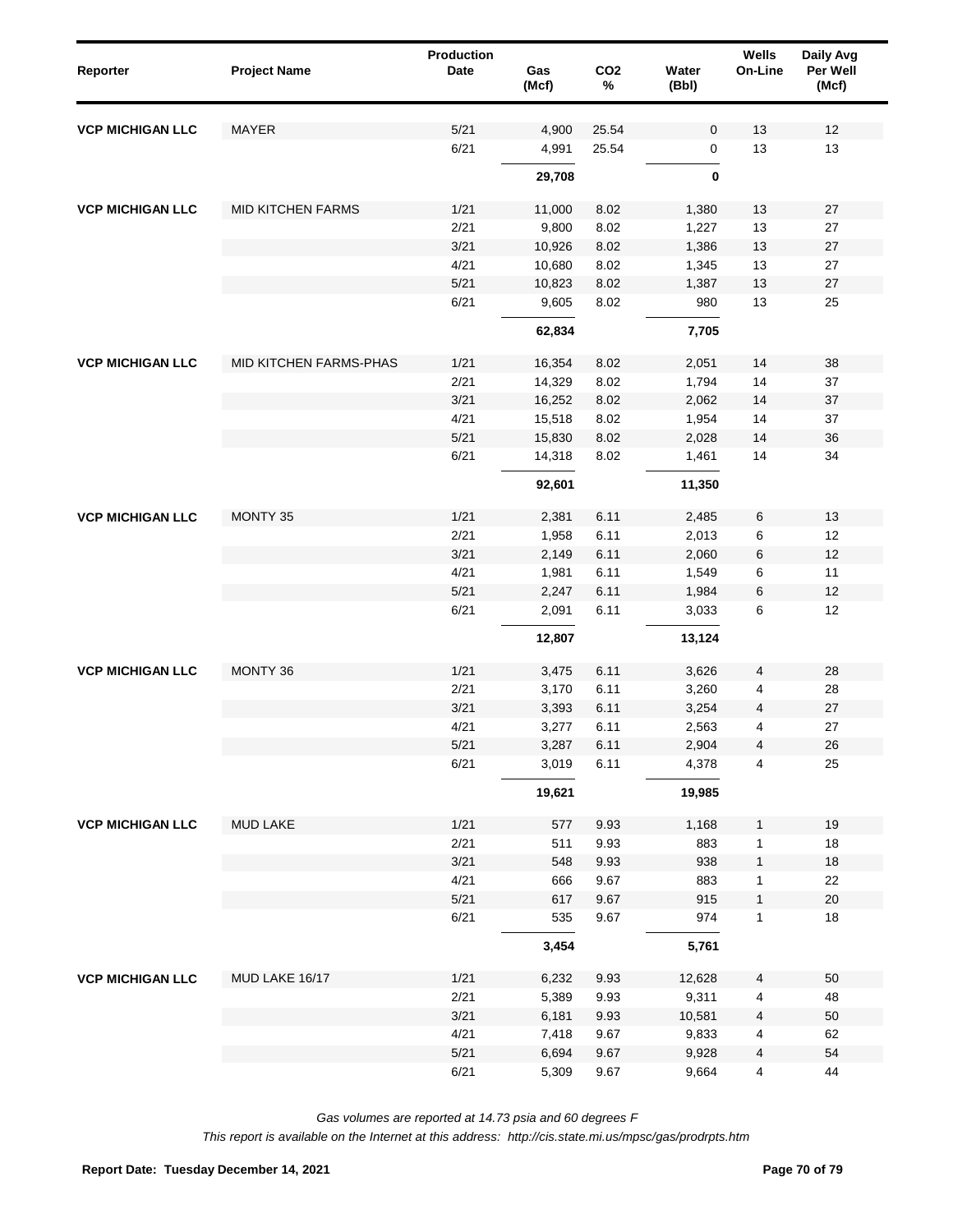| Reporter                | <b>Project Name</b> | Production<br>Date | Gas<br>(Mcf) | CO <sub>2</sub><br>% | Water<br>(Bbl)   | Wells<br>On-Line        | Daily Avg<br>Per Well<br>(Mcf) |
|-------------------------|---------------------|--------------------|--------------|----------------------|------------------|-------------------------|--------------------------------|
|                         |                     |                    |              |                      |                  |                         |                                |
|                         |                     |                    | 37,223       |                      | 61,945           |                         |                                |
| <b>VCP MICHIGAN LLC</b> | MUD LAKE 17/20      | 1/21               | 3,862        | 9.93                 | 7,825            | 3                       | 42                             |
|                         |                     | 2/21               | 3,458        | 9.93                 | 5,974            | 3                       | 41                             |
|                         |                     | 3/21               | 3,668        | 9.93                 | 6,280            | 3                       | 39                             |
|                         |                     | 4/21               | 4,118        | 9.67                 | 5,459            | 3                       | 46                             |
|                         |                     | $5/21$             | 3,739        | 9.67                 | 5,545            | 3                       | 40                             |
|                         |                     | 6/21               | 3,862        | 9.67                 | 7,029            | 3                       | 43                             |
|                         |                     |                    | 22,707       |                      | 38,112           |                         |                                |
| <b>VCP MICHIGAN LLC</b> | <b>MUD LAKE 8</b>   | 1/21               | 4,710        | 9.93                 | 9,543            | 5                       | 30                             |
|                         |                     | 2/21               | 4,150        | 9.93                 | 7,171            | 5                       | 30                             |
|                         |                     | 3/21               | 4,458        | 9.93                 | 7,631            | 5                       | 29                             |
|                         |                     | 4/21               | 5,536        | 9.67                 | 7,338            | 5                       | 37                             |
|                         |                     | $5/21$             | 5,133        | 9.67                 | 7,613            | 5                       | 33                             |
|                         |                     | 6/21               | 4,320        | 9.67                 | 7,865            | 5                       | 29                             |
|                         |                     |                    | 28,307       |                      | 47,161           |                         |                                |
| <b>VCP MICHIGAN LLC</b> | MUD LAKE 9/10       | 1/21               | 1,561        | 9.93                 | 3,163            | 2                       | 25                             |
|                         |                     | 2/21               | 1,464        | 9.93                 | 2,529            | $\overline{\mathbf{c}}$ | 26                             |
|                         |                     | 3/21               | 1,427        | 9.93                 | 2,444            | $\overline{\mathbf{c}}$ | 23                             |
|                         |                     | 4/21               | 814          | 9.67                 | 1,078            | $\overline{\mathbf{c}}$ | 14                             |
|                         |                     | 5/21               | 509          | 9.67                 | 755              | $\overline{\mathbf{c}}$ | $\,8\,$                        |
|                         |                     | 6/21               | 498          | 9.67                 | 907              | $\overline{2}$          | 8                              |
|                         |                     |                    | 6,273        |                      | 10,876           |                         |                                |
| <b>VCP MICHIGAN LLC</b> | MUD LAKE 9/16       | 1/21               | 1,180        | 9.93                 | 2,392            | 1                       | 38                             |
|                         |                     | 2/21               | 1,021        | 9.93                 | 1,764            | 1                       | 36                             |
|                         |                     | 3/21               | 1,155        | 9.93                 | 1,977            | $\mathbf{1}$            | 37                             |
|                         |                     | 4/21               | 1,204        | 9.67                 | 1,595            | 1                       | 40                             |
|                         |                     | 5/21               | 1,136        | 9.67                 | 1,684            | $\mathbf{1}$            | 37                             |
|                         |                     | 6/21               | 845          | 9.67                 | 1,537            | 1                       | 28                             |
|                         |                     |                    | 6,541        |                      | 10,949           |                         |                                |
| <b>VCP MICHIGAN LLC</b> | NMAG 1              | 1/21               | 7,070        | 26.65                | $\pmb{0}$        | 24                      | $\boldsymbol{9}$               |
|                         |                     | 2/21               | 6,399        | 26.65                | 0                | 24                      | $10$                           |
|                         |                     | 3/21               | 6,831        | 26.65                | $\pmb{0}$        | 24                      | $\boldsymbol{9}$               |
|                         |                     | 4/21               | 6,965        | 26.65                | 0                | 24                      | $10$                           |
|                         |                     | $5/21$             | 7,071        | 26.65                | $\pmb{0}$        | 24                      | $\boldsymbol{9}$               |
|                         |                     | 6/21               | 7,442        | 26.65                | 0                | 24                      | $10$                           |
|                         |                     |                    | 41,778       |                      | $\bf{0}$         |                         |                                |
| <b>VCP MICHIGAN LLC</b> | NMAG <sub>2</sub>   | 1/21               | 1,654        | 25.27                | $\pmb{0}$        | 3                       | $18$                           |
|                         |                     | 2/21               | 1,394        | 25.27                | 0                | 3                       | $17$                           |
|                         |                     | 3/21               | 1,599        | 25.27                | $\boldsymbol{0}$ | 3                       | $17$                           |
|                         |                     | 4/21               | 1,503        | 25.27                | 0                | 3                       | $17$                           |
|                         |                     | $5/21$             | 1,496        | 25.27                | $\pmb{0}$        | 3                       | $16\,$                         |
|                         |                     | 6/21               | 1,502        | 25.27                | 0                | 3                       | $17$                           |
|                         |                     |                    | 9,148        |                      | $\pmb{0}$        |                         |                                |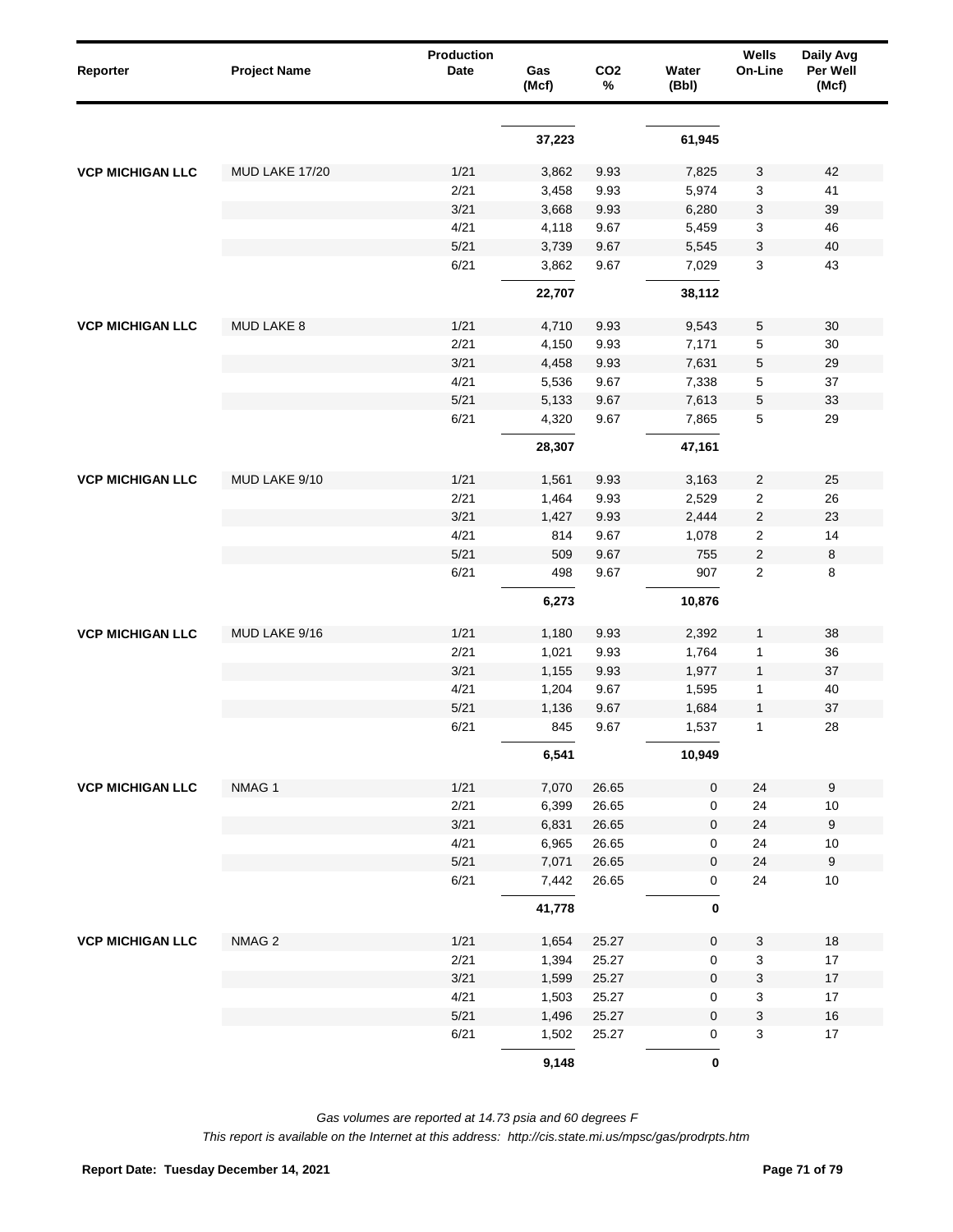| Reporter                | <b>Project Name</b>      | Production<br>Date | Gas<br>(Mcf)   | CO <sub>2</sub><br>$\%$ | Water<br>(Bbl)      | Wells<br>On-Line | Daily Avg<br>Per Well<br>(Mcf)   |  |
|-------------------------|--------------------------|--------------------|----------------|-------------------------|---------------------|------------------|----------------------------------|--|
| <b>VCP MICHIGAN LLC</b> | NMAG <sub>3</sub>        | 1/21               | 3,778          | 28.41                   | $\mathbf 0$         | $\overline{7}$   | 17                               |  |
|                         |                          | 2/21               | 3,503          | 28.41                   | $\mathbf 0$         | $\overline{7}$   | 18                               |  |
|                         |                          | 3/21               | 3,843          | 28.41                   | $\mathbf 0$         | $\overline{7}$   | 18                               |  |
|                         |                          | 4/21               | 3,522          | 28.41                   | 0                   | $\overline{7}$   | 17                               |  |
|                         |                          | 5/21               | 3,520          | 28.41                   | $\mathbf 0$         | $\overline{7}$   | 16                               |  |
|                         |                          | 6/21               | 3,813          | 28.41                   | 0                   | $\overline{7}$   | 18                               |  |
|                         |                          |                    | 21,979         |                         | $\bf{0}$            |                  |                                  |  |
| <b>VCP MICHIGAN LLC</b> | <b>NORTH CHARLTON 18</b> | 1/21               | 11,419         | 5.89                    | 2,669               | 18               | 20                               |  |
|                         |                          | 2/21               | 10,200         | 5.89                    | 2,472               | 18               | 20                               |  |
|                         |                          | 3/21               | 11,356         | 5.89                    | 2,609               | 18               | $20\,$                           |  |
|                         |                          | 4/21               | 11,030         | 5.89                    | 2,337               | 18               | 20                               |  |
|                         |                          | 5/21               | 11,010         | 5.89                    | 2,461               | 18               | $20\,$                           |  |
|                         |                          | 6/21               | 11,202         | 5.89                    | 2,744               | 18               | 21                               |  |
|                         |                          |                    | 66,217         |                         | 15,292              |                  |                                  |  |
| <b>VCP MICHIGAN LLC</b> | <b>NORTH CHARLTON 24</b> | 1/21               | 3,223          | 14.64                   | 1,902               | 27               | 4                                |  |
|                         |                          | 2/21               | 2,850          | 14.66                   | 1,723               | 27               | 4                                |  |
|                         |                          | 3/21               | 3,007          | 14.66                   | 1,365               | 27               | 4                                |  |
|                         |                          | 4/21               | 2,929          | 14.81                   | 1,407               | 27               | 4                                |  |
|                         |                          | 5/21               | 2,935          | 14.81                   | 1,606               | 27               | 3                                |  |
|                         |                          | 6/21               | 3,059          | 14.45                   | 1,567               | 27               | 4                                |  |
|                         |                          |                    | 18,003         |                         | 9,570               |                  |                                  |  |
| <b>VCP MICHIGAN LLC</b> | NORTH CHARLTON 31        | 1/21               | $\mathbf 0$    | 8.57                    | $\mathbf 0$         | $\mathbf 0$      | $\mathsf 0$                      |  |
|                         |                          | 2/21               | $\mathsf 0$    | 8.57                    | $\mathsf{O}\xspace$ | 0                | $\mathsf 0$                      |  |
|                         |                          | 3/21               | $\mathbf 0$    | 8.57                    | $\mathbf 0$         | $\pmb{0}$        | $\pmb{0}$                        |  |
|                         |                          | 4/21               | $\mathbf 0$    | 8.57                    | $\mathbf 0$         | 0                | $\mathsf 0$                      |  |
|                         |                          | 5/21               | $\mathbf 0$    | 8.57                    | $\mathbf 0$         | $\pmb{0}$        | $\pmb{0}$                        |  |
|                         |                          | 6/21               | $\mathbf 0$    | 8.57                    | 0                   | $\pmb{0}$        | $\mathsf 0$                      |  |
|                         |                          |                    | $\pmb{0}$      |                         | $\pmb{0}$           |                  |                                  |  |
| <b>VCP MICHIGAN LLC</b> | NORTH CHARLTON 36        | 1/21               | 4,606          | 14.64                   | 0                   | 22               | $\boldsymbol{7}$                 |  |
|                         |                          | 2/21               | 4,083          | 14.66                   | 0                   | 22               | $\boldsymbol{7}$                 |  |
|                         |                          | 3/21               | 4,270          | 14.66                   | $\pmb{0}$           | 22               | 6                                |  |
|                         |                          | 4/21               | 4,209          | 14.81                   | 0                   | 22               | 6                                |  |
|                         |                          | 5/21<br>6/21       | 4,482<br>4,695 | 14.81<br>14.45          | $\pmb{0}$<br>0      | 22<br>22         | $\overline{7}$<br>$\overline{7}$ |  |
|                         |                          |                    | 26,345         |                         | 0                   |                  |                                  |  |
| <b>VCP MICHIGAN LLC</b> | NORTH VIENNA 6           | 1/21               | 4,856          | 6.41                    | 14,213              | $17$             | 9                                |  |
|                         |                          | 2/21               | 4,215          | 6.41                    | 12,367              | $17$             | 9                                |  |
|                         |                          | 3/21               | 4,462          | 6.41                    | 13,385              | 17               | 8                                |  |
|                         |                          | 4/21               | 4,678          | 5.75                    | 11,348              | $17$             | 9                                |  |
|                         |                          | 5/21               | 4,688          | 5.75                    | 11,443              | $17$             | $\boldsymbol{9}$                 |  |
|                         |                          | 6/21               | 3,603          | 5.75                    | 11,184              | $17$             | $\overline{7}$                   |  |
|                         |                          |                    | 26,502         |                         | 73,940              |                  |                                  |  |
| <b>VCP MICHIGAN LLC</b> | NORTH VIENNA 7           | 1/21<br>2/21       | 6,437<br>5,409 | 6.41<br>6.41            | 1,712<br>1,441      | 13<br>$13$       | 16<br>15                         |  |

*Gas volumes are reported at 14.73 psia and 60 degrees F*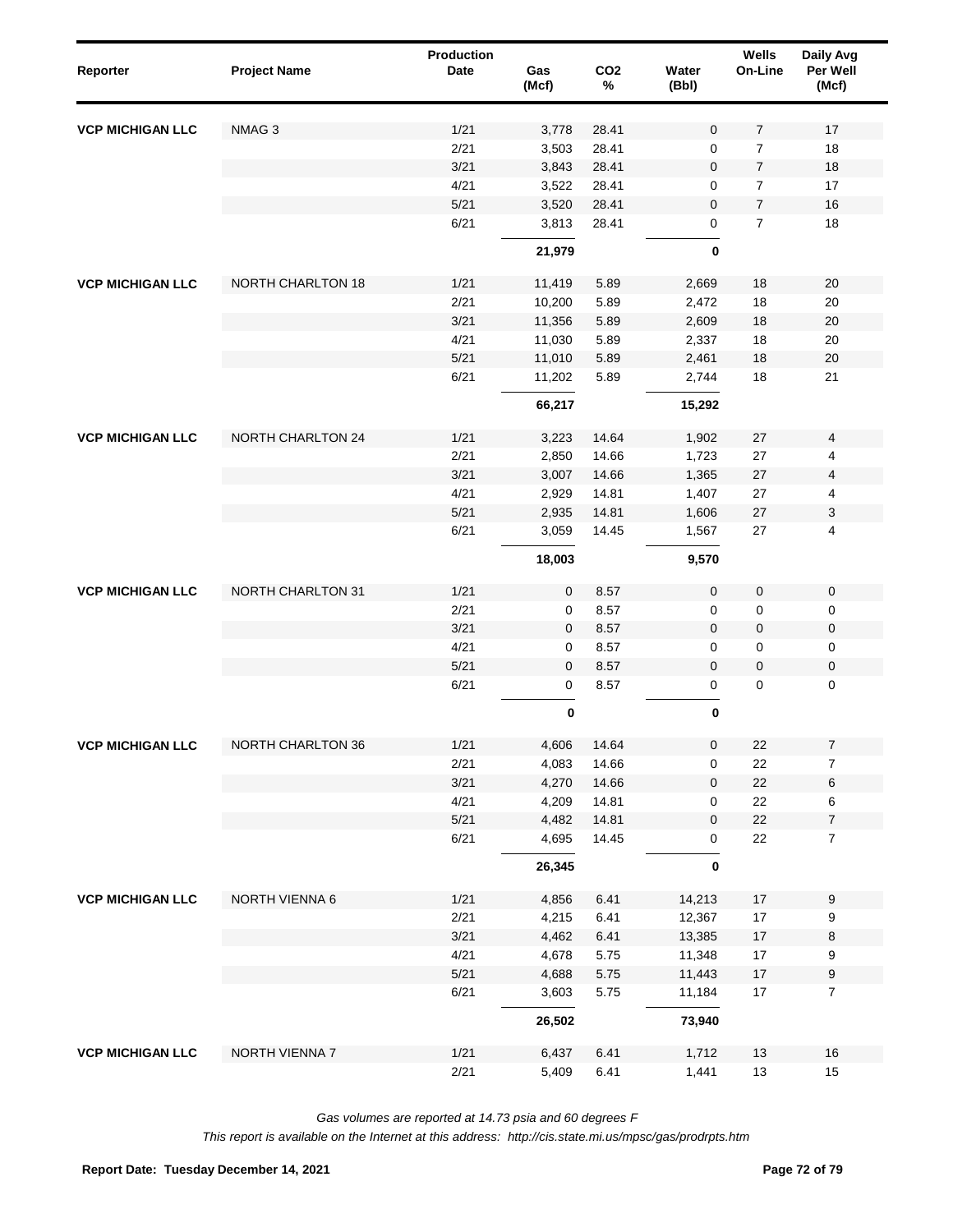| Reporter                | <b>Project Name</b> | <b>Production</b><br><b>Date</b> | Gas<br>(Mcf) | CO <sub>2</sub><br>$\%$ | Water<br>(Bbl) | Wells<br>On-Line | Daily Avg<br>Per Well<br>(Mcf) |
|-------------------------|---------------------|----------------------------------|--------------|-------------------------|----------------|------------------|--------------------------------|
| <b>VCP MICHIGAN LLC</b> | NORTH VIENNA 7      | 3/21                             | 5,726        | 6.41                    | 1,656          | 13               | 14                             |
|                         |                     | 4/21                             | 6,870        | 5.75                    | 1,338          | 13               | 18                             |
|                         |                     | $5/21$                           | 3,918        | 5.75                    | 1,139          | 13               | $10$                           |
|                         |                     | 6/21                             | 4,236        | 5.75                    | 1,349          | 13               | 11                             |
|                         |                     |                                  | 32,596       |                         | 8,635          |                  |                                |
| <b>VCP MICHIGAN LLC</b> | <b>NYSTROM 14</b>   | 1/21                             | 0            | 8.42                    | $\mathbf 0$    | $\mathbf 0$      | $\pmb{0}$                      |
|                         |                     | 2/21                             | 0            | 8.42                    | 0              | $\pmb{0}$        | 0                              |
|                         |                     | 3/21                             | 0            | 8.42                    | $\mathbf 0$    | $\pmb{0}$        | $\pmb{0}$                      |
|                         |                     | 4/21                             | 0            | 8.34                    | $\mathbf 0$    | 0                | 0                              |
|                         |                     | $5/21$                           | $\mathbf 0$  | 8.34                    | $\mathbf 0$    | $\pmb{0}$        | $\pmb{0}$                      |
|                         |                     | 6/21                             | 0            | 8.34                    | 0              | 0                | 0                              |
|                         |                     |                                  | $\pmb{0}$    |                         | $\pmb{0}$      |                  |                                |
| <b>VCP MICHIGAN LLC</b> | <b>OLSHASKE</b>     | 1/21                             | 2,164        | 8.42                    | 2,289          | 1                | 70                             |
|                         |                     | 2/21                             | 1,880        | 8.42                    | 1,923          | $\mathbf 1$      | 67                             |
|                         |                     | 3/21                             | 2,120        | 8.42                    | 2,474          | $\mathbf{1}$     | 68                             |
|                         |                     | 4/21                             | 2,437        | 8.34                    | 2,721          | $\mathbf 1$      | 81                             |
|                         |                     | 5/21                             | 2,273        | 8.34                    | 2,837          | $\mathbf{1}$     | 73                             |
|                         |                     | 6/21                             | 1,869        | 8.34                    | 2,561          | $\mathbf{1}$     | 62                             |
|                         |                     |                                  | 12,743       |                         | 14,805         |                  |                                |
| <b>VCP MICHIGAN LLC</b> | PULLEY C2-4         | 1/21                             | 623          | 8.02                    | 78             | $\mathbf{1}$     | 20                             |
|                         |                     | 2/21                             | 541          | 8.02                    | 68             | 1                | 19                             |
|                         |                     | 3/21                             | 618          | 8.02                    | 78             | $\mathbf{1}$     | 20                             |
|                         |                     | 4/21                             | 569          | 8.02                    | 72             | 1                | 19                             |
|                         |                     | 5/21                             | 564          | 8.02                    | 72             | $\mathbf{1}$     | 18                             |
|                         |                     | 6/21                             | 400          | 8.02                    | 41             | $\mathbf{1}$     | 13                             |
|                         |                     |                                  | 3,315        |                         | 409            |                  |                                |
| <b>VCP MICHIGAN LLC</b> | <b>RECKOW</b>       | 1/21                             | 1,476        | 8.42                    | 1,560          | $\mathbf{1}$     | 48                             |
|                         |                     | 2/21                             | 1,288        | 8.42                    | 1,317          | $\mathbf{1}$     | 46                             |
|                         |                     | 3/21                             | 1,490        | 8.42                    | 1,738          | $\mathbf{1}$     | 48                             |
|                         |                     | 4/21                             | 1,697        | 8.34                    | 1,895          | 1                | 57                             |
|                         |                     | 5/21                             | 1,594        | 8.34                    | 1,989          | $\mathbf{1}$     | 51                             |
|                         |                     | 6/21                             | 1,333        | 8.34                    | 1,826          | $\mathbf{1}$     | 44                             |
|                         |                     |                                  | 8,878        |                         | 10,325         |                  |                                |
| <b>VCP MICHIGAN LLC</b> | RECKOW D3-36        | 1/21                             | 3,208        | 8.42                    | 3,392          | $\mathbf{1}$     | 103                            |
|                         |                     | 2/21                             | 2,881        | 8.42                    | 2,947          | 1                | 103                            |
|                         |                     | 3/21                             | 3,173        | 8.42                    | 3,703          | $\mathbf{1}$     | 102                            |
|                         |                     | 4/21                             | 3,552        | 8.34                    | 3,966          | $\mathbf{1}$     | 118                            |
|                         |                     | 5/21                             | 3,183        | 8.34                    | 3,972          | $\mathbf{1}$     | 103                            |
|                         |                     | 6/21                             | 2,798        | 8.34                    | 3,832          | $\mathbf{1}$     | 93                             |
|                         |                     |                                  | 18,795       |                         | 21,812         |                  |                                |
| <b>VCP MICHIGAN LLC</b> | REFKE               | 1/21                             | 729          | 8.42                    | 770            | $\sqrt{2}$       | 12                             |
|                         |                     | 2/21                             | 464          | 8.42                    | 475            | $\sqrt{2}$       | 8                              |
|                         |                     | 3/21                             | 211          | 8.42                    | 247            | $\sqrt{2}$       | $\ensuremath{\mathsf{3}}$      |
|                         |                     | 4/21                             | 647          | 8.34                    | 723            | $\sqrt{2}$       | 11                             |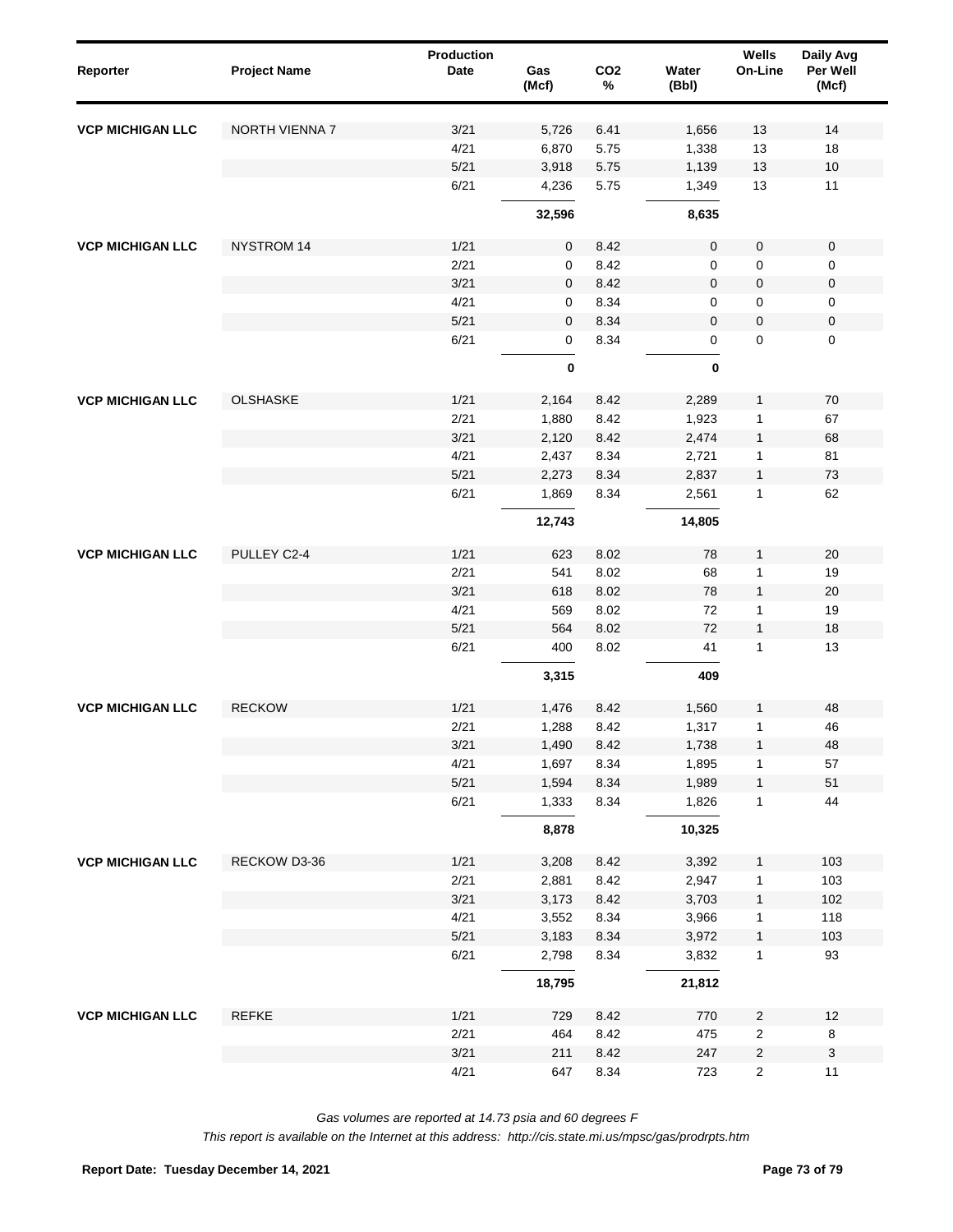| Reporter                | <b>Project Name</b> | Production<br><b>Date</b> | Gas<br>(Mcf) | CO <sub>2</sub><br>$\%$ | Water<br>(Bbl)      | Wells<br>On-Line    | Daily Avg<br>Per Well<br>(Mcf) |
|-------------------------|---------------------|---------------------------|--------------|-------------------------|---------------------|---------------------|--------------------------------|
| <b>VCP MICHIGAN LLC</b> | <b>REFKE</b>        | 5/21                      | 824          | 8.34                    | 1,029               | $\overline{c}$      | 13                             |
|                         |                     | 6/21                      | 660          | 8.34                    | 903                 | $\sqrt{2}$          | 11                             |
|                         |                     |                           | 3,535        |                         | 4,147               |                     |                                |
| <b>VCP MICHIGAN LLC</b> | SALO                | 1/21                      | 710          | 8.42                    | 751                 | $\mathbf{1}$        | 23                             |
|                         |                     | 2/21                      | 630          | 8.42                    | 644                 | $\mathbf{1}$        | 23                             |
|                         |                     | 3/21                      | 134          | 8.42                    | 157                 | $\mathbf{1}$        | $\overline{\mathbf{4}}$        |
|                         |                     | 4/21                      | 627          | 8.34                    | 700                 | 1                   | 21                             |
|                         |                     | 5/21                      | 689          | 8.34                    | 860                 | $\mathbf{1}$        | 22                             |
|                         |                     | 6/21                      | 572          | 8.34                    | 783                 | $\mathbf{1}$        | 19                             |
|                         |                     |                           | 3,362        |                         | 3,895               |                     |                                |
| <b>VCP MICHIGAN LLC</b> | SCV                 | 1/21                      | 34,581       | 15.71                   | 1,753               | 69                  | 16                             |
|                         |                     | 2/21                      | 30,290       | 15.82                   | 1,657               | 69                  | 16                             |
|                         |                     | 3/21                      | 33,854       | 15.82                   | 1,462               | 69                  | 16                             |
|                         |                     | 4/21                      | 32,540       | 15.81                   | 1,444               | 69                  | 16                             |
|                         |                     | $5/21$                    | 33,444       | 15.81                   | 1,418               | 69                  | 16                             |
|                         |                     | 6/21                      | 32,086       | 16.11                   | 898                 | 69                  | 16                             |
|                         |                     |                           | 196,795      |                         | 8,632               |                     |                                |
| <b>VCP MICHIGAN LLC</b> | SPRINGDALE 28/04    | 1/21                      | 3,954        | 9.93                    | 13,145              | 4                   | 32                             |
|                         |                     | 2/21                      | 3,480        | 9.93                    | 11,819              | 4                   | 31                             |
|                         |                     | 3/21                      | 3,761        | 9.93                    | 13,262              | 4                   | 30                             |
|                         |                     | 4/21                      | 4,451        | 9.67                    | 12,141              | 4                   | 37                             |
|                         |                     | 5/21                      | 4,030        | 9.67                    | 12,257              | 4                   | 32                             |
|                         |                     | 6/21                      | 3,428        | 9.67                    | 10,938              | 4                   | 29                             |
|                         |                     |                           | 23,104       |                         | 73,562              |                     |                                |
| <b>VCP MICHIGAN LLC</b> | SPRINGDALE 28/05    | 1/21                      | $\mathbf 0$  | 9.93                    | $\pmb{0}$           | $\pmb{0}$           | $\pmb{0}$                      |
|                         |                     | 2/21                      | $\mathbf 0$  | 9.93                    | 0                   | 0                   | 0                              |
|                         |                     | 3/21                      | $\mathbf 0$  | 9.93                    | $\mathbf 0$         | $\pmb{0}$           | $\pmb{0}$                      |
|                         |                     | 4/21                      | $\mathbf 0$  | 9.67                    | 0                   | 0                   | 0                              |
|                         |                     | 5/21                      | $\mathbf 0$  | 9.67                    | $\pmb{0}$           | $\mathsf{O}\xspace$ | $\pmb{0}$                      |
|                         |                     | 6/21                      | 0            | 9.67                    | 0                   | $\mathbf 0$         | 0                              |
|                         |                     |                           | $\pmb{0}$    |                         | 0                   |                     |                                |
| <b>VCP MICHIGAN LLC</b> | SPRINGDALE 28/28    | 1/21                      | 1,407        | 9.93                    | 4,676               | 1                   | 45                             |
|                         |                     | 2/21                      | 1,251        | 9.93                    | 4,248               | 1                   | 45                             |
|                         |                     | 3/21                      | 1,378        | 9.93                    | 4,859               | $\mathbf{1}$        | 44                             |
|                         |                     | 4/21                      | 1,726        | 9.67                    | 4,710               | $\mathbf{1}$        | 58                             |
|                         |                     | 5/21                      | 1,614        | 9.67                    | 4,909               | $\mathbf{1}$        | 52                             |
|                         |                     | 6/21                      | 1,332        | 9.67                    | 4,249               | $\mathbf{1}$        | 44                             |
|                         |                     |                           | 8,708        |                         | 27,651              |                     |                                |
| <b>VCP MICHIGAN LLC</b> | SPRINGDALE 28/29    | 1/21                      | $\mathbf 0$  | 9.93                    | $\pmb{0}$           | $\pmb{0}$           | $\mathbf 0$                    |
|                         |                     | 2/21                      | 0            | 9.93                    | 0                   | 0                   | 0                              |
|                         |                     | 3/21                      | $\mathbf 0$  | 9.93                    | $\pmb{0}$           | 0                   | $\pmb{0}$                      |
|                         |                     | 4/21                      | 0            | 9.67                    | 0                   | 0                   | 0                              |
|                         |                     | 5/21                      | $\mathbf 0$  | 9.67                    | $\pmb{0}$           | 0                   | $\pmb{0}$                      |
|                         |                     | 6/21                      | 0            | 9.67                    | $\mathsf{O}\xspace$ | $\mathsf 0$         | 0                              |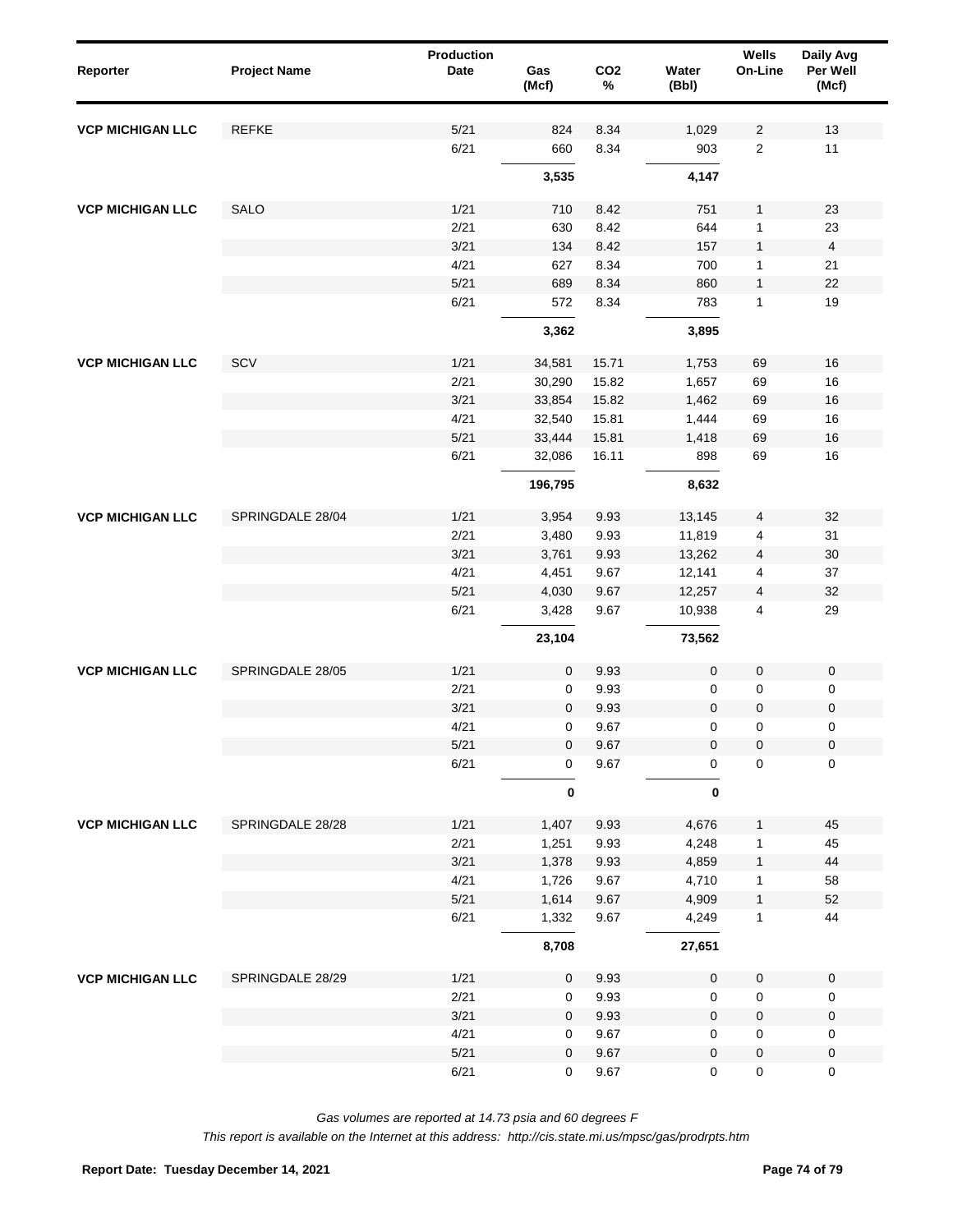| Reporter                | <b>Project Name</b>     | <b>Production</b><br>Date | Gas<br>(Mcf) | CO <sub>2</sub><br>$\%$ | Water<br>(Bbl)      | Wells<br>On-Line | Daily Avg<br>Per Well<br>(Mcf) |
|-------------------------|-------------------------|---------------------------|--------------|-------------------------|---------------------|------------------|--------------------------------|
|                         |                         |                           | $\pmb{0}$    |                         | $\pmb{0}$           |                  |                                |
| <b>VCP MICHIGAN LLC</b> | SPRINGDALE 28/32        | 1/21                      |              | 9.93                    | 0                   | $\mathsf 0$      |                                |
|                         |                         | 2/21                      | 0<br>0       | 9.93                    | $\mathbf 0$         | 0                | 0<br>0                         |
|                         |                         | 3/21                      | 0            | 9.93                    | $\mathbf 0$         | $\pmb{0}$        | 0                              |
|                         |                         | 4/21                      | 0            | 9.67                    | 0                   | 0                | 0                              |
|                         |                         | 5/21                      | 0            | 9.67                    | $\mathbf 0$         | $\pmb{0}$        | 0                              |
|                         |                         | 6/21                      | 0            | 9.67                    | 0                   | $\mathbf 0$      | $\mathsf 0$                    |
|                         |                         |                           | $\mathbf 0$  |                         | 0                   |                  |                                |
| <b>VCP MICHIGAN LLC</b> | SPRINGDALE 28/33        | 1/21                      | 645          | 9.93                    | 2,144               | $\overline{c}$   | 10                             |
|                         |                         | 2/21                      | 579          | 9.93                    | 1,965               | $\boldsymbol{2}$ | 10                             |
|                         |                         | 3/21                      | 574          | 9.93                    | 2,024               | $\sqrt{2}$       | 9                              |
|                         |                         | 4/21                      | 701          | 9.67                    | 1,912               | $\boldsymbol{2}$ | 12                             |
|                         |                         | 5/21                      | 642          | 9.67                    | 1,952               | $\sqrt{2}$       | 10                             |
|                         |                         | 6/21                      | 575          | 9.67                    | 1,835               | $\sqrt{2}$       | 10                             |
|                         |                         |                           | 3,716        |                         | 11,832              |                  |                                |
| <b>VCP MICHIGAN LLC</b> | SPRINGDALE 31           | 1/21                      | 0            | 12.60                   | $\mathsf{O}\xspace$ | $\mathbf 0$      | $\pmb{0}$                      |
|                         |                         | 2/21                      | 0            | 12.60                   | $\mathbf 0$         | 0                | 0                              |
|                         |                         | 3/21                      | 0            | 12.60                   | 0                   | $\pmb{0}$        | 0                              |
|                         |                         | 4/21                      | 0            | 12.60                   | $\mathbf 0$         | 0                | 0                              |
|                         |                         | 5/21                      | 0            | 12.60                   | $\mathbf 0$         | $\pmb{0}$        | $\pmb{0}$                      |
|                         |                         | 6/21                      | 0            | 12.60                   | $\mathsf 0$         | $\pmb{0}$        | $\mathsf 0$                    |
|                         |                         |                           | $\pmb{0}$    |                         | $\pmb{0}$           |                  |                                |
| <b>VCP MICHIGAN LLC</b> | ST CHARLTON & PABST A3- | 1/21                      | 1,470        | 14.64                   | 597                 | 1                | 47                             |
|                         |                         | 2/21                      | 1,319        | 14.66                   | 532                 | 1                | 47                             |
|                         |                         | 3/21                      | 1,400        | 14.66                   | 492                 | $\mathbf{1}$     | 45                             |
|                         |                         | 4/21                      | 1,304        | 14.81                   | 456                 | 1                | 43                             |
|                         |                         | 5/21                      | 1,440        | 14.81                   | 488                 | $\mathbf{1}$     | 46                             |
|                         |                         | 6/21                      | 1,353        | 14.45                   | 484                 | 1                | 45                             |
|                         |                         |                           | 8,286        |                         | 3,049               |                  |                                |
| <b>VCP MICHIGAN LLC</b> | ST CHARLTON D3-25       | 1/21                      | 506          | 14.64                   | $\mathsf{O}\xspace$ | 1                | $16\,$                         |
|                         |                         | 2/21                      | 472          | 14.66                   | $\mathsf 0$         | 1                | 17                             |
|                         |                         | 3/21                      | 516          | 14.66                   | $\mathbf 0$         | 1                | 17                             |
|                         |                         | 4/21                      | 459          | 14.81                   | 0                   | 1                | 15                             |
|                         |                         | 5/21                      | 467          | 14.81                   | $\mathbf 0$         | 1                | 15                             |
|                         |                         | 6/21                      | 416          | 14.45                   | 0                   | $\mathbf{1}$     | 14                             |
|                         |                         |                           | 2,836        |                         | $\pmb{0}$           |                  |                                |
| <b>VCP MICHIGAN LLC</b> | ST HAYES SOUTHWEST      | 1/21                      | 0            | 19.88                   | $\mathbf 0$         | $\pmb{0}$        | $\mathsf 0$                    |
|                         |                         | 2/21                      | 0            | 19.88                   | 0                   | 0                | 0                              |
|                         |                         | 3/21                      | 0            | 19.88                   | 0                   | $\pmb{0}$        | $\pmb{0}$                      |
|                         |                         | 4/21                      | 0            | 19.88                   | 0                   | 0                | 0                              |
|                         |                         | 5/21                      | 0            | 19.88                   | 0                   | $\pmb{0}$        | $\pmb{0}$                      |
|                         |                         | 6/21                      | 0            | 19.88                   | 0                   | $\mathsf 0$      | 0                              |
|                         |                         |                           | $\pmb{0}$    |                         | 0                   |                  |                                |

*Gas volumes are reported at 14.73 psia and 60 degrees F This report is available on the Internet at this address: http://cis.state.mi.us/mpsc/gas/prodrpts.htm*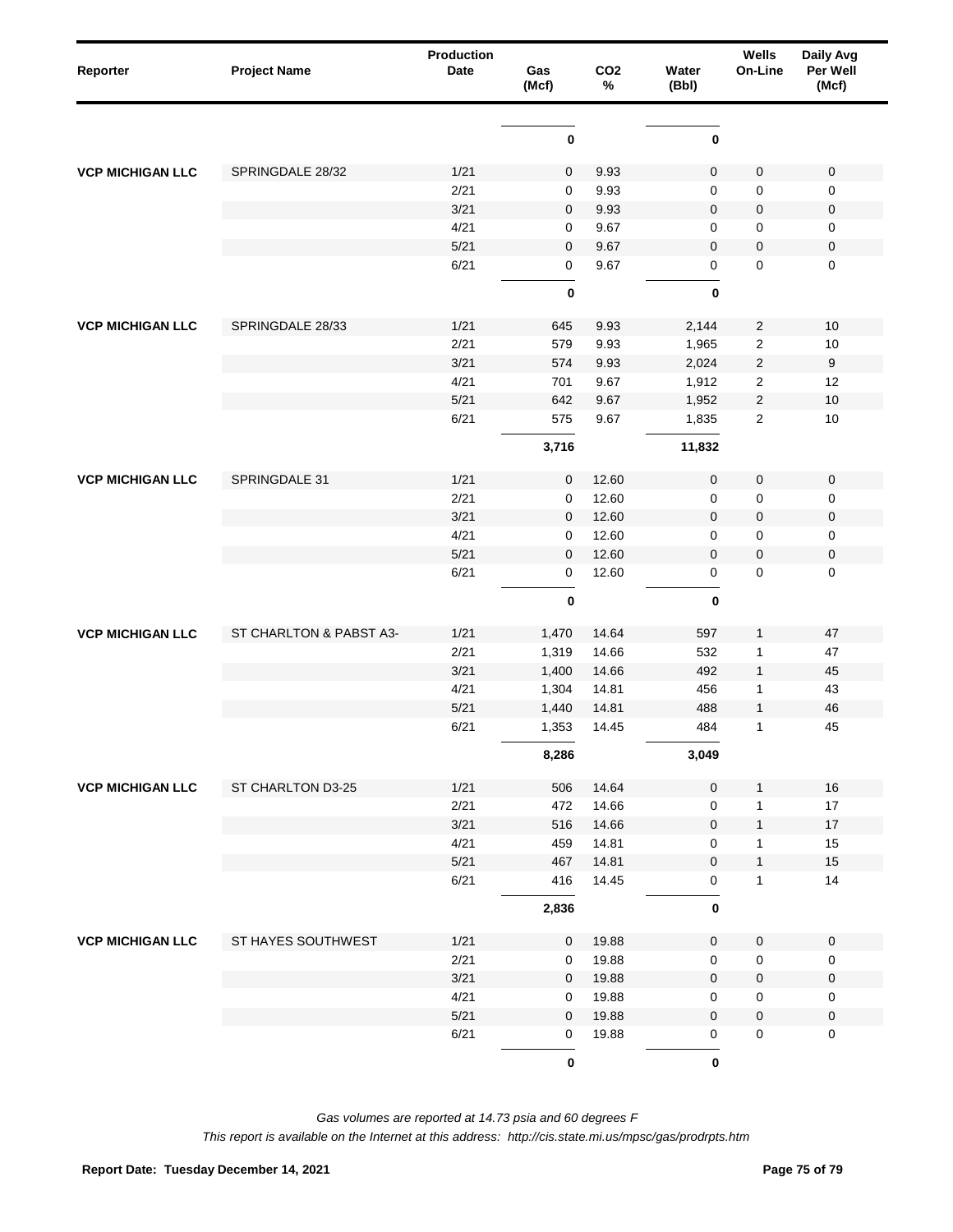| Reporter                | <b>Project Name</b>    | Production<br>Date | Gas<br>(Mcf)   | CO <sub>2</sub><br>$\%$ | Water<br>(Bbl)      | Wells<br>On-Line    | Daily Avg<br>Per Well<br>(Mcf) |
|-------------------------|------------------------|--------------------|----------------|-------------------------|---------------------|---------------------|--------------------------------|
| <b>VCP MICHIGAN LLC</b> | ST MAPLE GROVE & KNAPP | 1/21               | $\mathbf 0$    | 9.93                    | $\mathbf 0$         | 0                   | $\mathbf 0$                    |
|                         |                        | 2/21               | $\mathbf 0$    | 9.93                    | $\mathbf 0$         | 0                   | $\mathbf 0$                    |
|                         |                        | 3/21               | $\mathbf 0$    | 9.93                    | $\mathbf 0$         | $\pmb{0}$           | $\mathsf 0$                    |
|                         |                        | 4/21               | 0              | 9.67                    | $\mathbf 0$         | 0                   | 0                              |
|                         |                        | 5/21               | $\mathbf 0$    | 9.67                    | $\mathbf 0$         | $\mathbf 0$         | $\mathsf 0$                    |
|                         |                        | 6/21               | $\mathbf 0$    | 9.67                    | 0                   | $\mathbf 0$         | $\mathbf 0$                    |
|                         |                        |                    | $\pmb{0}$      |                         | $\bf{0}$            |                     |                                |
| <b>VCP MICHIGAN LLC</b> | ST MONTMORENCY C1-31 H | 1/21               | $\mathbf 0$    | 5.84                    | 0                   | $\mathsf{O}\xspace$ | $\mathsf 0$                    |
|                         |                        | 2/21               | $\mathbf 0$    | 5.84                    | $\mathbf 0$         | 0                   | $\mathbf 0$                    |
|                         |                        | 3/21               | $\mathbf 0$    | 5.84                    | $\mathbf 0$         | $\pmb{0}$           | $\pmb{0}$                      |
|                         |                        | 4/21               | 0              | 5.84                    | 0                   | 0                   | 0                              |
|                         |                        | 5/21               | $\mathbf 0$    | 5.84                    | 0                   | $\mathsf{O}\xspace$ | $\pmb{0}$                      |
|                         |                        | 6/21               | $\mathbf 0$    | 5.84                    | 0                   | $\pmb{0}$           | $\mathbf 0$                    |
|                         |                        |                    | $\pmb{0}$      |                         | $\pmb{0}$           |                     |                                |
| <b>VCP MICHIGAN LLC</b> | ST PLEASANTON 11-34    | 1/21               | $\mathbf 0$    | 12.60                   | $\mathbf 0$         | $\pmb{0}$           | $\mathbf 0$                    |
|                         |                        | 2/21               | 0              | 12.60                   | $\mathbf 0$         | 0                   | $\mathbf 0$                    |
|                         |                        | 3/21               | $\mathbf 0$    | 12.60                   | $\mathbf 0$         | $\pmb{0}$           | $\mathsf 0$                    |
|                         |                        | 4/21               | 0              | 12.60                   | $\mathbf 0$         | 0                   | $\mathbf 0$                    |
|                         |                        | 5/21               | $\mathbf 0$    | 12.60                   | 0                   | $\pmb{0}$           | $\mathsf 0$                    |
|                         |                        | 6/21               | $\mathbf 0$    | 12.60                   | 0                   | $\pmb{0}$           | $\mathbf 0$                    |
|                         |                        |                    | $\pmb{0}$      |                         | $\bf{0}$            |                     |                                |
| <b>VCP MICHIGAN LLC</b> | ST SPRINGDALE 5-33 HDS | 1/21               | $\mathbf 0$    | 9.93                    | 0                   | $\pmb{0}$           | $\mathsf 0$                    |
|                         |                        | 2/21               | $\mathbf 0$    | 9.93                    | $\mathsf{O}\xspace$ | 0                   | $\mathbf 0$                    |
|                         |                        | 3/21               | $\mathbf 0$    | 9.93                    | $\mathsf{O}\xspace$ | $\pmb{0}$           | 0                              |
|                         |                        | 4/21               | 0              | 9.67                    | $\mathbf 0$         | 0                   | $\mathsf 0$                    |
|                         |                        | 5/21               | $\mathbf 0$    | 9.67                    | $\mathbf 0$         | $\pmb{0}$           | $\pmb{0}$                      |
|                         |                        | 6/21               | $\mathbf 0$    | 9.67                    | 0                   | $\pmb{0}$           | $\mathbf 0$                    |
|                         |                        |                    | $\pmb{0}$      |                         | $\pmb{0}$           |                     |                                |
| <b>VCP MICHIGAN LLC</b> | STAR & FRIES C4-5      | 1/21               | 453            | 8.02                    | 57                  | $\mathbf{1}$        | 15                             |
|                         |                        | 2/21               | 378            | 8.02                    | 47                  | 1                   | 14                             |
|                         |                        | 3/21               | 446            | 8.02                    | 57                  | $\mathbf{1}$        | 14                             |
|                         |                        | 4/21               | 418            | 8.02                    | 53                  | 1                   | 14                             |
|                         |                        | 5/21<br>6/21       | 417<br>278     | 8.02<br>8.02            | 53<br>28            | $\mathbf{1}$<br>1   | $13\,$<br>9                    |
|                         |                        |                    | 2,390          |                         | 295                 |                     |                                |
|                         |                        |                    |                |                         |                     |                     |                                |
| <b>VCP MICHIGAN LLC</b> | STAR 5                 | 1/21               | 9,859          | 8.02                    | 1,237               | $\,6\,$             | 53                             |
|                         |                        | 2/21<br>3/21       | 8,600<br>9,647 | 8.02<br>8.02            | 1,077<br>1,224      | 6                   | 51<br>52                       |
|                         |                        | 4/21               | 9,340          | 8.02                    | 1,176               | 6<br>6              | 52                             |
|                         |                        | 5/21               | 9,233          | 8.02                    | 1,183               | 6                   | 50                             |
|                         |                        | 6/21               | 6,156          | 8.02                    | 628                 | 6                   | 34                             |
|                         |                        |                    | 52,835         |                         | 6,525               |                     |                                |
| <b>VCP MICHIGAN LLC</b> | <b>STATE BROWN</b>     | 1/21               | 10,602         | 8.42                    | 11,212              | 3                   | 114                            |
|                         |                        | 2/21               | 9,490          | 8.42                    | 9,706               | 3                   | 113                            |

*Gas volumes are reported at 14.73 psia and 60 degrees F*

*This report is available on the Internet at this address: http://cis.state.mi.us/mpsc/gas/prodrpts.htm*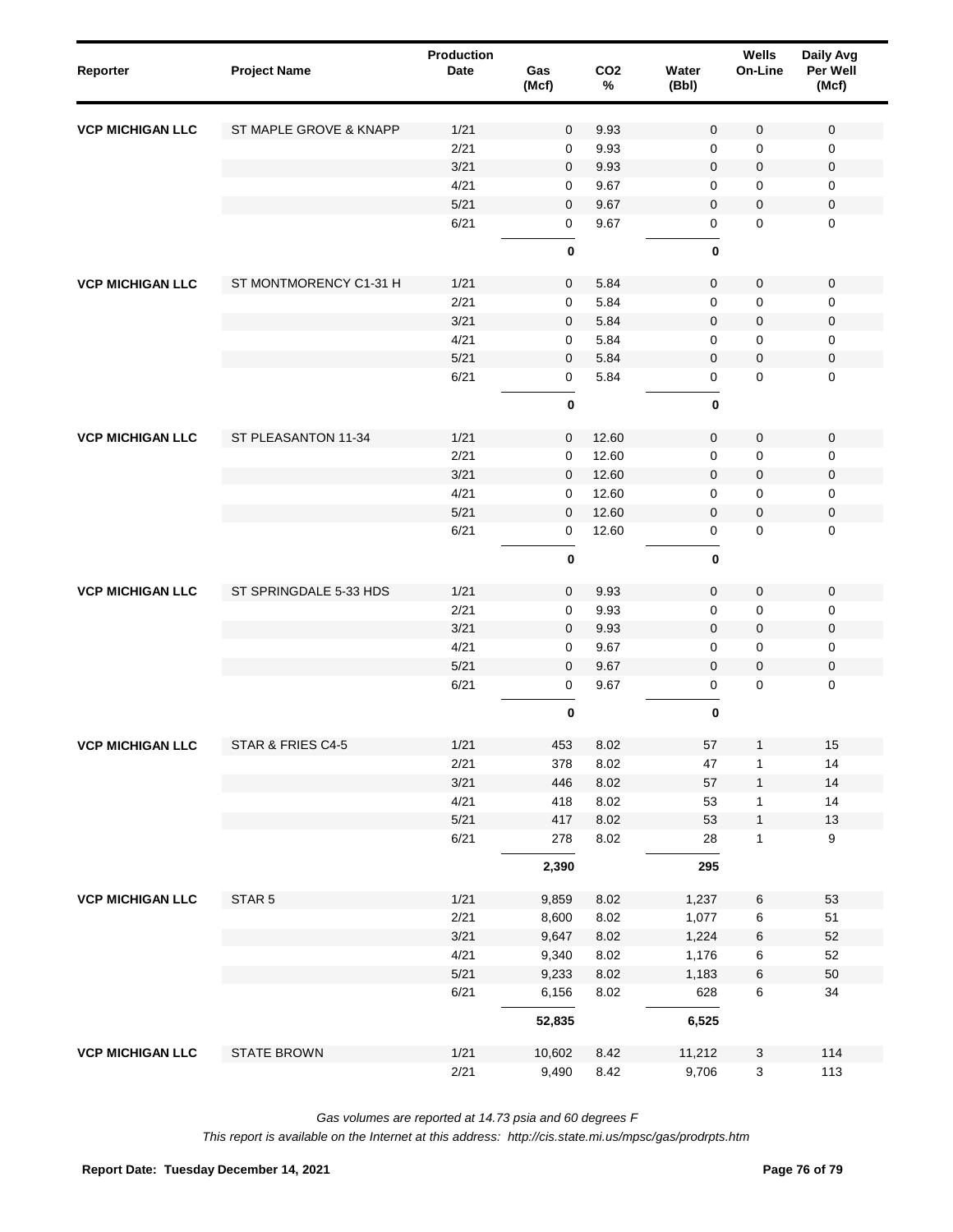| Reporter                | <b>Project Name</b>    | <b>Production</b><br>Date | Gas<br>(Mcf) | CO <sub>2</sub><br>$\%$ | Water<br>(Bbl) | Wells<br>On-Line | Daily Avg<br>Per Well<br>(Mcf) |
|-------------------------|------------------------|---------------------------|--------------|-------------------------|----------------|------------------|--------------------------------|
| <b>VCP MICHIGAN LLC</b> | <b>STATE BROWN</b>     | 3/21                      | 10,540       | 8.42                    | 12,299         | 3                | 113                            |
|                         |                        | 4/21                      | 12,114       | 8.34                    | 13,526         | 3                | 135                            |
|                         |                        | 5/21                      | 11,409       | 8.34                    | 14,240         | 3                | 123                            |
|                         |                        | 6/21                      | 9,476        | 8.34                    | 12,979         | 3                | 105                            |
|                         |                        |                           | 63,631       |                         | 73,962         |                  |                                |
| <b>VCP MICHIGAN LLC</b> | <b>STATE HAYES</b>     | 1/21                      | 1,373        | 24.29                   | 0              | 11               | 4                              |
|                         |                        | 2/21                      | 1,066        | 24.29                   | 0              | 11               | 3                              |
|                         |                        | 3/21                      | 1,057        | 24.29                   | 0              | 11               | 3                              |
|                         |                        | 4/21                      | 982          | 24.29                   | 0              | 11               | 3                              |
|                         |                        | 5/21                      | 1,057        | 24.29                   | 0              | 11               | 3                              |
|                         |                        | 6/21                      | 1,259        | 24.29                   | 0              | 11               | 4                              |
|                         |                        |                           | 6,794        |                         | 0              |                  |                                |
| <b>VCP MICHIGAN LLC</b> | STEVENS ST BAGLEY 7-22 | 1/21                      | $\mathbf 0$  | 24.21                   | 0              | 0                | $\mathbf 0$                    |
|                         |                        | 2/21                      | 0            | 24.21                   | 0              | 0                | 0                              |
|                         |                        | 3/21                      | $\mathbf 0$  | 24.21                   | $\mathbf 0$    | 0                | 0                              |
|                         |                        | 4/21                      | 0            | 24.21                   | 0              | 0                | 0                              |
|                         |                        | 5/21                      | $\mathbf{0}$ | 24.21                   | 0              | 0                | 0                              |
|                         |                        | 6/21                      | 0            | 24.21                   | 0              | 0                | 0                              |
|                         |                        |                           | $\pmb{0}$    |                         | 0              |                  |                                |
| <b>VCP MICHIGAN LLC</b> | SUMMERLAND C2-12       | 1/21                      | 0            | 6.55                    | 0              | $\pmb{0}$        | $\mathsf 0$                    |
|                         |                        | 2/21                      | $\mathbf 0$  | 6.55                    | 0              | 0                | 0                              |
|                         |                        | 3/21                      | 0            | 6.55                    | 0              | $\pmb{0}$        | 0                              |
|                         |                        | 4/21                      | $\mathbf 0$  | 6.55                    | 0              | 0                | 0                              |
|                         |                        | 5/21                      | $\mathbf 0$  | 6.55                    | 0              | $\pmb{0}$        | 0                              |
|                         |                        | 6/21                      | $\mathbf 0$  | 6.55                    | 0              | 0                | $\mathbf 0$                    |
|                         |                        |                           | $\pmb{0}$    |                         | 0              |                  |                                |
| <b>VCP MICHIGAN LLC</b> | TANNERVILLE            | 1/21                      | $\mathbf{0}$ | 8.42                    | $\mathbf 0$    | 0                | $\mathbf 0$                    |
|                         |                        | 2/21                      | 0            | 8.42                    | 0              | 0                | 0                              |
|                         |                        | 3/21                      | $\mathbf 0$  | 8.42                    | $\mathbf 0$    | $\mathbf 0$      | $\mathbf 0$                    |
|                         |                        | 4/21                      | 0            | 8.34                    | 0              | 0                | $\pmb{0}$                      |
|                         |                        | 5/21                      | $\mathbf 0$  | 8.34                    | $\pmb{0}$      | $\mathbf 0$      | $\mathbf 0$                    |
|                         |                        | 6/21                      | 0            | 8.34                    | 0              | $\mathbf 0$      | $\mathbf 0$                    |
|                         |                        |                           | $\pmb{0}$    |                         | 0              |                  |                                |
| <b>VCP MICHIGAN LLC</b> | TRUNK & EASTERLING     | 1/21                      | 712          | 8.02                    | 89             | $\sqrt{2}$       | $11$                           |
|                         |                        | 2/21                      | 726          | 8.02                    | 91             | $\sqrt{2}$       | 13                             |
|                         |                        | 3/21                      | 822          | 8.02                    | 104            | $\sqrt{2}$       | 13                             |
|                         |                        | 4/21                      | 716          | 8.02                    | 90             | $\sqrt{2}$       | $12$                           |
|                         |                        | 5/21                      | 718          | 8.02                    | 92             | $\sqrt{2}$       | 12                             |
|                         |                        | 6/21                      | 492          | 8.02                    | 50             | $\sqrt{2}$       | 8                              |
|                         |                        |                           | 4,186        |                         | 516            |                  |                                |
| <b>VCP MICHIGAN LLC</b> | VIENNA 18              | 1/21                      | 4,099        | 20.51                   | 98             | 10               | 13                             |
|                         |                        | 2/21                      | 3,722        | 20.51                   | 44             | $10$             | 13                             |
|                         |                        | 3/21                      | 3,924        | 20.51                   | 366            | $10$             | 13                             |
|                         |                        | 4/21                      | 4,540        | 20.51                   | 511            | $10$             | 15                             |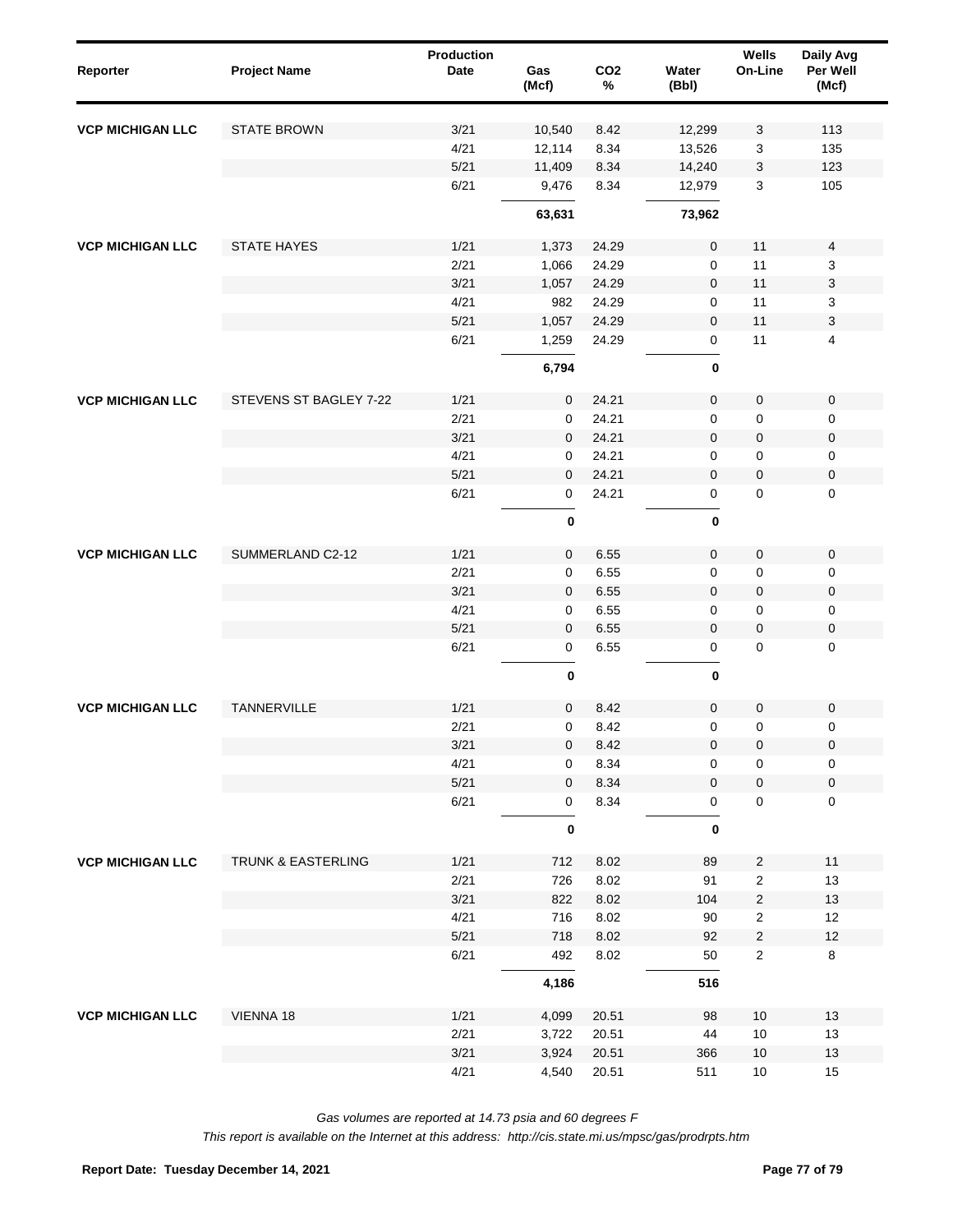| Reporter                | <b>Project Name</b>    | Production<br><b>Date</b> | Gas<br>(Mcf) | CO <sub>2</sub><br>$\%$ | Water<br>(Bbl)      | Wells<br>On-Line | Daily Avg<br>Per Well<br>(Mcf) |
|-------------------------|------------------------|---------------------------|--------------|-------------------------|---------------------|------------------|--------------------------------|
| <b>VCP MICHIGAN LLC</b> | VIENNA 18              | 5/21                      | 4,136        | 20.51                   | 556                 | 10               | 13                             |
|                         |                        | 6/21                      | 4,410        | 20.51                   | 535                 | $10$             | 15                             |
|                         |                        |                           | 24,831       |                         | 2,110               |                  |                                |
| <b>VCP MICHIGAN LLC</b> | <b>VIENNA CHARLTON</b> | 1/21                      | 3,436        | 14.89                   | 73                  | 11               | 10                             |
|                         |                        | 2/21                      | 3,113        | 14.89                   | 33                  | 11               | 10                             |
|                         |                        | 3/21                      | 3,341        | 14.89                   | 275                 | 11               | 10                             |
|                         |                        | 4/21                      | 3,832        | 14.89                   | 381                 | 11               | 12                             |
|                         |                        | 5/21                      | 3,412        | 14.89                   | 405                 | 11               | 10                             |
|                         |                        | 6/21                      | 3,215        | 14.89                   | 390                 | 11               | 10                             |
|                         |                        |                           | 20,349       |                         | 1,557               |                  |                                |
| <b>VCP MICHIGAN LLC</b> | VILLAGE OF CHIEF 1-35  | 1/21                      | 3,739        | 8.42                    | 3,954               | 1                | 121                            |
|                         |                        | 2/21                      | 3,272        | 8.42                    | 3,347               | $\mathbf{1}$     | 117                            |
|                         |                        | 3/21                      | 3,471        | 8.42                    | 4,050               | $\mathbf{1}$     | 112                            |
|                         |                        | 4/21                      | 4,028        | 8.34                    | 4,497               | $\mathbf{1}$     | 134                            |
|                         |                        | 5/21                      | 3,727        | 8.34                    | 4,652               | $\mathbf{1}$     | 120                            |
|                         |                        | 6/21                      | 2,984        | 8.34                    | 4,087               | $\mathbf{1}$     | 99                             |
|                         |                        |                           | 21,221       |                         | 24,587              |                  |                                |
| <b>VCP MICHIGAN LLC</b> | WAVE JOHNSON 3-35      | 1/21                      | $\mathbf 0$  | 8.42                    | $\mathbf 0$         | $\mathbf 0$      | $\pmb{0}$                      |
|                         |                        | 2/21                      | 0            | 8.42                    | 0                   | 0                | 0                              |
|                         |                        | 3/21                      | $\mathbf 0$  | 8.42                    | $\mathbf 0$         | $\pmb{0}$        | $\pmb{0}$                      |
|                         |                        | 4/21                      | 0            | 8.34                    | 0                   | 0                | 0                              |
|                         |                        | $5/21$                    | $\mathbf 0$  | 8.34                    | $\mathbf 0$         | $\pmb{0}$        | $\pmb{0}$                      |
|                         |                        | 6/21                      | 0            | 8.34                    | $\mathsf{O}\xspace$ | $\mathbf 0$      | 0                              |
|                         |                        |                           | $\pmb{0}$    |                         | 0                   |                  |                                |
| <b>VCP MICHIGAN LLC</b> | WELLER                 | 1/21                      | $\mathbf 0$  | 8.42                    | $\pmb{0}$           | $\pmb{0}$        | $\pmb{0}$                      |
|                         |                        | 2/21                      | 0            | 8.42                    | 0                   | 0                | 0                              |
|                         |                        | 3/21                      | $\mathbf 0$  | 8.42                    | $\mathbf 0$         | $\pmb{0}$        | $\pmb{0}$                      |
|                         |                        | 4/21                      | $\mathbf 0$  | 8.34                    | 0                   | 0                | 0                              |
|                         |                        | $5/21$                    | $\pmb{0}$    | 8.34                    | $\pmb{0}$           | $\pmb{0}$        | $\pmb{0}$                      |
|                         |                        | 6/21                      | $\pmb{0}$    | 8.34                    | 0                   | $\mathsf 0$      | $\pmb{0}$                      |
|                         |                        |                           | $\pmb{0}$    |                         | $\pmb{0}$           |                  |                                |
| <b>VCP MICHIGAN LLC</b> | ZALUD                  | 1/21                      | $\mathbf 0$  | 8.42                    | $\pmb{0}$           | $\pmb{0}$        | $\pmb{0}$                      |
|                         |                        | 2/21                      | 0            | 8.42                    | 0                   | $\pmb{0}$        | 0                              |
|                         |                        | 3/21                      | 0            | 8.42                    | $\mathbf 0$         | $\pmb{0}$        | $\pmb{0}$                      |
|                         |                        | 4/21                      | 0            | 8.34                    | 0                   | $\pmb{0}$        | 0                              |
|                         |                        | $5/21$                    | 0            | 8.34                    | $\mathbf 0$         | $\pmb{0}$        | $\pmb{0}$                      |
|                         |                        | 6/21                      | 0            | 8.34                    | 0                   | $\pmb{0}$        | 0                              |
|                         |                        |                           | $\pmb{0}$    |                         | $\pmb{0}$           |                  |                                |
| <b>VCP MICHIGAN LLC</b> | ZIEHM                  | 1/21                      | 1,912        | 8.42                    | 2,022               | $\sqrt{2}$       | 31                             |
|                         |                        | 2/21                      | 1,664        | 8.42                    | 1,702               | $\mathbf 2$      | 30                             |
|                         |                        | 3/21                      | 1,890        | 8.42                    | 2,206               | $\sqrt{2}$       | $30\,$                         |
|                         |                        | 4/21                      | 2,255        | 8.34                    | 2,517               | $\sqrt{2}$       | 38                             |
|                         |                        | 5/21                      | 2,089        | 8.34                    | 2,608               | $\sqrt{2}$       | 34                             |
|                         |                        | 6/21                      | 1,726        | 8.34                    | 2,364               | $\sqrt{2}$       | 29                             |